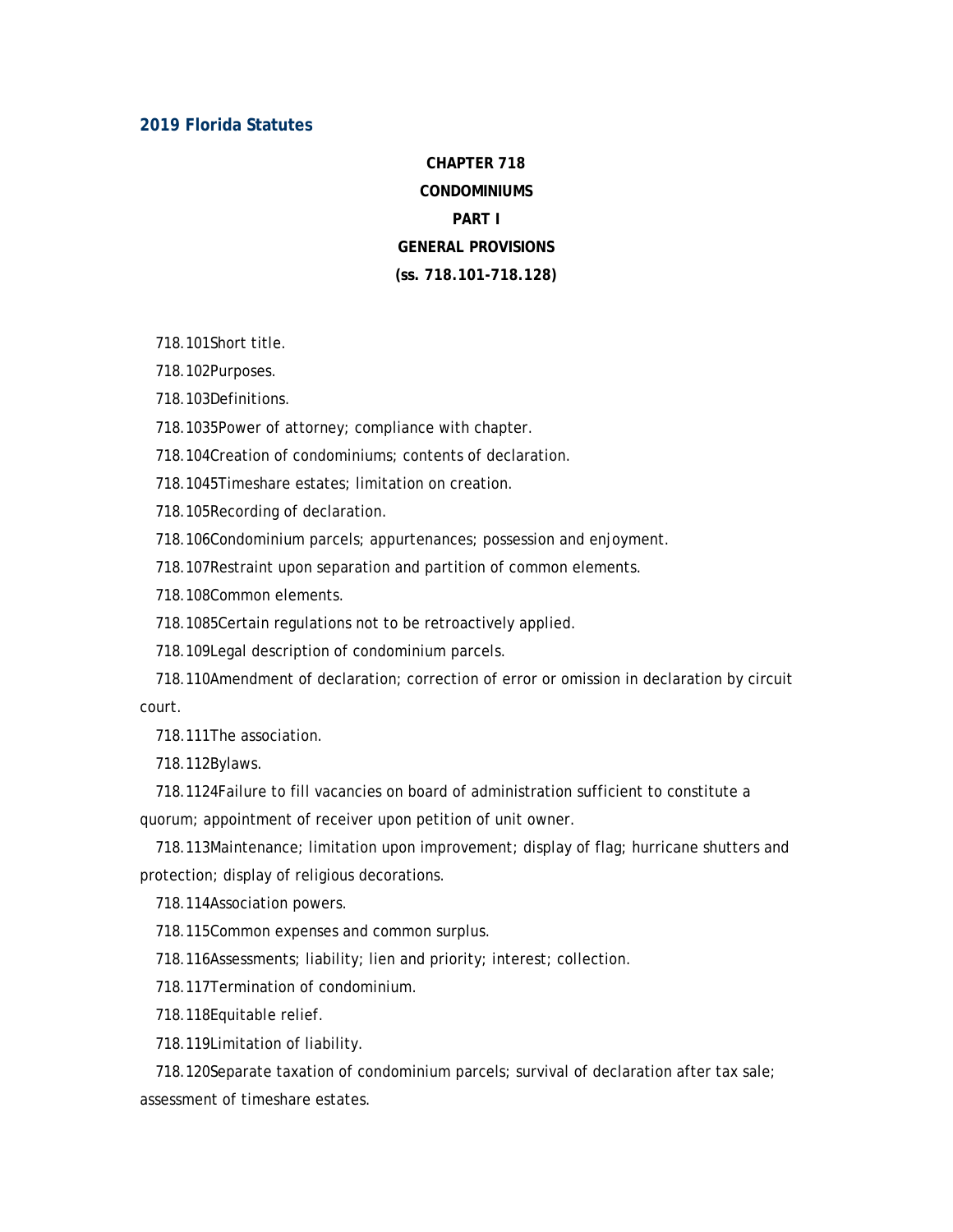718.121Liens.

718.122Unconscionability of certain leases; rebuttable presumption.

718.1224Prohibition against SLAPP suits.

718.1225Federal Condominium and Cooperative Abuse Relief Act of 1980; applicability.

718.123Right of owners to peaceably assemble.

718.1232Cable television service; resident's right to access without extra charge.

718.124Limitation on actions by association.

718.125Attorney's fees.

718.1255Alternative dispute resolution; voluntary mediation; mandatory nonbinding arbitration; legislative findings.

718.1256Condominiums as residential property.

718.1265Association emergency powers.

718.127Receivership notification.

718.128Electronic voting.

**718.101Short title.**—This chapter shall be known and may be cited as the "Condominium Act<sup>"</sup>

**History.**—s. 1, ch. 76-222.

**718.102Purposes.**—The purpose of this chapter is:

(1)To give statutory recognition to the condominium form of ownership of real property.

(2)To establish procedures for the creation, sale, and operation of condominiums.

Every condominium created and existing in this state shall be subject to the provisions of this chapter.

**History.**—s. 1, ch. 76-222.

**718.103Definitions.**—As used in this chapter, the term:

(1)"Assessment" means a share of the funds which are required for the payment of common expenses, which from time to time is assessed against the unit owner.

(2)"Association" means, in addition to any entity responsible for the operation of common elements owned in undivided shares by unit owners, any entity which operates or maintains other real property in which unit owners have use rights, where membership in the entity is composed exclusively of unit owners or their elected or appointed representatives and is a required condition of unit ownership.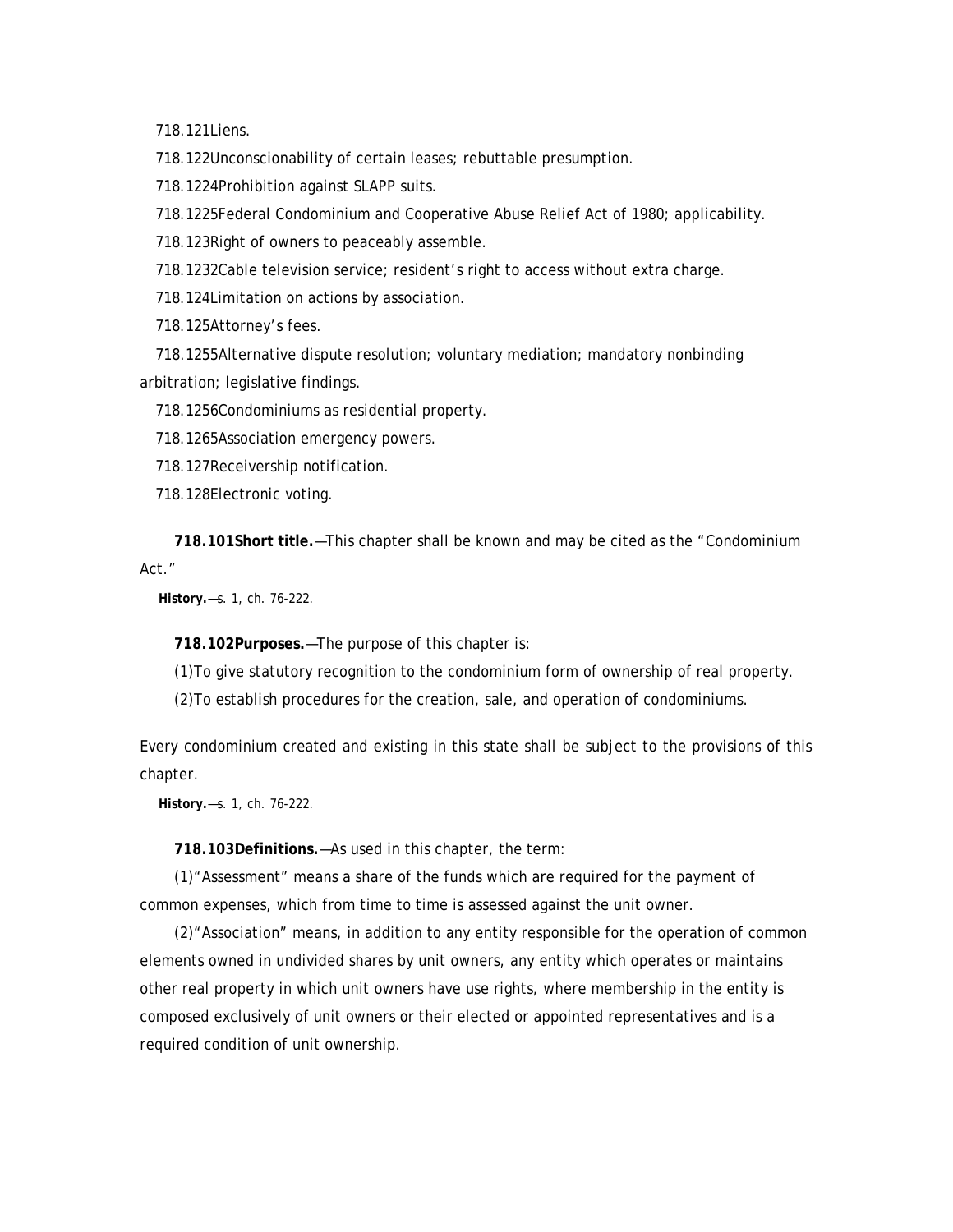(3)"Association property" means that property, real and personal, which is owned or leased by, or is dedicated by a recorded plat to, the association for the use and benefit of its members.

(4)"Board of administration" or "board" means the board of directors or other representative body which is responsible for administration of the association.

(5)"Buyer" means a person who purchases a condominium unit. The term "purchaser" may be used interchangeably with the term "buyer."

(6)"Bylaws" means the bylaws of the association as they are amended from time to time.

(7)"Committee" means a group of board members, unit owners, or board members and unit owners appointed by the board or a member of the board to make recommendations to the board regarding the proposed annual budget or to take action on behalf of the board.

(8)"Common elements" means the portions of the condominium property not included in the units.

(9)"Common expenses" means all expenses properly incurred by the association in the performance of its duties, including expenses specified in s. 718.115.

(10)"Common surplus" means the amount of all receipts or revenues, including assessments, rents, or profits, collected by a condominium association which exceeds common expenses.

(11)"Condominium" means that form of ownership of real property created pursuant to this chapter, which is comprised entirely of units that may be owned by one or more persons, and in which there is, appurtenant to each unit, an undivided share in common elements.

(12)"Condominium parcel" means a unit, together with the undivided share in the common elements appurtenant to the unit.

(13)"Condominium property" means the lands, leaseholds, and personal property that are subjected to condominium ownership, whether or not contiguous, and all improvements thereon and all easements and rights appurtenant thereto intended for use in connection with the condominium.

(14)"Conspicuous type" means bold type in capital letters no smaller than the largest type, exclusive of headings, on the page on which it appears and, in all cases, at least 10-point type. Where conspicuous type is required, it must be separated on all sides from other type and print. Conspicuous type may be used in a contract for purchase and sale of a unit, a lease of a unit for more than 5 years, or a prospectus or offering circular only where required by law.

(15)"Declaration" or "declaration of condominium" means the instrument or instruments by which a condominium is created, as they are from time to time amended.

(16)"Developer" means a person who creates a condominium or offers condominium parcels for sale or lease in the ordinary course of business, but does not include: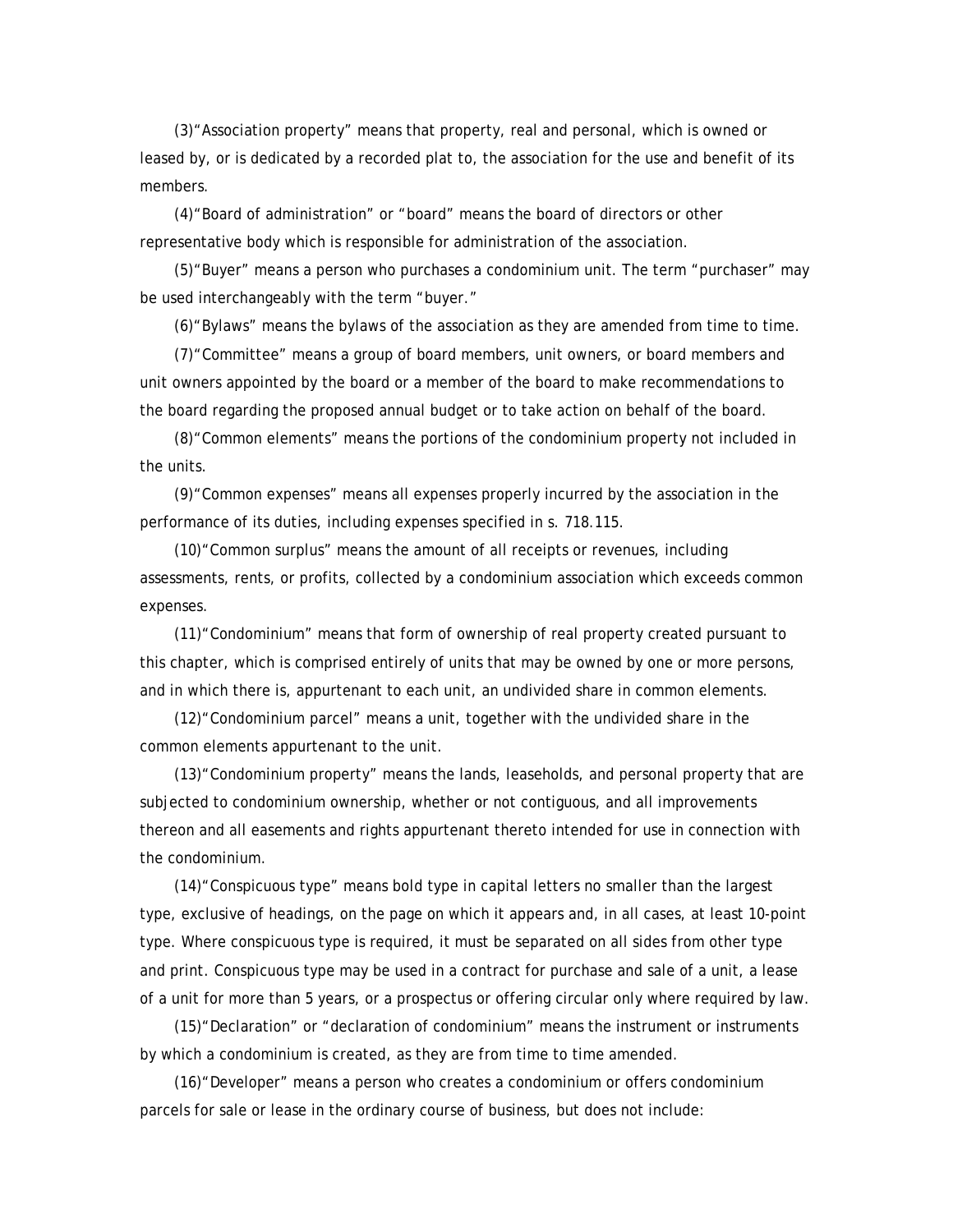(a)An owner or lessee of a condominium or cooperative unit who has acquired the unit for his or her own occupancy;

(b)A cooperative association that creates a condominium by conversion of an existing residential cooperative after control of the association has been transferred to the unit owners if, following the conversion, the unit owners are the same persons who were unit owners of the cooperative and no units are offered for sale or lease to the public as part of the plan of conversion;

(c)A bulk assignee or bulk buyer as defined in s. 718.703; or

(d)A state, county, or municipal entity acting as a lessor and not otherwise named as a developer in the declaration of condominium.

(17)"Division" means the Division of Florida Condominiums, Timeshares, and Mobile Homes of the Department of Business and Professional Regulation.

(18)"Land" means the surface of a legally described parcel of real property and includes, unless otherwise specified in the declaration and whether separate from or including such surface, airspace lying above and subterranean space lying below such surface. However, if so defined in the declaration, the term "land" may mean all or any portion of the airspace or subterranean space between two legally identifiable elevations and may exclude the surface of a parcel of real property and may mean any combination of the foregoing, whether or not contiguous, or may mean a condominium unit.

(19)"Limited common elements" means those common elements which are reserved for the use of a certain unit or units to the exclusion of all other units, as specified in the declaration.

(20)"Multicondominium" means a real estate development containing two or more condominiums, all of which are operated by the same association.

(21)"Operation" or "operation of the condominium" includes the administration and management of the condominium property.

(22)"Rental agreement" means any written agreement, or oral agreement if for less duration than 1 year, providing for use and occupancy of premises.

(23)"Residential condominium" means a condominium consisting of two or more units, any of which are intended for use as a private temporary or permanent residence, except that a condominium is not a residential condominium if the use for which the units are intended is primarily commercial or industrial and not more than three units are intended to be used for private residence, and are intended to be used as housing for maintenance, managerial, janitorial, or other operational staff of the condominium. With respect to a condominium that is not a timeshare condominium, a residential unit includes a unit intended as a private temporary or permanent residence as well as a unit not intended for commercial or industrial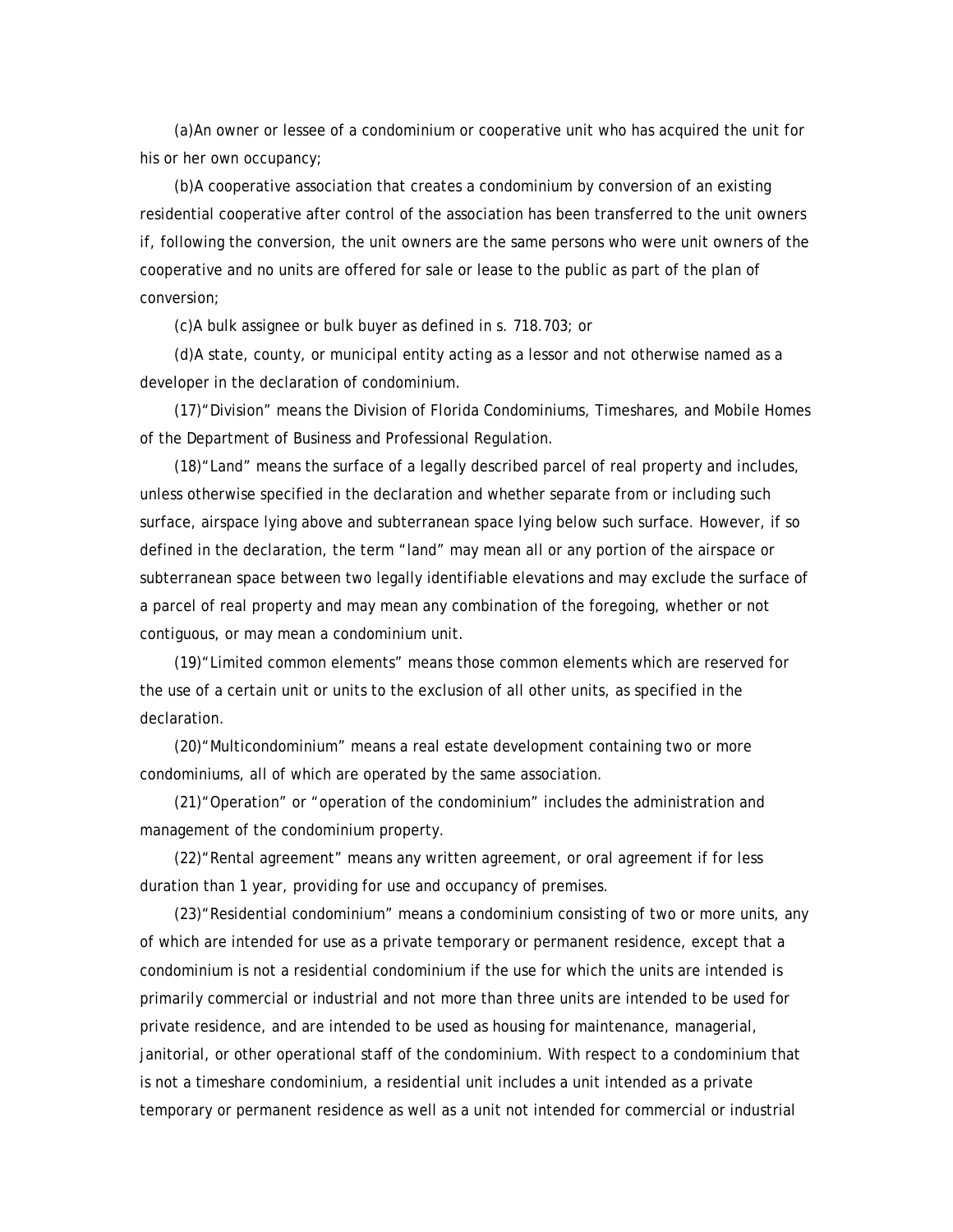use. With respect to a timeshare condominium, the timeshare instrument as defined in s. 721.05(35) shall govern the intended use of each unit in the condominium. If a condominium is a residential condominium but contains units intended to be used for commercial or industrial purposes, then, with respect to those units which are not intended for or used as private residences, the condominium is not a residential condominium. A condominium which contains both commercial and residential units is a mixed-use condominium and is subject to the requirements of s. 718.404.

(24)"Special assessment" means any assessment levied against a unit owner other than the assessment required by a budget adopted annually.

(25)"Timeshare estate" means any interest in a unit under which the exclusive right of use, possession, or occupancy of the unit circulates among the various purchasers of a timeshare plan pursuant to chapter 721 on a recurring basis for a period of time.

(26)"Timeshare unit" means a unit in which timeshare estates have been created.

(27)"Unit" means a part of the condominium property which is subject to exclusive ownership. A unit may be in improvements, land, or land and improvements together, as specified in the declaration.

(28)"Unit owner" or "owner of a unit" means a record owner of legal title to a condominium parcel.

(29)"Voting certificate" means a document which designates one of the record title owners, or the corporate, partnership, or entity representative, who is authorized to vote on behalf of a condominium unit that is owned by more than one owner or by any entity.

(30)"Voting interests" means the voting rights distributed to the association members pursuant to s. 718.104(4)(j). In a multicondominium association, the voting interests of the association are the voting rights distributed to the unit owners in all condominiums operated by the association. On matters related to a specific condominium in a multicondominium association, the voting interests of the condominium are the voting rights distributed to the unit owners in that condominium.

**History.**—s. 1, ch. 76-222; s. 1, ch. 78-328; s. 2, ch. 80-3; s. 6, ch. 80-323; s. 1, ch. 84-368; s. 45, ch. 85-62; s. 1, ch. 90-151; s. 1, ch. 91-103; s. 5, ch. 91-426; s. 1, ch. 92-49; s. 34, ch. 95-274; s. 850, ch. 97-102; s. 1, ch. 98-322; s. 73, ch. 99-3; s. 48, ch. 2000-302; s. 19, ch. 2001-64; s. 34, ch. 2004-279; s. 12, ch. 2004-353; s. 3, ch. 2007-80; s. 45, ch. 2008-240; s. 7, ch. 2010-174.

**718.1035Power of attorney; compliance with chapter.**—The use of a power of attorney that affects any aspect of the operation of a condominium shall be subject to and in compliance with the provisions of this chapter and all condominium documents, association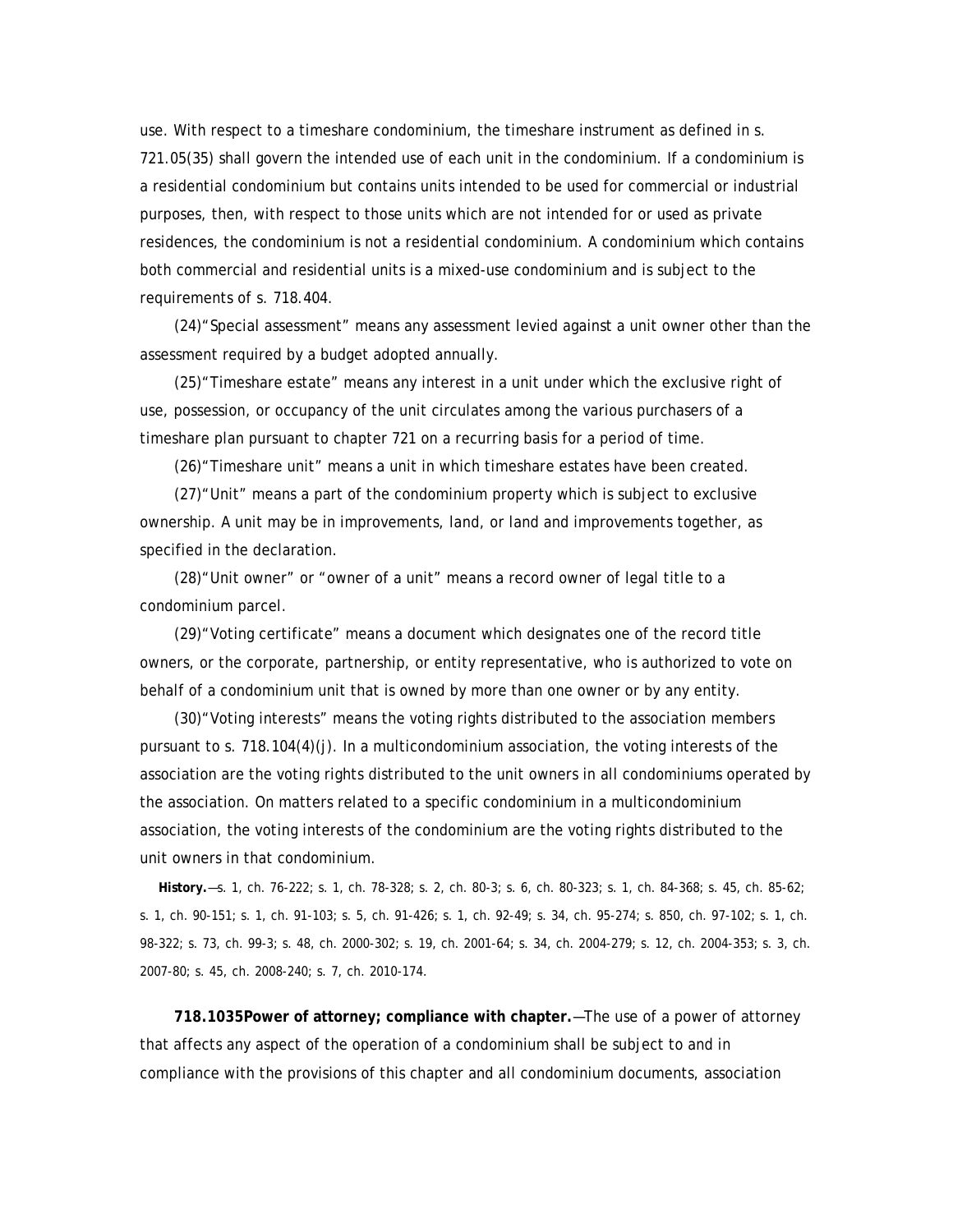rules and other rules adopted pursuant to this chapter, and all other covenants, conditions, and restrictions in force at the time of the execution of the power of attorney.

**History.**—s. 4, ch. 86-175.

**718.104Creation of condominiums; contents of declaration.**—Every condominium created in this state shall be created pursuant to this chapter.

(1)A condominium may be created on land owned in fee simple or held under a lease complying with the provisions of s. 718.401.

(2)A condominium is created by recording a declaration in the public records of the county where the land is located, executed and acknowledged with the requirements for a deed. All persons who have record title to the interest in the land being submitted to condominium ownership, or their lawfully authorized agents, must join in the execution of the declaration. Upon the recording of the declaration, or an amendment adding a phase to the condominium under s. 718.403(6), all units described in the declaration or phase amendment as being located in or on the land then being submitted to condominium ownership shall come into existence, regardless of the state of completion of planned improvements in which the units may be located or any other requirement or description that a declaration may provide. Upon recording the declaration of condominium pursuant to this section, the developer shall file the recording information with the division within 120 calendar days on a form prescribed by the division.

(3)All persons who have any record interest in any mortgage encumbering the interest in the land being submitted to condominium ownership must either join in the execution of the declaration or execute, with the requirements for deed, and record, a consent to the declaration or an agreement subordinating their mortgage interest to the declaration.

(4)The declaration must contain or provide for the following matters:

(a)A statement submitting the property to condominium ownership.

(b)The name by which the condominium property is to be identified, which shall include the word "condominium" or be followed by the words "a condominium."

(c)The legal description of the land and, if a leasehold estate is submitted to condominium, an identification of the lease.

(d)An identification of each unit by letter, name, or number, or combination thereof, so that no unit bears the same designation as any other unit.

(e)A survey of the land which meets the standards of practice established by the Board of Professional Surveyors and Mappers, pursuant to s. 472.027, and a graphic description of the improvements in which units are located and a plot plan thereof that, together with the declaration, are in sufficient detail to identify the common elements and each unit and their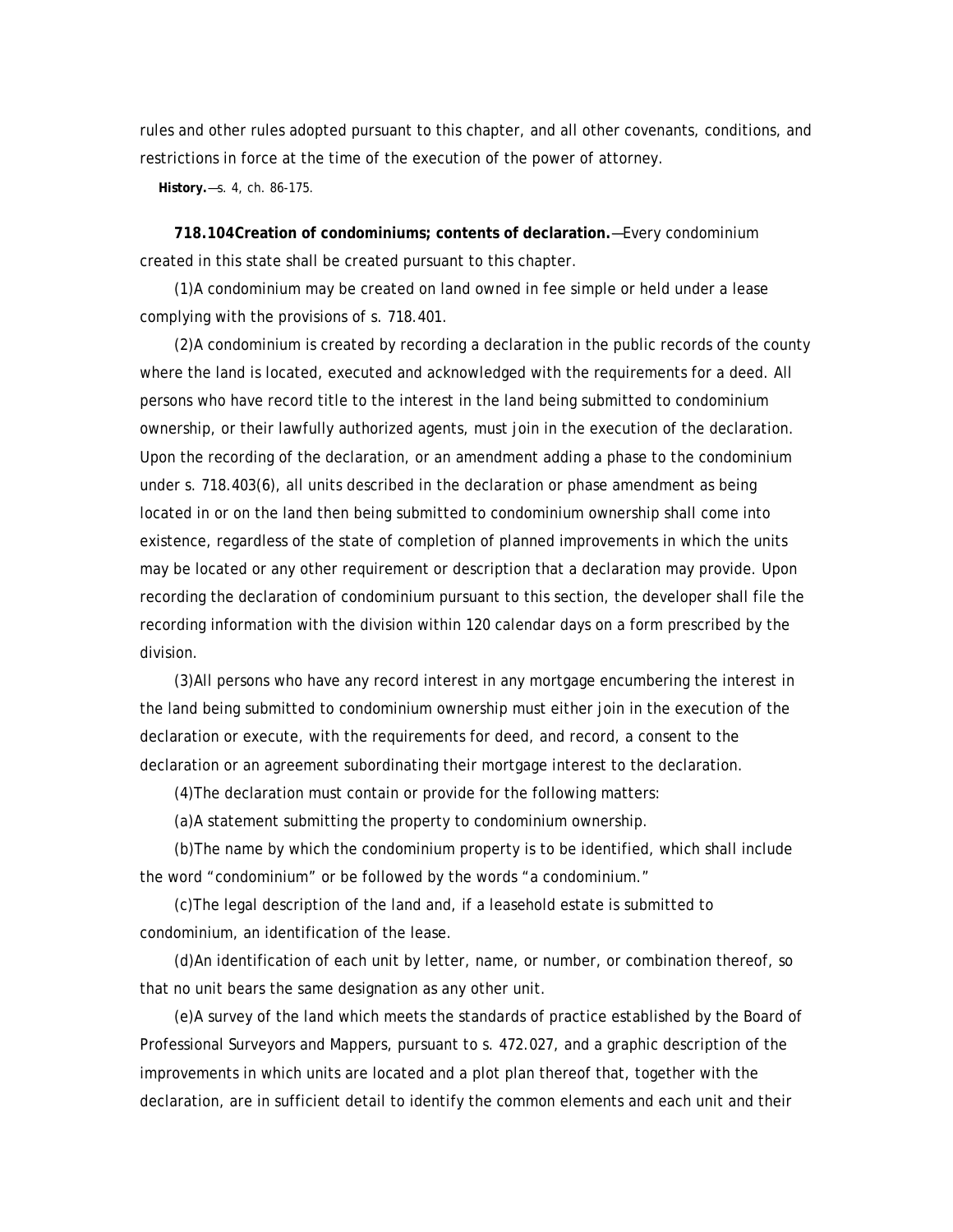relative locations and approximate dimensions. Failure of the survey to meet the standards of practice does not invalidate an otherwise validly created condominium. The survey, graphic description, and plot plan may be in the form of exhibits consisting of building plans, floor plans, maps, surveys, or sketches. If the construction of the condominium is not substantially completed, there shall be a statement to that effect, and, upon substantial completion of construction, the developer or the association shall amend the declaration to include the certificate described below. The amendment may be accomplished by referring to the recording data of a survey of the condominium that complies with the certificate. A certificate of a surveyor and mapper authorized to practice in this state shall be included in or attached to the declaration or the survey or graphic description as recorded under s. 718.105 that the construction of the improvements is substantially complete so that the material, together with the provisions of the declaration describing the condominium property, is an accurate representation of the location and dimensions of the improvements and so that the identification, location, and dimensions of the common elements and of each unit can be determined from these materials. Completed units within each substantially completed building in a condominium development may be conveyed to purchasers, notwithstanding that other buildings in the condominium are not substantially completed, provided that all planned improvements, including, but not limited to, landscaping, utility services and access to the unit, and common-element facilities serving such building, as set forth in the declaration, are first completed and the declaration of condominium is first recorded and provided that as to the units being conveyed there is a certificate of a surveyor and mapper as required above, including certification that all planned improvements, including, but not limited to, landscaping, utility services and access to the unit, and common-element facilities serving the building in which the units to be conveyed are located have been substantially completed, and such certificate is recorded with the original declaration or as an amendment to such declaration. This section does not, however, operate to require development of improvements and amenities declared to be included in future phases pursuant to s. 718.403 before conveying a unit as provided in this paragraph. For the purposes of this section, a "certificate of a surveyor and mapper" means certification by a surveyor and mapper in the form provided in this paragraph and may include, along with certification by a surveyor and mapper, when appropriate, certification by an architect or engineer authorized to practice in this state. Notwithstanding the requirements of substantial completion provided in this section, this paragraph does not prohibit or impair the validity of a mortgage encumbering units together with an undivided interest in the common elements as described in a declaration of condominium recorded before the recording of a certificate of a surveyor and mapper as provided in this paragraph.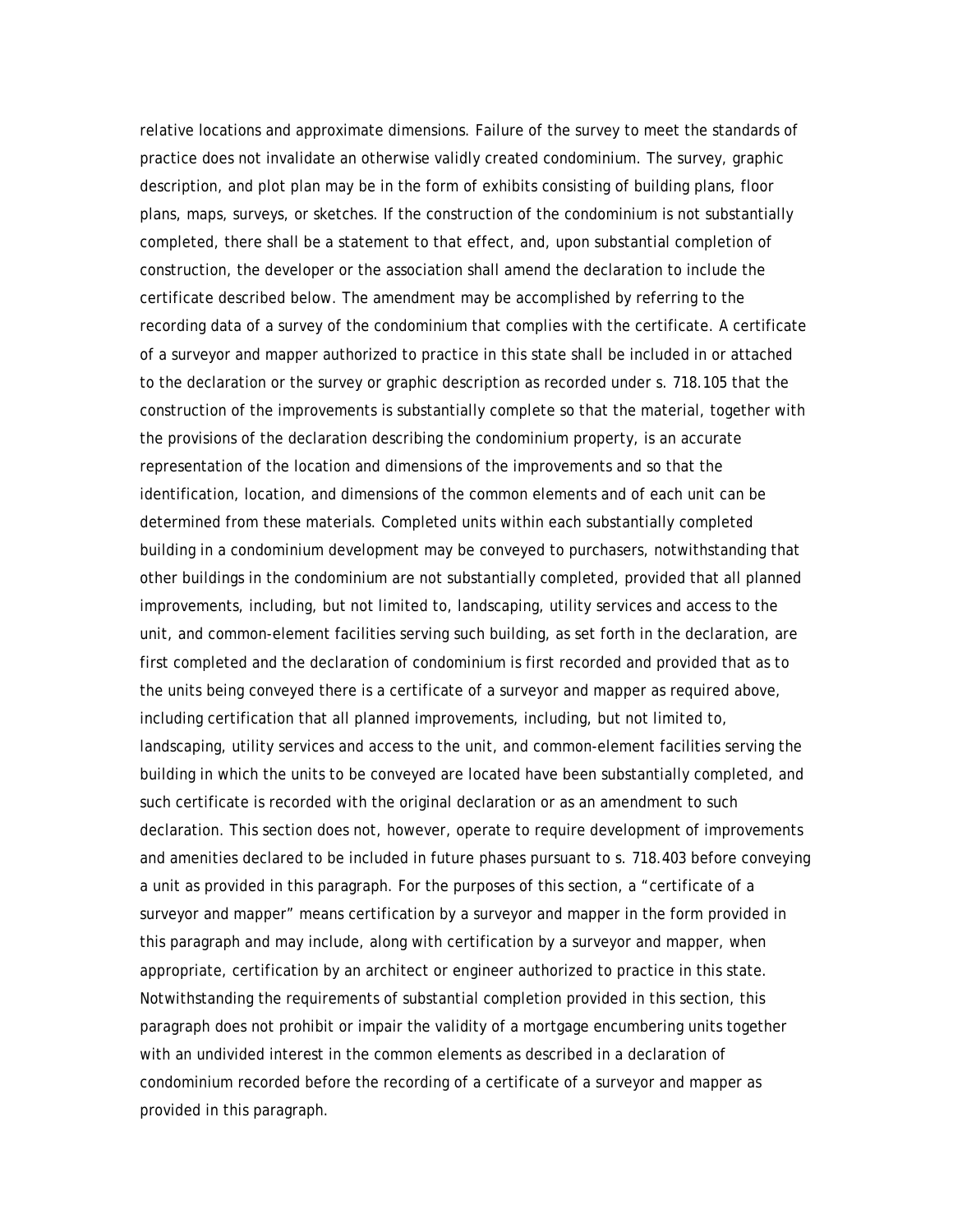(f)The undivided share of ownership of the common elements and common surplus of the condominium that is appurtenant to each unit stated as a percentage or a fraction of the whole. In the declaration of condominium for residential condominiums created after April 1, 1992, the ownership share of the common elements assigned to each residential unit shall be based either upon the total square footage of each residential unit in uniform relationship to the total square footage of each other residential unit in the condominium or on an equal fractional basis.

(g)The percentage or fractional shares of liability for common expenses of the condominium, which, for all residential units, must be the same as the undivided shares of ownership of the common elements and common surplus appurtenant to each unit as provided for in paragraph (f).

(h)If a developer reserves the right, in a declaration recorded on or after July 1, 2000, to create a multicondominium, the declaration must state, or provide a specific formula for determining, the fractional or percentage shares of liability for the common expenses of the association and of ownership of the common surplus of the association to be allocated to the units in each condominium to be operated by the association. If a declaration recorded on or after July 1, 2000, for a condominium operated by a multicondominium association as originally recorded fails to so provide, the share of liability for the common expenses of the association and of ownership of the common surplus of the association allocated to each unit in each condominium operated by the association shall be a fraction of the whole, the numerator of which is the number "one" and the denominator of which is the total number of units in all condominiums operated by the association.

(i)The name of the association, which must be a corporation for profit or a corporation not for profit.

(j)Unit owners' membership and voting rights in the association.

(k)The document or documents creating the association, which may be attached as an exhibit.

(l)A copy of the bylaws, which shall be attached as an exhibit. Defects or omissions in the bylaws shall not affect the validity of the condominium or title to the condominium parcels.

(m)Other desired provisions not inconsistent with this chapter.

(n)The creation of a nonexclusive easement for ingress and egress over streets, walks, and other rights-of-way serving the units of a condominium, as part of the common elements necessary to provide reasonable access to the public ways, or a dedication of the streets, walks, and other rights-of-way to the public. All easements for ingress and egress shall not be encumbered by any leasehold or lien other than those on the condominium parcels, unless:

1.Any such lien is subordinate to the rights of unit owners, or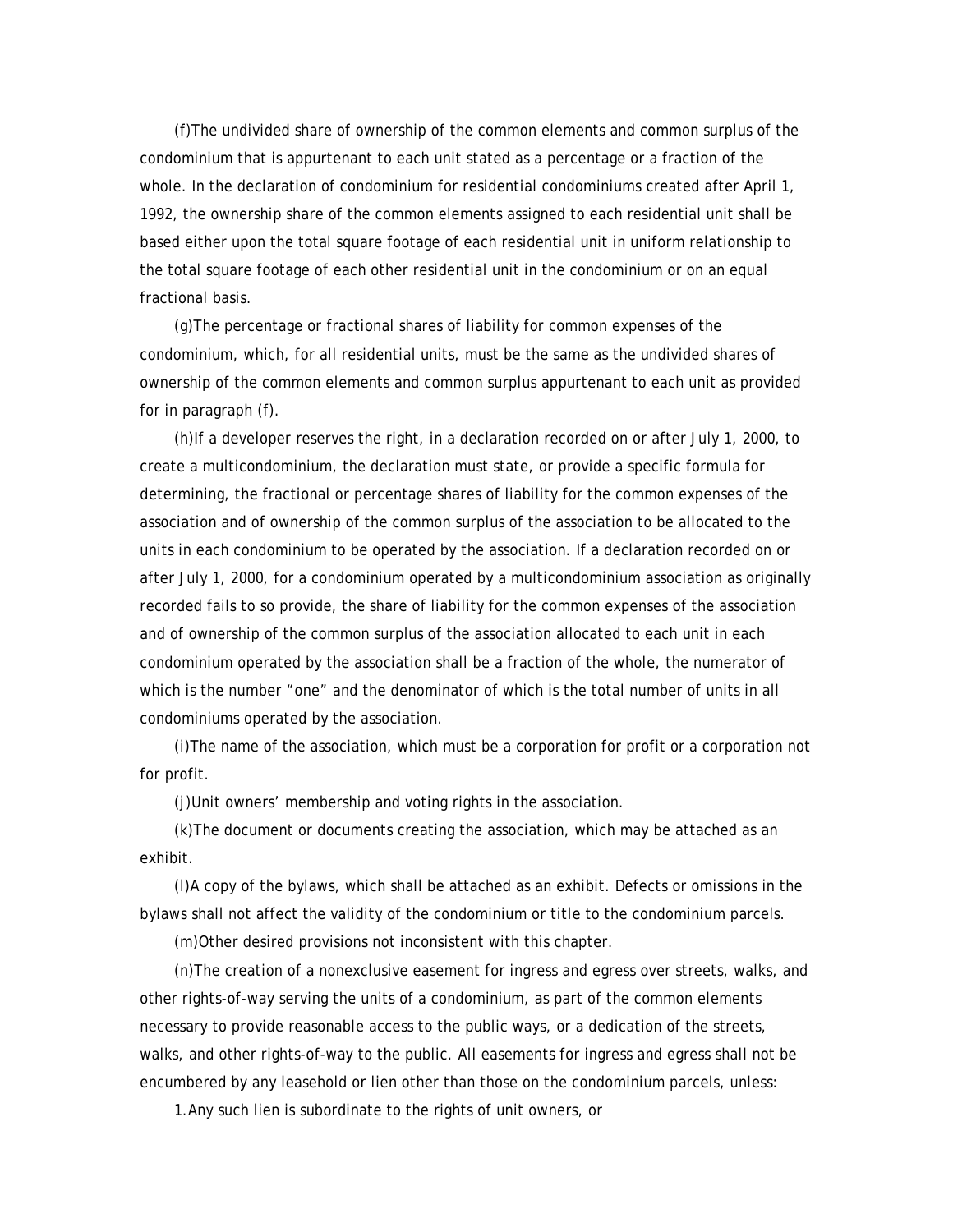2.The holder of any encumbrance or leasehold of any easement has executed and recorded an agreement that the use-rights of each unit owner will not be terminated as long as the unit owner has not been evicted because of a default under the encumbrance or lease, and the use-rights of any mortgagee of a unit who has acquired title to a unit may not be terminated.

(o)If timeshare estates will or may be created with respect to any unit in the condominium, a statement in conspicuous type declaring that timeshare estates will or may be created with respect to units in the condominium. In addition, the degree, quantity, nature, and extent of the timeshare estates that will or may be created shall be defined and described in detail in the declaration, with a specific statement as to the minimum duration of the recurring periods of rights of use, possession, or occupancy that may be created with respect to any unit.

(5)The declaration as originally recorded or as amended under the procedures provided therein may include covenants and restrictions concerning the use, occupancy, and transfer of the units permitted by law with reference to real property. However, the rule against perpetuities shall not defeat a right given any person or entity by the declaration for the purpose of allowing unit owners to retain reasonable control over the use, occupancy, and transfer of units.

(6)A person who joins in, or consents to the execution of, a declaration subjects his or her interest in the condominium property to the provisions of the declaration.

(7)All provisions of the declaration are enforceable equitable servitudes, run with the land, and are effective until the condominium is terminated.

**History.**—s. 1, ch. 76-222; s. 1, ch. 77-174; s. 2, ch. 78-328; s. 7, ch. 78-340; s. 1, ch. 79-314; s. 3, ch. 82- 199; s. 2, ch. 84-368; s. 2, ch. 90-151; s. 2, ch. 91-103; ss. 1, 5, ch. 91-426; s. 122, ch. 94-119; s. 851, ch. 97- 102; s. 1, ch. 98-195; s. 49, ch. 2000-302; s. 5, ch. 2002-27; s. 1, ch. 2013-122; s. 24, ch. 2014-147.

**718.1045Timeshare estates; limitation on creation.**—No timeshare estates shall be created with respect to any condominium unit except pursuant to provisions in the declaration expressly permitting the creation of such estates.

**History.**—s. 3, ch. 78-328.

## **718.105Recording of declaration.**—

(1)When executed as required by s. 718.104, a declaration together with all exhibits and all amendments is entitled to recordation as an agreement relating to the conveyance of land.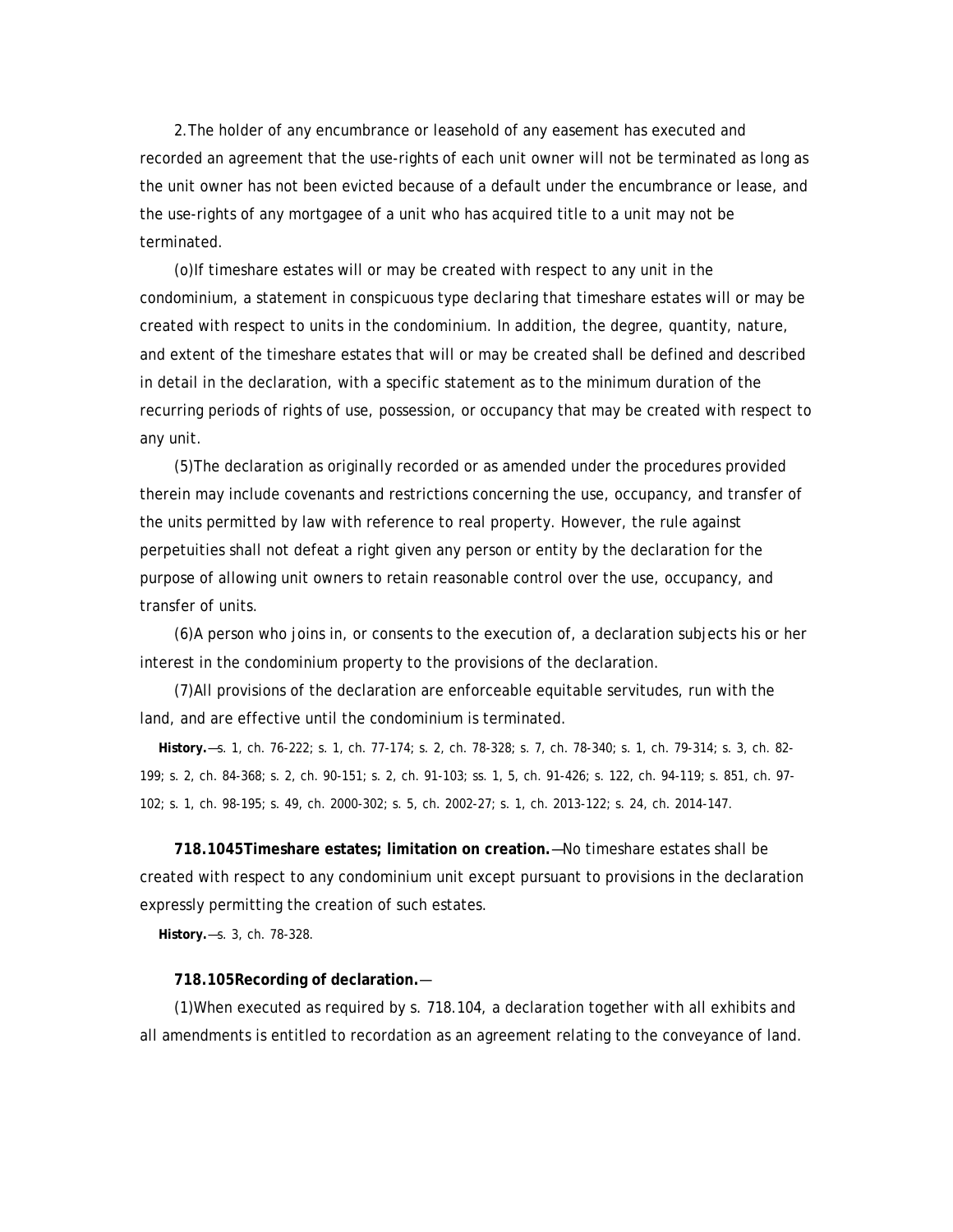(2)Graphic descriptions of improvements constituting exhibits to a declaration, when accompanied by the certificate of a surveyor required by s. 718.104, may be recorded as a part of a declaration without approval of any public body or officer.

(3)The clerk of the circuit court recording the declaration may, for his or her convenience, file the exhibits of a declaration which contains graphic descriptions of improvements in a separate book, and shall indicate the place of filing upon the margin of the record of the declaration.

(4)(a)If the declaration does not have the certificate or the survey or graphic description of the improvements required under s. 718.104(4)(e), the developer shall deliver therewith to the clerk an estimate, signed by a surveyor authorized to practice in this state, of the cost of a final survey or graphic description providing the certificate prescribed by s. 718.104(4)(e), and shall deposit with the clerk the sum of money specified in the estimate.

(b)The clerk shall hold the money until an amendment to the declaration is recorded that complies with the certificate requirements of s. 718.104(4)(e). At that time, the clerk shall pay to the person presenting the amendment to the declaration the sum of money deposited, without making any charge for holding the sum, receiving it, or paying out, other than the fees required for recording the condominium documents.

(c)If the sum of money held by the clerk has not been paid to the developer or association as provided in paragraph (b) within 5 years after the date the declaration was originally recorded, the clerk may notify, in writing, the registered agent of the association that the sum is still available and the purpose for which it was deposited. If the association does not record the certificate within 90 days after the clerk has given the notice, the clerk may disburse the money to the developer. If the developer cannot be located, the clerk shall disburse the money to the Division of Florida Condominiums, Timeshares, and Mobile Homes for deposit in the Division of Florida Condominiums, Timeshares, and Mobile Homes Trust Fund.

(5)When a declaration of condominium is recorded pursuant to this section, a certificate or receipted bill shall be filed with the clerk of the circuit court in the county where the property is located showing that all taxes due and owing on the property have been paid in full as of the date of recordation.

**History.**—s. 1, ch. 76-222; s. 1, ch. 77-174; s. 8, ch. 78-340; s. 3, ch. 90-151; s. 852, ch. 97-102; s. 1, ch. 99- 350; s. 46, ch. 2008-240; s. 2, ch. 2013-122.

#### **718.106Condominium parcels; appurtenances; possession and enjoyment.**—

(1)A condominium parcel created by the declaration is a separate parcel of real property, even though the condominium is created on a leasehold.

(2)There shall pass with a unit, as appurtenances thereto: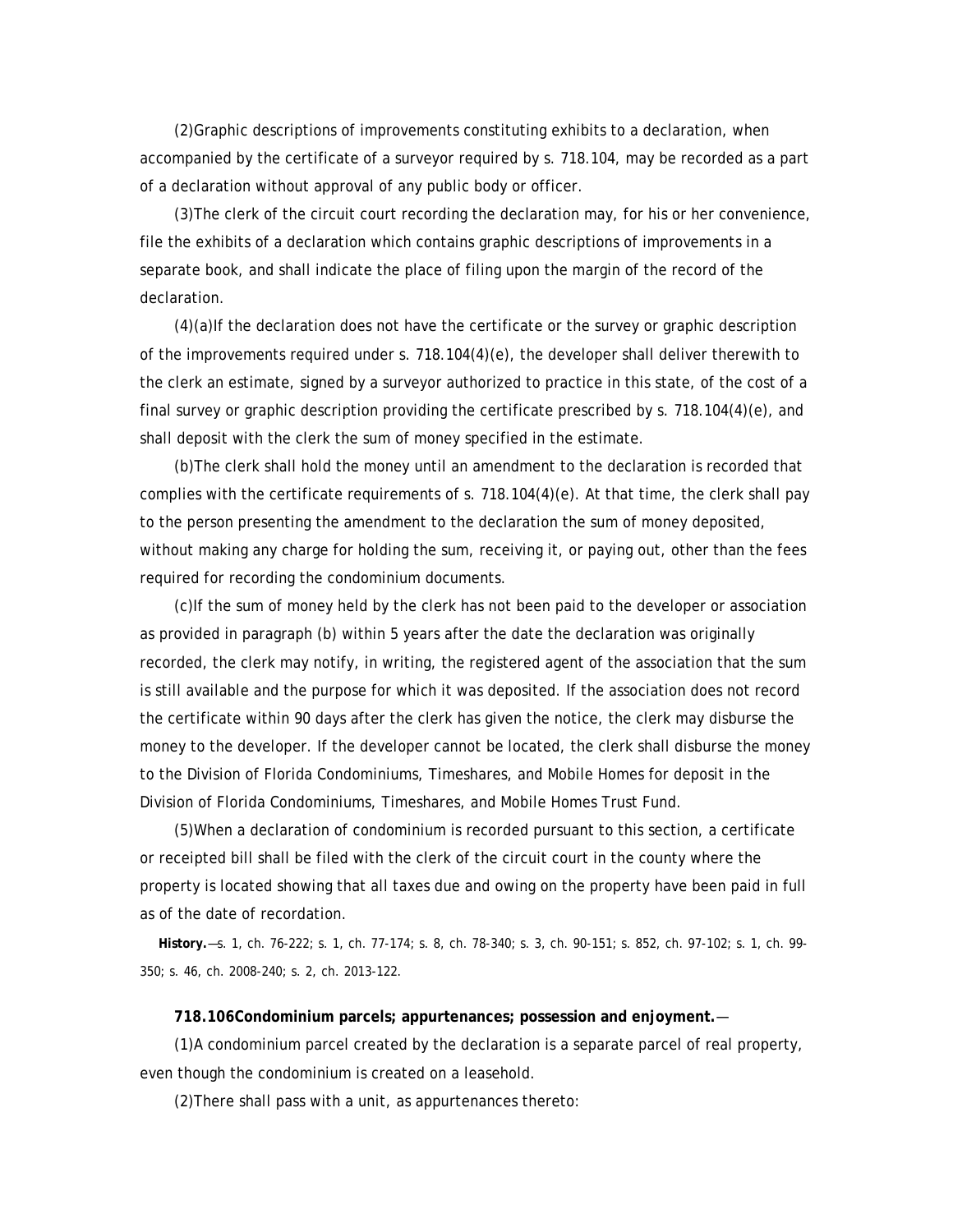(a)An undivided share in the common elements and common surplus.

(b)The exclusive right to use such portion of the common elements as may be provided by the declaration, including the right to transfer such right to other units or unit owners to the extent authorized by the declaration as originally recorded, or amendments to the declaration adopted pursuant to the provisions contained therein. Amendments to declarations of condominium providing for the transfer of use rights with respect to limited common elements are not amendments that materially modify unit appurtenances as described in s. 718.110(4). However, in order to be effective, the transfer of use rights with respect to limited common elements must be effectuated in conformity with the procedures set forth in the declaration as originally recorded or as amended under the procedures provided therein. This section is intended to clarify existing law and applies to associations existing on the effective date of this act.

(c)An exclusive easement for the use of the airspace occupied by the unit as it exists at any particular time and as the unit may lawfully be altered or reconstructed from time to time. An easement in airspace which is vacated shall be terminated automatically.

(d)Membership in the association designated in the declaration, with the full voting rights appertaining thereto.

(e)Other appurtenances as may be provided in the declaration.

(3)A unit owner is entitled to the exclusive possession of his or her unit, subject to the provisions of s. 718.111(5). He or she is entitled to use the common elements in accordance with the purposes for which they are intended, but no use may hinder or encroach upon the lawful rights of other unit owners.

(4)When a unit is leased, a tenant shall have all use rights in the association property and those common elements otherwise readily available for use generally by unit owners and the unit owner shall not have such rights except as a guest, unless such rights are waived in writing by the tenant. Nothing in this subsection shall interfere with the access rights of the unit owner as a landlord pursuant to chapter 83. The association shall have the right to adopt rules to prohibit dual usage by a unit owner and a tenant of association property and common elements otherwise readily available for use generally by unit owners.

(5)A local government may not adopt an ordinance or regulation that prohibits condominium unit owners or their guests, licensees, or invitees from pedestrian access to a public beach contiguous to a condominium property, except where necessary to protect public health, safety, or natural resources. This subsection does not prohibit a governmental entity from enacting regulations governing activities taking place on the beach.

**History.**—s. 1, ch. 76-222; s. 3, ch. 84-368; s. 4, ch. 90-151; s. 5, ch. 94-350; s. 853, ch. 97-102; s. 50, ch. 2000-302; s. 6, ch. 2002-27; s. 2, ch. 2007-173.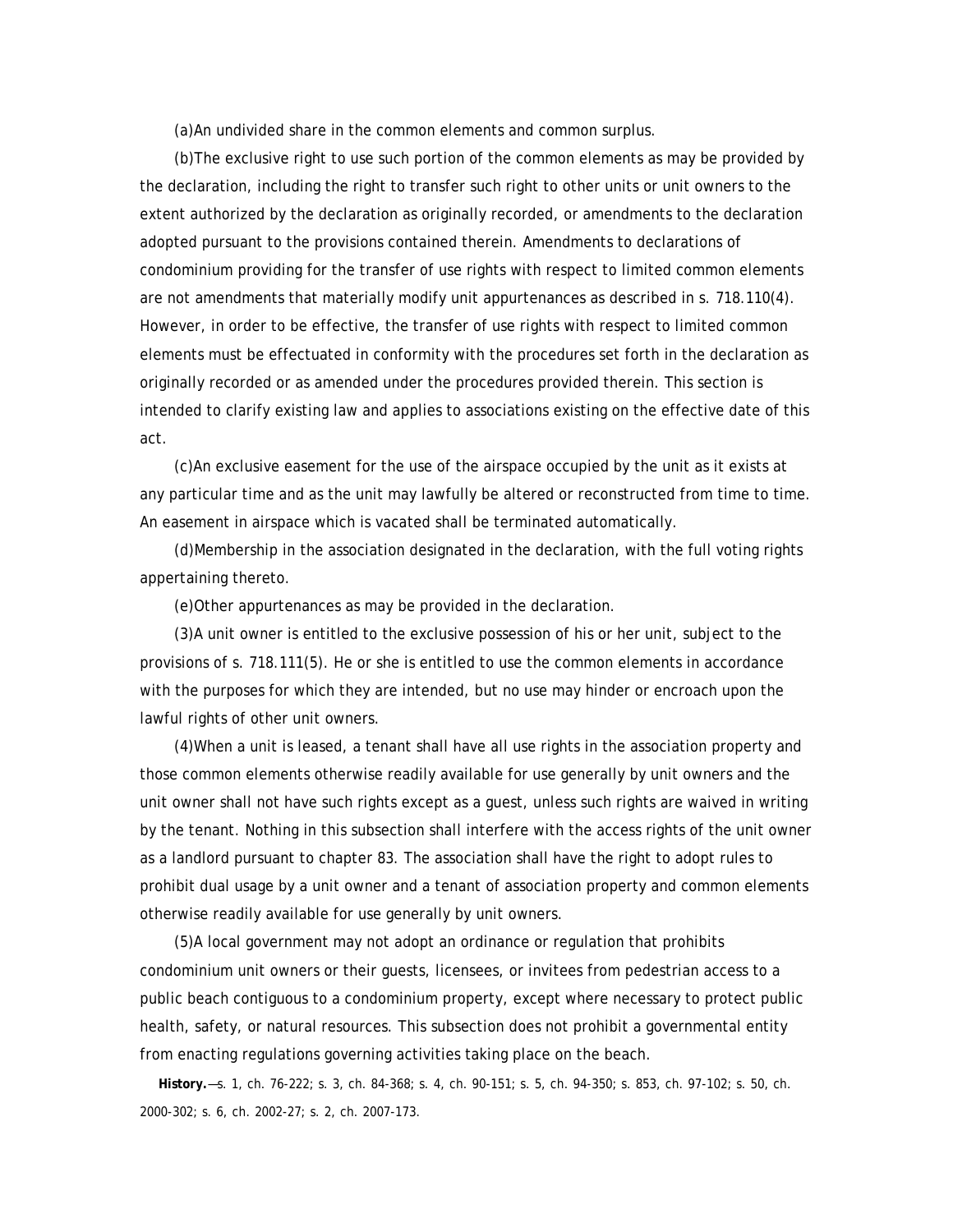# **718.107Restraint upon separation and partition of common elements.**—

(1)The undivided share in the common elements which is appurtenant to a unit shall not be separated from it and shall pass with the title to the unit, whether or not separately described.

(2)The share in the common elements appurtenant to a unit cannot be conveyed or encumbered except together with the unit.

(3)The shares in the common elements appurtenant to units are undivided, and no action for partition of the common elements shall lie.

**History.**—s. 1, ch. 76-222.

## **718.108Common elements.**—

(1)"Common elements" includes within its meaning the following:

(a)The condominium property which is not included within the units.

(b)Easements through units for conduits, ducts, plumbing, wiring, and other facilities for the furnishing of utility services to units and the common elements.

(c)An easement of support in every portion of a unit which contributes to the support of a building.

(d)The property and installations required for the furnishing of utilities and other services to more than one unit or to the common elements.

(2)The declaration may designate other parts of the condominium property as common elements.

**History.**—s. 1, ch. 76-222.

**718.1085Certain regulations not to be retroactively applied.**—Notwithstanding the provisions of chapter 633 or of any other code, statute, ordinance, administrative rule, or regulation, or any interpretation thereof, an association, condominium, or unit owner is not obligated to retrofit the common elements or units of a residential condominium that meets the definition of "housing for older persons" in s. 760.29(4)(b)3. to comply with requirements relating to handrails and guardrails if the unit owners have voted to forego such retrofitting by the affirmative vote of two-thirds of all voting interests in the affected condominium. However, a condominium association may not vote to forego the retrofitting in common areas in a high-rise building. For the purposes of this section, the term "high-rise building" means a building that is greater than 75 feet in height where the building height is measured from the lowest level of fire department access to the floor of the highest occupiable level. For the purposes of this section, the term "common areas" means stairwells and exposed, outdoor walkways and corridors, but does not include individual balconies. In no event shall the local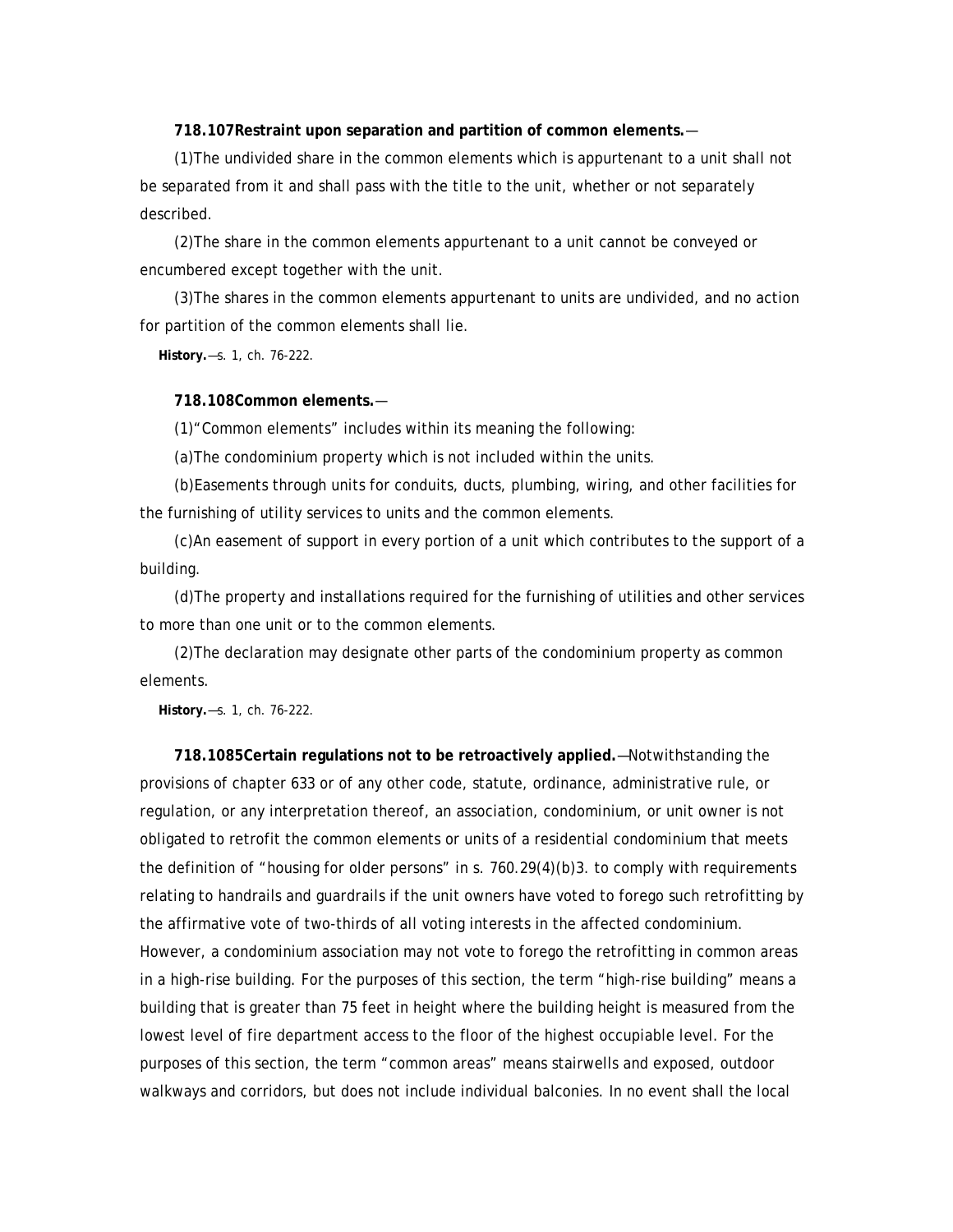authority having jurisdiction require retrofitting of common areas with handrails and guardrails before the end of 2024.

(1)A vote to forego retrofitting may not be obtained by general proxy or limited proxy, but shall be obtained by a vote personally cast at a duly called membership meeting, or by execution of a written consent by the member, and shall be effective upon the recording of a certificate attesting to such vote in the public records of the county where the condominium is located. The association shall provide each unit owner written notice of the vote to forego retrofitting of the required handrails or guardrails, or both, in at least 16-point bold type, by certified mail, within 20 days after the association's vote. After such notice is provided to each owner, a copy of such notice shall be provided by the current owner to a new owner prior to closing and shall be provided by a unit owner to a renter prior to signing a lease.

(2)As part of the information collected annually from condominiums, the division shall require condominium associations to report the membership vote and recording of a certificate under this subsection and, if retrofitting has been undertaken, the per-unit cost of such work. The division shall annually report to the Division of State Fire Marshal of the Department of Financial Services the number of condominiums that have elected to forego retrofitting.

**History.**—s. 1, ch. 2004-80; s. 16, ch. 2019-165.

**718.109Legal description of condominium parcels.**—Following the recording of the declaration, a description of a condominium parcel by the number or other designation by which the unit is identified in the declaration, together with the recording data identifying the declaration, shall be a sufficient legal description for all purposes. The description includes all appurtenances to the unit concerned, whether or not separately described, including, but not limited to, the undivided share in the common elements appurtenant thereto.

**History.**—s. 1, ch. 76-222.

**718.110Amendment of declaration; correction of error or omission in declaration by circuit court.**—

(1)(a)If the declaration fails to provide a method of amendment, the declaration may be amended as to all matters except those described in subsection (4) or subsection (8) if the amendment is approved by the owners of not less than two-thirds of the units. Except as to those matters described in subsection (4) or subsection (8), no declaration recorded after April 1, 1992, shall require that amendments be approved by more than four-fifths of the voting interests.

(b)No provision of the declaration shall be revised or amended by reference to its title or number only. Proposals to amend existing provisions of the declaration shall contain the full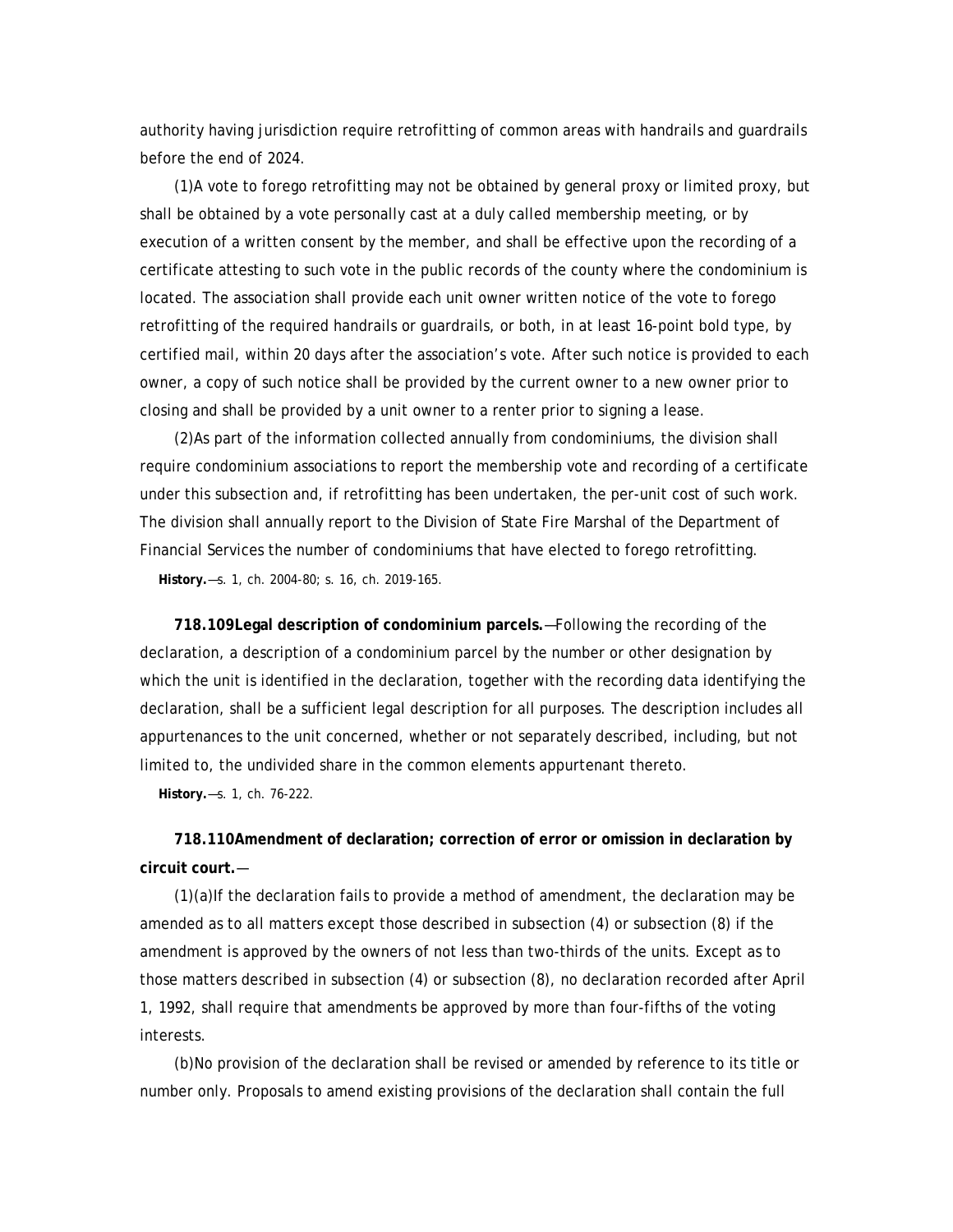text of the provision to be amended; new words shall be inserted in the text and underlined; and words to be deleted shall be lined through with hyphens. However, if the proposed change is so extensive that this procedure would hinder, rather than assist, the understanding of the proposed amendment, it is not necessary to use underlining and hyphens as indicators of words added or deleted, but, instead, a notation must be inserted immediately preceding the proposed amendment in substantially the following language: "Substantial rewording of declaration. See provision for present text."

(c)Nonmaterial errors or omissions in the amendment process will not invalidate an otherwise properly promulgated amendment.

(2)An amendment, other than amendments made by the developer pursuant to ss. 718.104, 718.403, and 718.504(6), (7), and (9) without a vote of the unit owners and any rights the developer may have in the declaration to amend without consent of the unit owners which shall be limited to matters other than those under subsections (4) and (8), shall be evidenced by a certificate of the association which shall include the recording data identifying the declaration and shall be executed in the form required for the execution of a deed. An amendment by the developer must be evidenced in writing, but a certificate of the association is not required. The developer of a timeshare condominium may reserve specific rights in the declaration to amend the declaration without the consent of the unit owners.

(3)An amendment of a declaration is effective when properly recorded in the public records of the county where the declaration is recorded.

(4)Unless otherwise provided in the declaration as originally recorded, no amendment may change the configuration or size of any unit in any material fashion, materially alter or modify the appurtenances to the unit, or change the proportion or percentage by which the unit owner shares the common expenses of the condominium and owns the common surplus of the condominium unless the record owner of the unit and all record owners of liens on the unit join in the execution of the amendment and unless all the record owners of all other units in the same condominium approve the amendment. The acquisition of property by the association and material alterations or substantial additions to such property or the common elements by the association in accordance with s. 718.111(7) or s. 718.113, and amendments providing for the transfer of use rights in limited common elements pursuant to s. 718.106(2)(b) shall not be deemed to constitute a material alteration or modification of the appurtenances to the units. A declaration recorded after April 1, 1992, may not require the approval of less than a majority of total voting interests of the condominium for amendments under this subsection, unless otherwise required by a governmental entity.

(5)If it appears that through a scrivener's error a unit has not been designated as owning an appropriate undivided share of the common elements or does not bear an appropriate share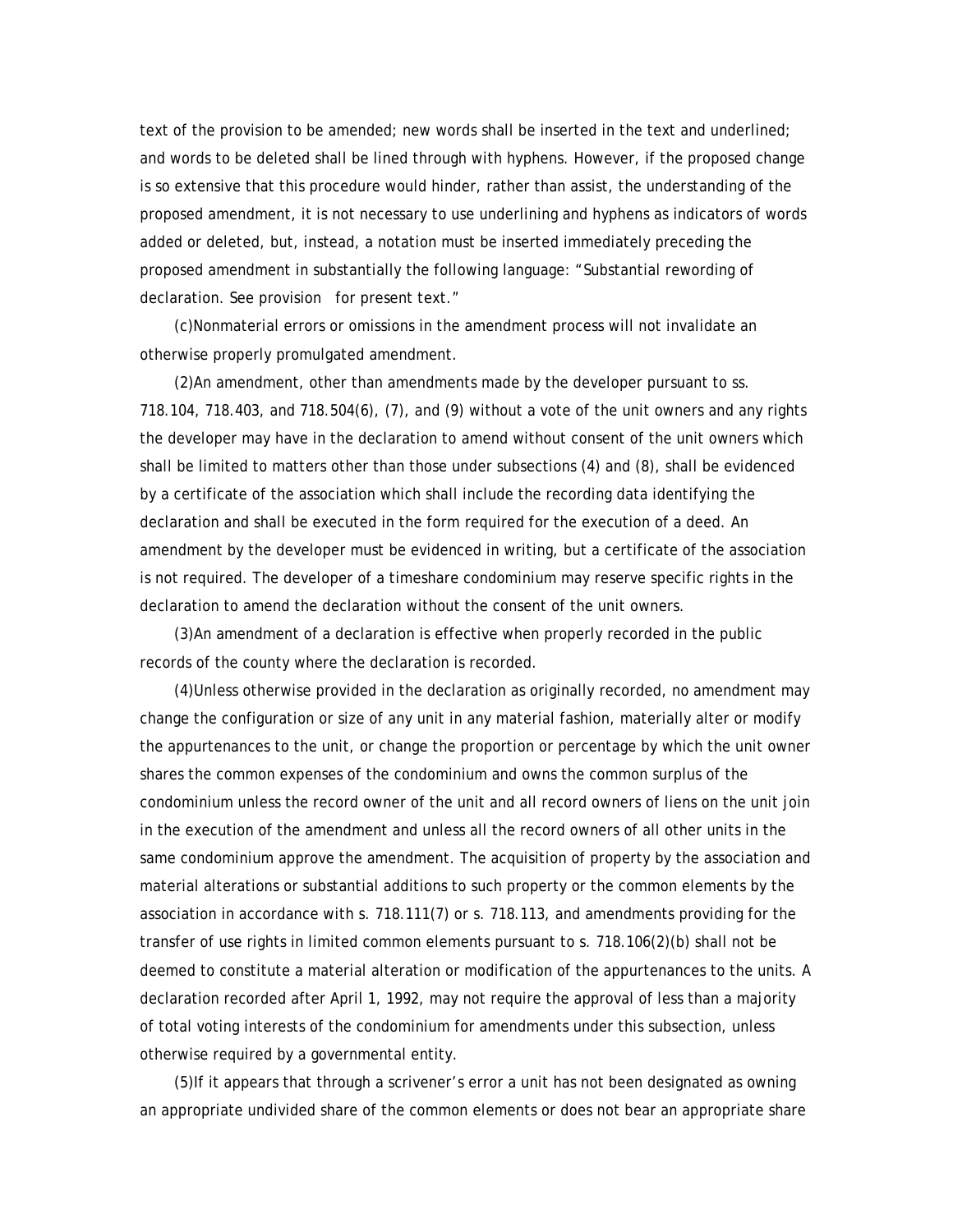of the common expenses or that all the common expenses or interest in the common surplus or all of the common elements in the condominium have not been distributed in the declaration, so that the sum total of the shares of common elements which have been distributed or the sum total of the shares of the common expenses or ownership of common surplus fails to equal 100 percent, or if it appears that more than 100 percent of common elements or common expenses or ownership of the common surplus have been distributed, the error may be corrected by filing an amendment to the declaration approved by the board of administration or a majority of the unit owners.

(6)The common elements designated by the declaration may be enlarged by an amendment to the declaration. The amendment must describe the interest in the property and must submit the property to the terms of the declaration. The amendment must be approved and executed as provided in this section. The amendment divests the association of title to the land and vests title in the unit owners as part of the common elements, without naming them and without further conveyance, in the same proportion as the undivided shares in the common elements that are appurtenant to the unit owned by them.

(7)The declarations, bylaws, and common elements of two or more independent condominiums of a single complex may be merged to form a single condominium, upon the approval of such voting interest of each condominium as is required by the declaration for modifying the appurtenances to the units or changing the proportion or percentages by which the owners of the parcel share the common expenses and own the common surplus; upon the approval of all record owners of liens; and upon the recording of new or amended articles of incorporation, declarations, and bylaws.

(8)Unless otherwise provided in the declaration as originally recorded, no amendment to the declaration may permit timeshare estates to be created in any unit of the condominium, unless the record owner of each unit of the condominium and the record owners of liens on each unit of the condominium join in the execution of the amendment.

(9)If there is an omission or error in a declaration, or in any other document required by law to establish the condominium, the association may correct the error or omission by an amendment to the declaration or to the other document required to create a condominium in the manner provided in the declaration to amend the declaration or, if none is provided, by vote of a majority of the voting interests of the condominium. The amendment is effective when passed and approved and a certificate of amendment is executed and recorded as provided in subsections (2) and (3). This procedure for amendment cannot be used if such an amendment would materially or adversely affect property rights of unit owners, unless the affected unit owners consent in writing. This subsection does not restrict the powers of the association to otherwise amend the declaration, or other documentation, but authorizes a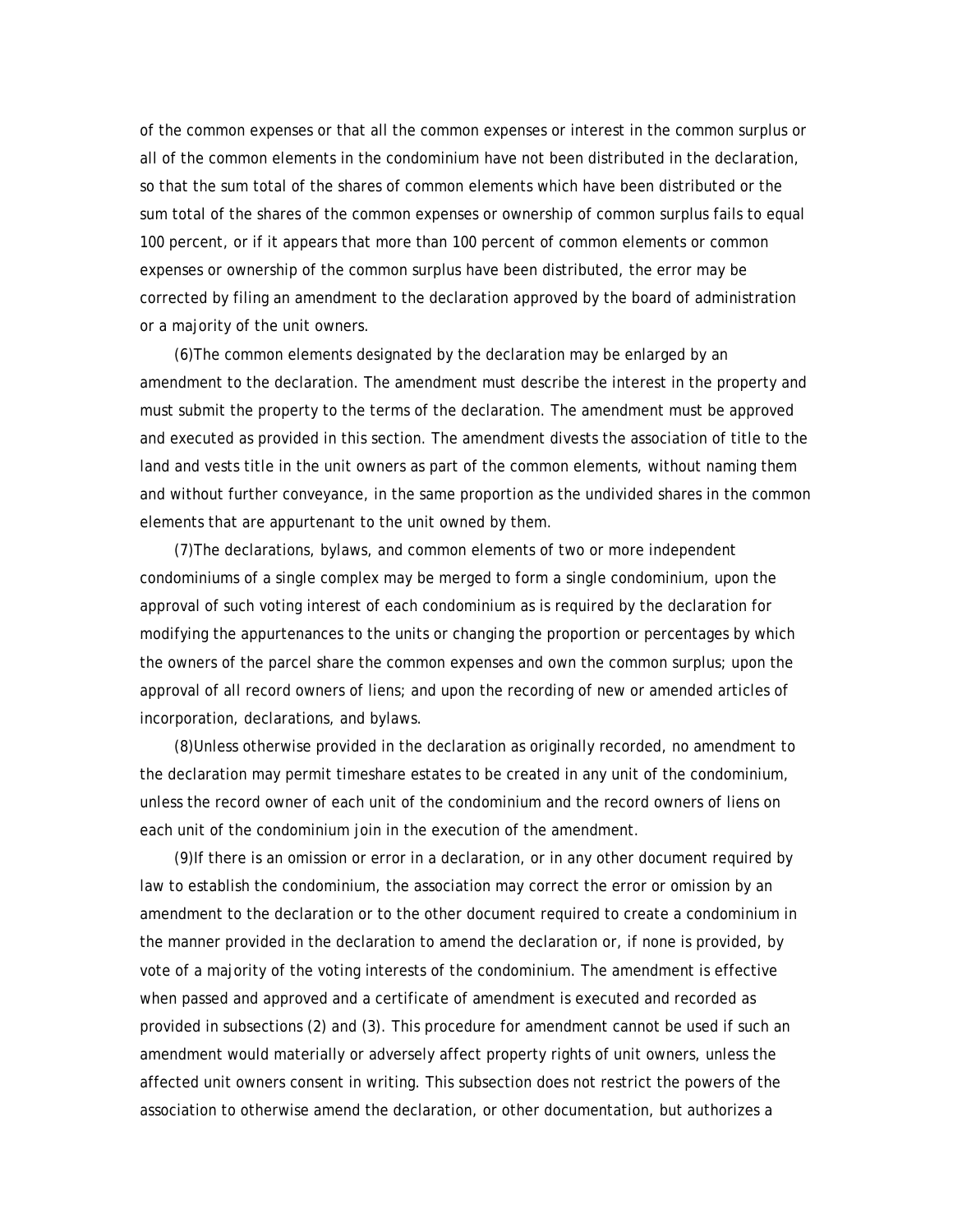simple process of amendment requiring a lesser vote for the purpose of curing defects, errors, or omissions when the property rights of unit owners are not materially or adversely affected.

(10)If there is an omission or error in a declaration of condominium, or any other document required to establish the condominium, and the omission or error would affect the valid existence of the condominium, the circuit court may entertain a petition of one or more of the unit owners in the condominium, or of the association, to correct the error or omission, and the action may be a class action. The court may require that one or more methods of correcting the error or omission be submitted to the unit owners to determine the most acceptable correction. All unit owners, the association, and the mortgagees of a first mortgage of record must be joined as parties to the action. Service of process on unit owners may be by publication, but the plaintiff must furnish every unit owner not personally served with process with a copy of the petition and final decree of the court by certified mail, return receipt requested, at the unit owner's last known residence address. If an action to determine whether the declaration or another condominium document complies with the mandatory requirements for the formation of a condominium is not brought within 3 years of the recording of the certificate of a surveyor and mapper pursuant to s. 718.104(4)(e) or the recording of an instrument that transfers title to a unit in the condominium which is not accompanied by a recorded assignment of developer rights in favor of the grantee of such unit, whichever occurs first, the declaration and other documents will effectively create a condominium, as of the date the declaration was recorded, regardless of whether the documents substantially comply with the mandatory requirements of law. However, both before and after the expiration of this 3-year period, the circuit court has jurisdiction to entertain a petition permitted under this subsection for the correction of the documentation, and other methods of amendment may be utilized to correct the errors or omissions at any time.

(11)The Legislature finds that the procurement of mortgagee consent to amendments that do not affect the rights or interests of mortgagees is an unreasonable and substantial logistical and financial burden on the unit owners and that there is a compelling state interest in enabling the members of a condominium association to approve amendments to the condominium documents through legal means. Accordingly, and notwithstanding any provision to the contrary contained in this section:

(a)As to any mortgage recorded on or after October 1, 2007, any provision in the declaration, articles of incorporation, or bylaws that requires the consent or joinder of some or all mortgagees of units or any other portion of the condominium property to or in amendments to the declaration, articles of incorporation, or bylaws or for any other matter shall be enforceable only as to the following matters:

1.Those matters described in subsections (4) and (8).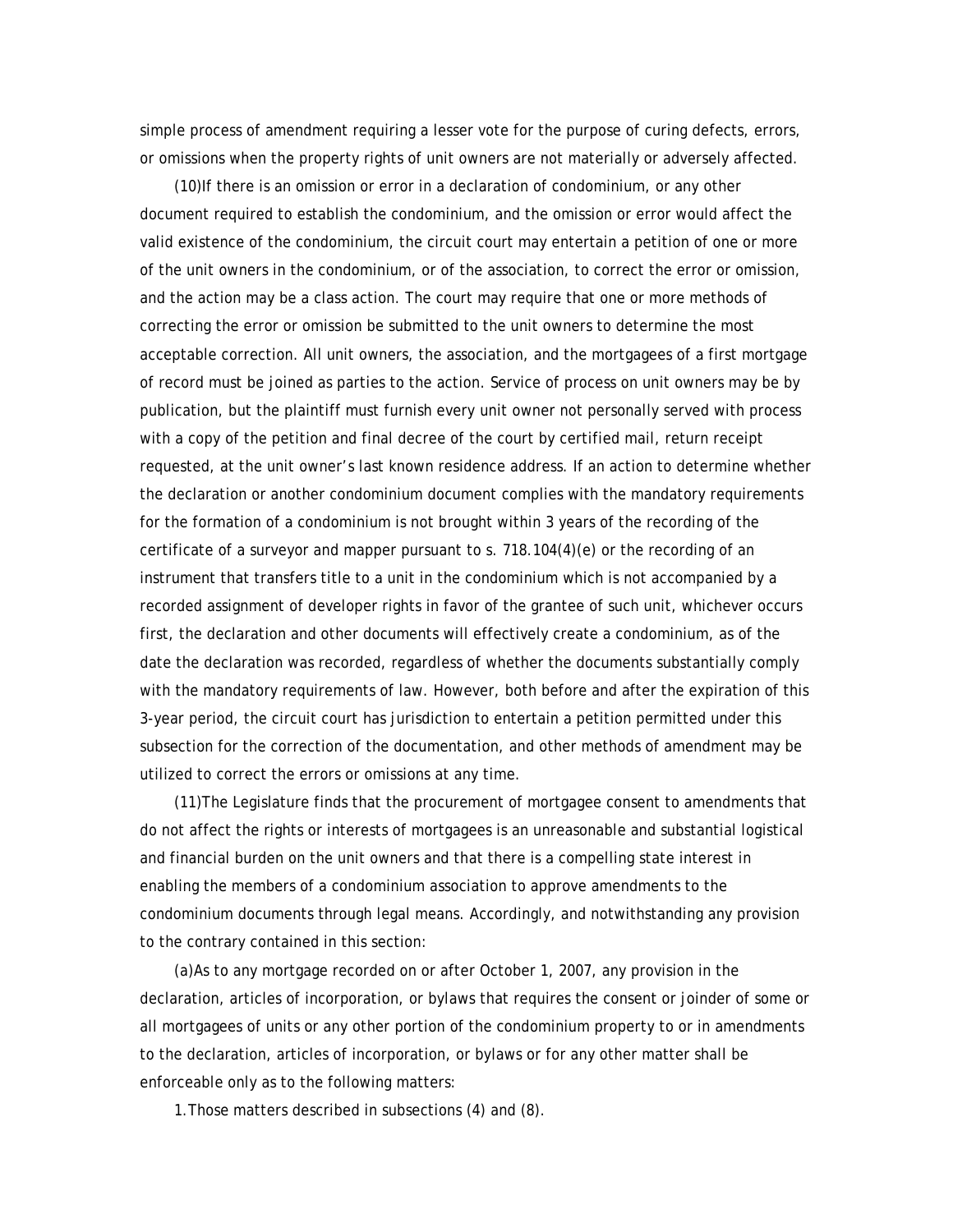2.Amendments to the declaration, articles of incorporation, or bylaws that adversely affect the priority of the mortgagee's lien or the mortgagee's rights to foreclose its lien or that otherwise materially affect the rights and interests of the mortgagees.

(b)As to mortgages recorded before October 1, 2007, any existing provisions in the declaration, articles of incorporation, or bylaws requiring mortgagee consent shall be enforceable.

(c)In securing consent or joinder, the association shall be entitled to rely upon the public records to identify the holders of outstanding mortgages. The association may use the address provided in the original recorded mortgage document, unless there is a different address for the holder of the mortgage in a recorded assignment or modification of the mortgage, which recorded assignment or modification must reference the official records book and page on which the original mortgage was recorded. Once the association has identified the recorded mortgages of record, the association shall, in writing, request of each unit owner whose unit is encumbered by a mortgage of record any information the owner has in his or her possession regarding the name and address of the person to whom mortgage payments are currently being made. Notice shall be sent to such person if the address provided in the original recorded mortgage document is different from the name and address of the mortgagee or assignee of the mortgage as shown by the public record. The association shall be deemed to have complied with this requirement by making the written request of the unit owners required under this paragraph. Any notices required to be sent to the mortgagees under this paragraph shall be sent to all available addresses provided to the association.

(d)Any notice to the mortgagees required under paragraph (c) may be sent by a method that establishes proof of delivery, and any mortgagee who fails to respond within 60 days after the date of mailing shall be deemed to have consented to the amendment.

(e)For those amendments requiring mortgagee consent on or after October 1, 2007, in the event mortgagee consent is provided other than by properly recorded joinder, such consent shall be evidenced by affidavit of the association recorded in the public records of the county where the declaration is recorded. Any amendment adopted without the required consent of a mortgagee shall be voidable only by a mortgagee who was entitled to notice and an opportunity to consent. An action to void an amendment shall be subject to the statute of limitations beginning 5 years after the date of discovery as to the amendments described in subparagraphs (a)1. and 2. and 5 years after the date of recordation of the certificate of amendment for all other amendments. This provision shall apply to all mortgages, regardless of the date of recordation of the mortgage.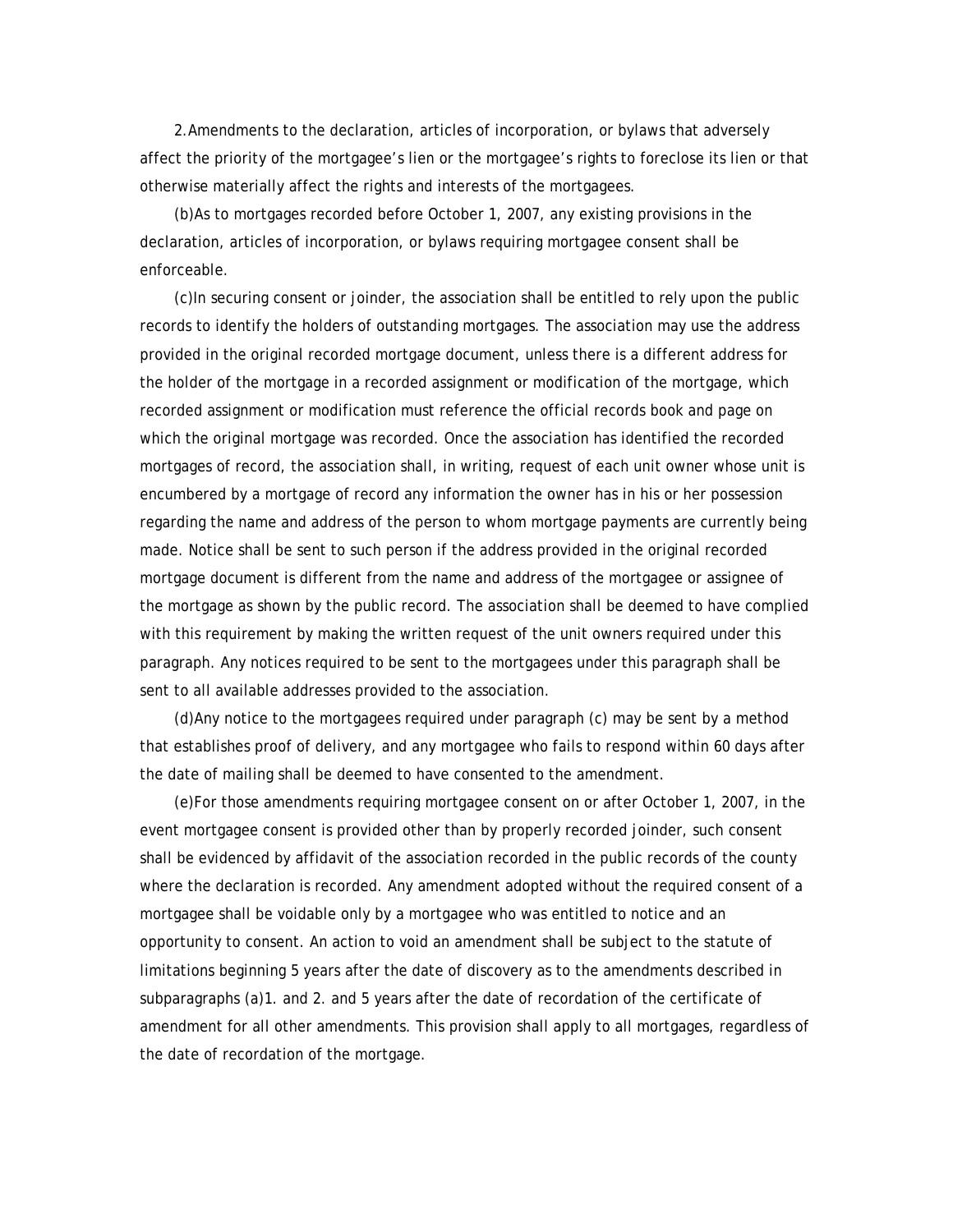(f)Notwithstanding the provisions of this section, any amendment or amendments to conform a declaration of condominium to the insurance coverage provisions in s. 718.111(11) may be made as provided in that section.

(12)(a)With respect to an existing multicondominium association, any amendment to change the fractional or percentage share of liability for the common expenses of the association and ownership of the common surplus of the association must be approved by at least a majority of the total voting interests of each condominium operated by the association unless the declarations of all condominiums operated by the association uniformly require approval by a greater percentage of the voting interests of each condominium.

(b)Unless approval by a greater percentage of the voting interests of an existing multicondominium association is expressly required in the declaration of an existing condominium, the declaration may be amended upon approval of at least a majority of the total voting interests of each condominium operated by the multicondominium association for the purpose of:

1.Setting forth in the declaration the formula currently utilized, but not previously stated in the declaration, for determining the percentage or fractional shares of liability for the common expenses of the multicondominium association and ownership of the common surplus of the multicondominium association.

2.Providing for the creation or enlargement of a multicondominium association by the merger or consolidation of two or more associations and changing the name of the association, as appropriate.

(13)An amendment prohibiting unit owners from renting their units or altering the duration of the rental term or specifying or limiting the number of times unit owners are entitled to rent their units during a specified period applies only to unit owners who consent to the amendment and unit owners who acquire title to their units after the effective date of that amendment.

(14)Except for those portions of the common elements designed and intended to be used by all unit owners, a portion of the common elements serving only one unit or a group of units may be reclassified as a limited common element upon the vote required to amend the declaration as provided therein or as required under paragraph (1)(a), and shall not be considered an amendment pursuant to subsection (4). This is a clarification of existing law.

**History.**—s. 1, ch. 76-222; s. 8, ch. 77-221; s. 6, ch. 77-222; s. 5, ch. 78-328; s. 2, ch. 78-340; s. 4, ch. 84- 368; s. 5, ch. 90-151; s. 3, ch. 91-103; ss. 2, 5, ch. 91-426; s. 51, ch. 2000-302; s. 7, ch. 2002-27; s. 24, ch. 2004-345; s. 1, ch. 2004-353; s. 3, ch. 2007-173; s. 8, ch. 2010-174; s. 3, ch. 2013-122.

#### **718.111The association.**—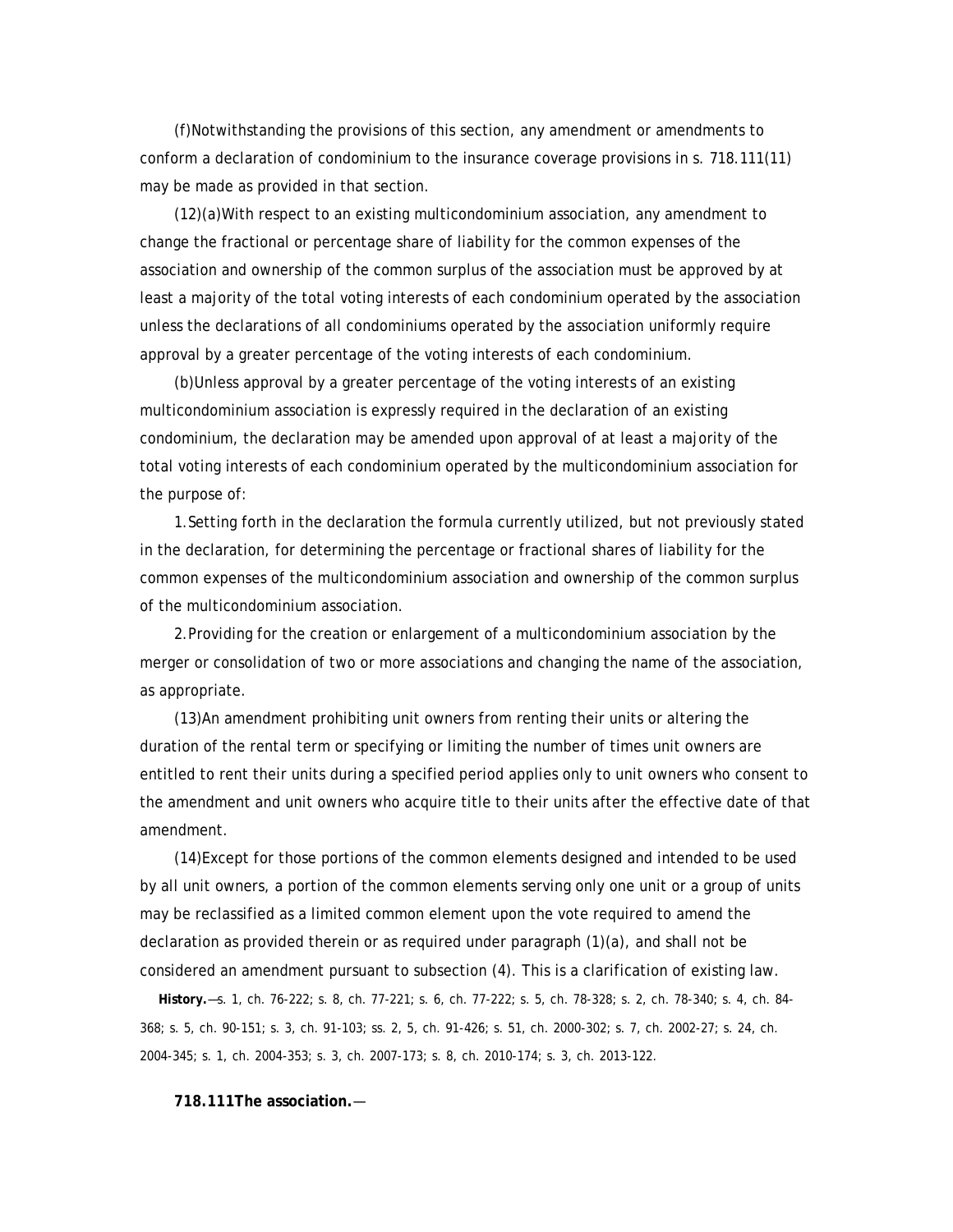# (1)CORPORATE ENTITY.—

(a)The operation of the condominium shall be by the association, which must be a Florida corporation for profit or a Florida corporation not for profit. However, any association which was in existence on January 1, 1977, need not be incorporated. The owners of units shall be shareholders or members of the association. The officers and directors of the association have a fiduciary relationship to the unit owners. It is the intent of the Legislature that nothing in this paragraph shall be construed as providing for or removing a requirement of a fiduciary relationship between any manager employed by the association and the unit owners. An officer, director, or manager may not solicit, offer to accept, or accept any thing or service of value or kickback for which consideration has not been provided for his or her own benefit or that of his or her immediate family, from any person providing or proposing to provide goods or services to the association. Any such officer, director, or manager who knowingly so solicits, offers to accept, or accepts any thing or service of value or kickback is subject to a civil penalty pursuant to s. 718.501(1)(d) and, if applicable, a criminal penalty as provided in paragraph (d). However, this paragraph does not prohibit an officer, director, or manager from accepting services or items received in connection with trade fairs or education programs. An association may operate more than one condominium.

(b)A director of the association who is present at a meeting of its board at which action on any corporate matter is taken shall be presumed to have assented to the action taken unless he or she votes against such action or abstains from voting. A director of the association who abstains from voting on any action taken on any corporate matter shall be presumed to have taken no position with regard to the action. Directors may not vote by proxy or by secret ballot at board meetings, except that officers may be elected by secret ballot. A vote or abstention for each member present shall be recorded in the minutes.

(c)A unit owner does not have any authority to act for the association by reason of being a unit owner.

(d)As required by s. 617.0830, an officer, director, or agent shall discharge his or her duties in good faith, with the care an ordinarily prudent person in a like position would exercise under similar circumstances, and in a manner he or she reasonably believes to be in the interests of the association. An officer, director, or agent shall be liable for monetary damages as provided in s. 617.0834 if such officer, director, or agent breached or failed to perform his or her duties and the breach of, or failure to perform, his or her duties constitutes a violation of criminal law as provided in s. 617.0834; constitutes a transaction from which the officer or director derived an improper personal benefit, either directly or indirectly; or constitutes recklessness or an act or omission that was in bad faith, with malicious purpose, or in a manner exhibiting wanton and willful disregard of human rights, safety, or property.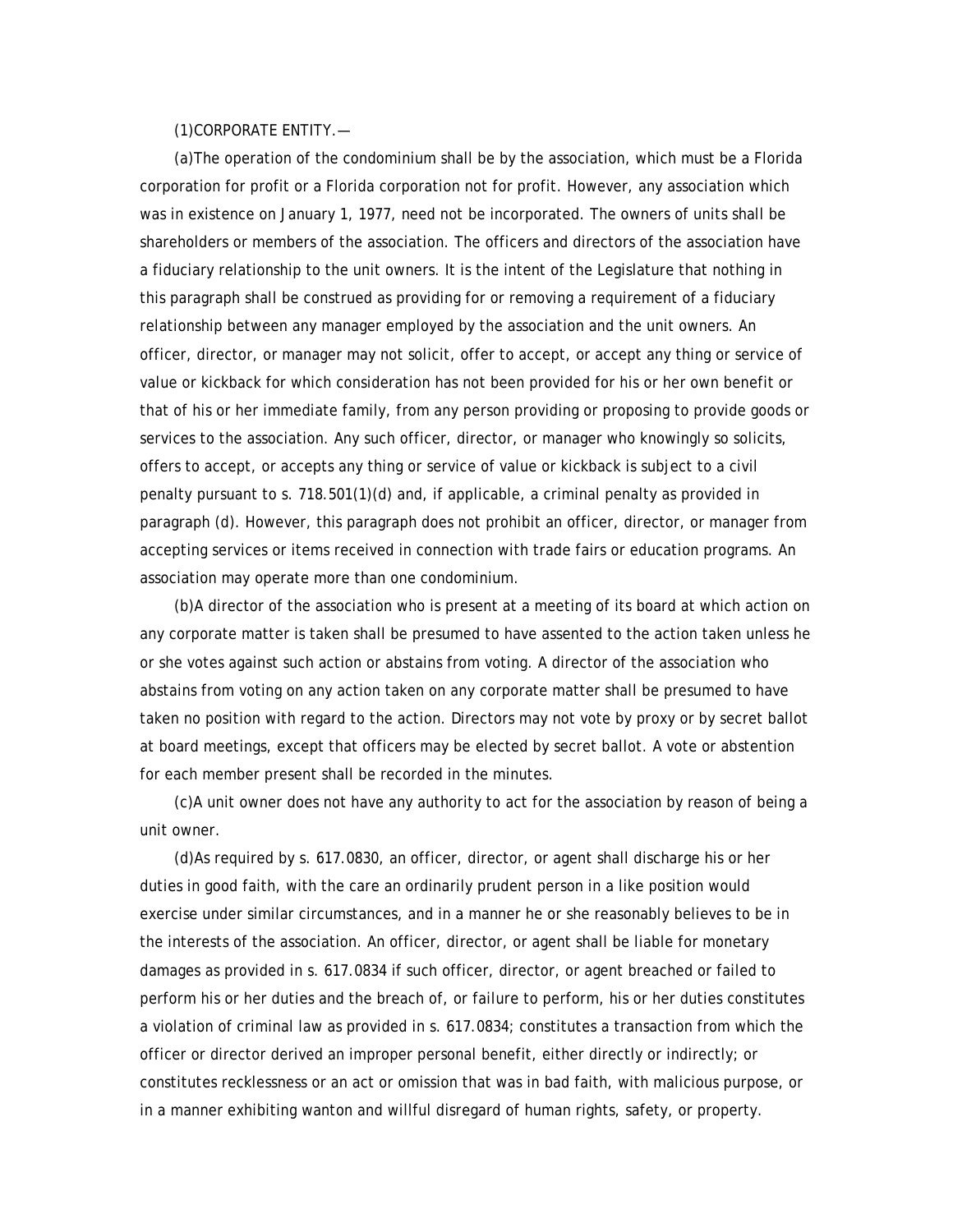Forgery of a ballot envelope or voting certificate used in a condominium association election is punishable as provided in s. 831.01, the theft or embezzlement of funds of a condominium association is punishable as provided in s. 812.014, and the destruction of or the refusal to allow inspection or copying of an official record of a condominium association that is accessible to unit owners within the time periods required by general law in furtherance of any crime is punishable as tampering with physical evidence as provided in s. 918.13 or as obstruction of justice as provided in chapter 843. An officer or director charged by information or indictment with a crime referenced in this paragraph must be removed from office, and the vacancy shall be filled as provided in s. 718.112(2)(d)2. until the end of the officer's or director's period of suspension or the end of his or her term of office, whichever occurs first. If a criminal charge is pending against the officer or director, he or she may not be appointed or elected to a position as an officer or a director of any association and may not have access to the official records of any association, except pursuant to a court order. However, if the charges are resolved without a finding of guilt, the officer or director must be reinstated for the remainder of his or her term of office, if any.

(2)POWERS AND DUTIES.—The powers and duties of the association include those set forth in this section and, except as expressly limited or restricted in this chapter, those set forth in the declaration and bylaws and part I of chapter 607 and chapter 617, as applicable.

(3)POWER TO MANAGE CONDOMINIUM PROPERTY AND TO CONTRACT, SUE, AND BE SUED; CONFLICT OF INTEREST.—The association may contract, sue, or be sued with respect to the exercise or nonexercise of its powers. For these purposes, the powers of the association include, but are not limited to, the maintenance, management, and operation of the condominium property. After control of the association is obtained by unit owners other than the developer, the association may institute, maintain, settle, or appeal actions or hearings in its name on behalf of all unit owners concerning matters of common interest to most or all unit owners, including, but not limited to, the common elements; the roof and structural components of a building or other improvements; mechanical, electrical, and plumbing elements serving an improvement or a building; representations of the developer pertaining to any existing or proposed commonly used facilities; and protesting ad valorem taxes on commonly used facilities and on units; and may defend actions in eminent domain or bring inverse condemnation actions. If the association has the authority to maintain a class action, the association may be joined in an action as representative of that class with reference to litigation and disputes involving the matters for which the association could bring a class action. Nothing herein limits any statutory or common-law right of any individual unit owner or class of unit owners to bring any action without participation by the association which may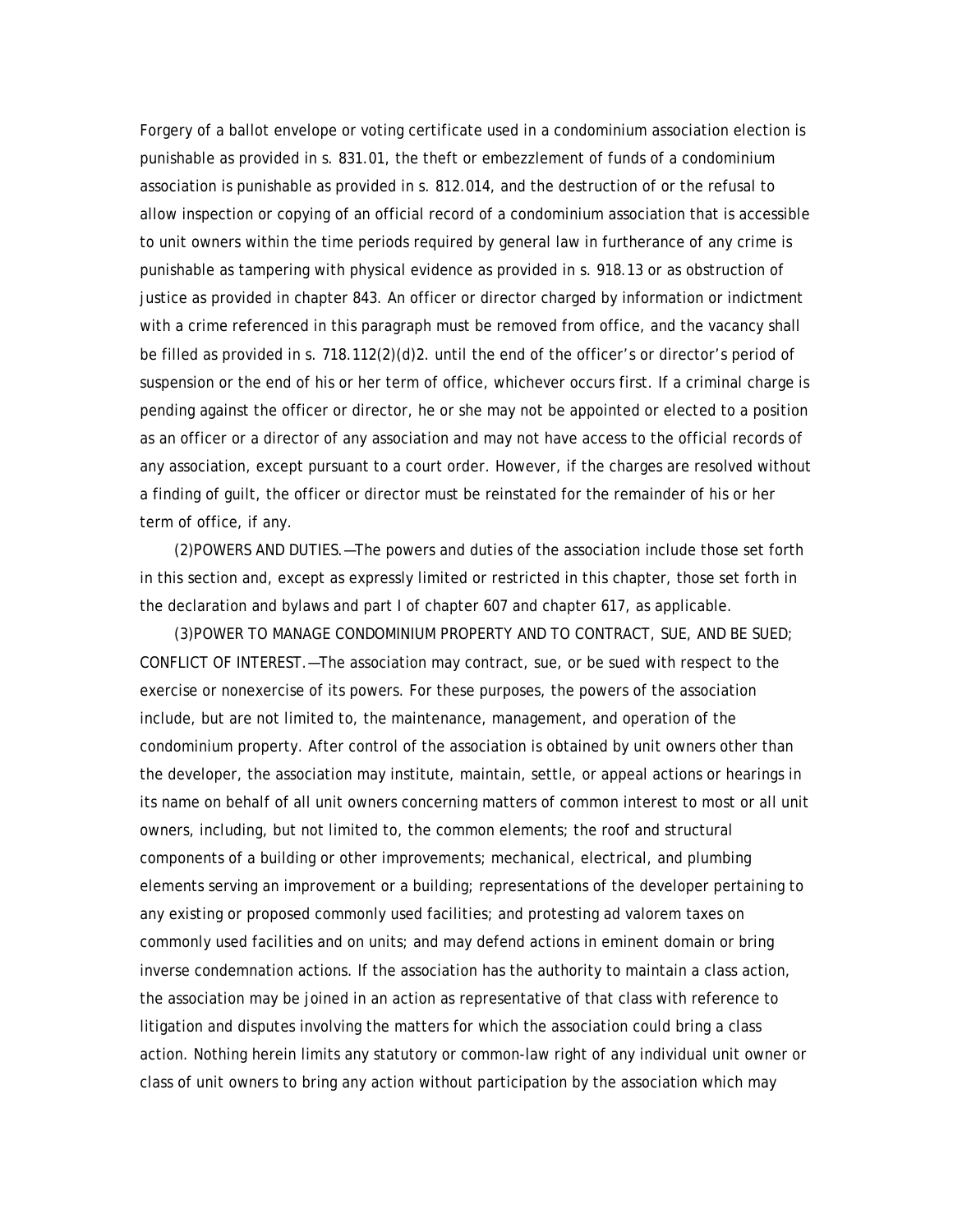otherwise be available. An association may not hire an attorney who represents the management company of the association.

(4)ASSESSMENTS; MANAGEMENT OF COMMON ELEMENTS.—The association has the power to make and collect assessments and to lease, maintain, repair, and replace the common elements or association property; however, the association may not charge a use fee against a unit owner for the use of common elements or association property unless otherwise provided for in the declaration of condominium or by a majority vote of the association or unless the charges relate to expenses incurred by an owner having exclusive use of the common elements or association property.

(5)RIGHT OF ACCESS TO UNITS.—

(a)The association has the irrevocable right of access to each unit during reasonable hours, when necessary for the maintenance, repair, or replacement of any common elements or of any portion of a unit to be maintained by the association pursuant to the declaration or as necessary to prevent damage to the common elements or to a unit.

(b)1.In addition to the association's right of access in paragraph (a) and regardless of whether authority is provided in the declaration or other recorded condominium documents, an association, at the sole discretion of the board, may enter an abandoned unit to inspect the unit and adjoining common elements; make repairs to the unit or to the common elements serving the unit, as needed; repair the unit if mold or deterioration is present; turn on the utilities for the unit; or otherwise maintain, preserve, or protect the unit and adjoining common elements. For purposes of this paragraph, a unit is presumed to be abandoned if:

a.The unit is the subject of a foreclosure action and no tenant appears to have resided in the unit for at least 4 continuous weeks without prior written notice to the association; or

b.No tenant appears to have resided in the unit for 2 consecutive months without prior written notice to the association, and the association is unable to contact the owner or determine the whereabouts of the owner after reasonable inquiry.

2.Except in the case of an emergency, an association may not enter an abandoned unit until 2 days after notice of the association's intent to enter the unit has been mailed or handdelivered to the owner at the address of the owner as reflected in the records of the association. The notice may be given by electronic transmission to unit owners who previously consented to receive notice by electronic transmission.

3.Any expense incurred by an association pursuant to this paragraph is chargeable to the unit owner and enforceable as an assessment pursuant to s. 718.116, and the association may use its lien authority provided by s. 718.116 to enforce collection of the expense.

4.The association may petition a court of competent jurisdiction to appoint a receiver to lease out an abandoned unit for the benefit of the association to offset against the rental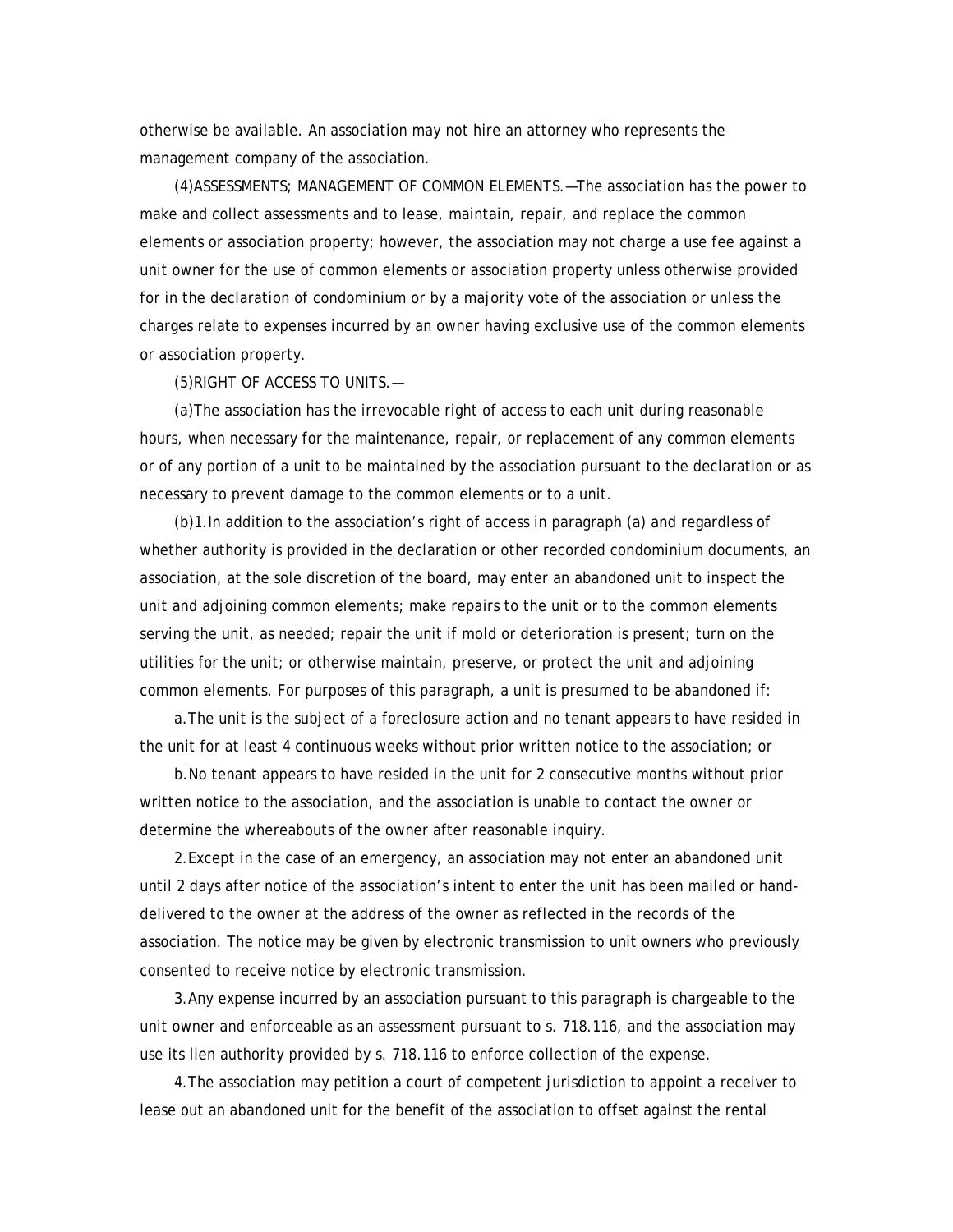income the association's costs and expenses of maintaining, preserving, and protecting the unit and the adjoining common elements, including the costs of the receivership and all unpaid assessments, interest, administrative late fees, costs, and reasonable attorney fees.

(6)OPERATION OF CONDOMINIUMS CREATED PRIOR TO 1977.—Notwithstanding any provision of this chapter, an association may operate two or more residential condominiums in which the initial condominium declaration was recorded prior to January 1, 1977, and may continue to so operate such condominiums as a single condominium for purposes of financial matters, including budgets, assessments, accounting, recordkeeping, and similar matters, if provision is made for such consolidated operation in the applicable declarations of each such condominium or in the bylaws. An association for such condominiums may also provide for consolidated financial operation as described in this section either by amending its declaration pursuant to s. 718.110(1)(a) or by amending its bylaws and having the amendment approved by not less than two-thirds of the total voting interests. Notwithstanding any provision in this chapter, common expenses for residential condominiums in such a project being operated by a single association may be assessed against all unit owners in such project pursuant to the proportions or percentages established therefor in the declarations as initially recorded or in the bylaws as initially adopted, subject, however, to the limitations of ss. 718.116 and 718.302.

(7)TITLE TO PROPERTY.—

(a)The association has the power to acquire title to property or otherwise hold, convey, lease, and mortgage association property for the use and benefit of its members. The power to acquire personal property shall be exercised by the board of administration. Except as otherwise permitted in subsections (8) and (9) and in s. 718.114, no association may acquire, convey, lease, or mortgage association real property except in the manner provided in the declaration, and if the declaration does not specify the procedure, then approval of 75 percent of the total voting interests shall be required.

(b)Subject to the provisions of s.  $718.112(2)(m)$ , the association, through its board, has the limited power to convey a portion of the common elements to a condemning authority for the purposes of providing utility easements, right-of-way expansion, or other public purposes, whether negotiated or as a result of eminent domain proceedings.

(8)PURCHASE OF LEASES.—The association has the power to purchase any land or recreation lease, subject to the same manner of approval as in s. 718.114 for the acquisition of leaseholds.

(9)PURCHASE OF UNITS.—The association has the power, unless prohibited by the declaration, articles of incorporation, or bylaws of the association, to purchase units in the condominium and to acquire and hold, lease, mortgage, and convey them. There shall be no limitation on the association's right to purchase a unit at a foreclosure sale resulting from the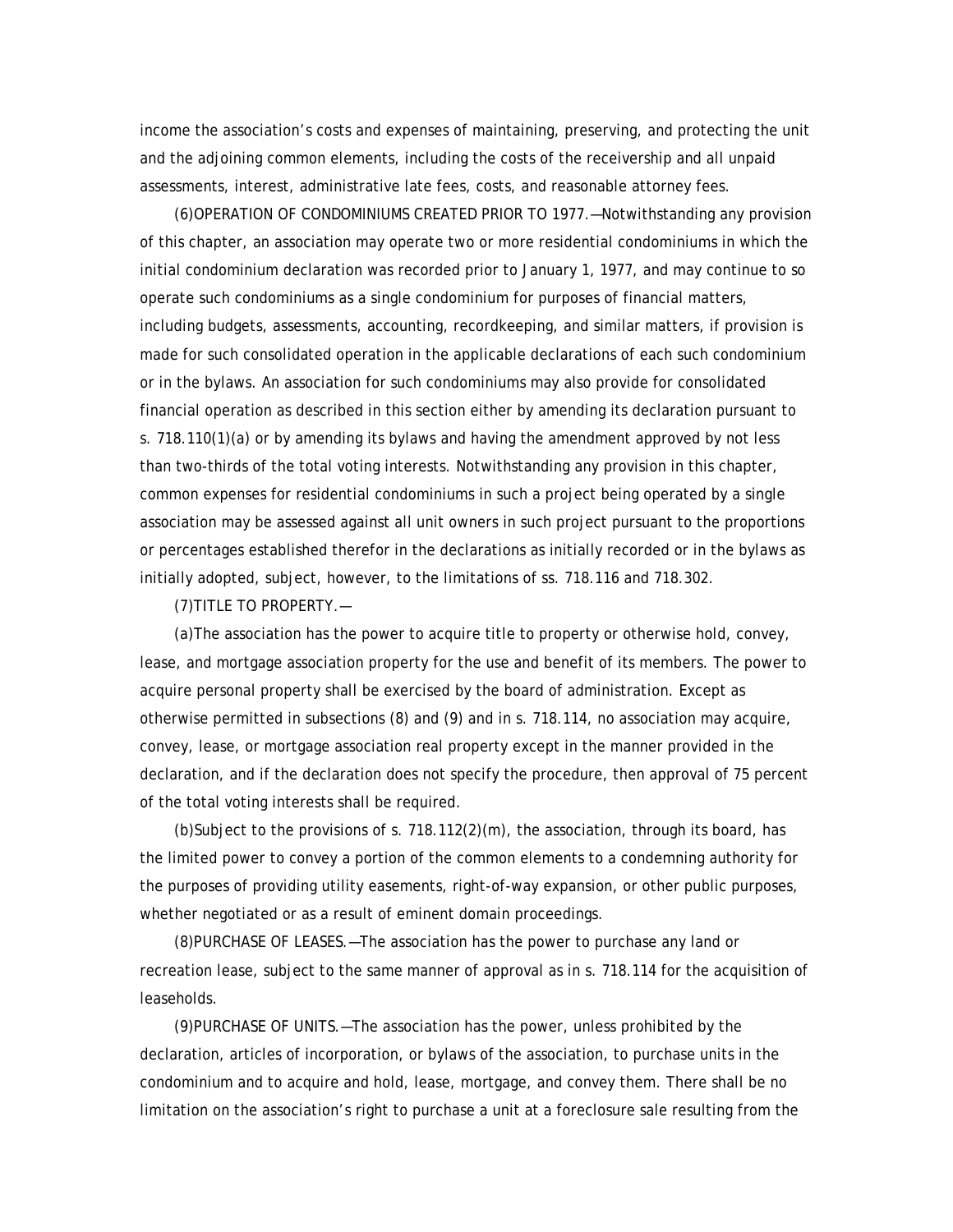association's foreclosure of its lien for unpaid assessments, or to take title by deed in lieu of foreclosure. However, except for a timeshare condominium, a board member, manager, or management company may not purchase a unit at a foreclosure sale resulting from the association's foreclosure of its lien for unpaid assessments or take title by deed in lieu of foreclosure.

(10)EASEMENTS.—Unless prohibited by the declaration, the board of administration has the authority, without the joinder of any unit owner, to grant, modify, or move any easement if the easement constitutes part of or crosses the common elements or association property. This subsection does not authorize the board of administration to modify, move, or vacate any easement created in whole or in part for the use or benefit of anyone other than the unit owners, or crossing the property of anyone other than the unit owners, without the consent or approval of those other persons having the use or benefit of the easement, as required by law or by the instrument creating the easement. Nothing in this subsection affects the minimum requirements of s. 718.104(4)(n) or the powers enumerated in subsection (3).

(11)INSURANCE.—In order to protect the safety, health, and welfare of the people of the State of Florida and to ensure consistency in the provision of insurance coverage to condominiums and their unit owners, this subsection applies to every residential condominium in the state, regardless of the date of its declaration of condominium. It is the intent of the Legislature to encourage lower or stable insurance premiums for associations described in this subsection.

(a)Adequate property insurance, regardless of any requirement in the declaration of condominium for coverage by the association for full insurable value, replacement cost, or similar coverage, must be based on the replacement cost of the property to be insured as determined by an independent insurance appraisal or update of a prior appraisal. The replacement cost must be determined at least once every 36 months.

1.An association or group of associations may provide adequate property insurance through a self-insurance fund that complies with the requirements of ss. 624.460-624.488.

2.The association may also provide adequate property insurance coverage for a group of at least three communities created and operating under this chapter, chapter 719, chapter 720, or chapter 721 by obtaining and maintaining for such communities insurance coverage sufficient to cover an amount equal to the probable maximum loss for the communities for a 250-year windstorm event. Such probable maximum loss must be determined through the use of a competent model that has been accepted by the Florida Commission on Hurricane Loss Projection Methodology. A policy or program providing such coverage may not be issued or renewed after July 1, 2008, unless it has been reviewed and approved by the Office of Insurance Regulation. The review and approval must include approval of the policy and related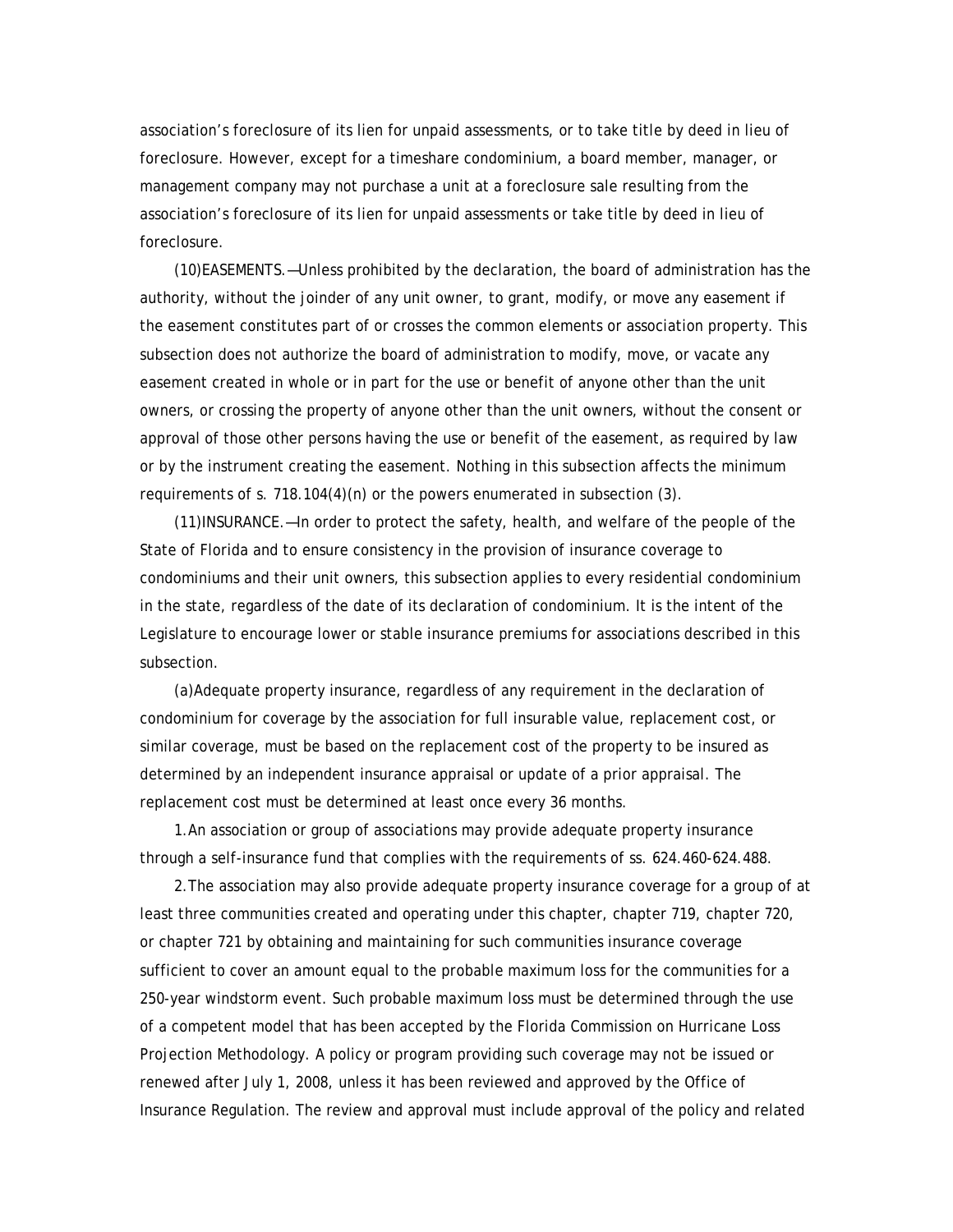forms pursuant to ss. 627.410 and 627.411, approval of the rates pursuant to s. 627.062, a determination that the loss model approved by the commission was accurately and appropriately applied to the insured structures to determine the 250-year probable maximum loss, and a determination that complete and accurate disclosure of all material provisions is provided to condominium unit owners before execution of the agreement by a condominium association.

3.When determining the adequate amount of property insurance coverage, the association may consider deductibles as determined by this subsection.

(b)If an association is a developer-controlled association, the association shall exercise its best efforts to obtain and maintain insurance as described in paragraph (a). Failure to obtain and maintain adequate property insurance during any period of developer control constitutes a breach of fiduciary responsibility by the developer-appointed members of the board of directors of the association, unless the members can show that despite such failure, they have made their best efforts to maintain the required coverage.

(c)Policies may include deductibles as determined by the board.

1.The deductibles must be consistent with industry standards and prevailing practice for communities of similar size and age, and having similar construction and facilities in the locale where the condominium property is situated.

2.The deductibles may be based upon available funds, including reserve accounts, or predetermined assessment authority at the time the insurance is obtained.

3.The board shall establish the amount of deductibles based upon the level of available funds and predetermined assessment authority at a meeting of the board in the manner set forth in s. 718.112(2)(e).

(d)An association controlled by unit owners operating as a residential condominium shall use its best efforts to obtain and maintain adequate property insurance to protect the association, the association property, the common elements, and the condominium property that must be insured by the association pursuant to this subsection.

(e)The declaration of condominium as originally recorded, or as amended pursuant to procedures provided therein, may provide that condominium property consisting of freestanding buildings comprised of no more than one building in or on such unit need not be insured by the association if the declaration requires the unit owner to obtain adequate insurance for the condominium property. An association may also obtain and maintain liability insurance for directors and officers, insurance for the benefit of association employees, and flood insurance for common elements, association property, and units.

(f)Every property insurance policy issued or renewed on or after January 1, 2009, for the purpose of protecting the condominium must provide primary coverage for: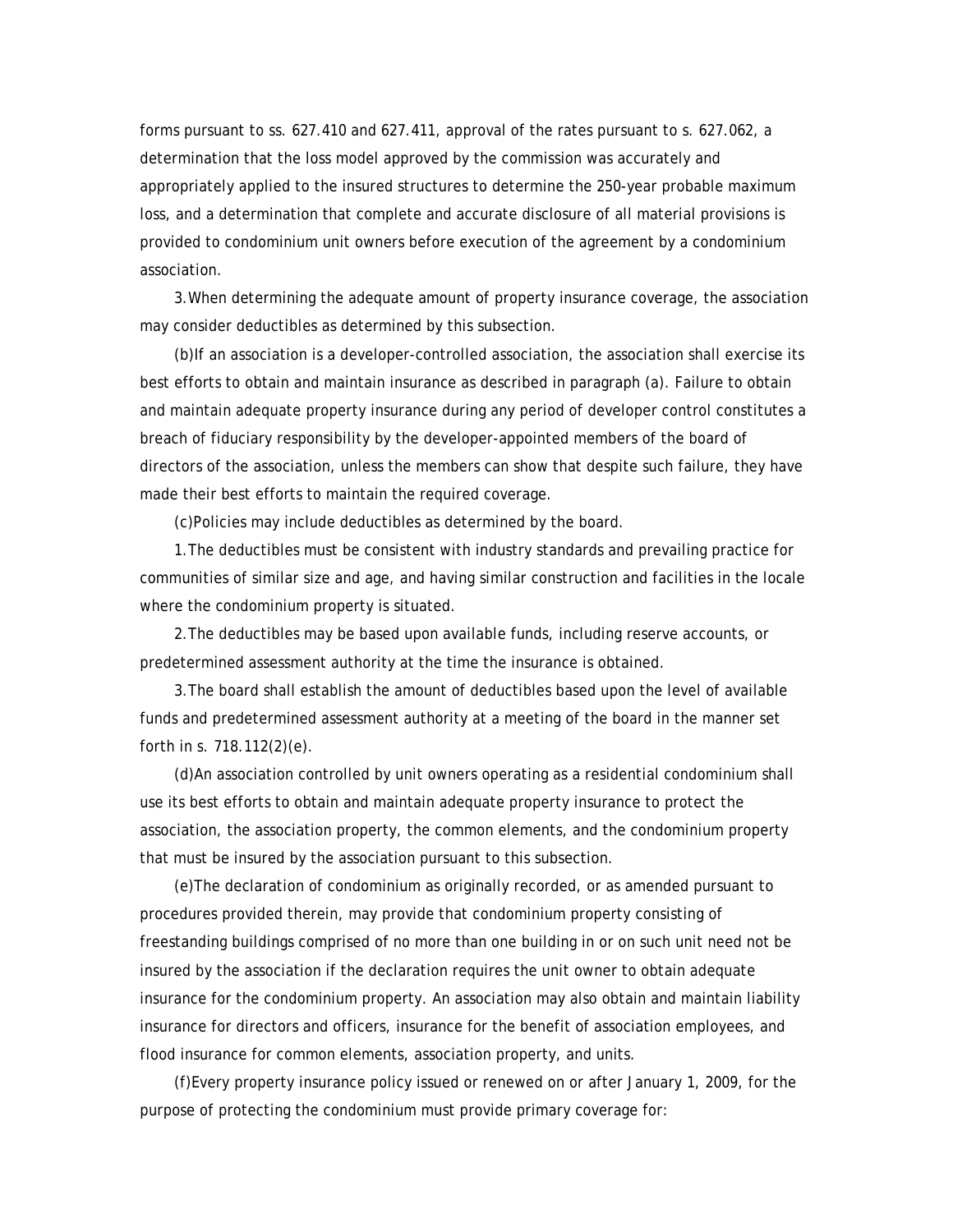1.All portions of the condominium property as originally installed or replacement of like kind and quality, in accordance with the original plans and specifications.

2.All alterations or additions made to the condominium property or association property pursuant to s. 718.113(2).

3.The coverage must exclude all personal property within the unit or limited common elements, and floor, wall, and ceiling coverings, electrical fixtures, appliances, water heaters, water filters, built-in cabinets and countertops, and window treatments, including curtains, drapes, blinds, hardware, and similar window treatment components, or replacements of any of the foregoing which are located within the boundaries of the unit and serve only such unit. Such property and any insurance thereupon is the responsibility of the unit owner.

(g)A condominium unit owner policy must conform to the requirements of s. 627.714.

1.All reconstruction work after a property loss must be undertaken by the association except as otherwise authorized in this section. A unit owner may undertake reconstruction work on portions of the unit with the prior written consent of the board of administration. However, such work may be conditioned upon the approval of the repair methods, the qualifications of the proposed contractor, or the contract that is used for that purpose. A unit owner must obtain all required governmental permits and approvals before commencing reconstruction.

2.Unit owners are responsible for the cost of reconstruction of any portions of the condominium property for which the unit owner is required to carry property insurance, or for which the unit owner is responsible under paragraph (j), and the cost of any such reconstruction work undertaken by the association is chargeable to the unit owner and enforceable as an assessment and may be collected in the manner provided for the collection of assessments pursuant to s. 718.116.

3.A multicondominium association may elect, by a majority vote of the collective members of the condominiums operated by the association, to operate the condominiums as a single condominium for purposes of insurance matters, including, but not limited to, the purchase of the property insurance required by this section and the apportionment of deductibles and damages in excess of coverage. The election to aggregate the treatment of insurance premiums, deductibles, and excess damages constitutes an amendment to the declaration of all condominiums operated by the association, and the costs of insurance must be stated in the association budget. The amendments must be recorded as required by s. 718.110.

(h)The association shall maintain insurance or fidelity bonding of all persons who control or disburse funds of the association. The insurance policy or fidelity bond must cover the maximum funds that will be in the custody of the association or its management agent at any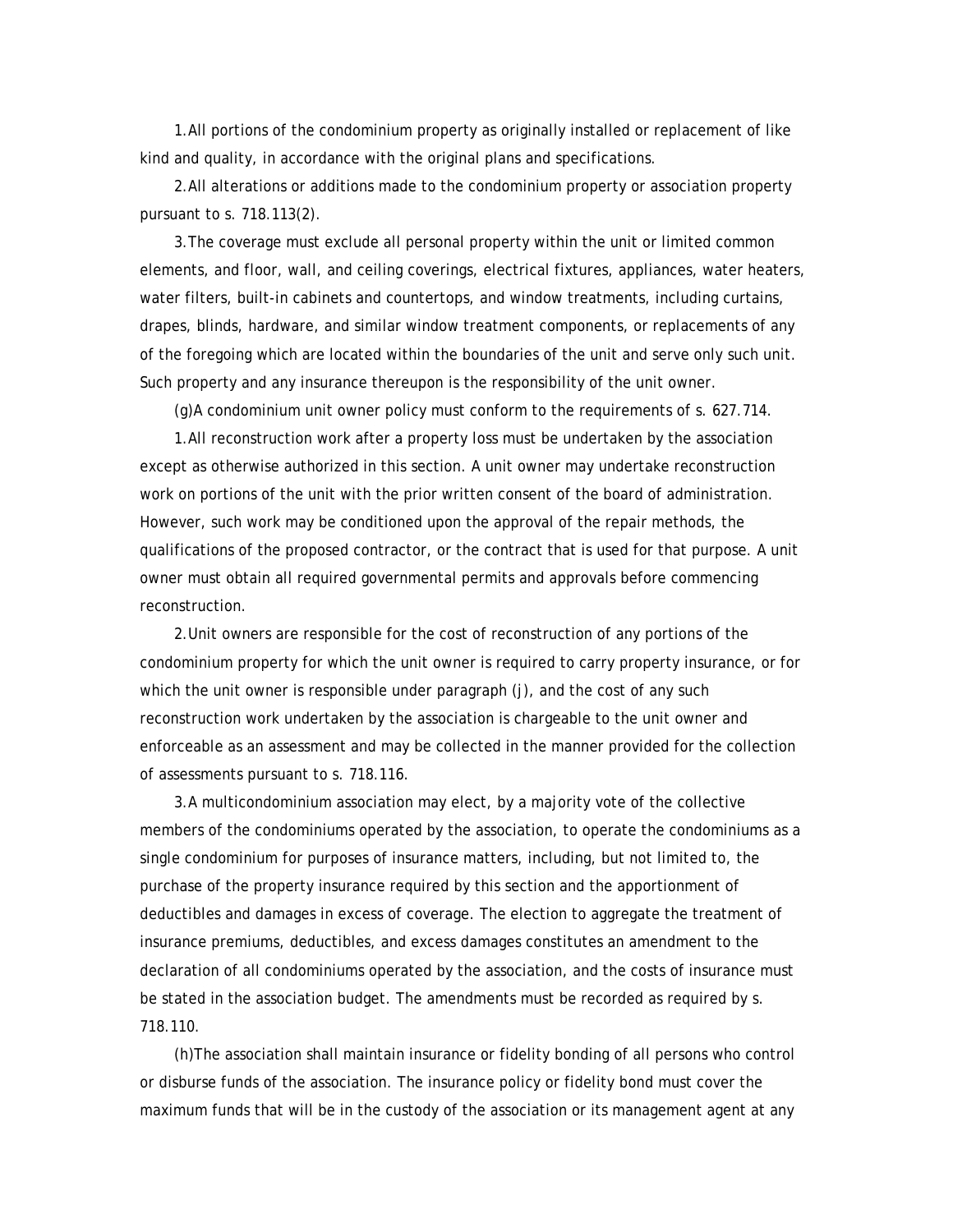one time. As used in this paragraph, the term "persons who control or disburse funds of the association" includes, but is not limited to, those individuals authorized to sign checks on behalf of the association, and the president, secretary, and treasurer of the association. The association shall bear the cost of any such bonding.

(i)The association may amend the declaration of condominium without regard to any requirement for approval by mortgagees of amendments affecting insurance requirements for the purpose of conforming the declaration of condominium to the coverage requirements of this subsection.

(j)Any portion of the condominium property that must be insured by the association against property loss pursuant to paragraph (f) which is damaged by an insurable event shall be reconstructed, repaired, or replaced as necessary by the association as a common expense. In the absence of an insurable event, the association or the unit owners shall be responsible for the reconstruction, repair, or replacement as determined by the maintenance provisions of the declaration or bylaws. All property insurance deductibles and other damages in excess of property insurance coverage under the property insurance policies maintained by the association are a common expense of the condominium, except that:

1.A unit owner is responsible for the costs of repair or replacement of any portion of the condominium property not paid by insurance proceeds if such damage is caused by intentional conduct, negligence, or failure to comply with the terms of the declaration or the rules of the association by a unit owner, the members of his or her family, unit occupants, tenants, guests, or invitees, without compromise of the subrogation rights of the insurer.

2.The provisions of subparagraph 1. regarding the financial responsibility of a unit owner for the costs of repairing or replacing other portions of the condominium property also apply to the costs of repair or replacement of personal property of other unit owners or the association, as well as other property, whether real or personal, which the unit owners are required to insure.

3.To the extent the cost of repair or reconstruction for which the unit owner is responsible under this paragraph is reimbursed to the association by insurance proceeds, and the association has collected the cost of such repair or reconstruction from the unit owner, the association shall reimburse the unit owner without the waiver of any rights of subrogation.

4.The association is not obligated to pay for reconstruction or repairs of property losses as a common expense if the property losses were known or should have been known to a unit owner and were not reported to the association until after the insurance claim of the association for that property was settled or resolved with finality, or denied because it was untimely filed.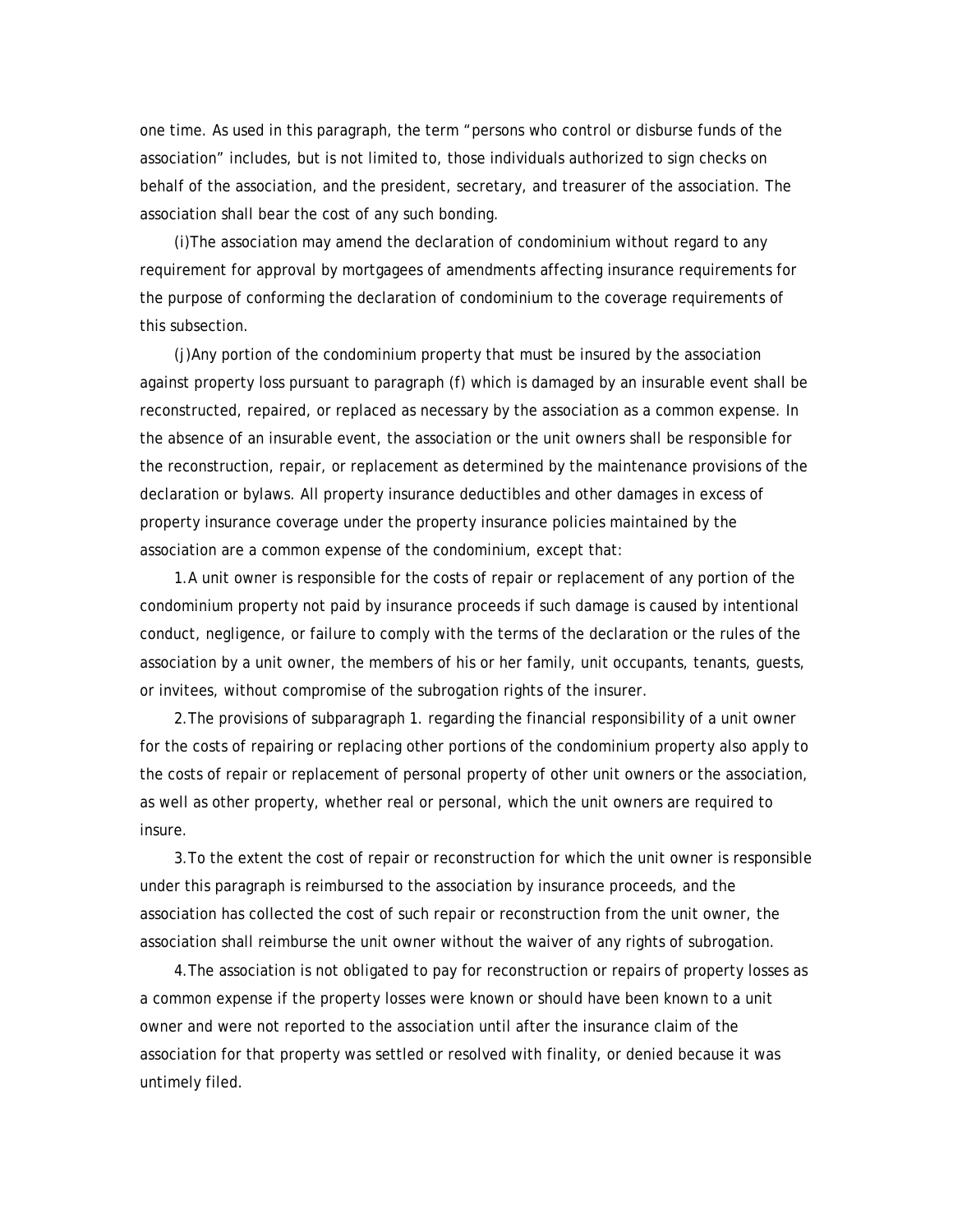(k)An association may, upon the approval of a majority of the total voting interests in the association, opt out of the provisions of paragraph (j) for the allocation of repair or reconstruction expenses and allocate repair or reconstruction expenses in the manner provided in the declaration as originally recorded or as amended. Such vote may be approved by the voting interests of the association without regard to any mortgagee consent requirements.

(l)In a multicondominium association that has not consolidated its financial operations under subsection (6), any condominium operated by the association may opt out of the provisions of paragraph (j) with the approval of a majority of the total voting interests in that condominium. Such vote may be approved by the voting interests without regard to any mortgagee consent requirements.

(m)Any association or condominium voting to opt out of the guidelines for repair or reconstruction expenses as described in paragraph (j) must record a notice setting forth the date of the opt-out vote and the page of the official records book on which the declaration is recorded. The decision to opt out is effective upon the date of recording of the notice in the public records by the association. An association that has voted to opt out of paragraph (j) may reverse that decision by the same vote required in paragraphs (k) and (I), and notice thereof shall be recorded in the official records.

(n)The association is not obligated to pay for any reconstruction or repair expenses due to property loss to any improvements installed by a current or former owner of the unit or by the developer if the improvement benefits only the unit for which it was installed and is not part of the standard improvements installed by the developer on all units as part of original construction, whether or not such improvement is located within the unit. This paragraph does not relieve any party of its obligations regarding recovery due under any insurance implemented specifically for such improvements.

(o)The provisions of this subsection shall not apply to timeshare condominium associations. Insurance for timeshare condominium associations shall be maintained pursuant to s. 721.165.

(12)OFFICIAL RECORDS.—

(a)From the inception of the association, the association shall maintain each of the following items, if applicable, which constitutes the official records of the association:

1.A copy of the plans, permits, warranties, and other items provided by the developer pursuant to s. 718.301(4).

2.A photocopy of the recorded declaration of condominium of each condominium operated by the association and each amendment to each declaration.

3.A photocopy of the recorded bylaws of the association and each amendment to the bylaws.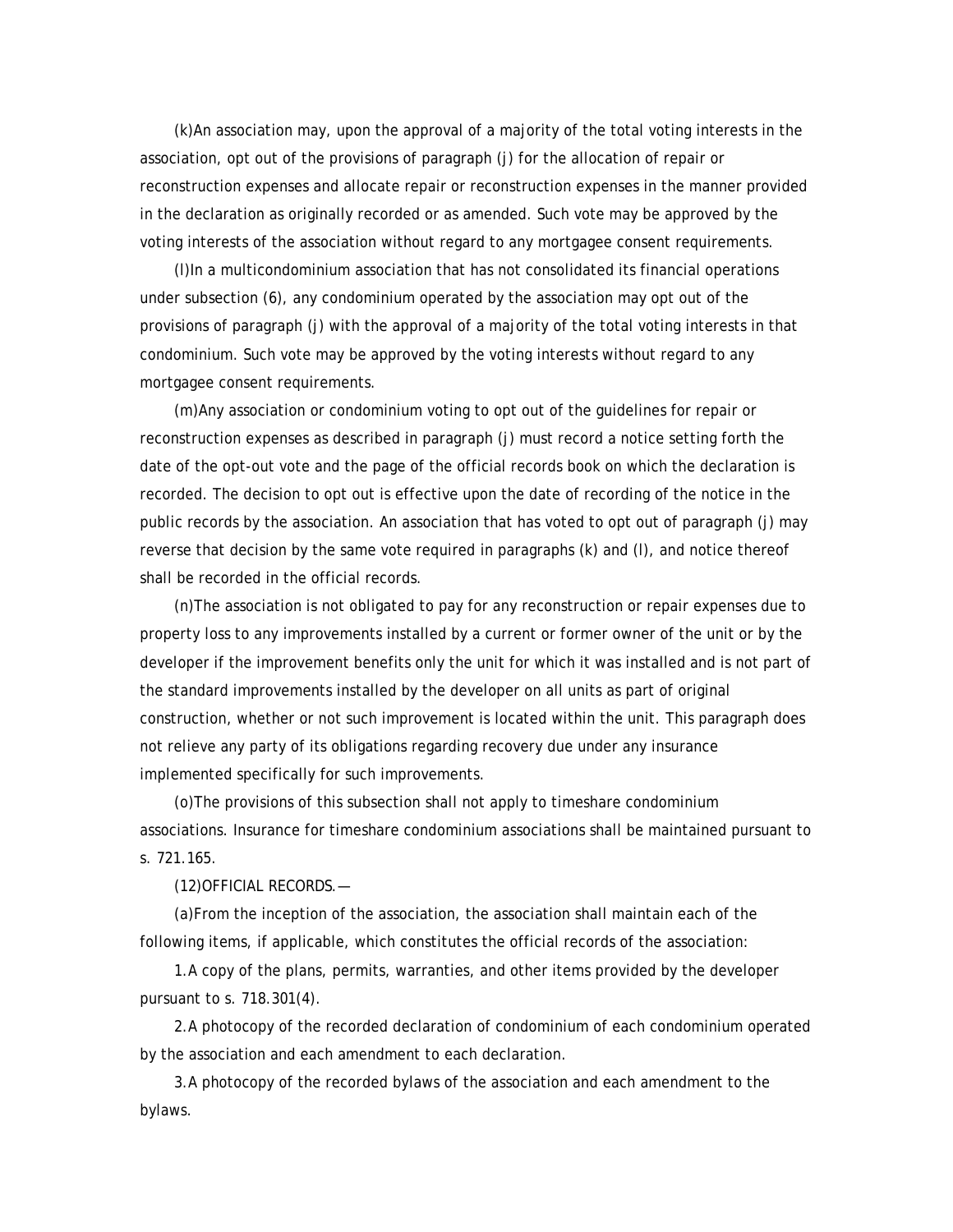4.A certified copy of the articles of incorporation of the association, or other documents creating the association, and each amendment thereto.

5.A copy of the current rules of the association.

6.A book or books that contain the minutes of all meetings of the association, the board of administration, and the unit owners.

7.A current roster of all unit owners and their mailing addresses, unit identifications, voting certifications, and, if known, telephone numbers. The association shall also maintain the e-mail addresses and facsimile numbers of unit owners consenting to receive notice by electronic transmission. The e-mail addresses and facsimile numbers are not accessible to unit owners if consent to receive notice by electronic transmission is not provided in accordance with sub-subparagraph (c)3.e. However, the association is not liable for an inadvertent disclosure of the e-mail address or facsimile number for receiving electronic transmission of notices.

8.All current insurance policies of the association and condominiums operated by the association.

9.A current copy of any management agreement, lease, or other contract to which the association is a party or under which the association or the unit owners have an obligation or responsibility.

10.Bills of sale or transfer for all property owned by the association.

11.Accounting records for the association and separate accounting records for each condominium that the association operates. Any person who knowingly or intentionally defaces or destroys such records, or who knowingly or intentionally fails to create or maintain such records, with the intent of causing harm to the association or one or more of its members, is personally subject to a civil penalty pursuant to s. 718.501(1)(d). The accounting records must include, but are not limited to:

a.Accurate, itemized, and detailed records of all receipts and expenditures.

b.A current account and a monthly, bimonthly, or quarterly statement of the account for each unit designating the name of the unit owner, the due date and amount of each assessment, the amount paid on the account, and the balance due.

c.All audits, reviews, accounting statements, and financial reports of the association or condominium.

d.All contracts for work to be performed. Bids for work to be performed are also considered official records and must be maintained by the association.

12.Ballots, sign-in sheets, voting proxies, and all other papers and electronic records relating to voting by unit owners, which must be maintained for 1 year from the date of the election, vote, or meeting to which the document relates, notwithstanding paragraph (b).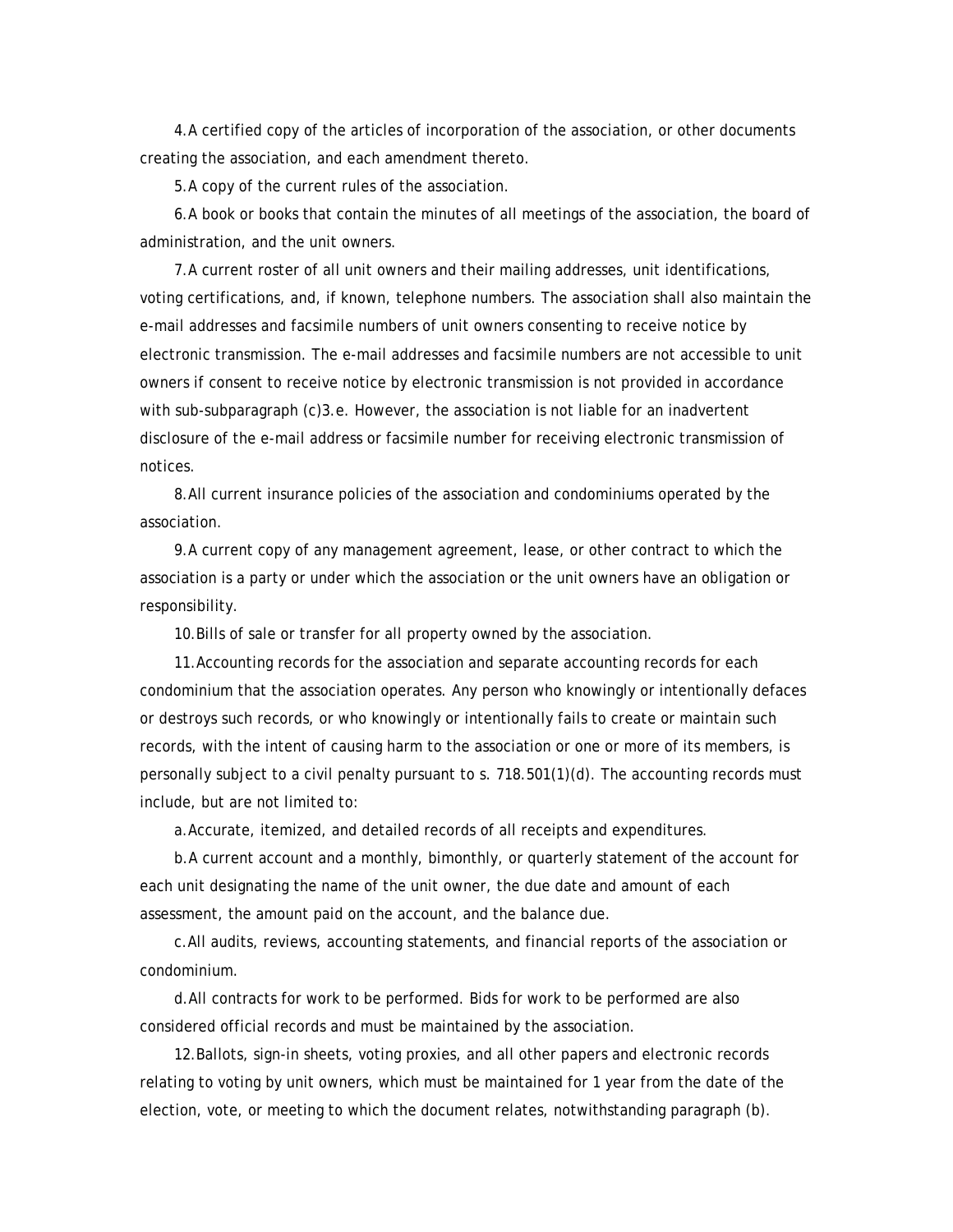13.All rental records if the association is acting as agent for the rental of condominium units.

14.A copy of the current question and answer sheet as described in s. 718.504.

15.All other written records of the association not specifically included in the foregoing which are related to the operation of the association.

16.A copy of the inspection report as described in s. 718.301(4)(p).

17.Bids for materials, equipment, or services.

(b)The official records specified in subparagraphs (a)1.-6. must be permanently maintained from the inception of the association. All other official records must be maintained within the state for at least 7 years, unless otherwise provided by general law. The records of the association shall be made available to a unit owner within 45 miles of the condominium property or within the county in which the condominium property is located within 10 working days after receipt of a written request by the board or its designee. However, such distance requirement does not apply to an association governing a timeshare condominium. This paragraph may be complied with by having a copy of the official records of the association available for inspection or copying on the condominium property or association property, or the association may offer the option of making the records available to a unit owner electronically via the Internet or by allowing the records to be viewed in electronic format on a computer screen and printed upon request. The association is not responsible for the use or misuse of the information provided to an association member or his or her authorized representative pursuant to the compliance requirements of this chapter unless the association has an affirmative duty not to disclose such information pursuant to this chapter.

(c)1.The official records of the association are open to inspection by any association member or the authorized representative of such member at all reasonable times. The right to inspect the records includes the right to make or obtain copies, at the reasonable expense, if any, of the member or authorized representative of such member. A renter of a unit has a right to inspect and copy the association's bylaws and rules. The association may adopt reasonable rules regarding the frequency, time, location, notice, and manner of record inspections and copying. The failure of an association to provide the records within 10 working days after receipt of a written request creates a rebuttable presumption that the association willfully failed to comply with this paragraph. A unit owner who is denied access to official records is entitled to the actual damages or minimum damages for the association's willful failure to comply. Minimum damages are \$50 per calendar day for up to 10 days, beginning on the 11th working day after receipt of the written request. The failure to permit inspection entitles any person prevailing in an enforcement action to recover reasonable attorney fees from the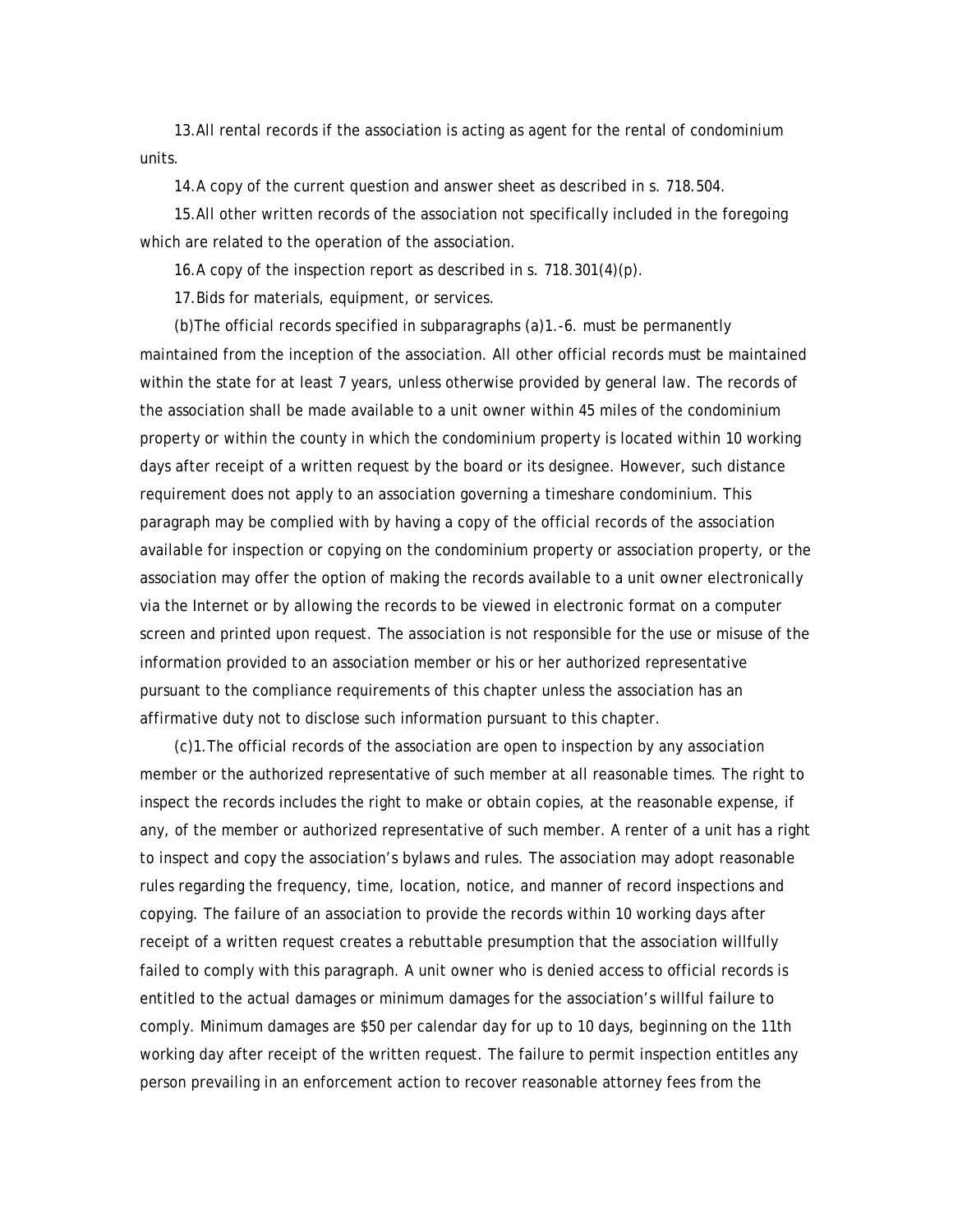person in control of the records who, directly or indirectly, knowingly denied access to the records.

2.Any person who knowingly or intentionally defaces or destroys accounting records that are required by this chapter to be maintained during the period for which such records are required to be maintained, or who knowingly or intentionally fails to create or maintain accounting records that are required to be created or maintained, with the intent of causing harm to the association or one or more of its members, is personally subject to a civil penalty pursuant to s. 718.501(1)(d).

3.The association shall maintain an adequate number of copies of the declaration, articles of incorporation, bylaws, and rules, and all amendments to each of the foregoing, as well as the question and answer sheet as described in s. 718.504 and year-end financial information required under this section, on the condominium property to ensure their availability to unit owners and prospective purchasers, and may charge its actual costs for preparing and furnishing these documents to those requesting the documents. An association shall allow a member or his or her authorized representative to use a portable device, including a smartphone, tablet, portable scanner, or any other technology capable of scanning or taking photographs, to make an electronic copy of the official records in lieu of the association's providing the member or his or her authorized representative with a copy of such records. The association may not charge a member or his or her authorized representative for the use of a portable device. Notwithstanding this paragraph, the following records are not accessible to unit owners:

a.Any record protected by the lawyer-client privilege as described in s. 90.502 and any record protected by the work-product privilege, including a record prepared by an association attorney or prepared at the attorney's express direction, which reflects a mental impression, conclusion, litigation strategy, or legal theory of the attorney or the association, and which was prepared exclusively for civil or criminal litigation or for adversarial administrative proceedings, or which was prepared in anticipation of such litigation or proceedings until the conclusion of the litigation or proceedings.

b.Information obtained by an association in connection with the approval of the lease, sale, or other transfer of a unit.

c.Personnel records of association or management company employees, including, but not limited to, disciplinary, payroll, health, and insurance records. For purposes of this subsubparagraph, the term "personnel records" does not include written employment agreements with an association employee or management company, or budgetary or financial records that indicate the compensation paid to an association employee.

d.Medical records of unit owners.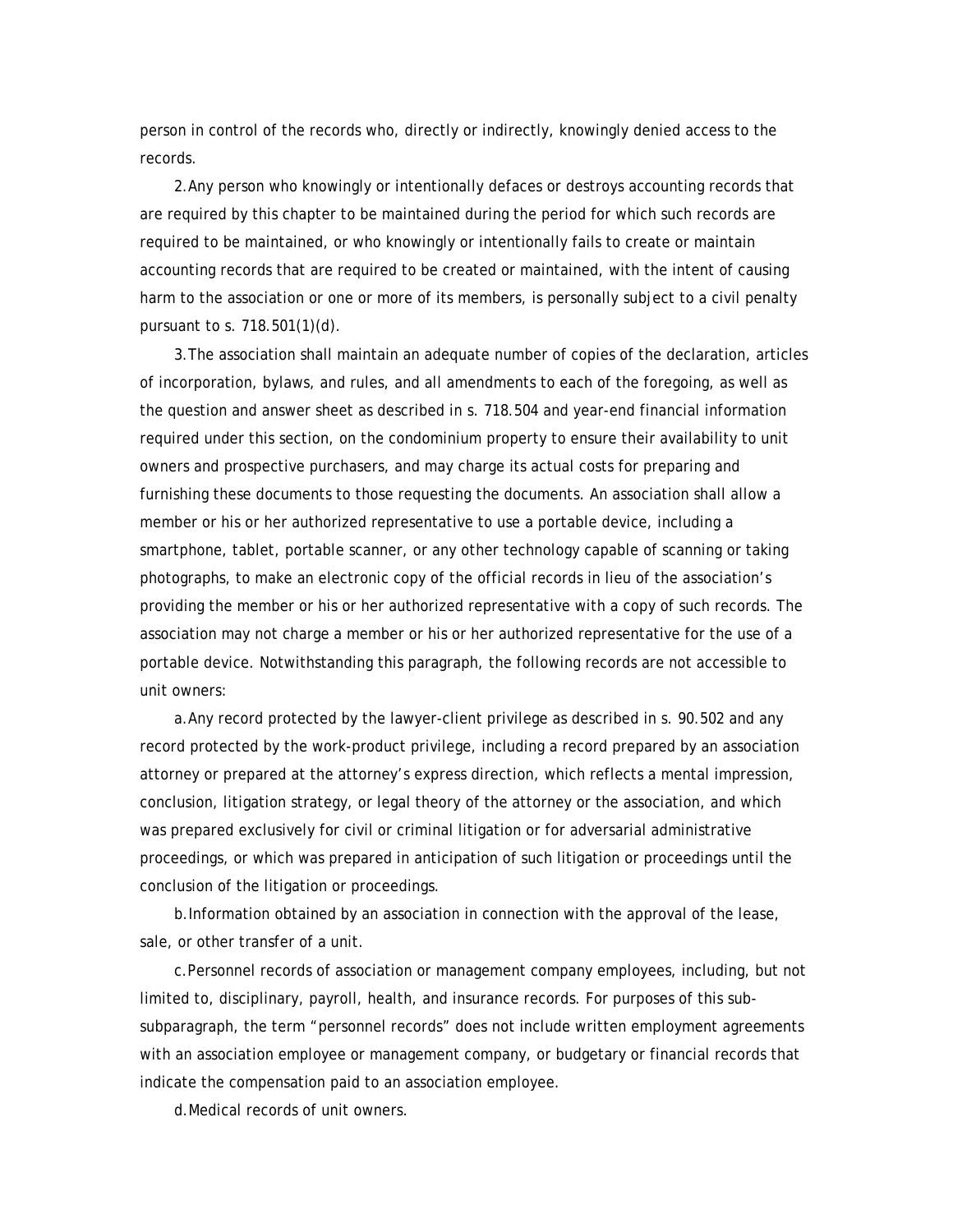e.Social security numbers, driver license numbers, credit card numbers, e-mail addresses, telephone numbers, facsimile numbers, emergency contact information, addresses of a unit owner other than as provided to fulfill the association's notice requirements, and other personal identifying information of any person, excluding the person's name, unit designation, mailing address, property address, and any address, e-mail address, or facsimile number provided to the association to fulfill the association's notice requirements. Notwithstanding the restrictions in this sub-subparagraph, an association may print and distribute to parcel owners a directory containing the name, parcel address, and all telephone numbers of each parcel owner. However, an owner may exclude his or her telephone numbers from the directory by so requesting in writing to the association. An owner may consent in writing to the disclosure of other contact information described in this sub-subparagraph. The association is not liable for the inadvertent disclosure of information that is protected under this sub-subparagraph if the information is included in an official record of the association and is voluntarily provided by an owner and not requested by the association.

f.Electronic security measures that are used by the association to safeguard data, including passwords.

g.The software and operating system used by the association which allow the manipulation of data, even if the owner owns a copy of the same software used by the association. The data is part of the official records of the association.

(d)The association shall prepare a question and answer sheet as described in s. 718.504, and shall update it annually.

(e)1.The association or its authorized agent is not required to provide a prospective purchaser or lienholder with information about the condominium or the association other than information or documents required by this chapter to be made available or disclosed. The association or its authorized agent may charge a reasonable fee to the prospective purchaser, lienholder, or the current unit owner for providing good faith responses to requests for information by or on behalf of a prospective purchaser or lienholder, other than that required by law, if the fee does not exceed \$150 plus the reasonable cost of photocopying and any attorney's fees incurred by the association in connection with the response.

2.An association and its authorized agent are not liable for providing such information in good faith pursuant to a written request if the person providing the information includes a written statement in substantially the following form: "The responses herein are made in good faith and to the best of my ability as to their accuracy."

(f)An outgoing board or committee member must relinquish all official records and property of the association in his or her possession or under his or her control to the incoming board within 5 days after the election. The division shall impose a civil penalty as set forth in s.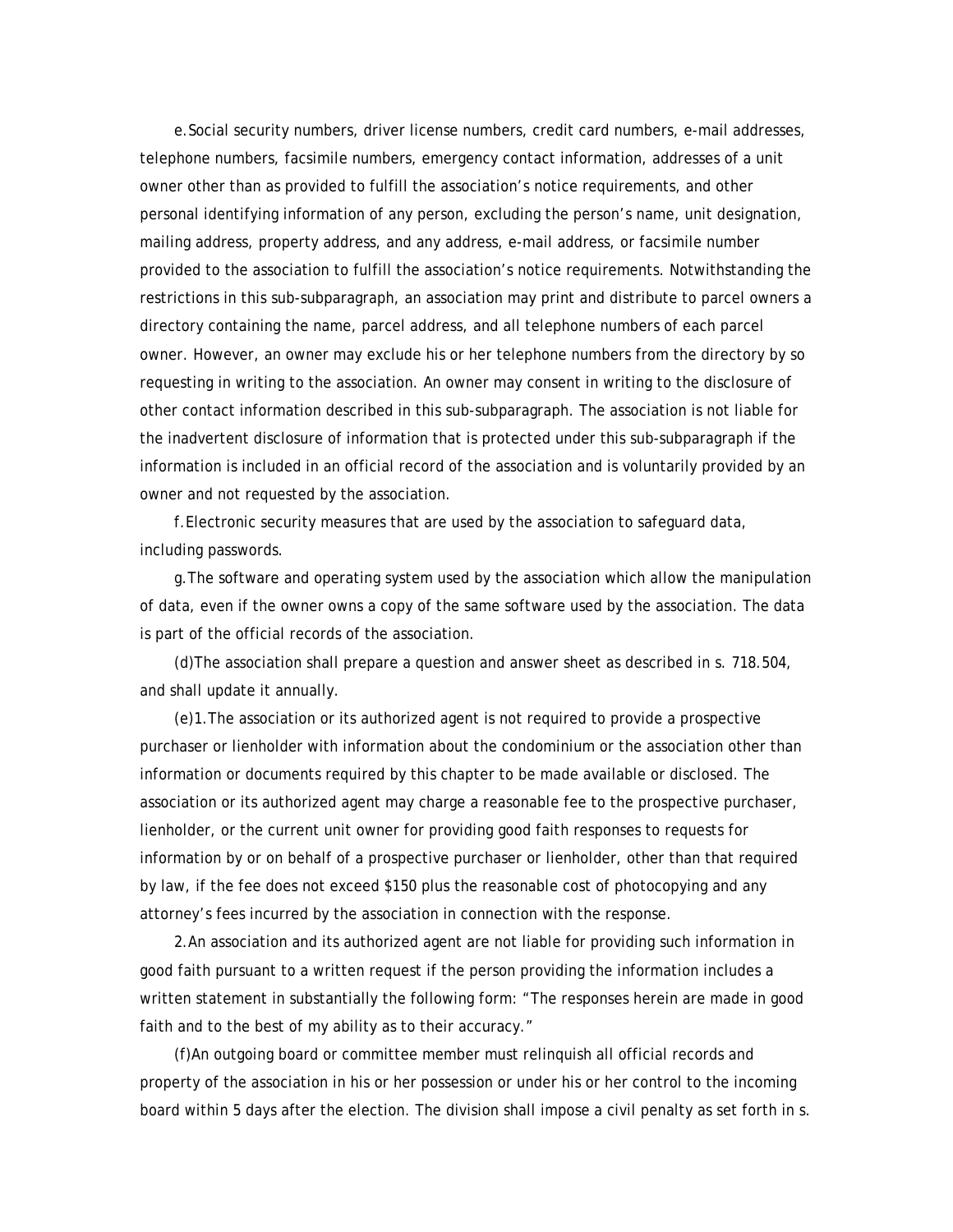718.501(1)(d)6. against an outgoing board or committee member who willfully and knowingly fails to relinquish such records and property.

(g)1.By January 1, 2019, an association managing a condominium with 150 or more units which does not contain timeshare units shall post digital copies of the documents specified in subparagraph 2. on its website.

a.The association's website must be:

(I)An independent website or web portal wholly owned and operated by the association; or

(II)A website or web portal operated by a third-party provider with whom the association owns, leases, rents, or otherwise obtains the right to operate a web page, subpage, web portal, or collection of subpages or web portals dedicated to the association's activities and on which required notices, records, and documents may be posted by the association.

b.The association's website must be accessible through the Internet and must contain a subpage, web portal, or other protected electronic location that is inaccessible to the general public and accessible only to unit owners and employees of the association.

c.Upon a unit owner's written request, the association must provide the unit owner with a username and password and access to the protected sections of the association's website that contain any notices, records, or documents that must be electronically provided.

2.A current copy of the following documents must be posted in digital format on the association's website:

a.The recorded declaration of condominium of each condominium operated by the association and each amendment to each declaration.

b.The recorded bylaws of the association and each amendment to the bylaws.

c.The articles of incorporation of the association, or other documents creating the association, and each amendment thereto. The copy posted pursuant to this sub-subparagraph must be a copy of the articles of incorporation filed with the Department of State.

d.The rules of the association.

e.A list of all executory contracts or documents to which the association is a party or under which the association or the unit owners have an obligation or responsibility and, after bidding for the related materials, equipment, or services has closed, a list of bids received by the association within the past year. Summaries of bids for materials, equipment, or services which exceed \$500 must be maintained on the website for 1 year. In lieu of summaries, complete copies of the bids may be posted.

f.The annual budget required by s. 718.112(2)(f) and any proposed budget to be considered at the annual meeting.

g.The financial report required by subsection (13) and any monthly income or expense statement to be considered at a meeting.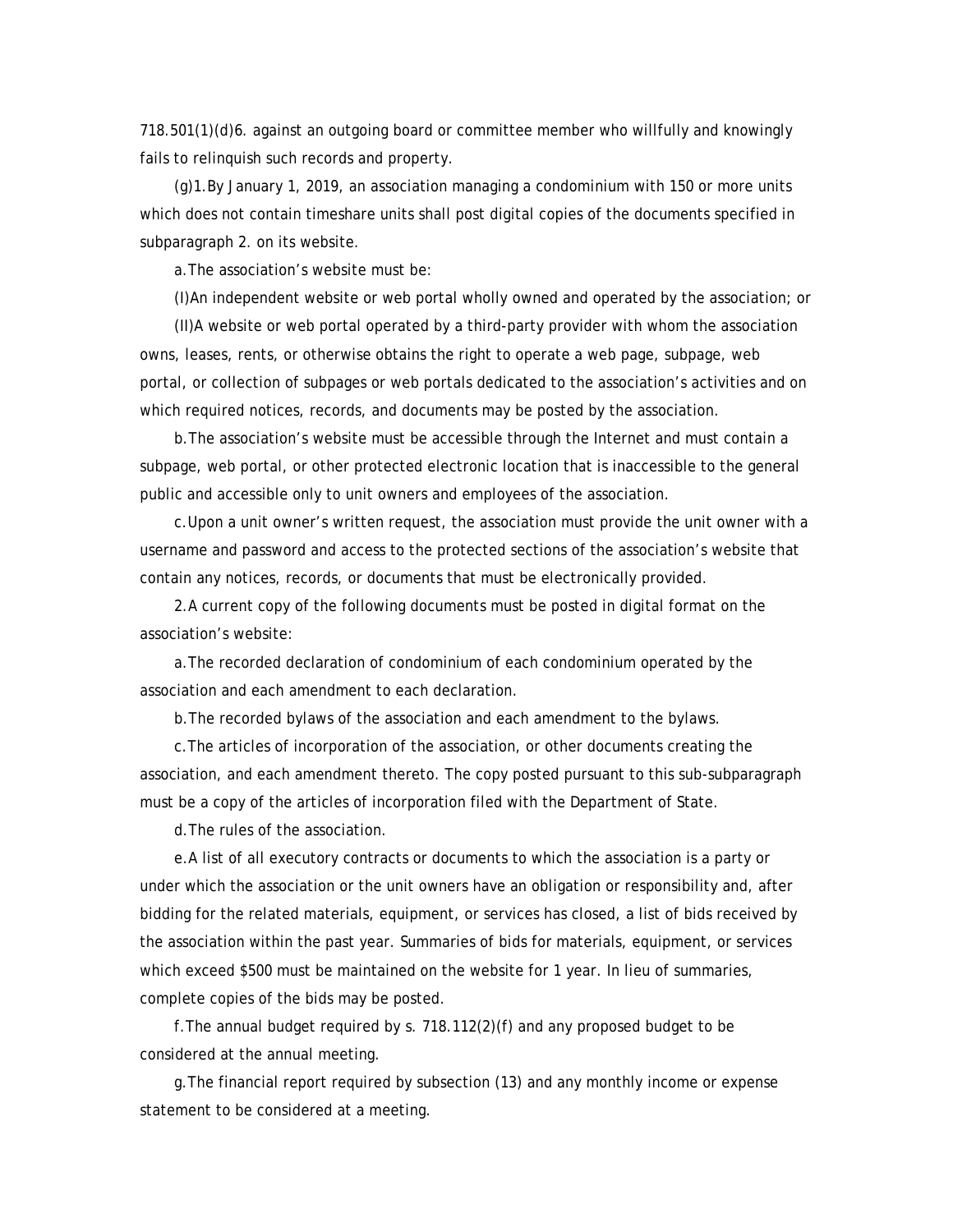h.The certification of each director required by s. 718.112(2)(d)4.b.

i.All contracts or transactions between the association and any director, officer, corporation, firm, or association that is not an affiliated condominium association or any other entity in which an association director is also a director or officer and financially interested.

j.Any contract or document regarding a conflict of interest or possible conflict of interest as provided in ss. 468.436(2)(b)6. and 718.3027(3).

k.The notice of any unit owner meeting and the agenda for the meeting, as required by s. 718.112(2)(d)3., no later than 14 days before the meeting. The notice must be posted in plain view on the front page of the website, or on a separate subpage of the website labeled "Notices" which is conspicuously visible and linked from the front page. The association must also post on its website any document to be considered and voted on by the owners during the meeting or any document listed on the agenda at least 7 days before the meeting at which the document or the information within the document will be considered.

l.Notice of any board meeting, the agenda, and any other document required for the meeting as required by s.  $718.112(2)(c)$ , which must be posted no later than the date required for notice pursuant to s.  $718.112(2)(c)$ .

3.The association shall ensure that the information and records described in paragraph (c), which are not allowed to be accessible to unit owners, are not posted on the association's website. If protected information or information restricted from being accessible to unit owners is included in documents that are required to be posted on the association's website, the association shall ensure the information is redacted before posting the documents online. Notwithstanding the foregoing, the association or its agent is not liable for disclosing information that is protected or restricted pursuant to this paragraph unless such disclosure was made with a knowing or intentional disregard of the protected or restricted nature of such information.

4.The failure of the association to post information required under subparagraph 2. is not in and of itself sufficient to invalidate any action or decision of the association's board or its committees.

(13)FINANCIAL REPORTING.—Within 90 days after the end of the fiscal year, or annually on a date provided in the bylaws, the association shall prepare and complete, or contract for the preparation and completion of, a financial report for the preceding fiscal year. Within 21 days after the final financial report is completed by the association or received from the third party, but not later than 120 days after the end of the fiscal year or other date as provided in the bylaws, the association shall mail to each unit owner at the address last furnished to the association by the unit owner, or hand deliver to each unit owner, a copy of the most recent financial report or a notice that a copy of the most recent financial report will be mailed or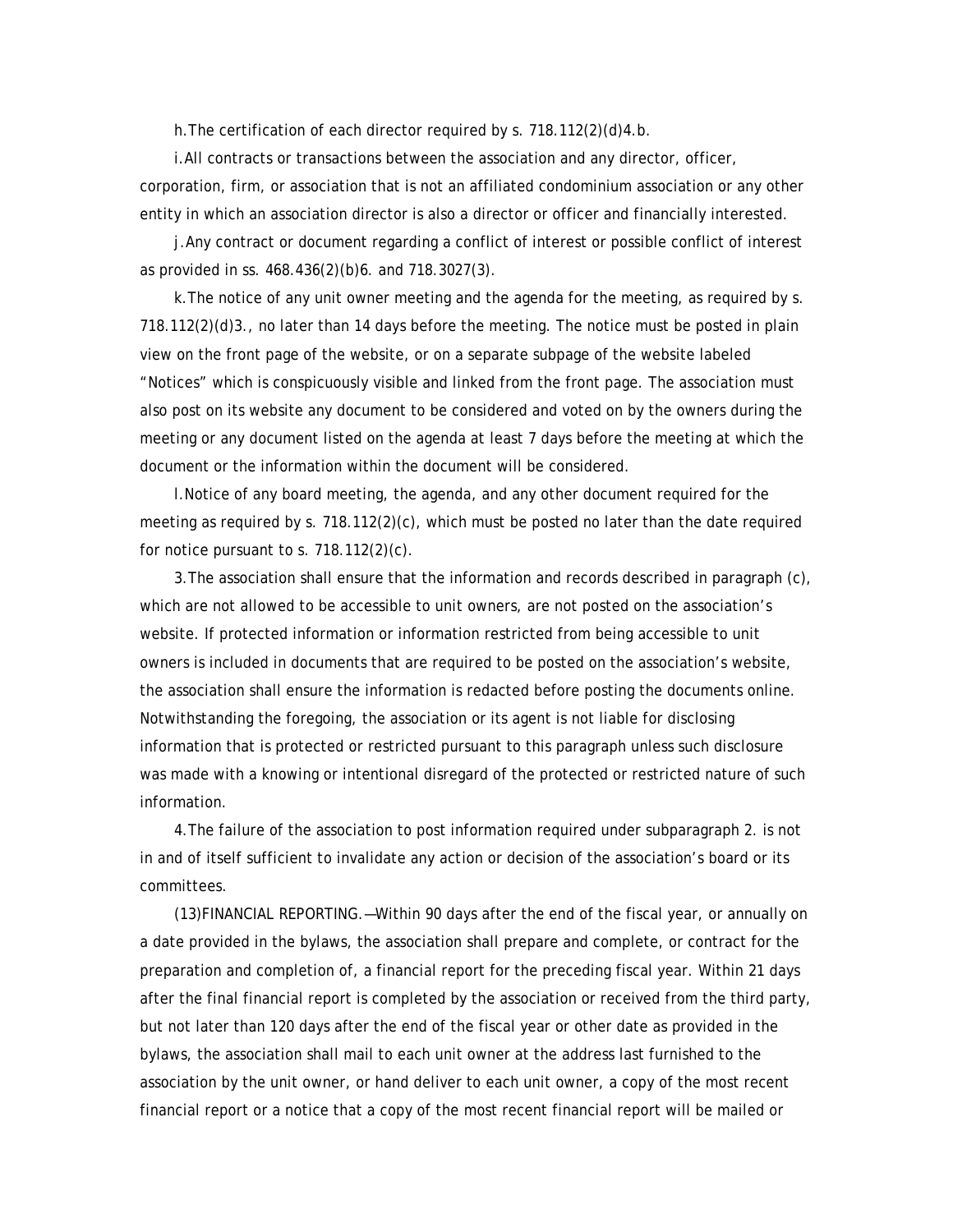hand delivered to the unit owner, without charge, within 5 business days after receipt of a written request from the unit owner. The division shall adopt rules setting forth uniform accounting principles and standards to be used by all associations and addressing the financial reporting requirements for multicondominium associations. The rules must include, but not be limited to, standards for presenting a summary of association reserves, including a good faith estimate disclosing the annual amount of reserve funds that would be necessary for the association to fully fund reserves for each reserve item based on the straight-line accounting method. This disclosure is not applicable to reserves funded via the pooling method. In adopting such rules, the division shall consider the number of members and annual revenues of an association. Financial reports shall be prepared as follows:

(a)An association that meets the criteria of this paragraph shall prepare a complete set of financial statements in accordance with generally accepted accounting principles. The financial statements must be based upon the association's total annual revenues, as follows:

1.An association with total annual revenues of \$150,000 or more, but less than \$300,000, shall prepare compiled financial statements.

2.An association with total annual revenues of at least \$300,000, but less than \$500,000, shall prepare reviewed financial statements.

3.An association with total annual revenues of \$500,000 or more shall prepare audited financial statements.

(b)1.An association with total annual revenues of less than \$150,000 shall prepare a report of cash receipts and expenditures.

2.A report of cash receipts and disbursements must disclose the amount of receipts by accounts and receipt classifications and the amount of expenses by accounts and expense classifications, including, but not limited to, the following, as applicable: costs for security, professional and management fees and expenses, taxes, costs for recreation facilities, expenses for refuse collection and utility services, expenses for lawn care, costs for building maintenance and repair, insurance costs, administration and salary expenses, and reserves accumulated and expended for capital expenditures, deferred maintenance, and any other category for which the association maintains reserves.

(c)An association may prepare, without a meeting of or approval by the unit owners:

1.Compiled, reviewed, or audited financial statements, if the association is required to prepare a report of cash receipts and expenditures;

2.Reviewed or audited financial statements, if the association is required to prepare compiled financial statements; or

3.Audited financial statements if the association is required to prepare reviewed financial statements.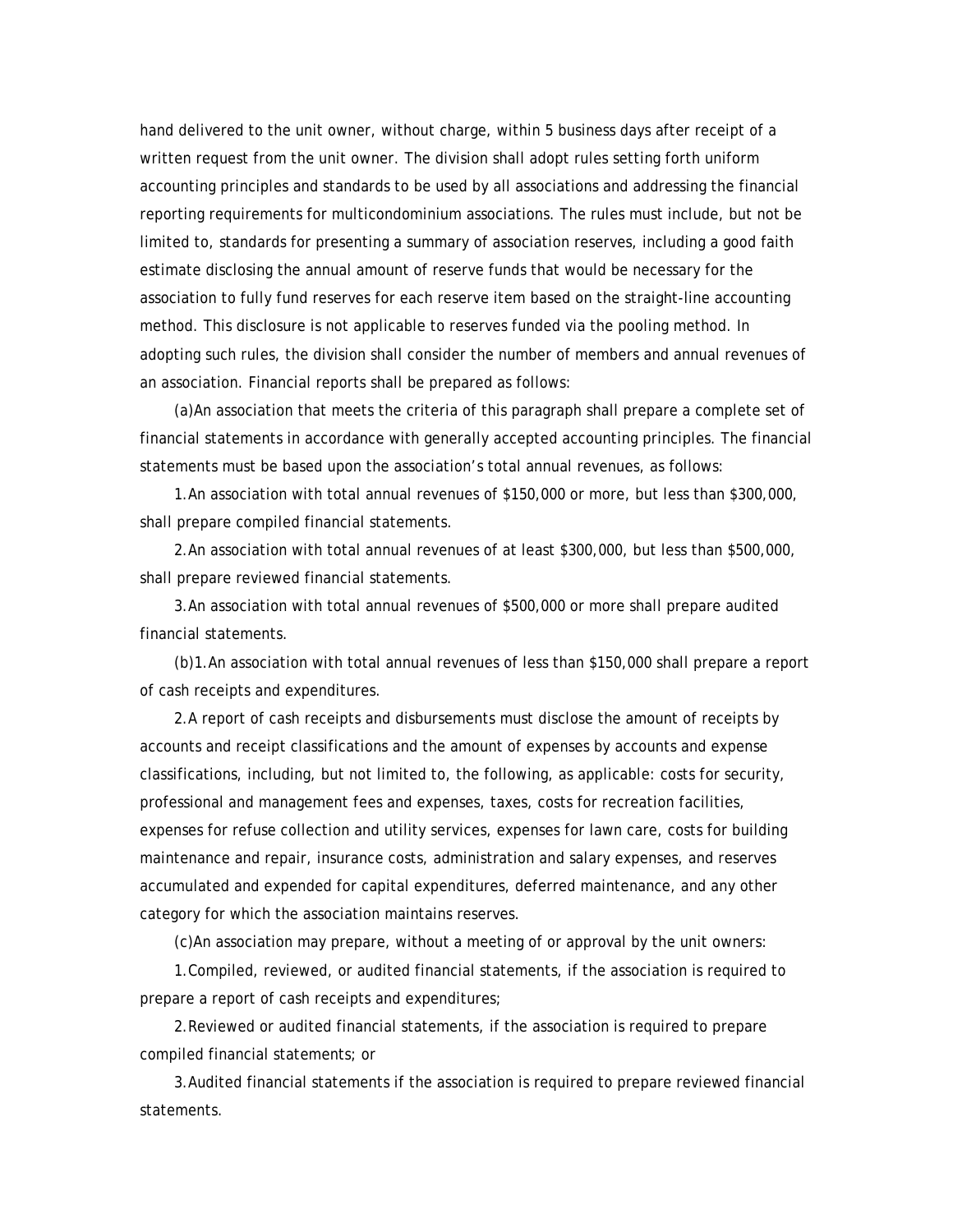(d)If approved by a majority of the voting interests present at a properly called meeting of the association, an association may prepare:

1.A report of cash receipts and expenditures in lieu of a compiled, reviewed, or audited financial statement;

2.A report of cash receipts and expenditures or a compiled financial statement in lieu of a reviewed or audited financial statement; or

3.A report of cash receipts and expenditures, a compiled financial statement, or a reviewed financial statement in lieu of an audited financial statement.

Such meeting and approval must occur before the end of the fiscal year and is effective only for the fiscal year in which the vote is taken, except that the approval may also be effective for the following fiscal year. If the developer has not turned over control of the association, all unit owners, including the developer, may vote on issues related to the preparation of the association's financial reports, from the date of incorporation of the association through the end of the second fiscal year after the fiscal year in which the certificate of a surveyor and mapper is recorded pursuant to s. 718.104(4)(e) or an instrument that transfers title to a unit in the condominium which is not accompanied by a recorded assignment of developer rights in favor of the grantee of such unit is recorded, whichever occurs first. Thereafter, all unit owners except the developer may vote on such issues until control is turned over to the association by the developer. Any audit or review prepared under this section shall be paid for by the developer if done before turnover of control of the association.

(e)A unit owner may provide written notice to the division of the association's failure to mail or hand deliver him or her a copy of the most recent financial report within 5 business days after he or she submitted a written request to the association for a copy of such report. If the division determines that the association failed to mail or hand deliver a copy of the most recent financial report to the unit owner, the division shall provide written notice to the association that the association must mail or hand deliver a copy of the most recent financial report to the unit owner and the division within 5 business days after it receives such notice from the division. An association that fails to comply with the division's request may not waive the financial reporting requirement provided in paragraph (d) for the fiscal year in which the unit owner's request was made and the following fiscal year. A financial report received by the division pursuant to this paragraph shall be maintained, and the division shall provide a copy of such report to an association member upon his or her request.

(14)COMMINGLING.—All funds collected by an association shall be maintained separately in the association's name. For investment purposes only, reserve funds may be commingled with operating funds of the association. Commingled operating and reserve funds shall be accounted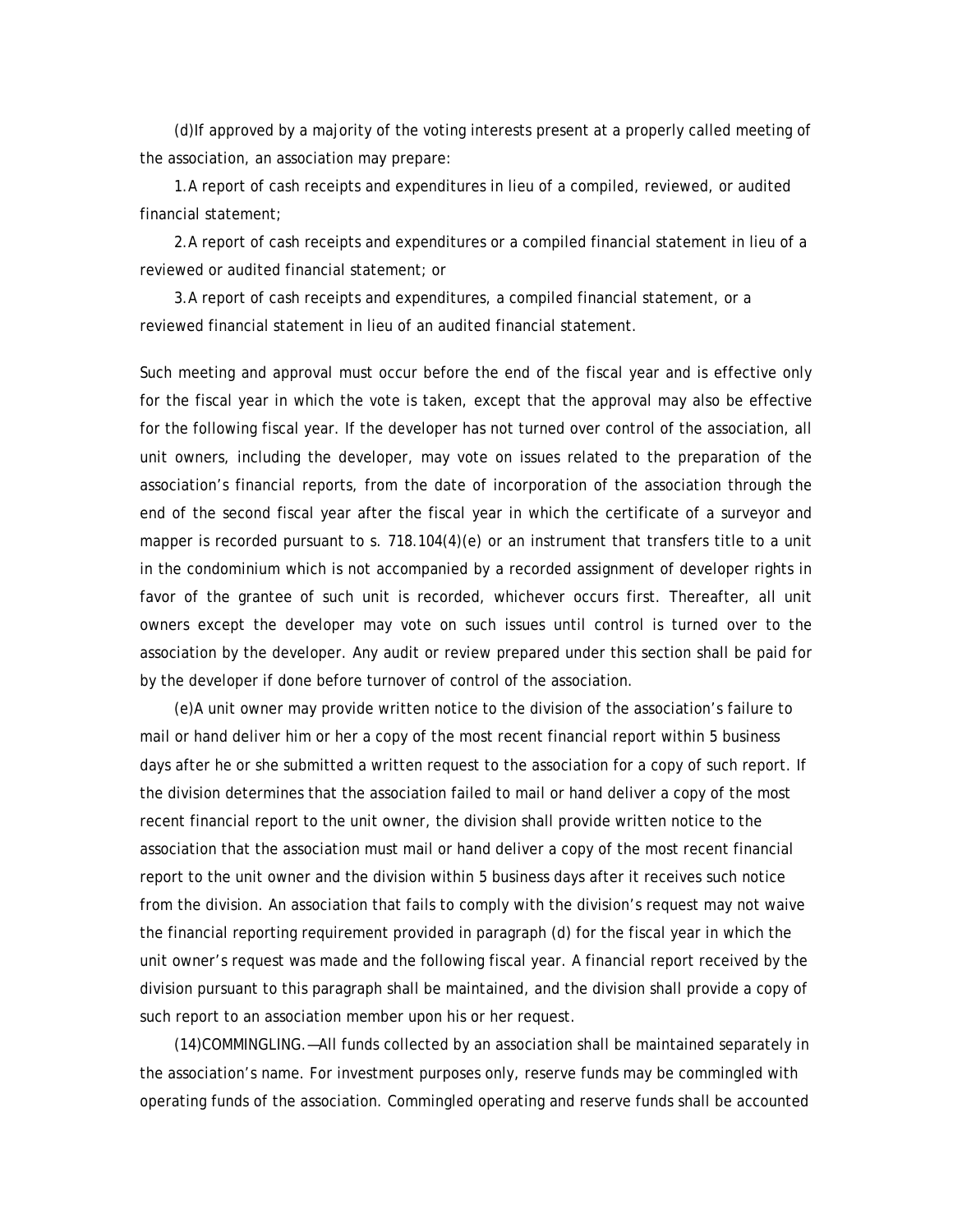for separately, and a commingled account shall not, at any time, be less than the amount identified as reserve funds. This subsection does not prohibit a multicondominium association from commingling the operating funds of separate condominiums or the reserve funds of separate condominiums. Furthermore, for investment purposes only, a multicondominium association may commingle the operating funds of separate condominiums with the reserve funds of separate condominiums. A manager or business entity required to be licensed or registered under s. 468.432, or an agent, employee, officer, or director of an association, shall not commingle any association funds with his or her funds or with the funds of any other condominium association or the funds of a community association as defined in s. 468.431.

(15)DEBIT CARDS.—

(a)An association and its officers, directors, employees, and agents may not use a debit card issued in the name of the association, or billed directly to the association, for the payment of any association expense.

(b)Use of a debit card issued in the name of the association, or billed directly to the association, for any expense that is not a lawful obligation of the association may be prosecuted as credit card fraud pursuant to s. 817.61.

**History.**—s. 1, ch. 76-222; s. 2, ch. 78-340; ss. 2, 3, 5, ch. 79-314; s. 1, ch. 80-323; s. 1, ch. 81-225; s. 1, ch. 82-199; s. 5, ch. 84-368; s. 5, ch. 86-175; s. 2, ch. 87-46; s. 4, ch. 87-117; s. 6, ch. 90-151; s. 4, ch. 91-103; ss. 3, 5, ch. 91-426; s. 2, ch. 92-49; s. 1, ch. 94-77; s. 231, ch. 94-218; s. 2, ch. 94-336; s. 35, ch. 95-274; s. 854, ch. 97-102; s. 2, ch. 98-322; s. 74, ch. 99-3; s. 52, ch. 2000-302; s. 20, ch. 2001-64; s. 8, ch. 2002-27; s. 4, ch. 2003-14; s. 1, ch. 2004-345; s. 2, ch. 2004-353; s. 37, ch. 2007-1; s. 4, ch. 2007-80; s. 6, ch. 2008-28; ss. 1, 3, ch. 2008-240; s. 87, ch. 2009-21; s. 9, ch. 2010-174; s. 49, ch. 2011-4; s. 2, ch. 2011-196; s. 4, ch. 2013-122; s. 2, ch. 2013-188; s. 8, ch. 2014-133; s. 69, ch. 2014-209; s. 2, ch. 2015-97; s. 1, ch. 2017-161; s. 1, ch. 2017-188; s. 1, ch. 2018-96.

# **718.112Bylaws.**—

# (1)GENERALLY.—

(a)The operation of the association shall be governed by the articles of incorporation if the association is incorporated, and the bylaws of the association, which shall be included as exhibits to the recorded declaration. If one association operates more than one condominium, it shall not be necessary to rerecord the same articles of incorporation and bylaws as exhibits to each declaration after the first, provided that in each case where the articles and bylaws are not so recorded, the declaration expressly incorporates them by reference as exhibits and identifies the book and page of the public records where the first declaration to which they were attached is recorded.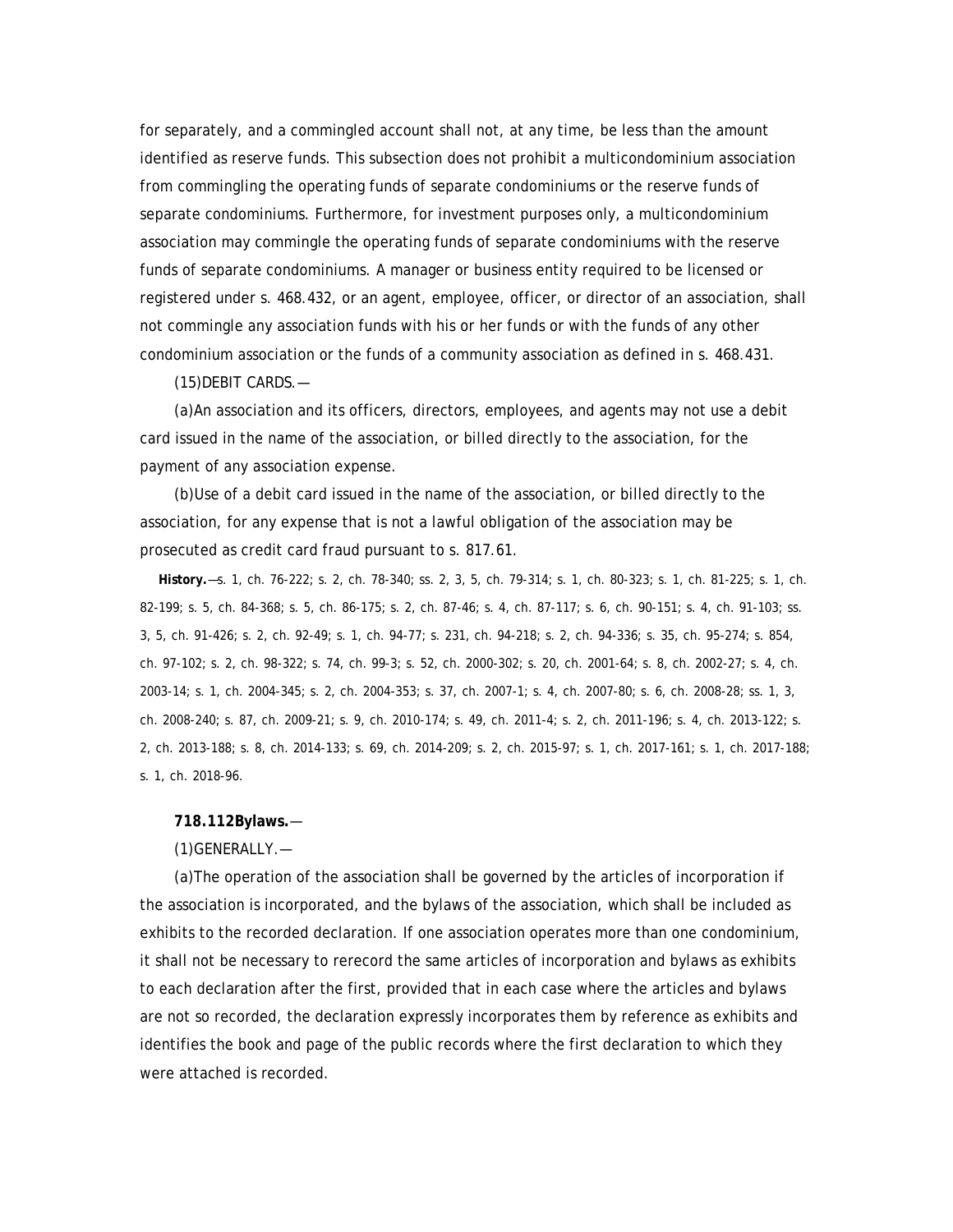(b)No amendment to the articles of incorporation or bylaws is valid unless recorded with identification on the first page thereof of the book and page of the public records where the declaration of each condominium operated by the association is recorded.

(2)REQUIRED PROVISIONS.—The bylaws shall provide for the following and, if they do not do so, shall be deemed to include the following:

#### (a)*Administration.*—

1.The form of administration of the association shall be described indicating the title of the officers and board of administration and specifying the powers, duties, manner of selection and removal, and compensation, if any, of officers and boards. In the absence of such a provision, the board of administration shall be composed of five members, unless the condominium has five or fewer units. The board shall consist of not fewer than three members in condominiums with five or fewer units that are not-for-profit corporations. In the absence of provisions to the contrary in the bylaws, the board of administration shall have a president, a secretary, and a treasurer, who shall perform the duties of such officers customarily performed by officers of corporations. Unless prohibited in the bylaws, the board of administration may appoint other officers and grant them the duties it deems appropriate. Unless otherwise provided in the bylaws, the officers shall serve without compensation and at the pleasure of the board of administration. Unless otherwise provided in the bylaws, the members of the board shall serve without compensation.

2.When a unit owner of a residential condominium files a written inquiry by certified mail with the board of administration, the board shall respond in writing to the unit owner within 30 days after receipt of the inquiry. The board's response shall either give a substantive response to the inquirer, notify the inquirer that a legal opinion has been requested, or notify the inquirer that advice has been requested from the division. If the board requests advice from the division, the board shall, within 10 days after its receipt of the advice, provide in writing a substantive response to the inquirer. If a legal opinion is requested, the board shall, within 60 days after the receipt of the inquiry, provide in writing a substantive response to the inquiry. The failure to provide a substantive response to the inquiry as provided herein precludes the board from recovering attorney fees and costs in any subsequent litigation, administrative proceeding, or arbitration arising out of the inquiry. The association may through its board of administration adopt reasonable rules and regulations regarding the frequency and manner of responding to unit owner inquiries, one of which may be that the association is only obligated to respond to one written inquiry per unit in any given 30-day period. In such a case, any additional inquiry or inquiries must be responded to in the subsequent 30-day period, or periods, as applicable.

(b)*Quorum; voting requirements; proxies.*—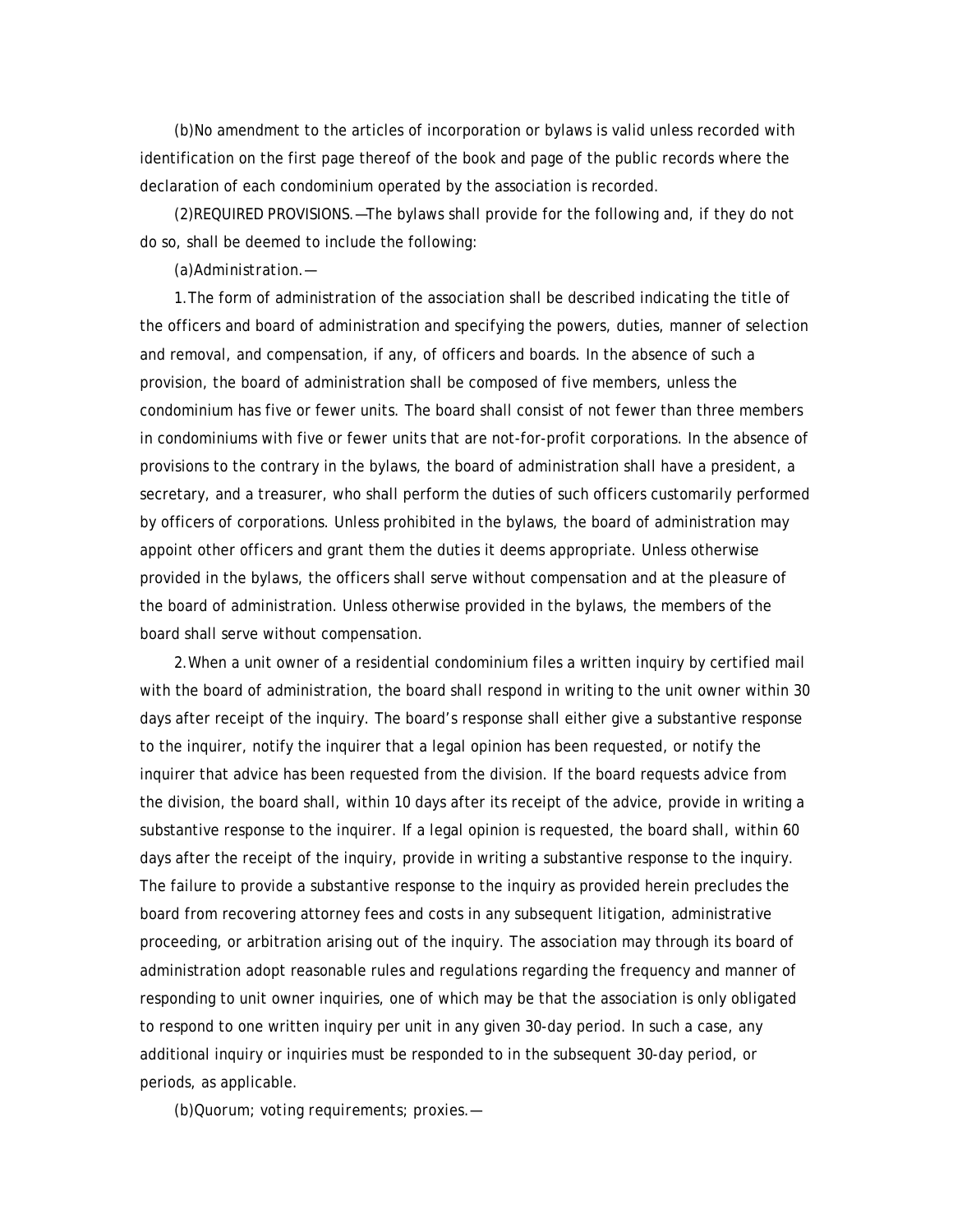1.Unless a lower number is provided in the bylaws, the percentage of voting interests required to constitute a quorum at a meeting of the members is a majority of the voting interests. Unless otherwise provided in this chapter or in the declaration, articles of incorporation, or bylaws, and except as provided in subparagraph (d)4., decisions shall be made by a majority of the voting interests represented at a meeting at which a quorum is present.

2.Except as specifically otherwise provided herein, unit owners in a residential condominium may not vote by general proxy, but may vote by limited proxies substantially conforming to a limited proxy form adopted by the division. A voting interest or consent right allocated to a unit owned by the association may not be exercised or considered for any purpose, whether for a quorum, an election, or otherwise. Limited proxies and general proxies may be used to establish a quorum. Limited proxies shall be used for votes taken to waive or reduce reserves in accordance with subparagraph  $(f)2$ .; for votes taken to waive the financial reporting requirements of s. 718.111(13); for votes taken to amend the declaration pursuant to s. 718.110; for votes taken to amend the articles of incorporation or bylaws pursuant to this section; and for any other matter for which this chapter requires or permits a vote of the unit owners. Except as provided in paragraph (d), a proxy, limited or general, may not be used in the election of board members in a residential condominium. General proxies may be used for other matters for which limited proxies are not required, and may be used in voting for nonsubstantive changes to items for which a limited proxy is required and given. Notwithstanding this subparagraph, unit owners may vote in person at unit owner meetings. This subparagraph does not limit the use of general proxies or require the use of limited proxies for any agenda item or election at any meeting of a timeshare condominium association or a nonresidential condominium association.

 $1\quad$  3.A proxy given is effective only for the specific meeting for which originally given and any lawfully adjourned meetings thereof. A proxy is not valid longer than 90 days after the date of the first meeting for which it was given. Each proxy is revocable at any time at the pleasure of the unit owner executing it.

4.A member of the board of administration or a committee may submit in writing his or her agreement or disagreement with any action taken at a meeting that the member did not attend. This agreement or disagreement may not be used as a vote for or against the action taken or to create a quorum.

5.A board or committee member's participation in a meeting via telephone, real-time videoconferencing, or similar real-time electronic or video communication counts toward a quorum, and such member may vote as if physically present. A speaker must be used so that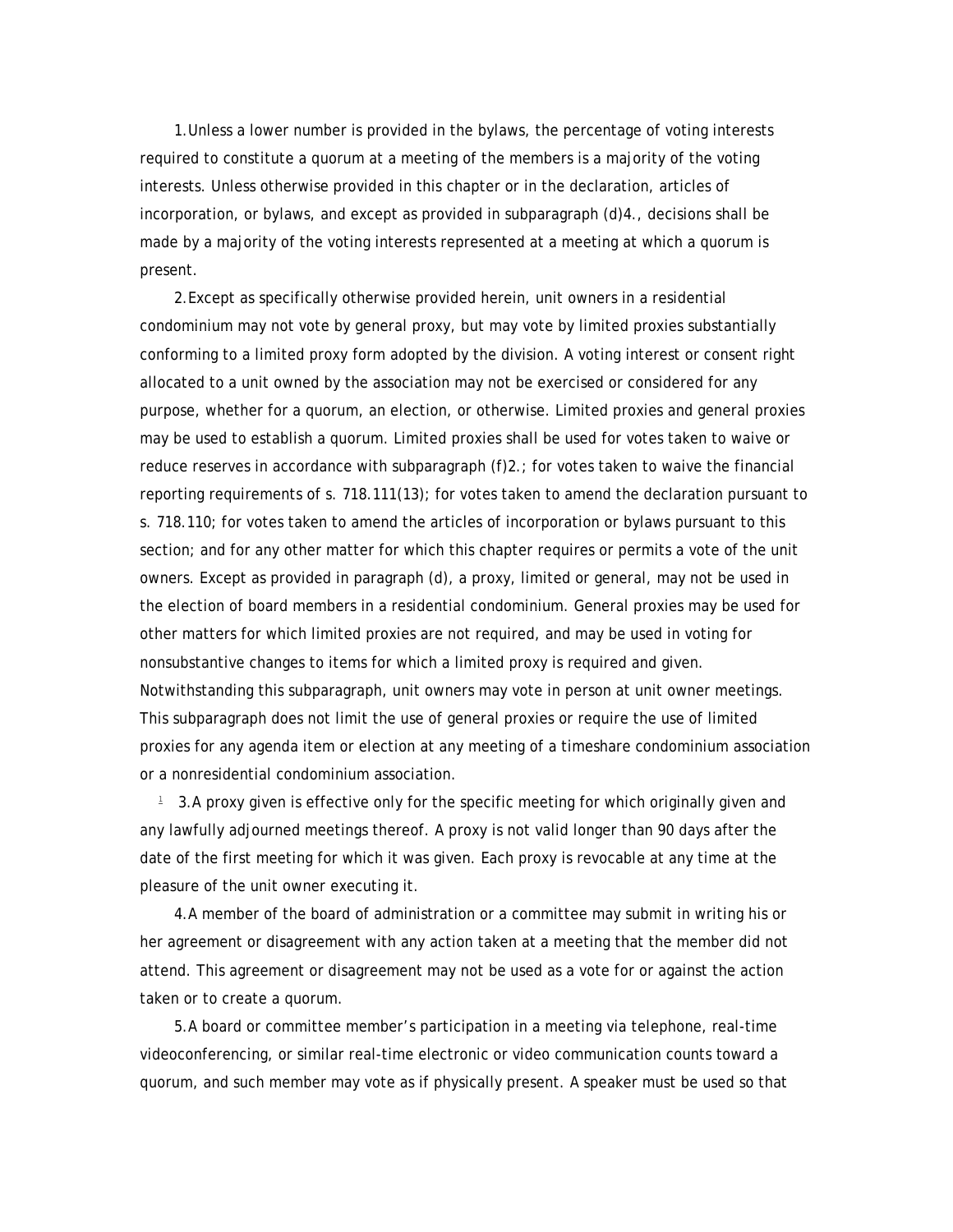the conversation of such members may be heard by the board or committee members attending in person as well as by any unit owners present at a meeting.

(c)*Board of administration meetings.*—Meetings of the board of administration at which a quorum of the members is present are open to all unit owners. Members of the board of administration may use e-mail as a means of communication but may not cast a vote on an association matter via e-mail. A unit owner may tape record or videotape the meetings. The right to attend such meetings includes the right to speak at such meetings with reference to all designated agenda items. The division shall adopt reasonable rules governing the tape recording and videotaping of the meeting. The association may adopt written reasonable rules governing the frequency, duration, and manner of unit owner statements.

1.Adequate notice of all board meetings, which must specifically identify all agenda items, must be posted conspicuously on the condominium property at least 48 continuous hours before the meeting except in an emergency. If 20 percent of the voting interests petition the board to address an item of business, the board, within 60 days after receipt of the petition, shall place the item on the agenda at its next regular board meeting or at a special meeting called for that purpose. An item not included on the notice may be taken up on an emergency basis by a vote of at least a majority plus one of the board members. Such emergency action must be noticed and ratified at the next regular board meeting. Written notice of a meeting at which a nonemergency special assessment or an amendment to rules regarding unit use will be considered must be mailed, delivered, or electronically transmitted to the unit owners and posted conspicuously on the condominium property at least 14 days before the meeting. Evidence of compliance with this 14-day notice requirement must be made by an affidavit executed by the person providing the notice and filed with the official records of the association. Notice of any meeting in which regular or special assessments against unit owners are to be considered must specifically state that assessments will be considered and provide the estimated cost and description of the purposes for such assessments. Upon notice to the unit owners, the board shall, by duly adopted rule, designate a specific location on the condominium property where all notices of board meetings must be posted. If there is no condominium property where notices can be posted, notices shall be mailed, delivered, or electronically transmitted to each unit owner at least 14 days before the meeting. In lieu of or in addition to the physical posting of the notice on the condominium property, the association may, by reasonable rule, adopt a procedure for conspicuously posting and repeatedly broadcasting the notice and the agenda on a closed-circuit cable television system serving the condominium association. However, if broadcast notice is used in lieu of a notice physically posted on condominium property, the notice and agenda must be broadcast at least four times every broadcast hour of each day that a posted notice is otherwise required under this section.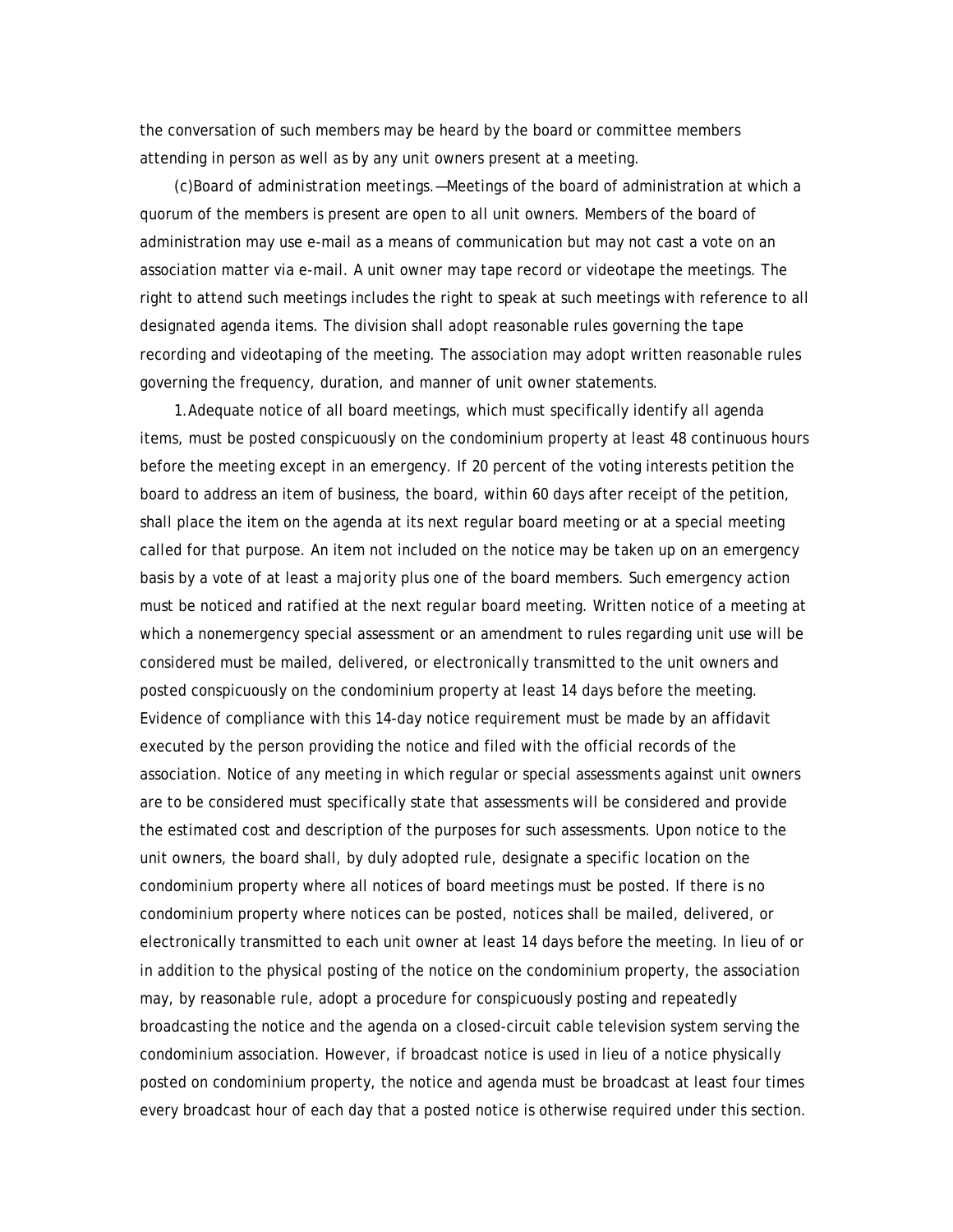If broadcast notice is provided, the notice and agenda must be broadcast in a manner and for a sufficient continuous length of time so as to allow an average reader to observe the notice and read and comprehend the entire content of the notice and the agenda. In addition to any of the authorized means of providing notice of a meeting of the board, the association may, by rule, adopt a procedure for conspicuously posting the meeting notice and the agenda on a website serving the condominium association for at least the minimum period of time for which a notice of a meeting is also required to be physically posted on the condominium property. Any rule adopted shall, in addition to other matters, include a requirement that the association send an electronic notice in the same manner as a notice for a meeting of the members, which must include a hyperlink to the website where the notice is posted, to unit owners whose email addresses are included in the association's official records.

2.Meetings of a committee to take final action on behalf of the board or make recommendations to the board regarding the association budget are subject to this paragraph. Meetings of a committee that does not take final action on behalf of the board or make recommendations to the board regarding the association budget are subject to this section, unless those meetings are exempted from this section by the bylaws of the association.

3.Notwithstanding any other law, the requirement that board meetings and committee meetings be open to the unit owners does not apply to:

a.Meetings between the board or a committee and the association's attorney, with respect to proposed or pending litigation, if the meeting is held for the purpose of seeking or rendering legal advice; or

b.Board meetings held for the purpose of discussing personnel matters.

(d)*Unit owner meetings.*—

1.An annual meeting of the unit owners must be held at the location provided in the association bylaws and, if the bylaws are silent as to the location, the meeting must be held within 45 miles of the condominium property. However, such distance requirement does not apply to an association governing a timeshare condominium.

2.Unless the bylaws provide otherwise, a vacancy on the board caused by the expiration of a director's term must be filled by electing a new board member, and the election must be by secret ballot. An election is not required if the number of vacancies equals or exceeds the number of candidates. For purposes of this paragraph, the term "candidate" means an eligible person who has timely submitted the written notice, as described in sub-subparagraph 4.a., of his or her intention to become a candidate. Except in a timeshare or nonresidential condominium, or if the staggered term of a board member does not expire until a later annual meeting, or if all members' terms would otherwise expire but there are no candidates, the terms of all board members expire at the annual meeting, and such members may stand for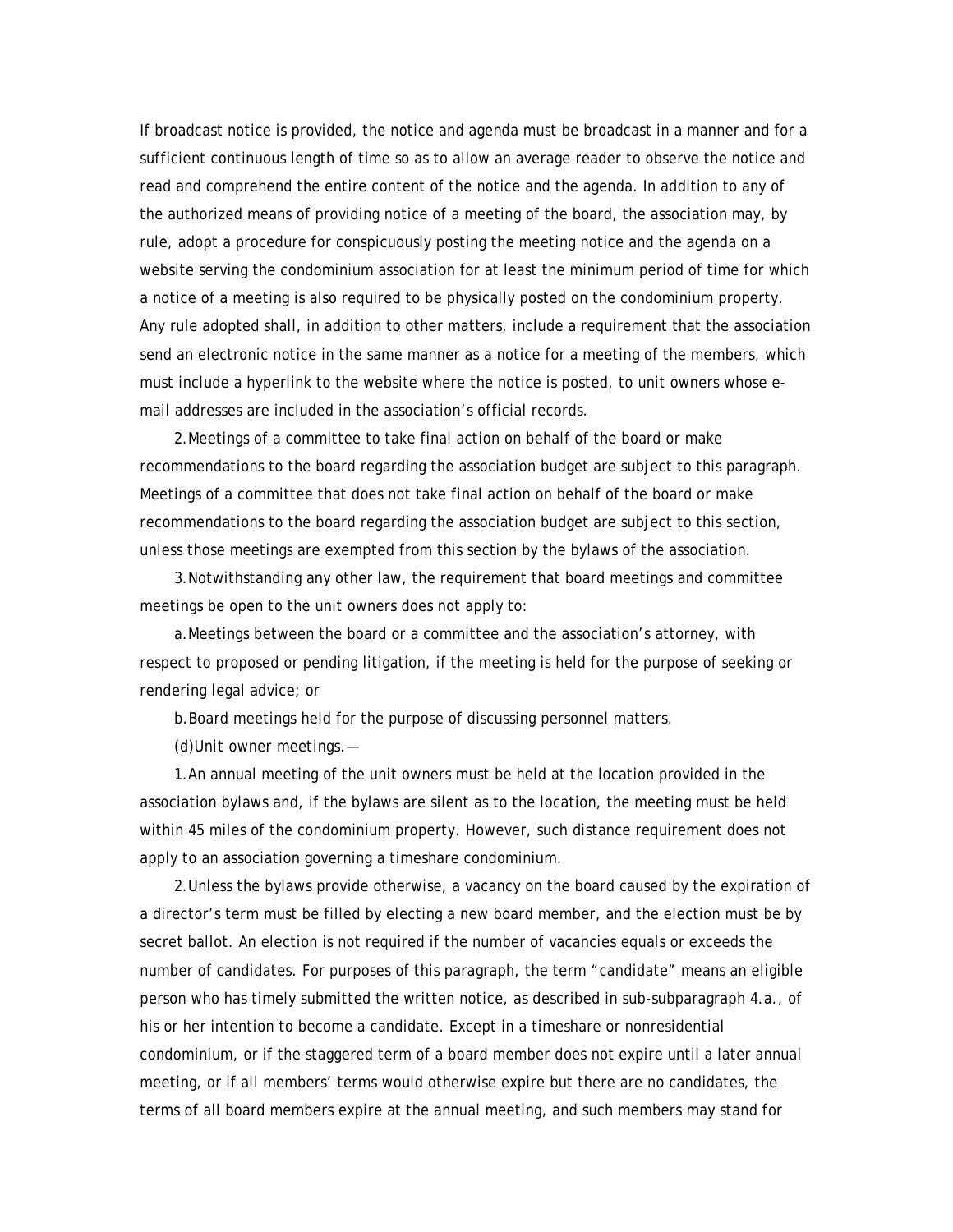reelection unless prohibited by the bylaws. Board members may serve terms longer than 1 year if permitted by the bylaws or articles of incorporation. A board member may not serve more than 8 consecutive years unless approved by an affirmative vote of unit owners representing two-thirds of all votes cast in the election or unless there are not enough eligible candidates to fill the vacancies on the board at the time of the vacancy. If the number of board members whose terms expire at the annual meeting equals or exceeds the number of candidates, the candidates become members of the board effective upon the adjournment of the annual meeting. Unless the bylaws provide otherwise, any remaining vacancies shall be filled by the affirmative vote of the majority of the directors making up the newly constituted board even if the directors constitute less than a quorum or there is only one director. In a residential condominium association of more than 10 units or in a residential condominium association that does not include timeshare units or timeshare interests, co-owners of a unit may not serve as members of the board of directors at the same time unless they own more than one unit or unless there are not enough eligible candidates to fill the vacancies on the board at the time of the vacancy. A unit owner in a residential condominium desiring to be a candidate for board membership must comply with sub-subparagraph 4.a. and must be eligible to be a candidate to serve on the board of directors at the time of the deadline for submitting a notice of intent to run in order to have his or her name listed as a proper candidate on the ballot or to serve on the board. A person who has been suspended or removed by the division under this chapter, or who is delinquent in the payment of any monetary obligation due to the association, is not eligible to be a candidate for board membership and may not be listed on the ballot. A person who has been convicted of any felony in this state or in a United States District or Territorial Court, or who has been convicted of any offense in another jurisdiction which would be considered a felony if committed in this state, is not eligible for board membership unless such felon's civil rights have been restored for at least 5 years as of the date such person seeks election to the board. The validity of an action by the board is not affected if it is later determined that a board member is ineligible for board membership due to having been convicted of a felony. This subparagraph does not limit the term of a member of the board of a nonresidential or timeshare condominium.

3.The bylaws must provide the method of calling meetings of unit owners, including annual meetings. Written notice must include an agenda, must be mailed, hand delivered, or electronically transmitted to each unit owner at least 14 days before the annual meeting, and must be posted in a conspicuous place on the condominium property at least 14 continuous days before the annual meeting. Upon notice to the unit owners, the board shall, by duly adopted rule, designate a specific location on the condominium property where all notices of unit owner meetings must be posted. This requirement does not apply if there is no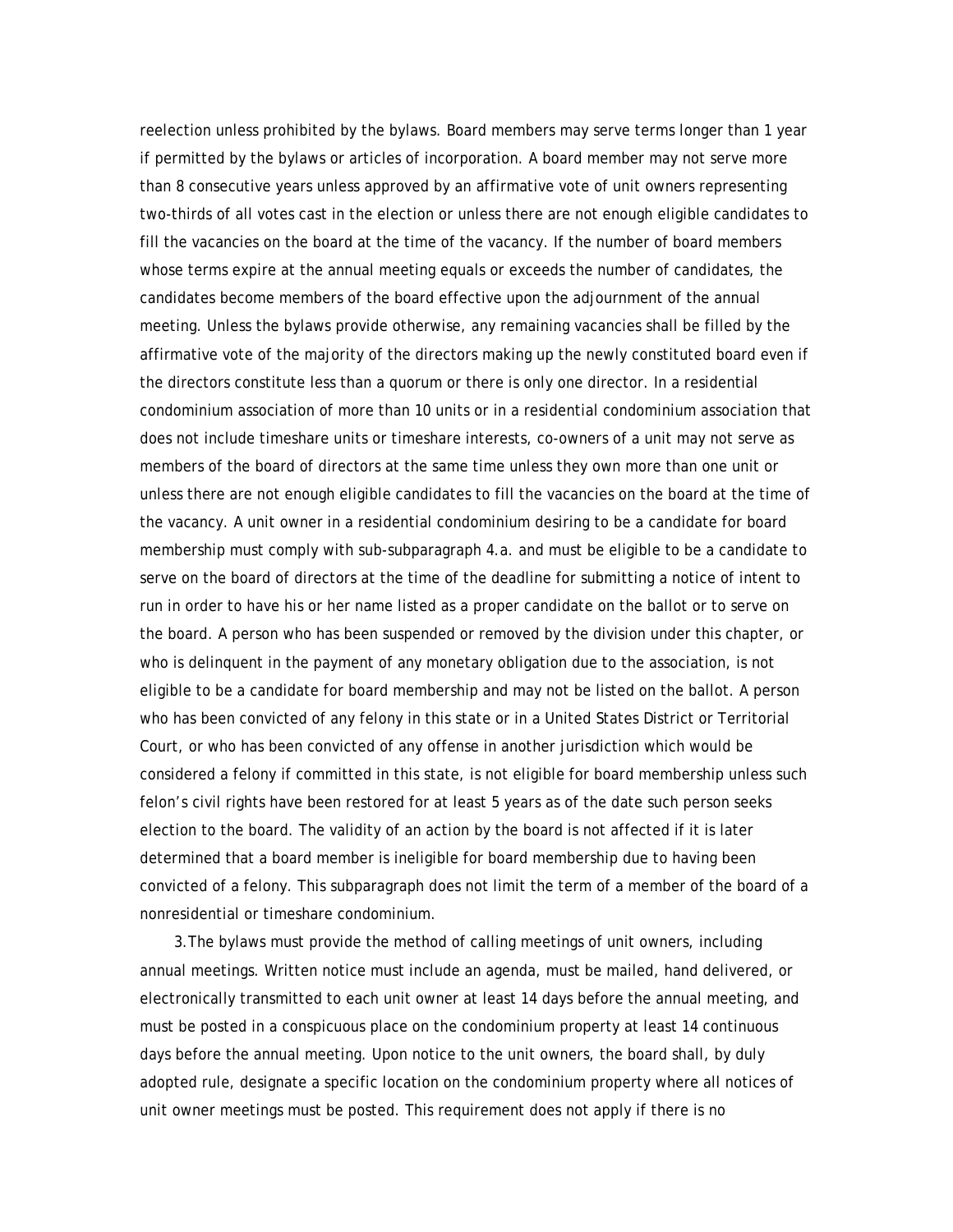condominium property for posting notices. In lieu of, or in addition to, the physical posting of meeting notices, the association may, by reasonable rule, adopt a procedure for conspicuously posting and repeatedly broadcasting the notice and the agenda on a closed-circuit cable television system serving the condominium association. However, if broadcast notice is used in lieu of a notice posted physically on the condominium property, the notice and agenda must be broadcast at least four times every broadcast hour of each day that a posted notice is otherwise required under this section. If broadcast notice is provided, the notice and agenda must be broadcast in a manner and for a sufficient continuous length of time so as to allow an average reader to observe the notice and read and comprehend the entire content of the notice and the agenda. In addition to any of the authorized means of providing notice of a meeting of the board, the association may, by rule, adopt a procedure for conspicuously posting the meeting notice and the agenda on a website serving the condominium association for at least the minimum period of time for which a notice of a meeting is also required to be physically posted on the condominium property. Any rule adopted shall, in addition to other matters, include a requirement that the association send an electronic notice in the same manner as a notice for a meeting of the members, which must include a hyperlink to the website where the notice is posted, to unit owners whose e-mail addresses are included in the association's official records. Unless a unit owner waives in writing the right to receive notice of the annual meeting, such notice must be hand delivered, mailed, or electronically transmitted to each unit owner. Notice for meetings and notice for all other purposes must be mailed to each unit owner at the address last furnished to the association by the unit owner, or hand delivered to each unit owner. However, if a unit is owned by more than one person, the association must provide notice to the address that the developer identifies for that purpose and thereafter as one or more of the owners of the unit advise the association in writing, or if no address is given or the owners of the unit do not agree, to the address provided on the deed of record. An officer of the association, or the manager or other person providing notice of the association meeting, must provide an affidavit or United States Postal Service certificate of mailing, to be included in the official records of the association affirming that the notice was mailed or hand delivered in accordance with this provision.

4.The members of the board of a residential condominium shall be elected by written ballot or voting machine. Proxies may not be used in electing the board in general elections or elections to fill vacancies caused by recall, resignation, or otherwise, unless otherwise provided in this chapter. This subparagraph does not apply to an association governing a timeshare condominium.

a.At least 60 days before a scheduled election, the association shall mail, deliver, or electronically transmit, by separate association mailing or included in another association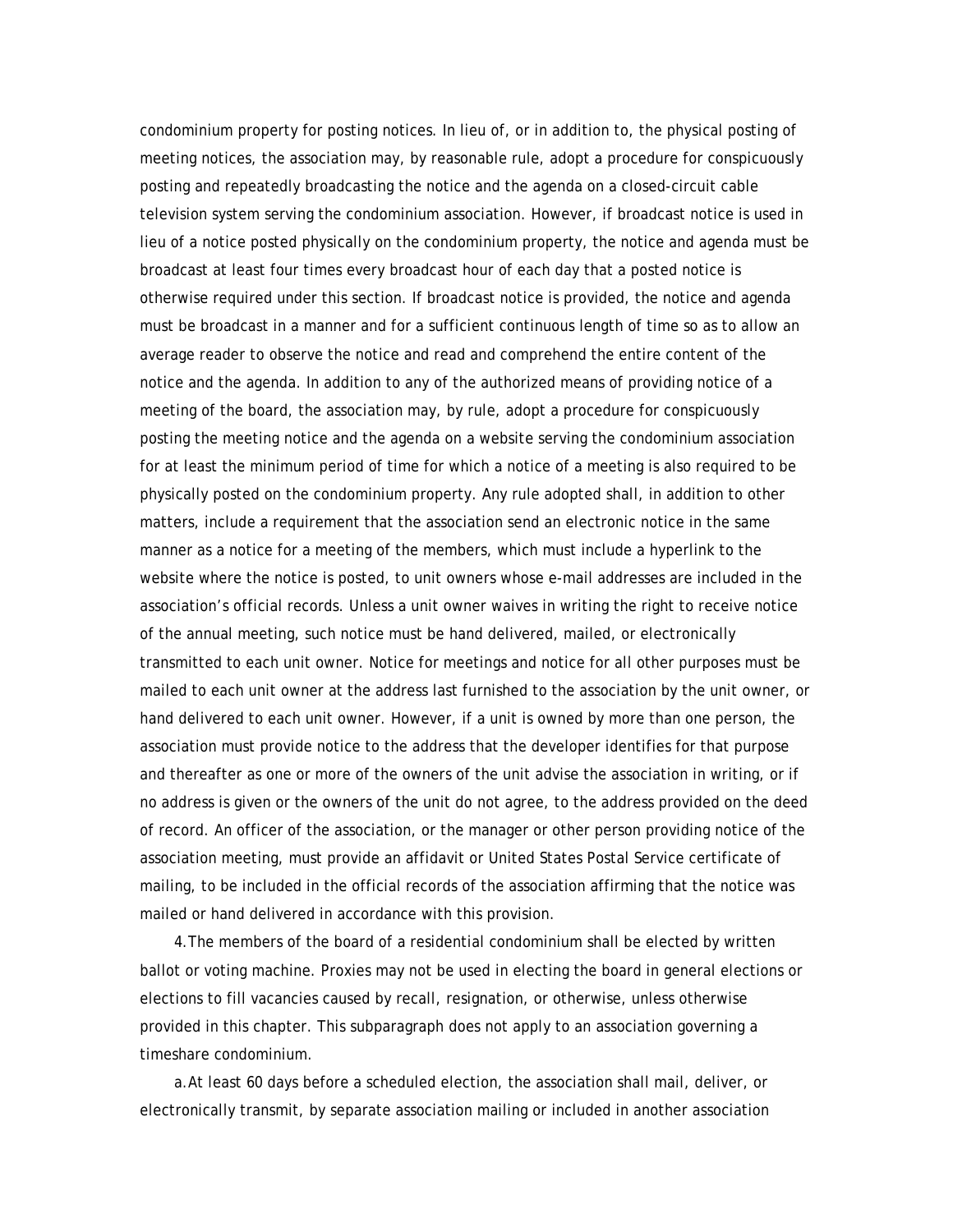mailing, delivery, or transmission, including regularly published newsletters, to each unit owner entitled to a vote, a first notice of the date of the election. A unit owner or other eligible person desiring to be a candidate for the board must give written notice of his or her intent to be a candidate to the association at least 40 days before a scheduled election. Together with the written notice and agenda as set forth in subparagraph 3., the association shall mail, deliver, or electronically transmit a second notice of the election to all unit owners entitled to vote, together with a ballot that lists all candidates. Upon request of a candidate, an information sheet, no larger than 8 1/2 inches by 11 inches, which must be furnished by the candidate at least 35 days before the election, must be included with the mailing, delivery, or transmission of the ballot, with the costs of mailing, delivery, or electronic transmission and copying to be borne by the association. The association is not liable for the contents of the information sheets prepared by the candidates. In order to reduce costs, the association may print or duplicate the information sheets on both sides of the paper. The division shall by rule establish voting procedures consistent with this sub-subparagraph, including rules establishing procedures for giving notice by electronic transmission and rules providing for the secrecy of ballots. Elections shall be decided by a plurality of ballots cast. There is no quorum requirement; however, at least 20 percent of the eligible voters must cast a ballot in order to have a valid election. A unit owner may not authorize any other person to vote his or her ballot, and any ballots improperly cast are invalid. A unit owner who violates this provision may be fined by the association in accordance with s. 718.303. A unit owner who needs assistance in casting the ballot for the reasons stated in s. 101.051 may obtain such assistance. The regular election must occur on the date of the annual meeting. Notwithstanding this sub-subparagraph, an election is not required unless more candidates file notices of intent to run or are nominated than board vacancies exist.

b.Within 90 days after being elected or appointed to the board of an association of a residential condominium, each newly elected or appointed director shall certify in writing to the secretary of the association that he or she has read the association's declaration of condominium, articles of incorporation, bylaws, and current written policies; that he or she will work to uphold such documents and policies to the best of his or her ability; and that he or she will faithfully discharge his or her fiduciary responsibility to the association's members. In lieu of this written certification, within 90 days after being elected or appointed to the board, the newly elected or appointed director may submit a certificate of having satisfactorily completed the educational curriculum administered by a division-approved condominium education provider within 1 year before or 90 days after the date of election or appointment. The written certification or educational certificate is valid and does not have to be resubmitted as long as the director serves on the board without interruption. A director of an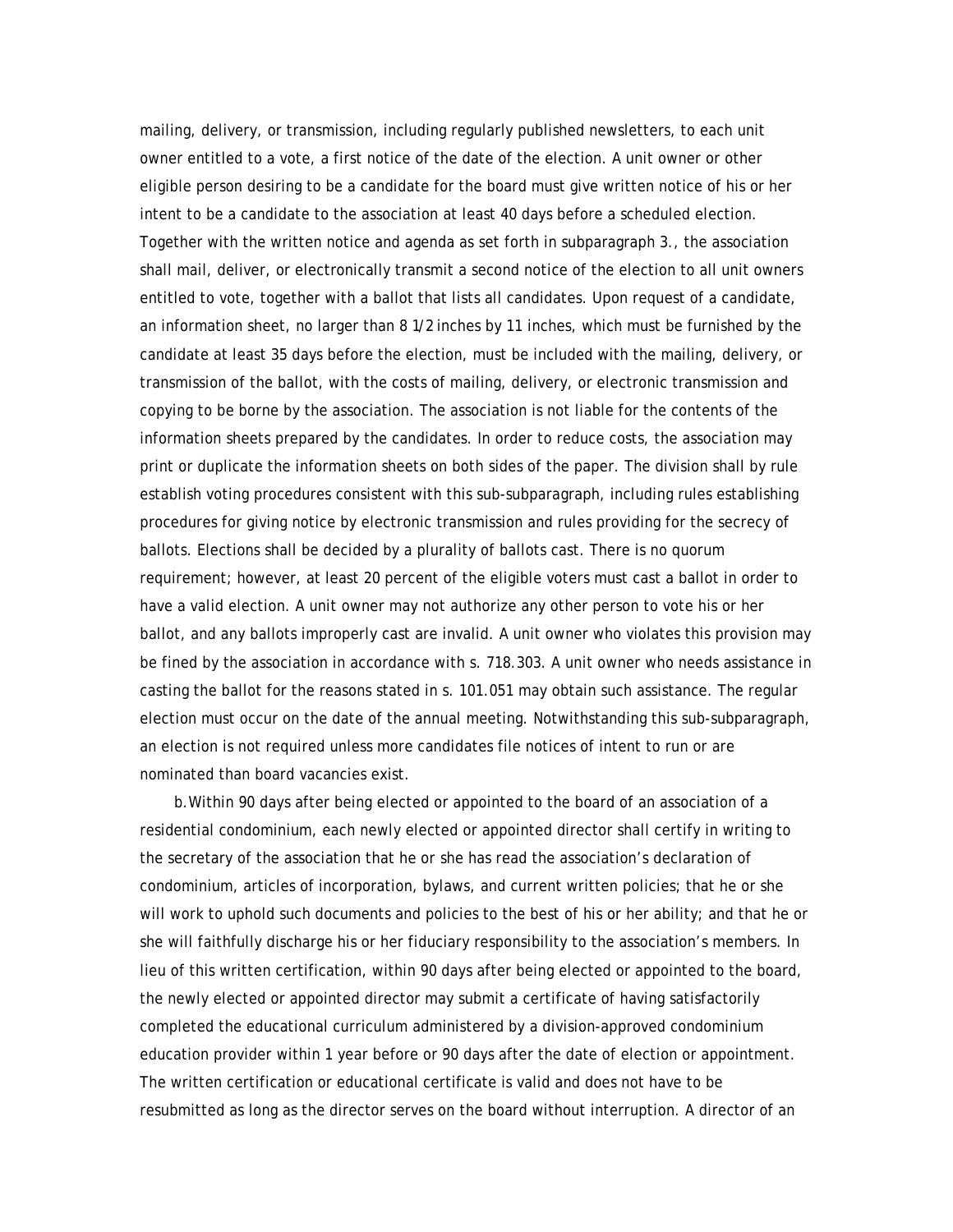association of a residential condominium who fails to timely file the written certification or educational certificate is suspended from service on the board until he or she complies with this sub-subparagraph. The board may temporarily fill the vacancy during the period of suspension. The secretary shall cause the association to retain a director's written certification or educational certificate for inspection by the members for 5 years after a director's election or the duration of the director's uninterrupted tenure, whichever is longer. Failure to have such written certification or educational certificate on file does not affect the validity of any board action.

c.Any challenge to the election process must be commenced within 60 days after the election results are announced.

5.Any approval by unit owners called for by this chapter or the applicable declaration or bylaws, including, but not limited to, the approval requirement in s. 718.111(8), must be made at a duly noticed meeting of unit owners and is subject to all requirements of this chapter or the applicable condominium documents relating to unit owner decisionmaking, except that unit owners may take action by written agreement, without meetings, on matters for which action by written agreement without meetings is expressly allowed by the applicable bylaws or declaration or any law that provides for such action.

6.Unit owners may waive notice of specific meetings if allowed by the applicable bylaws or declaration or any law. Notice of meetings of the board of administration, unit owner meetings, except unit owner meetings called to recall board members under paragraph (j), and committee meetings may be given by electronic transmission to unit owners who consent to receive notice by electronic transmission. A unit owner who consents to receiving notices by electronic transmission is solely responsible for removing or bypassing filters that block receipt of mass emails sent to members on behalf of the association in the course of giving electronic notices.

7.Unit owners have the right to participate in meetings of unit owners with reference to all designated agenda items. However, the association may adopt reasonable rules governing the frequency, duration, and manner of unit owner participation.

8.A unit owner may tape record or videotape a meeting of the unit owners subject to reasonable rules adopted by the division.

9.Unless otherwise provided in the bylaws, any vacancy occurring on the board before the expiration of a term may be filled by the affirmative vote of the majority of the remaining directors, even if the remaining directors constitute less than a quorum, or by the sole remaining director. In the alternative, a board may hold an election to fill the vacancy, in which case the election procedures must conform to sub-subparagraph 4.a. unless the association governs 10 units or fewer and has opted out of the statutory election process, in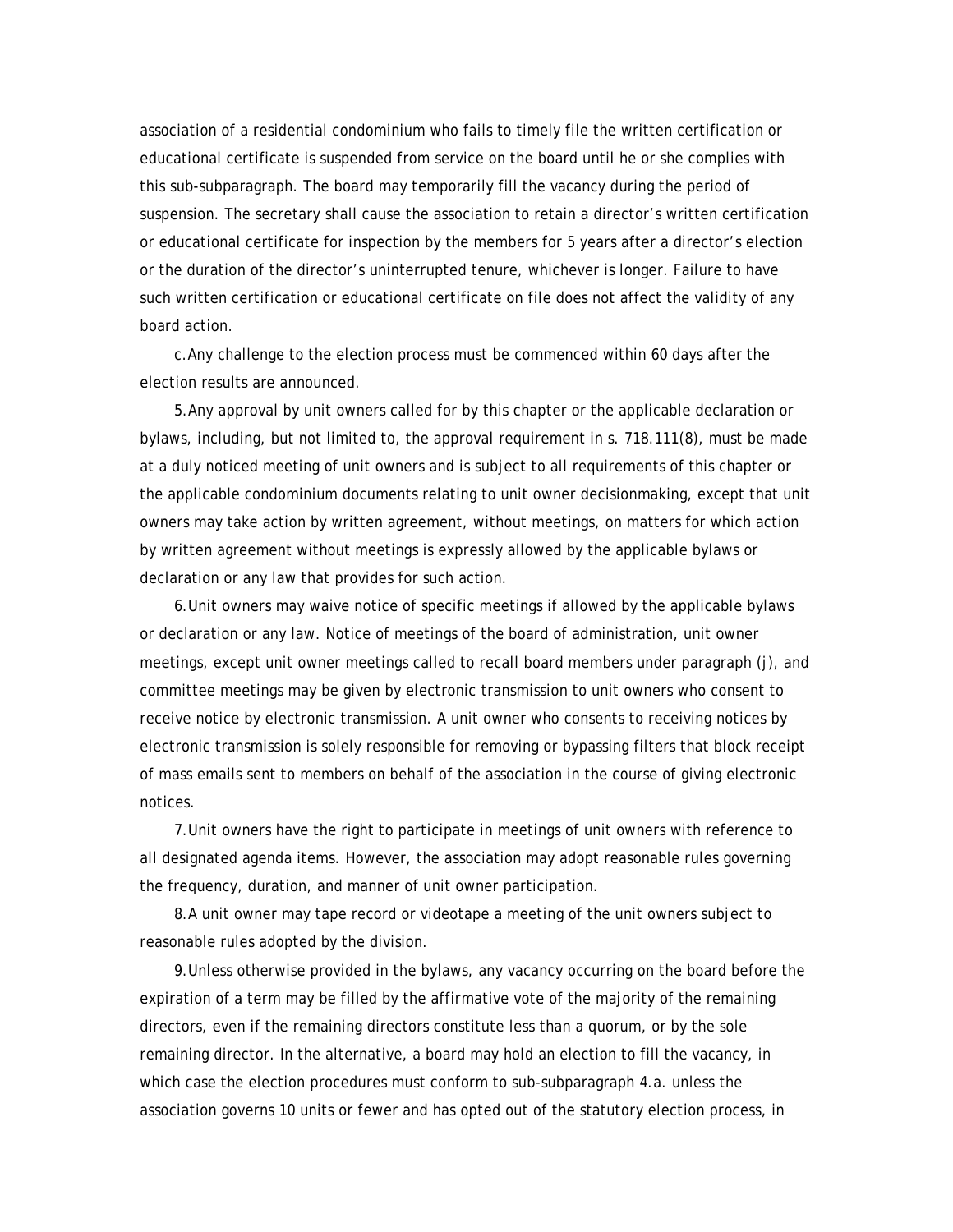which case the bylaws of the association control. Unless otherwise provided in the bylaws, a board member appointed or elected under this section shall fill the vacancy for the unexpired term of the seat being filled. Filling vacancies created by recall is governed by paragraph (j) and rules adopted by the division.

10.This chapter does not limit the use of general or limited proxies, require the use of general or limited proxies, or require the use of a written ballot or voting machine for any agenda item or election at any meeting of a timeshare condominium association or nonresidential condominium association.

Notwithstanding subparagraph (b)2. and sub-subparagraph 4.a., an association of 10 or fewer units may, by affirmative vote of a majority of the total voting interests, provide for different voting and election procedures in its bylaws, which may be by a proxy specifically delineating the different voting and election procedures. The different voting and election procedures may provide for elections to be conducted by limited or general proxy.

### (e)*Budget meeting.*—

1.Any meeting at which a proposed annual budget of an association will be considered by the board or unit owners shall be open to all unit owners. At least 14 days prior to such a meeting, the board shall hand deliver to each unit owner, mail to each unit owner at the address last furnished to the association by the unit owner, or electronically transmit to the location furnished by the unit owner for that purpose a notice of such meeting and a copy of the proposed annual budget. An officer or manager of the association, or other person providing notice of such meeting, shall execute an affidavit evidencing compliance with such notice requirement, and such affidavit shall be filed among the official records of the association.

2.a.If a board adopts in any fiscal year an annual budget which requires assessments against unit owners which exceed 115 percent of assessments for the preceding fiscal year, the board shall conduct a special meeting of the unit owners to consider a substitute budget if the board receives, within 21 days after adoption of the annual budget, a written request for a special meeting from at least 10 percent of all voting interests. The special meeting shall be conducted within 60 days after adoption of the annual budget. At least 14 days prior to such special meeting, the board shall hand deliver to each unit owner, or mail to each unit owner at the address last furnished to the association, a notice of the meeting. An officer or manager of the association, or other person providing notice of such meeting shall execute an affidavit evidencing compliance with this notice requirement, and such affidavit shall be filed among the official records of the association. Unit owners may consider and adopt a substitute budget at the special meeting. A substitute budget is adopted if approved by a majority of all voting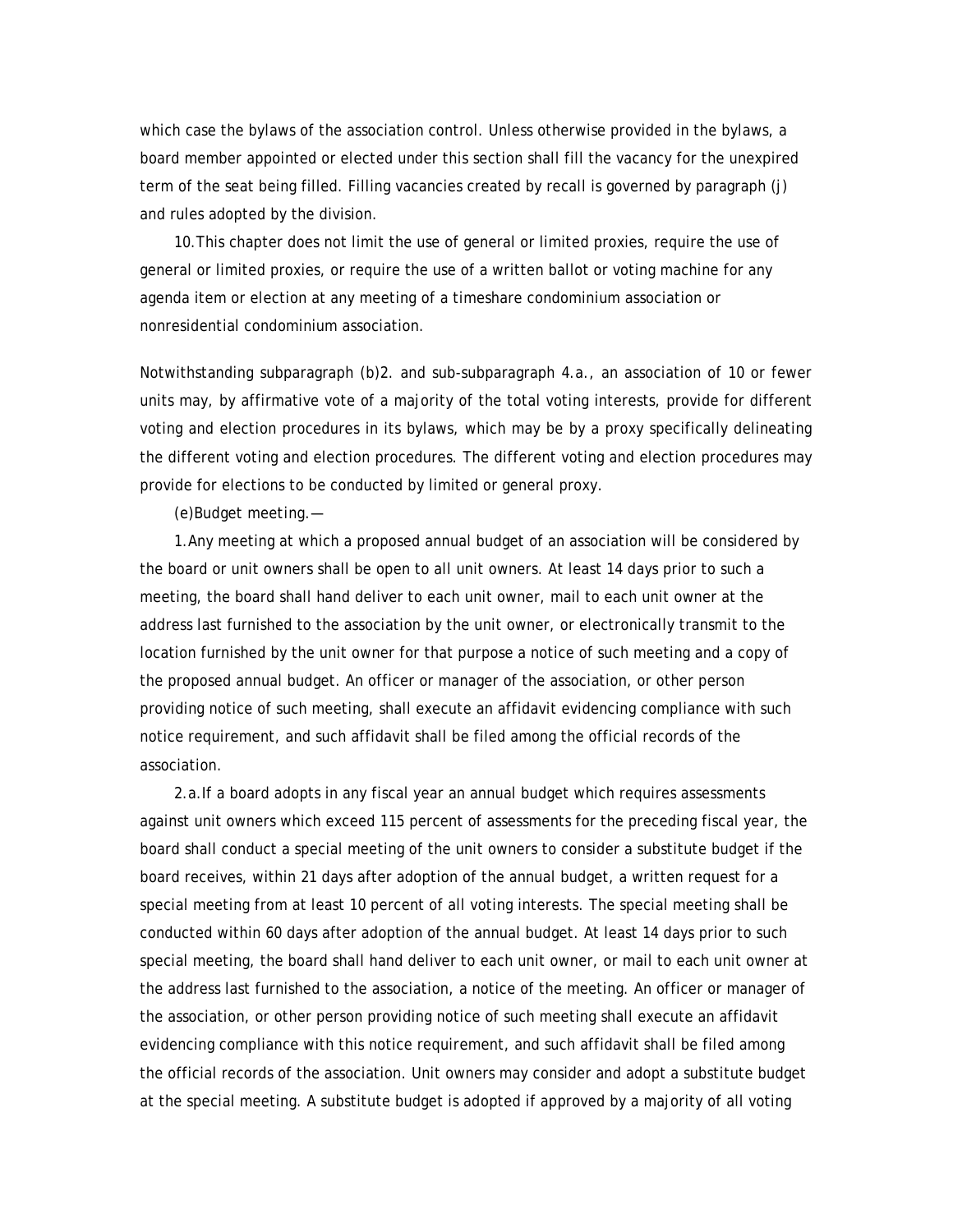interests unless the bylaws require adoption by a greater percentage of voting interests. If there is not a quorum at the special meeting or a substitute budget is not adopted, the annual budget previously adopted by the board shall take effect as scheduled.

b.Any determination of whether assessments exceed 115 percent of assessments for the prior fiscal year shall exclude any authorized provision for reasonable reserves for repair or replacement of the condominium property, anticipated expenses of the association which the board does not expect to be incurred on a regular or annual basis, or assessments for betterments to the condominium property.

c.If the developer controls the board, assessments shall not exceed 115 percent of assessments for the prior fiscal year unless approved by a majority of all voting interests.

## (f)*Annual budget.*—

1.The proposed annual budget of estimated revenues and expenses must be detailed and must show the amounts budgeted by accounts and expense classifications, including, at a minimum, any applicable expenses listed in s. 718.504(21). A multicondominium association shall adopt a separate budget of common expenses for each condominium the association operates and shall adopt a separate budget of common expenses for the association. In addition, if the association maintains limited common elements with the cost to be shared only by those entitled to use the limited common elements as provided for in s. 718.113(1), the budget or a schedule attached to it must show the amount budgeted for this maintenance. If, after turnover of control of the association to the unit owners, any of the expenses listed in s. 718.504(21) are not applicable, they need not be listed.

2.a.In addition to annual operating expenses, the budget must include reserve accounts for capital expenditures and deferred maintenance. These accounts must include, but are not limited to, roof replacement, building painting, and pavement resurfacing, regardless of the amount of deferred maintenance expense or replacement cost, and any other item that has a deferred maintenance expense or replacement cost that exceeds \$10,000. The amount to be reserved must be computed using a formula based upon estimated remaining useful life and estimated replacement cost or deferred maintenance expense of each reserve item. The association may adjust replacement reserve assessments annually to take into account any changes in estimates or extension of the useful life of a reserve item caused by deferred maintenance. This subsection does not apply to an adopted budget in which the members of an association have determined, by a majority vote at a duly called meeting of the association, to provide no reserves or less reserves than required by this subsection.

b.Before turnover of control of an association by a developer to unit owners other than a developer pursuant to s. 718.301, the developer may vote the voting interests allocated to its units to waive the reserves or reduce the funding of reserves through the period expiring at the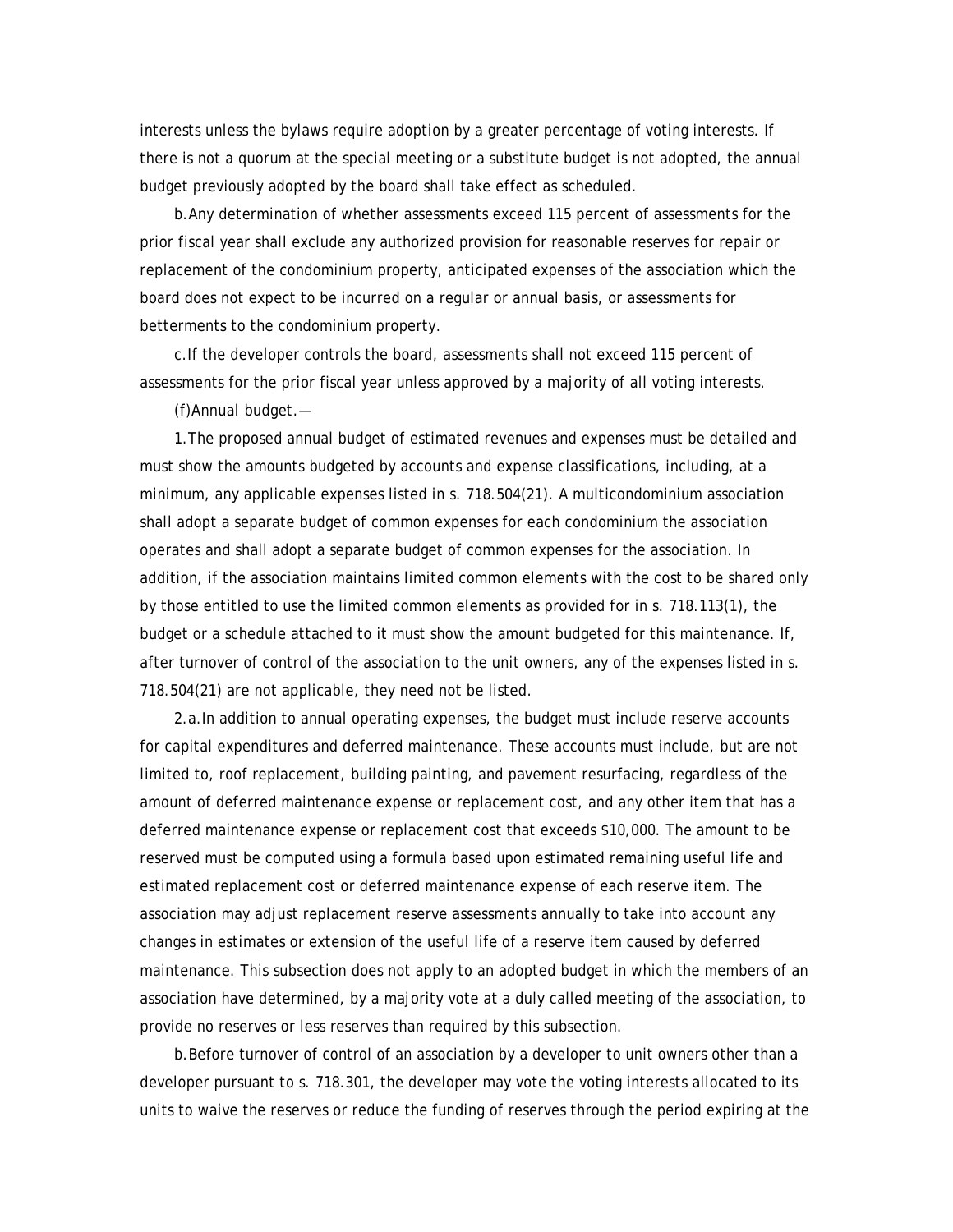end of the second fiscal year after the fiscal year in which the certificate of a surveyor and mapper is recorded pursuant to s. 718.104(4)(e) or an instrument that transfers title to a unit in the condominium which is not accompanied by a recorded assignment of developer rights in favor of the grantee of such unit is recorded, whichever occurs first, after which time reserves may be waived or reduced only upon the vote of a majority of all nondeveloper voting interests voting in person or by limited proxy at a duly called meeting of the association. If a meeting of the unit owners has been called to determine whether to waive or reduce the funding of reserves and no such result is achieved or a quorum is not attained, the reserves included in the budget shall go into effect. After the turnover, the developer may vote its voting interest to waive or reduce the funding of reserves.

3.Reserve funds and any interest accruing thereon shall remain in the reserve account or accounts, and may be used only for authorized reserve expenditures unless their use for other purposes is approved in advance by a majority vote at a duly called meeting of the association. Before turnover of control of an association by a developer to unit owners other than the developer pursuant to s. 718.301, the developer-controlled association may not vote to use reserves for purposes other than those for which they were intended without the approval of a majority of all nondeveloper voting interests, voting in person or by limited proxy at a duly called meeting of the association.

4.The only voting interests that are eligible to vote on questions that involve waiving or reducing the funding of reserves, or using existing reserve funds for purposes other than purposes for which the reserves were intended, are the voting interests of the units subject to assessment to fund the reserves in question. Proxy questions relating to waiving or reducing the funding of reserves or using existing reserve funds for purposes other than purposes for which the reserves were intended must contain the following statement in capitalized, bold letters in a font size larger than any other used on the face of the proxy ballot: WAIVING OF RESERVES, IN WHOLE OR IN PART, OR ALLOWING ALTERNATIVE USES OF EXISTING RESERVES MAY RESULT IN UNIT OWNER LIABILITY FOR PAYMENT OF UNANTICIPATED SPECIAL ASSESSMENTS REGARDING THOSE ITEMS.

(g)*Assessments.*—The manner of collecting from the unit owners their shares of the common expenses shall be stated in the bylaws. Assessments shall be made against units not less frequently than quarterly in an amount which is not less than that required to provide funds in advance for payment of all of the anticipated current operating expenses and for all of the unpaid operating expenses previously incurred. Nothing in this paragraph shall preclude the right of an association to accelerate assessments of an owner delinquent in payment of common expenses. Accelerated assessments shall be due and payable on the date the claim of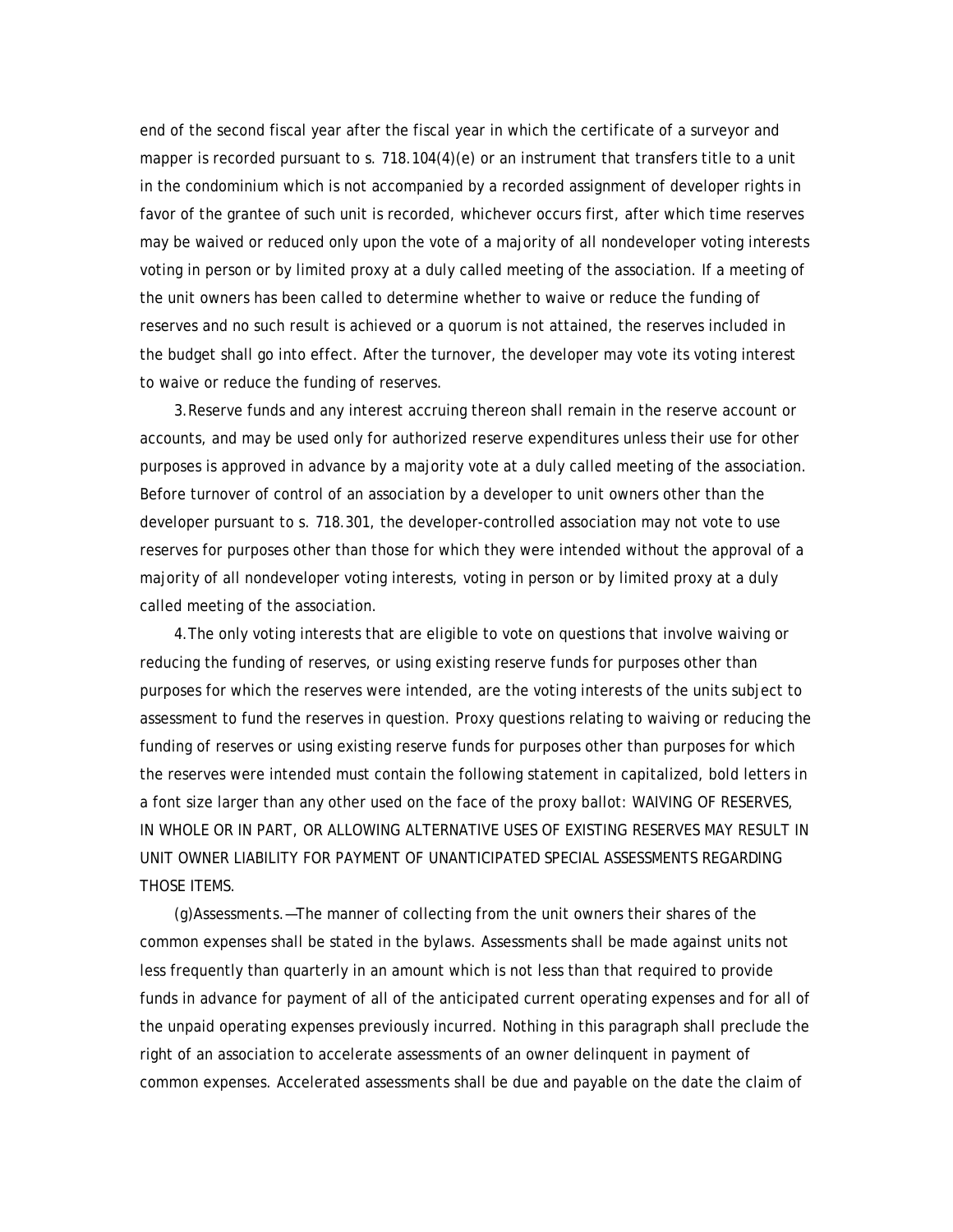lien is filed. Such accelerated assessments shall include the amounts due for the remainder of the budget year in which the claim of lien was filed.

### (h)*Amendment of bylaws.*—

1.The method by which the bylaws may be amended consistent with the provisions of this chapter shall be stated. If the bylaws fail to provide a method of amendment, the bylaws may be amended if the amendment is approved by the owners of not less than two-thirds of the voting interests.

2.No bylaw shall be revised or amended by reference to its title or number only. Proposals to amend existing bylaws shall contain the full text of the bylaws to be amended; new words shall be inserted in the text underlined, and words to be deleted shall be lined through with hyphens. However, if the proposed change is so extensive that this procedure would hinder, rather than assist, the understanding of the proposed amendment, it is not necessary to use underlining and hyphens as indicators of words added or deleted, but, instead, a notation must be inserted immediately preceding the proposed amendment in substantially the following language: "Substantial rewording of bylaw. See bylaw for present text."

3.Nonmaterial errors or omissions in the bylaw process will not invalidate an otherwise properly promulgated amendment.

(i)*Transfer fees.*—No charge shall be made by the association or any body thereof in connection with the sale, mortgage, lease, sublease, or other transfer of a unit unless the association is required to approve such transfer and a fee for such approval is provided for in the declaration, articles, or bylaws. Any such fee may be preset, but in no event may such fee exceed \$100 per applicant other than husband/wife or parent/dependent child, which are considered one applicant. However, if the lease or sublease is a renewal of a lease or sublease with the same lessee or sublessee, no charge shall be made. The foregoing notwithstanding, an association may, if the authority to do so appears in the declaration or bylaws, require that a prospective lessee place a security deposit, in an amount not to exceed the equivalent of 1 month's rent, into an escrow account maintained by the association. The security deposit shall protect against damages to the common elements or association property. Payment of interest, claims against the deposit, refunds, and disputes under this paragraph shall be handled in the same fashion as provided in part II of chapter 83.

(j)*Recall of board members.*—Subject to s. 718.301, any member of the board of administration may be recalled and removed from office with or without cause by the vote or agreement in writing by a majority of all the voting interests. A special meeting of the unit owners to recall a member or members of the board of administration may be called by 10 percent of the voting interests giving notice of the meeting as required for a meeting of unit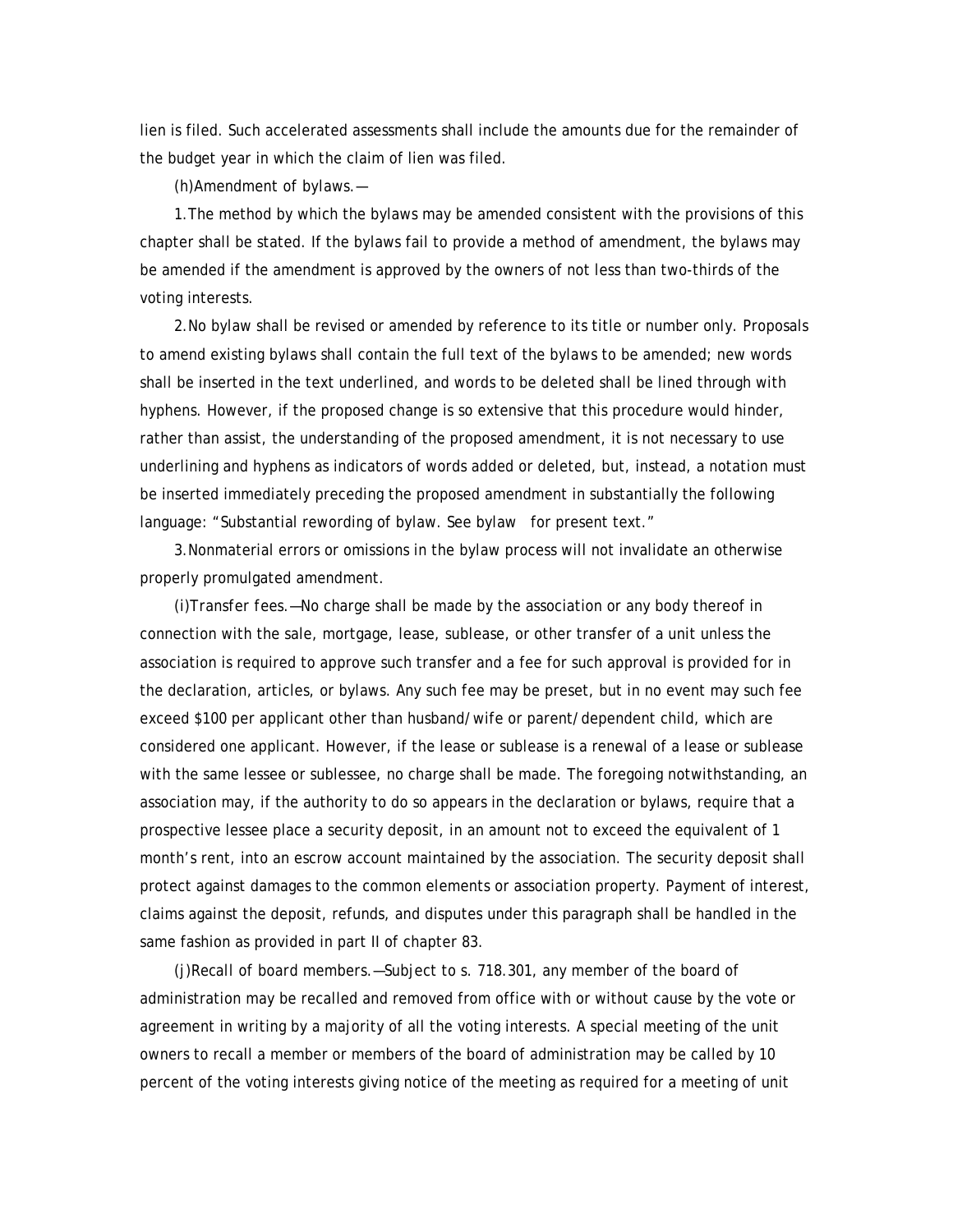owners, and the notice shall state the purpose of the meeting. Electronic transmission may not be used as a method of giving notice of a meeting called in whole or in part for this purpose.

1.If the recall is approved by a majority of all voting interests by a vote at a meeting, the recall will be effective as provided in this paragraph. The board shall duly notice and hold a board meeting within 5 full business days after the adjournment of the unit owner meeting to recall one or more board members. Such member or members shall be recalled effective immediately upon conclusion of the board meeting, provided that the recall is facially valid. A recalled member must turn over to the board, within 10 full business days after the vote, any and all records and property of the association in their possession.

2.If the proposed recall is by an agreement in writing by a majority of all voting interests, the agreement in writing or a copy thereof shall be served on the association by certified mail or by personal service in the manner authorized by chapter 48 and the Florida Rules of Civil Procedure. The board of administration shall duly notice and hold a meeting of the board within 5 full business days after receipt of the agreement in writing. Such member or members shall be recalled effective immediately upon the conclusion of the board meeting, provided that the recall is facially valid. A recalled member must turn over to the board, within 10 full business days, any and all records and property of the association in their possession.

3.If the board fails to duly notice and hold a board meeting within 5 full business days after service of an agreement in writing or within 5 full business days after the adjournment of the unit owner recall meeting, the recall shall be deemed effective and the board members so recalled shall turn over to the board within 10 full business days after the vote any and all records and property of the association.

4.If the board fails to duly notice and hold the required meeting or at the conclusion of the meeting determines that the recall is not facially valid, the unit owner representative may file a petition pursuant to s. 718.1255 challenging the board's failure to act or challenging the board's determination on facial validity. The petition must be filed within 60 days after the expiration of the applicable 5-full-business-day period. The review of a petition under this subparagraph is limited to the sufficiency of service on the board and the facial validity of the written agreement or ballots filed.

5.If a vacancy occurs on the board as a result of a recall or removal and less than a majority of the board members are removed, the vacancy may be filled by the affirmative vote of a majority of the remaining directors, notwithstanding any provision to the contrary contained in this subsection. If vacancies occur on the board as a result of a recall and a majority or more of the board members are removed, the vacancies shall be filled in accordance with procedural rules to be adopted by the division, which rules need not be consistent with this subsection. The rules must provide procedures governing the conduct of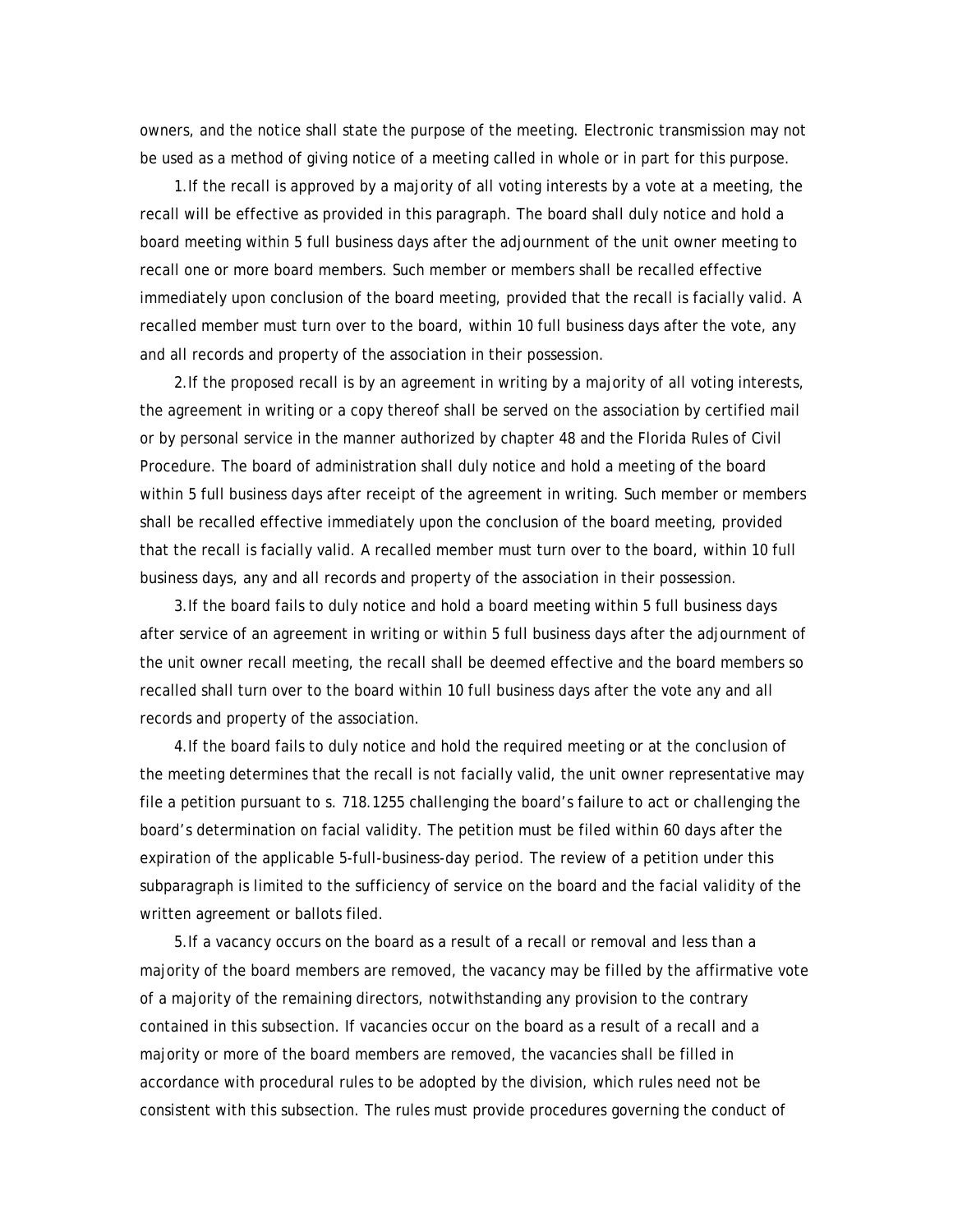the recall election as well as the operation of the association during the period after a recall but before the recall election.

6.A board member who has been recalled may file a petition pursuant to s. 718.1255 challenging the validity of the recall. The petition must be filed within 60 days after the recall. The association and the unit owner representative shall be named as the respondents. The petition may challenge the facial validity of the written agreement or ballots filed or the substantial compliance with the procedural requirements for the recall. If the arbitrator determines the recall was invalid, the petitioning board member shall immediately be reinstated and the recall is null and void. A board member who is successful in challenging a recall is entitled to recover reasonable attorney fees and costs from the respondents. The arbitrator may award reasonable attorney fees and costs to the respondents if they prevail, if the arbitrator makes a finding that the petitioner's claim is frivolous.

7.The division may not accept for filing a recall petition, whether filed pursuant to subparagraph 1., subparagraph 2., subparagraph 4., or subparagraph 6. when there are 60 or fewer days until the scheduled reelection of the board member sought to be recalled or when 60 or fewer days have elapsed since the election of the board member sought to be recalled.

(k)*Arbitration.*—There shall be a provision for mandatory nonbinding arbitration as provided for in s. 718.1255 for any residential condominium.

(l)*Firesafety.*—An association must ensure compliance with the Florida Fire Prevention Code. As to a residential condominium building that is a high-rise building as defined under the Florida Fire Prevention Code, the association must retrofit either a fire sprinkler system or an engineered life safety system as specified in the Florida Fire Prevention Code. Notwithstanding chapter 633 or of any other code, statute, ordinance, administrative rule, or regulation, or any interpretation of the foregoing, an association, residential condominium, or unit owner is not obligated to retrofit the common elements, association property, or units of a residential condominium with a fire sprinkler system in a building that has been certified for occupancy by the applicable governmental entity if the unit owners have voted to forego such retrofitting by the affirmative vote of a majority of all voting interests in the affected condominium. The local authority having jurisdiction may not require completion of retrofitting with a fire sprinkler system or an engineered life safety system before January 1, 2024.

1.A vote to forego retrofitting may be obtained by limited proxy or by a ballot personally cast at a duly called membership meeting, or by execution of a written consent by the member, and is effective upon recording a certificate attesting to such vote in the public records of the county where the condominium is located. The association shall mail or hand deliver to each unit owner written notice at least 14 days before the membership meeting in which the vote to forego retrofitting of the required fire sprinkler system is to take place.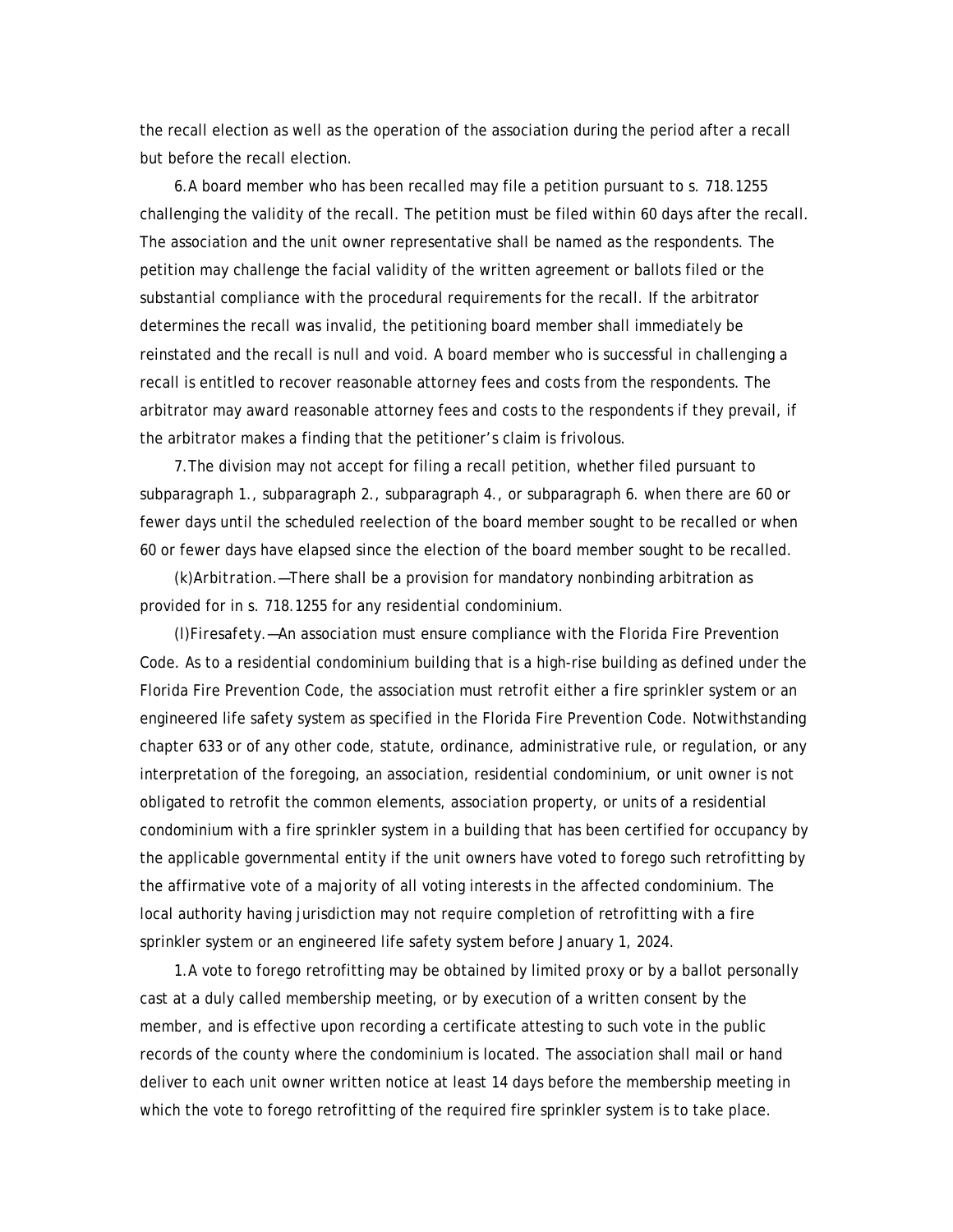Within 30 days after the association's opt-out vote, notice of the results of the opt-out vote must be mailed or hand delivered to all unit owners. Evidence of compliance with this notice requirement must be made by affidavit executed by the person providing the notice and filed among the official records of the association. After notice is provided to each owner, a copy must be provided by the current owner to a new owner before closing and by a unit owner to a renter before signing a lease.

2.If there has been a previous vote to forego retrofitting, a vote to require retrofitting may be obtained at a special meeting of the unit owners called by a petition of at least 10 percent of the voting interests. Such a vote may only be called once every 3 years. Notice shall be provided as required for any regularly called meeting of the unit owners, and must state the purpose of the meeting. Electronic transmission may not be used to provide notice of a meeting called in whole or in part for this purpose.

3.As part of the information collected annually from condominiums, the division shall require condominium associations to report the membership vote and recording of a certificate under this subsection and, if retrofitting has been undertaken, the per-unit cost of such work. The division shall annually report to the Division of State Fire Marshal of the Department of Financial Services the number of condominiums that have elected to forego retrofitting.

4.Notwithstanding s. 553.509, a residential association may not be obligated to, and may forego the retrofitting of, any improvements required by s. 553.509(2) upon an affirmative vote of a majority of the voting interests in the affected condominium.

5.This paragraph does not apply to timeshare condominium associations, which shall be governed by s. 721.24.

(m)*Common elements; limited power to convey.*—

1.With respect to condominiums created on or after October 1, 1994, the bylaws shall include a provision granting the association a limited power to convey a portion of the common elements to a condemning authority for the purpose of providing utility easements, right-ofway expansion, or other public purposes, whether negotiated or as a result of eminent domain proceedings.

2.In any case where the bylaws are silent as to the association's power to convey common elements as described in subparagraph 1., the bylaws shall be deemed to include the provision described in subparagraph 1.

(n)*Director or officer delinquencies.*—A director or officer more than 90 days delinquent in the payment of any monetary obligation due the association shall be deemed to have abandoned the office, creating a vacancy in the office to be filled according to law.

(o)*Director or officer offenses.*—A director or officer charged by information or indictment with a felony theft or embezzlement offense involving the association's funds or property must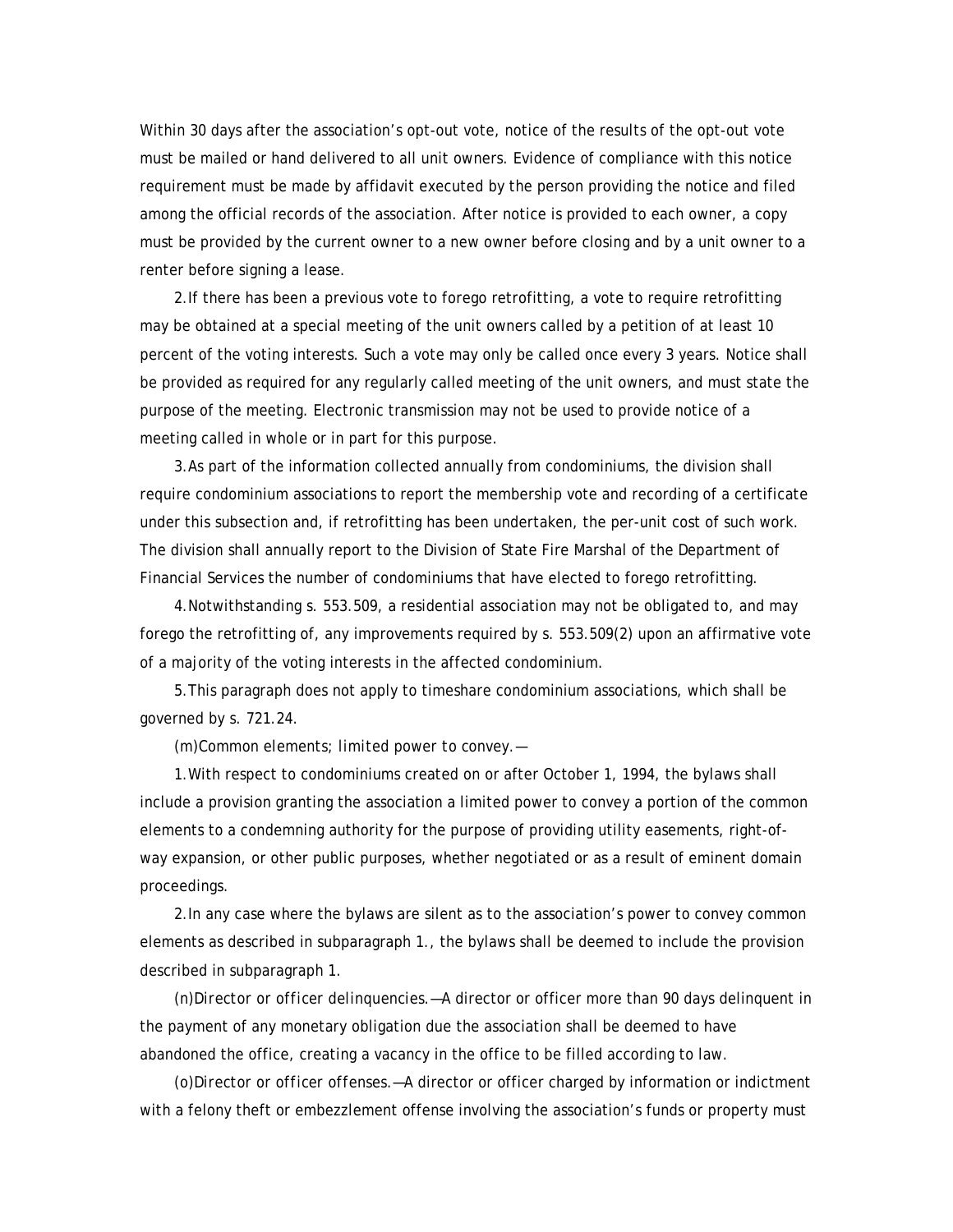be removed from office, creating a vacancy in the office to be filled according to law until the end of the period of the suspension or the end of the director's term of office, whichever occurs first. While such director or officer has such criminal charge pending, he or she may not be appointed or elected to a position as a director or officer. However, if the charges are resolved without a finding of guilt, the director or officer shall be reinstated for the remainder of his or her term of office, if any.

(p)*Service providers; conflicts of interest.*—An association, which is not a timeshare condominium association, may not employ or contract with any service provider that is owned or operated by a board member or with any person who has a financial relationship with a board member or officer, or a relative within the third degree of consanguinity by blood or marriage of a board member or officer. This paragraph does not apply to a service provider in which a board member or officer, or a relative within the third degree of consanguinity by blood or marriage of a board member or officer, owns less than 1 percent of the equity shares.

(3)OPTIONAL PROVISIONS.—The bylaws as originally recorded or as amended under the procedures provided therein may provide for the following:

(a)A method of adopting and amending administrative rules and regulations governing the details of the operation and use of the common elements.

(b)Restrictions on and requirements for the use, maintenance, and appearance of the units and the use of the common elements.

(c)Provisions for giving notice by electronic transmission in a manner authorized by law of meetings of the board of directors and committees and of annual and special meetings of the members.

(d)Other provisions which are not inconsistent with this chapter or with the declaration, as may be desired.

**History.**—s. 1, ch. 76-222; s. 1, ch. 77-174; s. 5, ch. 77-221; ss. 3, 4, ch. 77-222; s. 1, ch. 78-340; s. 6, ch. 79-314; s. 2, ch. 80-323; s. 2, ch. 81-225; s. 1, ch. 82-113; s. 4, ch. 82-199; s. 6, ch. 84-368; s. 6, ch. 86-175; s. 2, ch. 88-148; s. 7, ch. 90-151; s. 5, ch. 91-103; ss. 5, 6, ch. 91-426; s. 3, ch. 92-49; s. 3, ch. 94-336; s. 7, ch. 94-350; s. 36, ch. 95-274; s. 2, ch. 96-396; s. 32, ch. 97-93; s. 1773, ch. 97-102; s. 1, ch. 97-301; s. 2, ch. 98- 195; s. 3, ch. 98-322; s. 53, ch. 2000-302; s. 21, ch. 2001-64; s. 9, ch. 2002-27; s. 5, ch. 2003-14; s. 4, ch. 2004- 345; s. 4, ch. 2004-353; s. 134, ch. 2005-2; s. 7, ch. 2008-28; s. 88, ch. 2009-21; s. 10, ch. 2010-174; s. 3, ch. 2011-196; s. 5, ch. 2013-122; s. 1, ch. 2013-159; s. 3, ch. 2013-188; s. 1, ch. 2014-74; s. 9, ch. 2014-133; s. 3, ch. 2015-97; s. 3, ch. 2017-188; s. 2, ch. 2018-96; s. 15, ch. 2019-165.

1 **Note.**—As amended by s. 1, ch. 2014-74. For a description of multiple acts in the same session affecting a statutory provision, *see* preface to the *Florida Statutes*, "Statutory Construction." Subparagraph (2)(b)3. was also amended by s. 9, ch. 2014-133, and that version reads: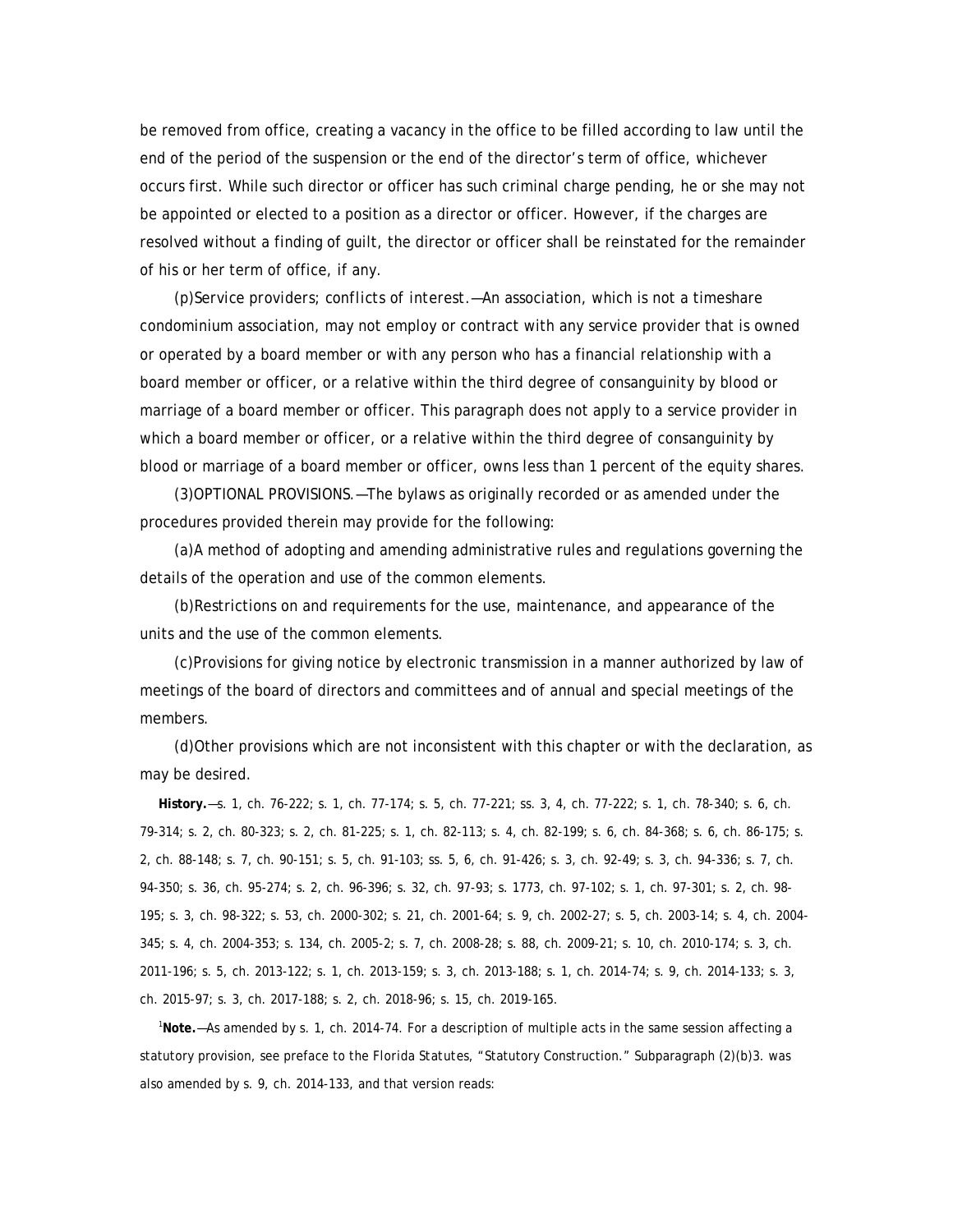Any proxy given is effective only for the specific meeting for which originally given and any lawfully adjourned meetings thereof. A proxy is not valid longer than 90 days after the date of the first meeting for which it was given and may be revoked at any time at the pleasure of the unit owner executing it. 3.

**718.1124Failure to fill vacancies on board of administration sufficient to constitute a quorum; appointment of receiver upon petition of unit owner.**—

(1)If an association fails to fill vacancies on the board of administration sufficient to constitute a quorum in accordance with the bylaws, any unit owner may give notice of his or her intent to apply to the circuit court within whose jurisdiction the condominium lies for the appointment of a receiver to manage the affairs of the association. The form of the notice shall be as follows:

# NOTICE OF INTENT TO APPLY FOR RECEIVERSHIP

YOU ARE HEREBY NOTIFIED that the undersigned owner of a condominium unit in (name of condominium) intends to file a petition in the circuit court for appointment of a receiver to manage the affairs of the association on the grounds that the association has failed to fill vacancies on the board of administration sufficient to constitute a quorum. This petition will not be filed if the vacancies are filled within 30 days after the date on which this notice was sent or posted, whichever is later. If a receiver is appointed, the receiver shall have all of the powers of the board and shall be entitled to receive a salary and reimbursement of all costs and attorney's fees payable from association funds.

(name and address of petitioning unit owner)

(2)The notice required by subsection (1) must be provided by the unit owner to the association by certified mail or personal delivery, must be posted in a conspicuous place on the condominium property, and must be provided by the unit owner to every other unit owner of the association by certified mail or personal delivery. The notice must be posted and mailed or delivered at least 30 days prior to the filing of a petition seeking receivership. Notice by mail to a unit owner shall be sent to the address used by the county property appraiser for notice to the unit owner, except that where a unit owner's address is not publicly available the notice shall be mailed to the unit.

(3)If the association fails to fill the vacancies within 30 days after the notice required by subsection (1) is posted and mailed or delivered, the unit owner may proceed with the petition.

(4)If a receiver is appointed, all unit owners shall be given written notice of such appointment as provided in s. 718.127.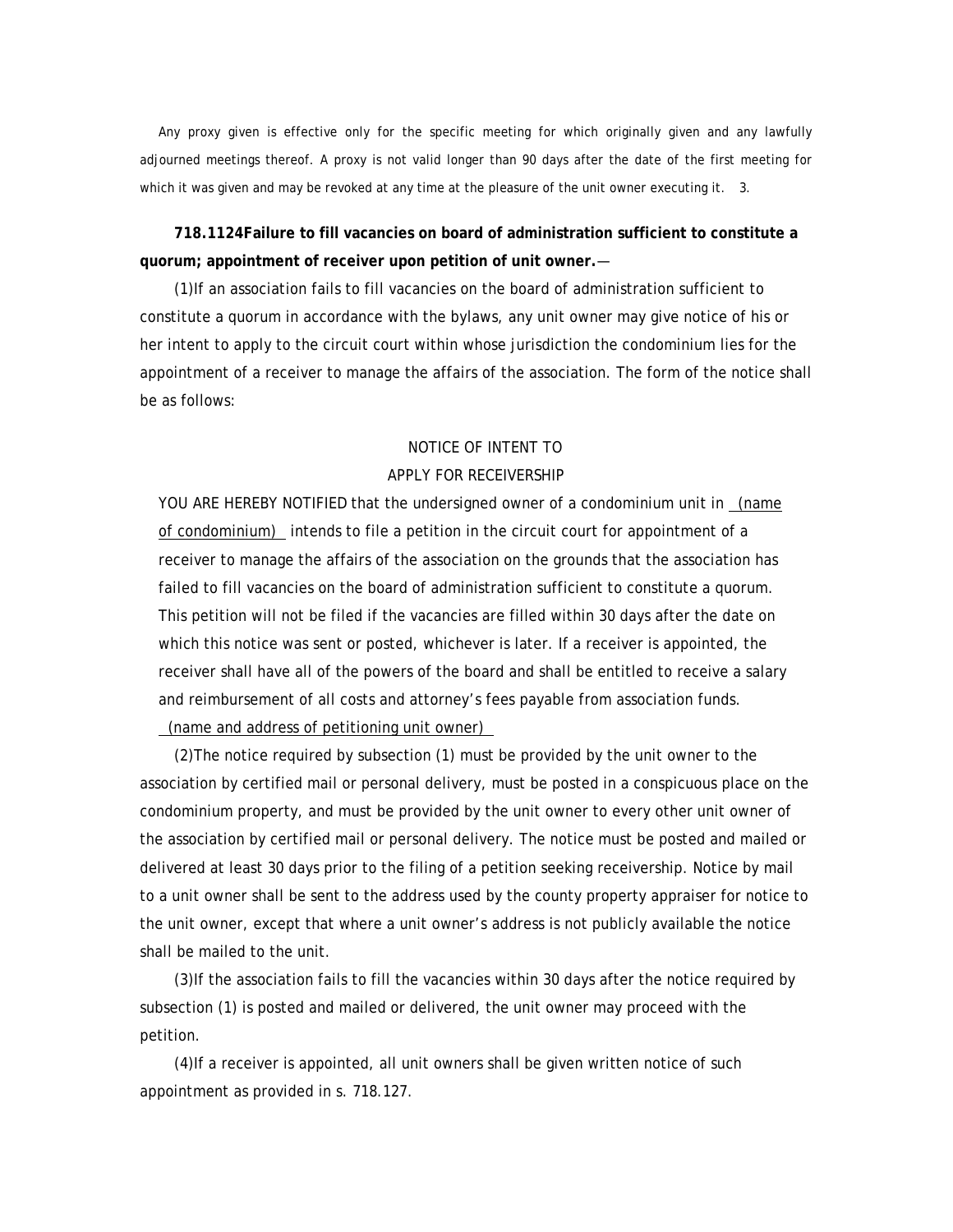(5)The association shall be responsible for the salary of the receiver, court costs, and attorney's fees. The receiver shall have all powers and duties of a duly constituted board of administration and shall serve until the association fills vacancies on the board sufficient to constitute a quorum and the court relieves the receiver of the appointment.

**History.**—s. 1, ch. 81-185; s. 8, ch. 2008-28; s. 1, ch. 2008-202.

**718.113Maintenance; limitation upon improvement; display of flag; hurricane shutters and protection; display of religious decorations.**—

(1)Maintenance of the common elements is the responsibility of the association. The declaration may provide that certain limited common elements shall be maintained by those entitled to use the limited common elements or that the association shall provide the maintenance, either as a common expense or with the cost shared only by those entitled to use the limited common elements. If the maintenance is to be by the association at the expense of only those entitled to use the limited common elements, the declaration shall describe in detail the method of apportioning such costs among those entitled to use the limited common elements, and the association may use the provisions of s. 718.116 to enforce payment of the shares of such costs by the unit owners entitled to use the limited common elements.

(2)(a)Except as otherwise provided in this section, there shall be no material alteration or substantial additions to the common elements or to real property which is association property, except in a manner provided in the declaration as originally recorded or as amended under the procedures provided therein. If the declaration as originally recorded or as amended under the procedures provided therein does not specify the procedure for approval of material alterations or substantial additions, 75 percent of the total voting interests of the association must approve the alterations or additions before the material alterations or substantial additions are commenced. This paragraph is intended to clarify existing law and applies to associations existing on July 1, 2018.

(b)There shall not be any material alteration of, or substantial addition to, the common elements of any condominium operated by a multicondominium association unless approved in the manner provided in the declaration of the affected condominium or condominiums as originally recorded or as amended under the procedures provided therein. If a declaration as originally recorded or as amended under the procedures provided therein does not specify a procedure for approving such an alteration or addition, the approval of 75 percent of the total voting interests of each affected condominium is required before the material alterations or substantial additions are commenced. This subsection does not prohibit a provision in any declaration, articles of incorporation, or bylaws as originally recorded or as amended under the procedures provided therein requiring the approval of unit owners in any condominium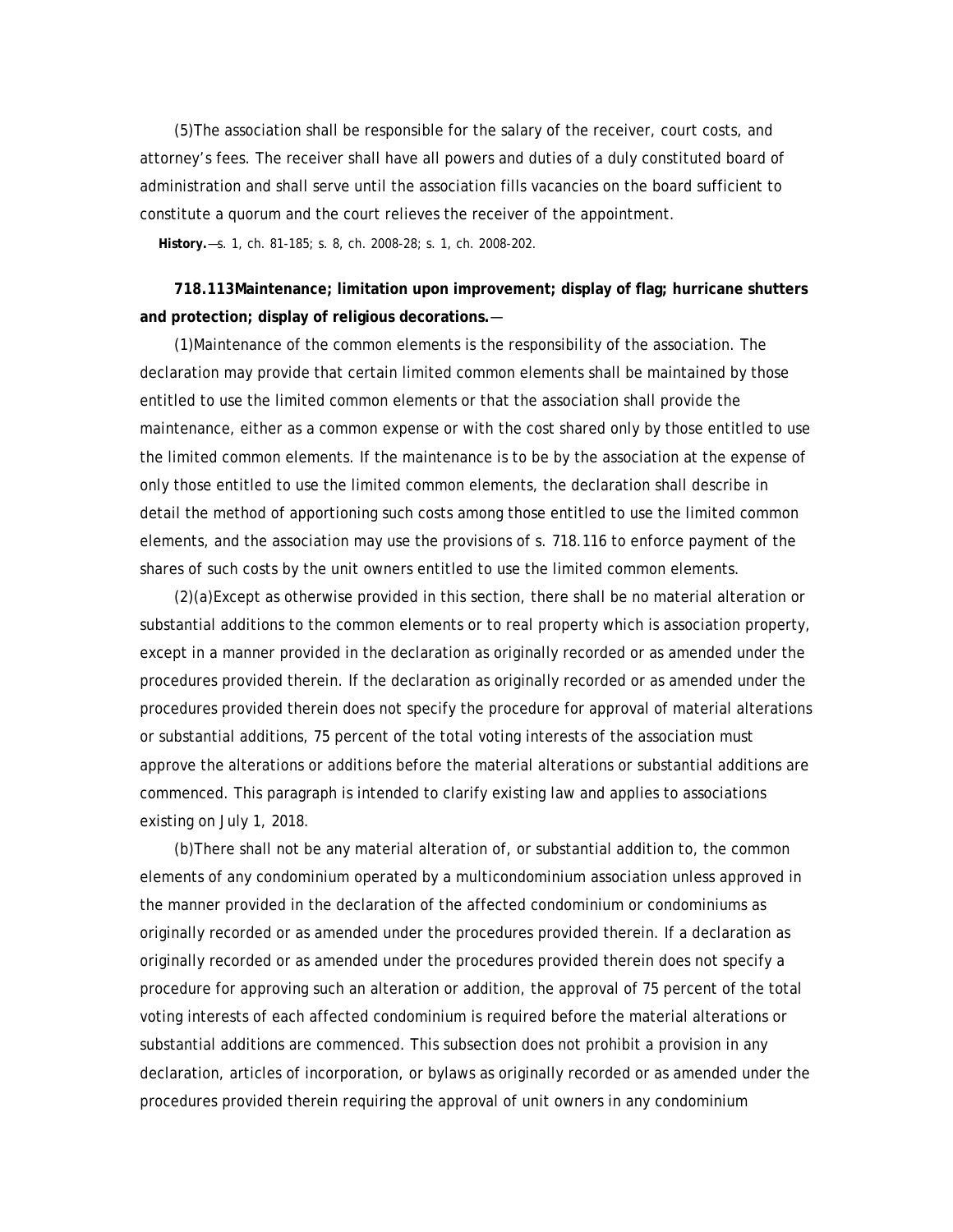operated by the same association or requiring board approval before a material alteration or substantial addition to the common elements is permitted. This paragraph is intended to clarify existing law and applies to associations existing on July 1, 2018.

(c)There shall not be any material alteration or substantial addition made to association real property operated by a multicondominium association, except as provided in the declaration, articles of incorporation, or bylaws as originally recorded or as amended under the procedures provided therein. If the declaration, articles of incorporation, or bylaws as originally recorded or as amended under the procedures provided therein do not specify the procedure for approving an alteration or addition to association real property, the approval of 75 percent of the total voting interests of the association is required before the material alterations or substantial additions are commenced. This paragraph is intended to clarify existing law and applies to associations existing on July 1, 2018.

(3)A unit owner shall not do anything within his or her unit or on the common elements which would adversely affect the safety or soundness of the common elements or any portion of the association property or condominium property which is to be maintained by the association.

(4)Any unit owner may display one portable, removable United States flag in a respectful way and, on Armed Forces Day, Memorial Day, Flag Day, Independence Day, and Veterans Day, may display in a respectful way portable, removable official flags, not larger than 41/2 feet by 6 feet, that represent the United States Army, Navy, Air Force, Marine Corps, or Coast Guard, regardless of any declaration rules or requirements dealing with flags or decorations.

(5)Each board of administration of a residential condominium shall adopt hurricane shutter specifications for each building within each condominium operated by the association which shall include color, style, and other factors deemed relevant by the board. All specifications adopted by the board must comply with the applicable building code.

(a)The board may, subject to s. 718.3026 and the approval of a majority of voting interests of the residential condominium, install hurricane shutters, impact glass, codecompliant windows or doors, or other types of code-compliant hurricane protection that comply with or exceed the applicable building code. However, a vote of the owners is not required if the maintenance, repair, and replacement of hurricane shutters, impact glass, code-compliant windows or doors, or other types of code-compliant hurricane protection are the responsibility of the association pursuant to the declaration of condominium. If hurricane protection or laminated glass or window film architecturally designed to function as hurricane protection that complies with or exceeds the current applicable building code has been previously installed, the board may not install hurricane shutters, impact glass, code-compliant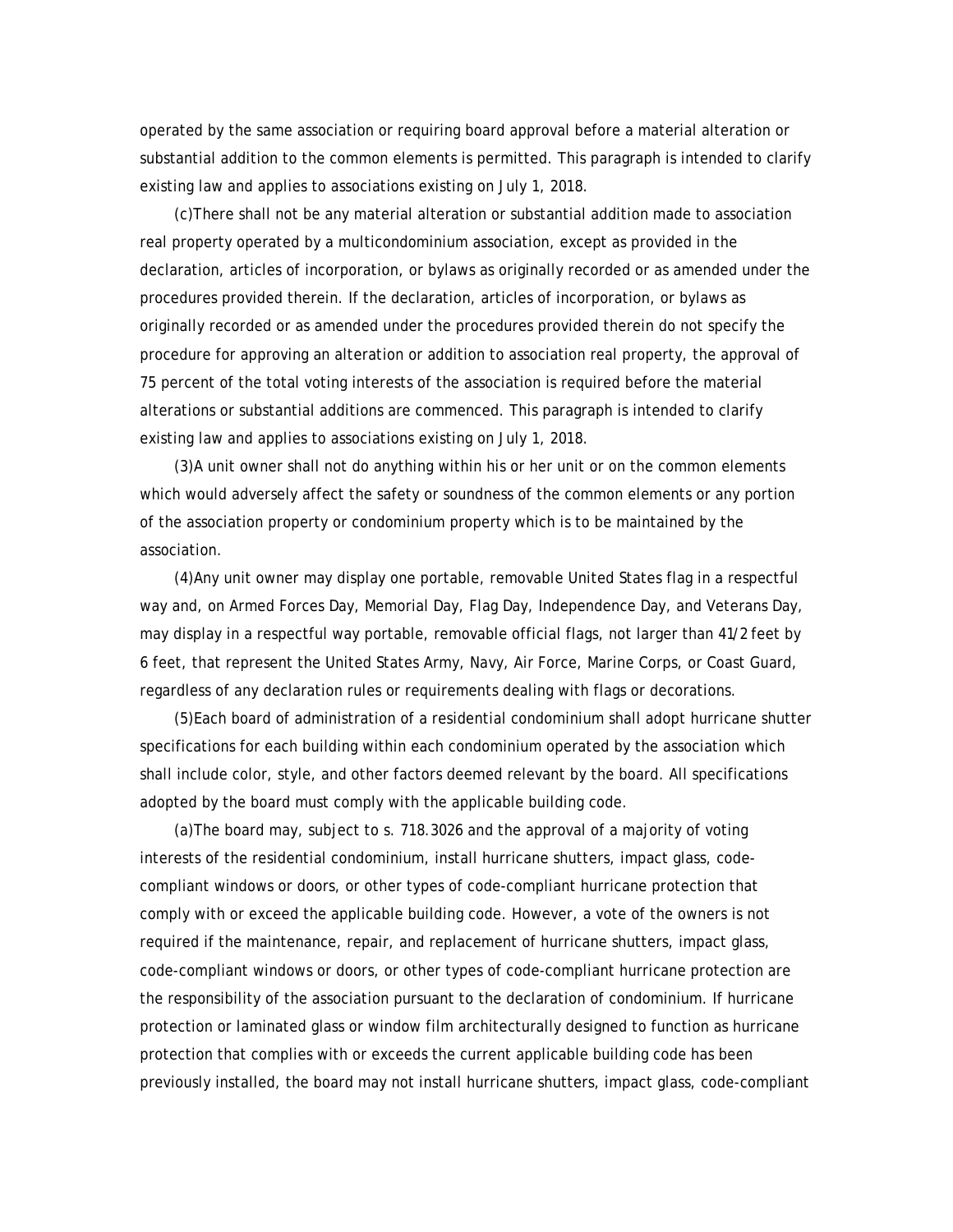windows or doors, or other types of code-compliant hurricane protection except upon approval by a majority vote of the voting interests.

(b)The association is responsible for the maintenance, repair, and replacement of the hurricane shutters, impact glass, code-compliant windows or doors, or other types of codecompliant hurricane protection authorized by this subsection if such property is the responsibility of the association pursuant to the declaration of condominium. If the hurricane shutters, impact glass, code-compliant windows or doors, or other types of code-compliant hurricane protection are the responsibility of the unit owners pursuant to the declaration of condominium, the maintenance, repair, and replacement of such items are the responsibility of the unit owner.

(c)The board may operate shutters, impact glass, code-compliant windows or doors, or other types of code-compliant hurricane protection installed pursuant to this subsection without permission of the unit owners only if such operation is necessary to preserve and protect the condominium property and association property. The installation, replacement, operation, repair, and maintenance of such shutters, impact glass, code-compliant windows or doors, or other types of code-compliant hurricane protection in accordance with the procedures set forth in this paragraph are not a material alteration to the common elements or association property within the meaning of this section.

(d)Notwithstanding any other provision in the residential condominium documents, if approval is required by the documents, a board may not refuse to approve the installation or replacement of hurricane shutters, impact glass, code-compliant windows or doors, or other types of code-compliant hurricane protection by a unit owner conforming to the specifications adopted by the board.

(6)An association may not refuse the request of a unit owner for a reasonable accommodation for the attachment on the mantel or frame of the door of the unit owner of a religious object not to exceed 3 inches wide, 6 inches high, and 1.5 inches deep.

(7)Notwithstanding the provisions of this section or the governing documents of a condominium or a multicondominium association, the board of administration may, without any requirement for approval of the unit owners, install upon or within the common elements or association property solar collectors, clotheslines, or other energy-efficient devices based on renewable resources for the benefit of the unit owners.

(8)The Legislature finds that the use of electric vehicles conserves and protects the state's environmental resources, provides significant economic savings to drivers, and serves an important public interest. The participation of condominium associations is essential to the state's efforts to conserve and protect the state's environmental resources and provide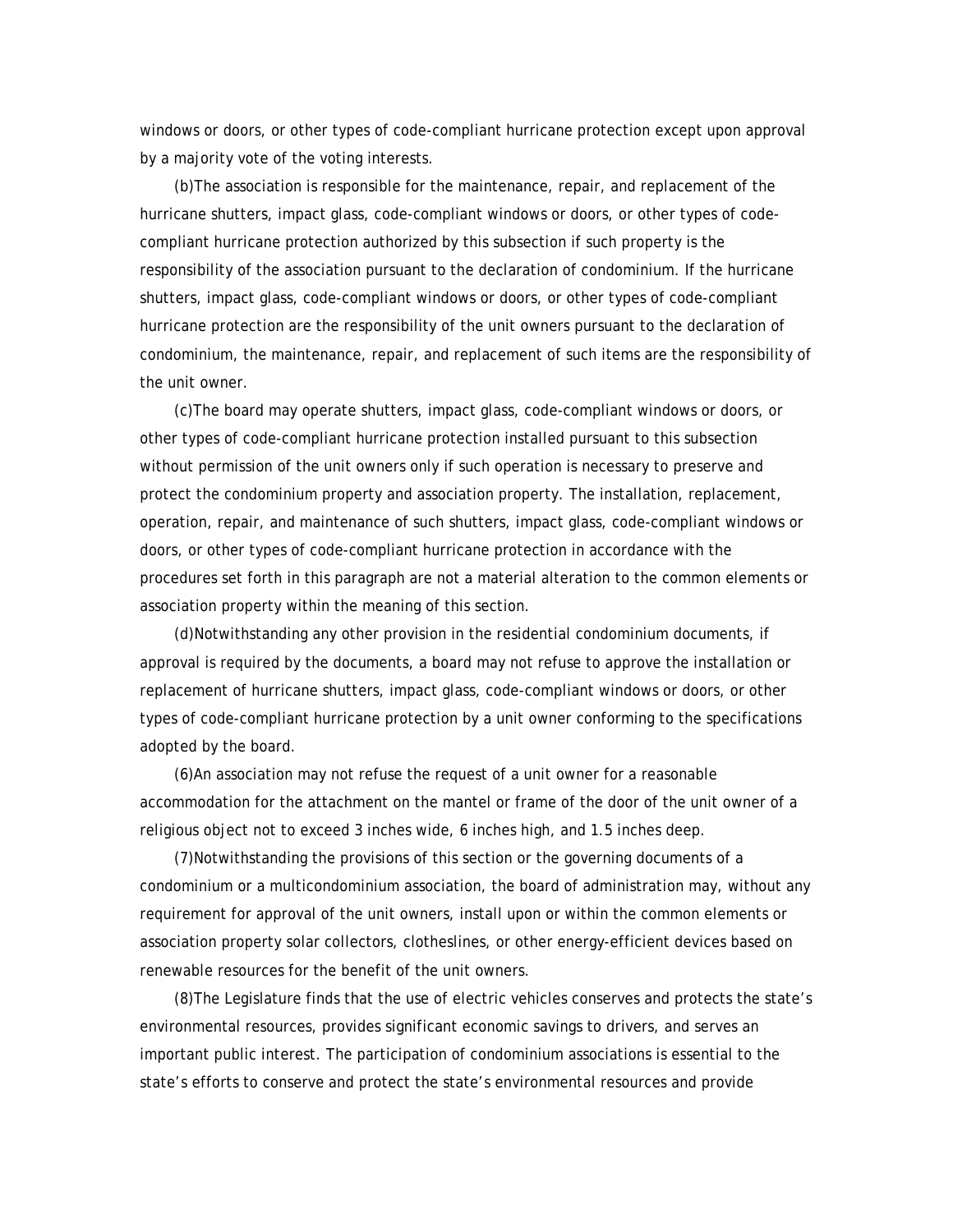economic savings to drivers. Therefore, the installation of an electric vehicle charging station shall be governed as follows:

(a)A declaration of condominium or restrictive covenant may not prohibit or be enforced so as to prohibit any unit owner from installing an electric vehicle charging station within the boundaries of the unit owner's limited common element parking area. The board of administration of a condominium association may not prohibit a unit owner from installing an electric vehicle charging station for an electric vehicle, as defined in s. 320.01, within the boundaries of his or her limited common element parking area. The installation of such charging stations are subject to the provisions of this subsection.

(b)The installation may not cause irreparable damage to the condominium property.

(c)The electricity for the electric vehicle charging station must be separately metered and payable by the unit owner installing such charging station.

(d)The unit owner who is installing an electric vehicle charging station is responsible for the costs of installation, operation, maintenance, and repair, including, but not limited to, hazard and liability insurance. The association may enforce payment of such costs pursuant to s. 718.116.

(e)If the unit owner or his or her successor decides there is no longer a need for the electronic vehicle charging station, such person is responsible for the cost of removal of the electronic vehicle charging station. The association may enforce payment of such costs pursuant to s. 718.116.

(f)The association may require the unit owner to:

1.Comply with bona fide safety requirements, consistent with applicable building codes or recognized safety standards, for the protection of persons and property.

2.Comply with reasonable architectural standards adopted by the association that govern the dimensions, placement, or external appearance of the electric vehicle charging station, provided that such standards may not prohibit the installation of such charging station or substantially increase the cost thereof.

3.Engage the services of a licensed and registered electrical contractor or engineer familiar with the installation and core requirements of an electric vehicle charging station.

4.Provide a certificate of insurance naming the association as an additional insured on the owner's insurance policy for any claim related to the installation, maintenance, or use of the electric vehicle charging station within 14 days after receiving the association's approval to install such charging station.

5.Reimburse the association for the actual cost of any increased insurance premium amount attributable to the electric vehicle charging station within 14 days after receiving the association's insurance premium invoice.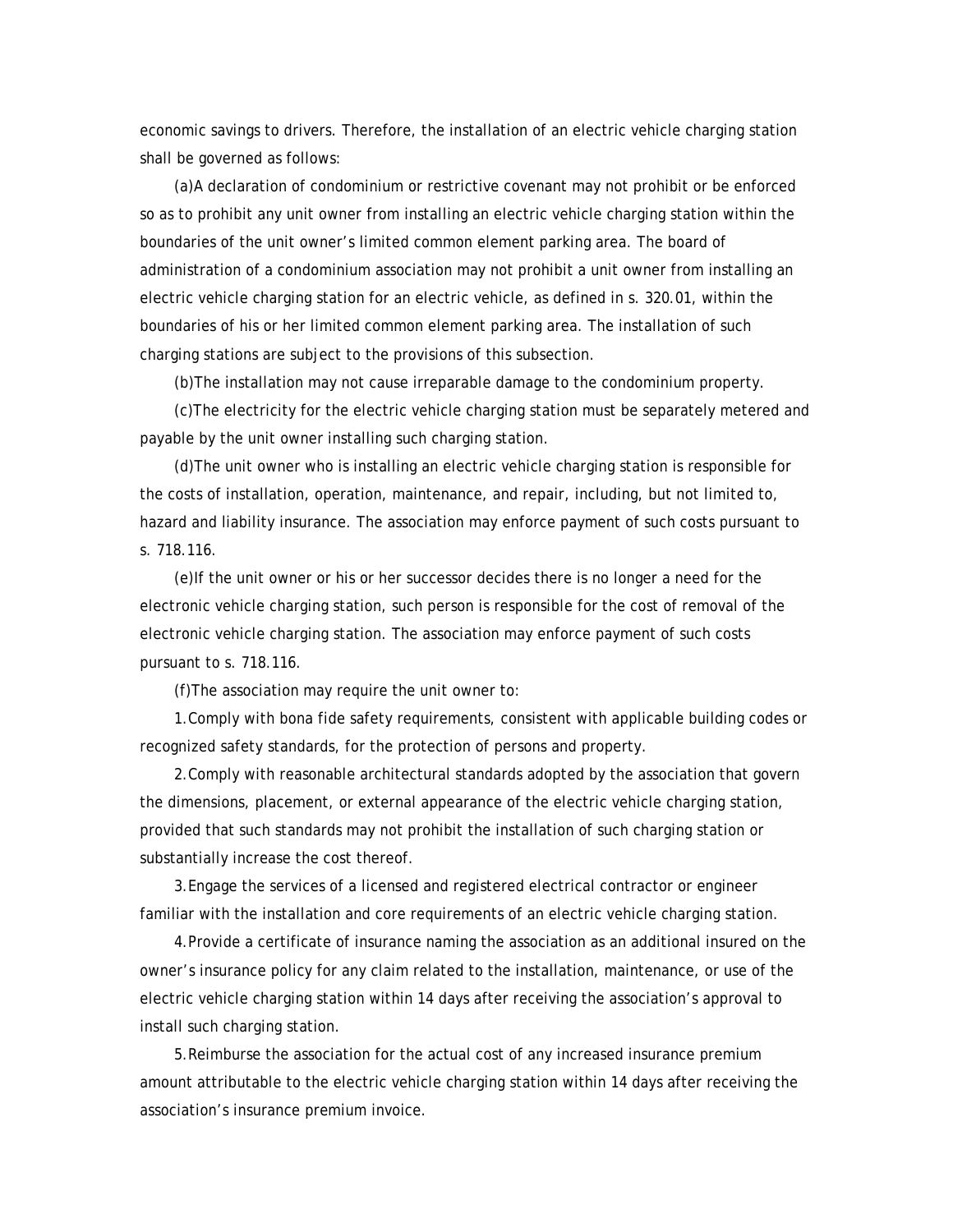(g)The association provides an implied easement across the common elements of the condominium property to the unit owner for purposes of the installation of the electric vehicle charging station and the furnishing of electrical power, including any necessary equipment, to such charging station, subject to the requirements of this subsection.

**History.**—s. 1, ch. 76-222; s. 1, ch. 89-161; s. 8, ch. 90-151; s. 6, ch. 91-103; s. 5, ch. 91-426; s. 4, ch. 92- 49; s. 8, ch. 94-350; s. 43, ch. 95-274; s. 855, ch. 97-102; s. 54, ch. 2000-302; s. 10, ch. 2002-27; s. 1, ch. 2003- 28; s. 9, ch. 2008-28; s. 26, ch. 2008-191; s. 89, ch. 2009-21; s. 59, ch. 2010-176; s. 4, ch. 2011-196; s. 4, ch. 2013-188; s. 2, ch. 2014-74; s. 3, ch. 2018-96.

**718.114Association powers.**—An association may enter into agreements to acquire leaseholds, memberships, and other possessory or use interests in lands or facilities such as country clubs, golf courses, marinas, and other recreational facilities, regardless of whether the lands or facilities are contiguous to the lands of the condominium, if such lands and facilities are intended to provide enjoyment, recreation, or other use or benefit to the unit owners. All of these leaseholds, memberships, and other possessory or use interests existing or created at the time of recording the declaration must be stated and fully described in the declaration. Subsequent to the recording of the declaration, agreements acquiring these leaseholds, memberships, or other possessory or use interests which are not entered into within 12 months of the date of the recording of the certificate of a surveyor and mapper pursuant to s. 718.104(4)(e) or the recording of an instrument that transfers title to a unit in the condominium which is not accompanied by a recorded assignment of developer rights in favor of the grantee of such unit, whichever occurs first, are a material alteration or substantial addition to the real property that is association property, and the association may not acquire or enter into such agreements except upon a vote of, or written consent by, a majority of the total voting interests or as authorized by the declaration as provided in s. 718.113. The declaration may provide that the rental, membership fees, operations, replacements, and other expenses are common expenses and may impose covenants and restrictions concerning their use and may contain other provisions not inconsistent with this chapter. A condominium association may conduct bingo games as provided in s. 849.0931.

**History.**—s. 1, ch. 76-222; s. 4, ch. 79-314; s. 9, ch. 90-151; s. 1, ch. 91-67; s. 7, ch. 91-103; s. 2, ch. 91- 206; s. 5, ch. 91-426; ss. 2, 6, ch. 92-280; s. 1, ch. 93-160; s. 4, ch. 2007-173; s. 3, ch. 2007-228; s. 5, ch. 2011- 196; s. 6, ch. 2013-122.

#### **718.115Common expenses and common surplus.**—

(1)(a)Common expenses include the expenses of the operation, maintenance, repair, replacement, or protection of the common elements and association property, costs of carrying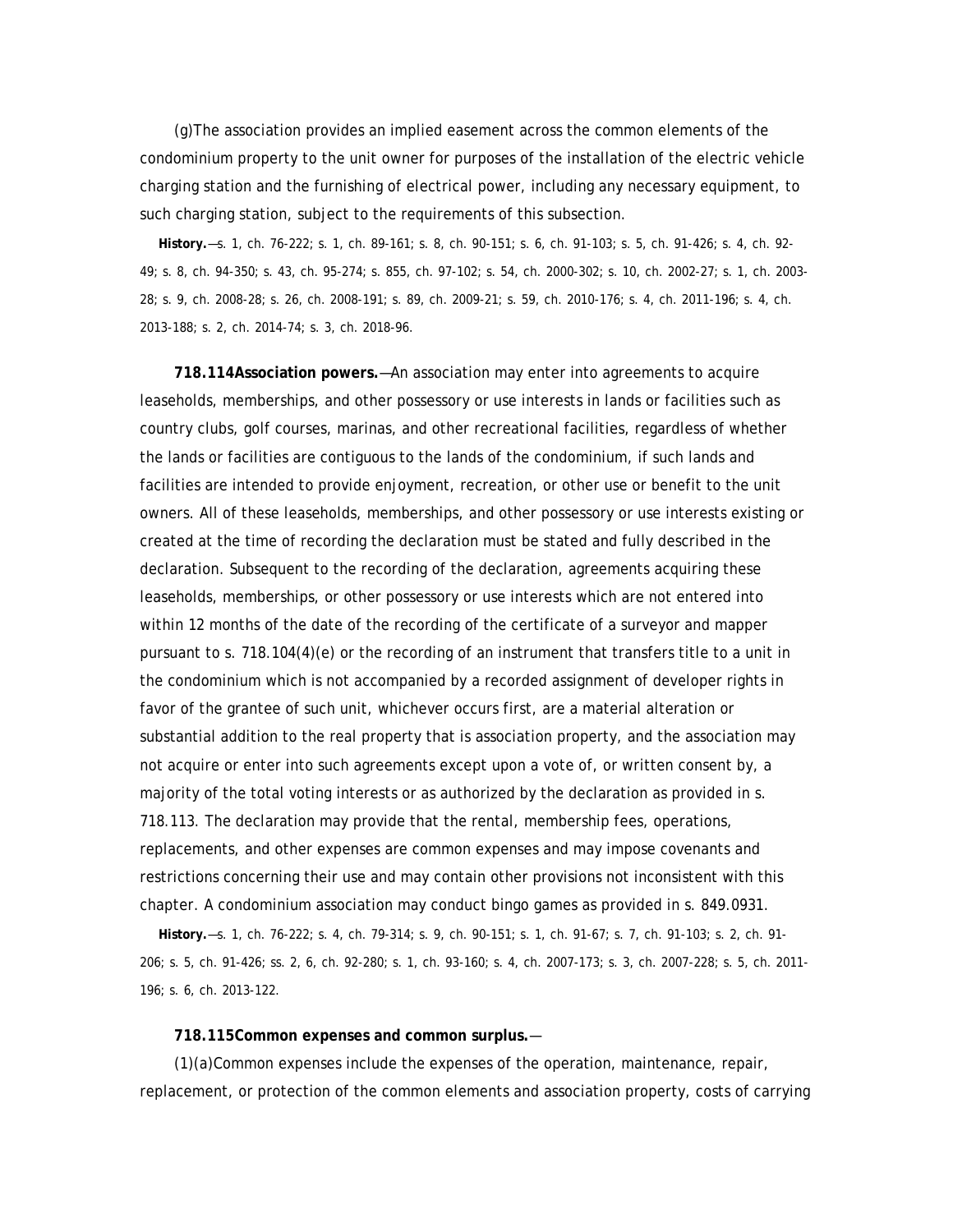out the powers and duties of the association, and any other expense, whether or not included in the foregoing, designated as common expense by this chapter, the declaration, the documents creating the association, or the bylaws. Common expenses also include reasonable transportation services, insurance for directors and officers, road maintenance and operation expenses, in-house communications, and security services, which are reasonably related to the general benefit of the unit owners even if such expenses do not attach to the common elements or property of the condominium. However, such common expenses must either have been services or items provided on or after the date control of the association is transferred from the developer to the unit owners or must be services or items provided for in the condominium documents or bylaws. Unless the manner of payment or allocation of expenses is otherwise addressed in the declaration of condominium, the expenses of any items or services required by any federal, state, or local governmental entity to be installed, maintained, or supplied to the condominium property by the association, including, but not limited to, firesafety equipment or water and sewer service where a master meter serves the condominium, shall be common expenses whether or not such items or services are specifically identified as common expenses in the declaration of condominium, articles of incorporation, or bylaws of the association.

(b)The common expenses of a condominium within a multicondominium are the common expenses directly attributable to the operation of that condominium. The common expenses of a multicondominium association do not include the common expenses directly attributable to the operation of any specific condominium or condominiums within the multicondominium. This paragraph is intended to clarify existing law and applies to associations existing on the effective date of this act.

(c)The common expenses of a multicondominium association may include categories of expenses related to the property or common elements within a specific condominium in the multicondominium if such property or common elements are areas in which all members of the multicondominium association have use rights or from which all members receive tangible economic benefits. Such common expenses of the association shall be identified in the declaration or bylaws as originally recorded or as amended under the procedures provided therein of each condominium within the multicondominium association. This paragraph is intended to clarify existing law and applies to associations existing on the effective date of this act.

(d)If provided in the declaration, the cost of communications services as defined in chapter 202, information services, or Internet services obtained pursuant to a bulk contract is a common expense. If the declaration does not provide for the cost of such services as a common expense, the board may enter into such a contract, and the cost of the service will be a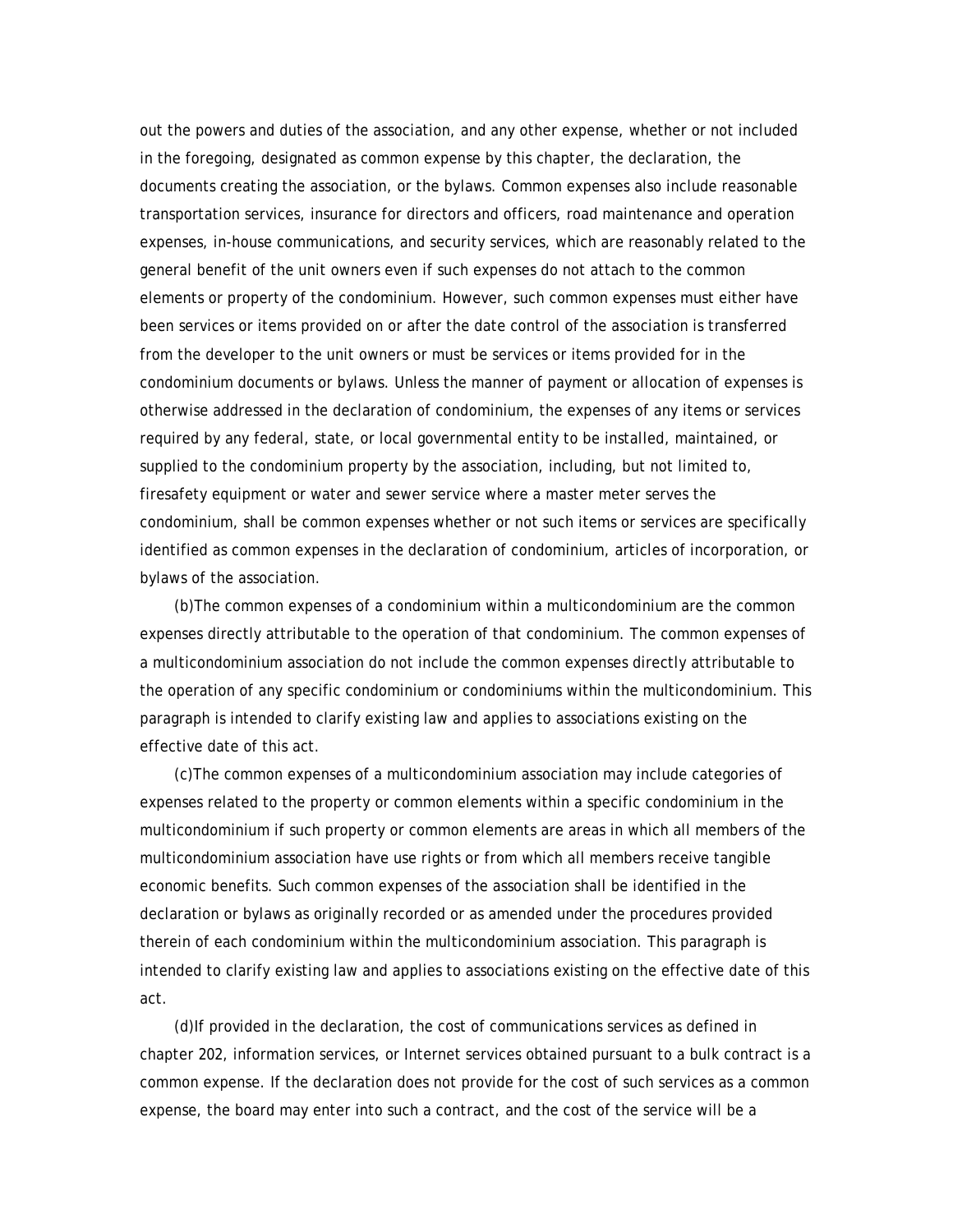common expense. The cost for the services under a bulk rate contract may be allocated on a per-unit basis rather than a percentage basis if the declaration provides for other than an equal sharing of common expenses, and any contract entered into before July 1, 1998, in which the cost of the service is not equally divided among all unit owners, may be changed by vote of a majority of the voting interests present at a regular or special meeting of the association, to allocate the cost equally among all units. The contract must be for at least 2 years.

1.Any contract made by the board on or after July 1, 1998, may be canceled by a majority of the voting interests present at the next regular or special meeting of the association. Any member may make a motion to cancel the contract, but if no motion is made or if such motion fails to obtain the required majority at the next regular or special meeting, whichever occurs first, following the making of the contract, such contract shall be deemed ratified for the term therein expressed.

2.Such contract must provide, and is deemed to provide if not expressly set forth, that any hearing-impaired or legally blind unit owner who does not occupy the unit with a nonhearing-impaired or sighted person, or any unit owner receiving supplemental security income under Title XVI of the Social Security Act or food assistance as administered by the Department of Children and Families pursuant to s. 414.31, may discontinue the cable or video service without incurring disconnect fees, penalties, or subsequent service charges, and, as to such units, the owners are not required to pay any common expenses charge related to such service. If fewer than all members of an association share the expenses of cable or video service, the expense shall be shared equally by all participating unit owners. The association may use the provisions of s. 718.116 to enforce payment of the shares of such costs by the unit owners receiving cable or video service.

(e)The expense of installation, replacement, operation, repair, and maintenance of hurricane shutters, impact glass, code-compliant windows or doors, or other types of codecompliant hurricane protection by the board pursuant to s. 718.113(5) constitutes a common expense and shall be collected as provided in this section if the association is responsible for the maintenance, repair, and replacement of the hurricane shutters, impact glass, codecompliant windows or doors, or other types of code-compliant hurricane protection pursuant to the declaration of condominium. However, if the maintenance, repair, and replacement of the hurricane shutters, impact glass, code-compliant windows or doors, or other types of codecompliant hurricane protection are the responsibility of the unit owners pursuant to the declaration of condominium, the cost of the installation of the hurricane shutters, impact glass, code-compliant windows or doors, or other types of code-compliant hurricane protection is not a common expense and shall be charged individually to the unit owners based on the cost of installation of the hurricane shutters, impact glass, code-compliant windows or doors, or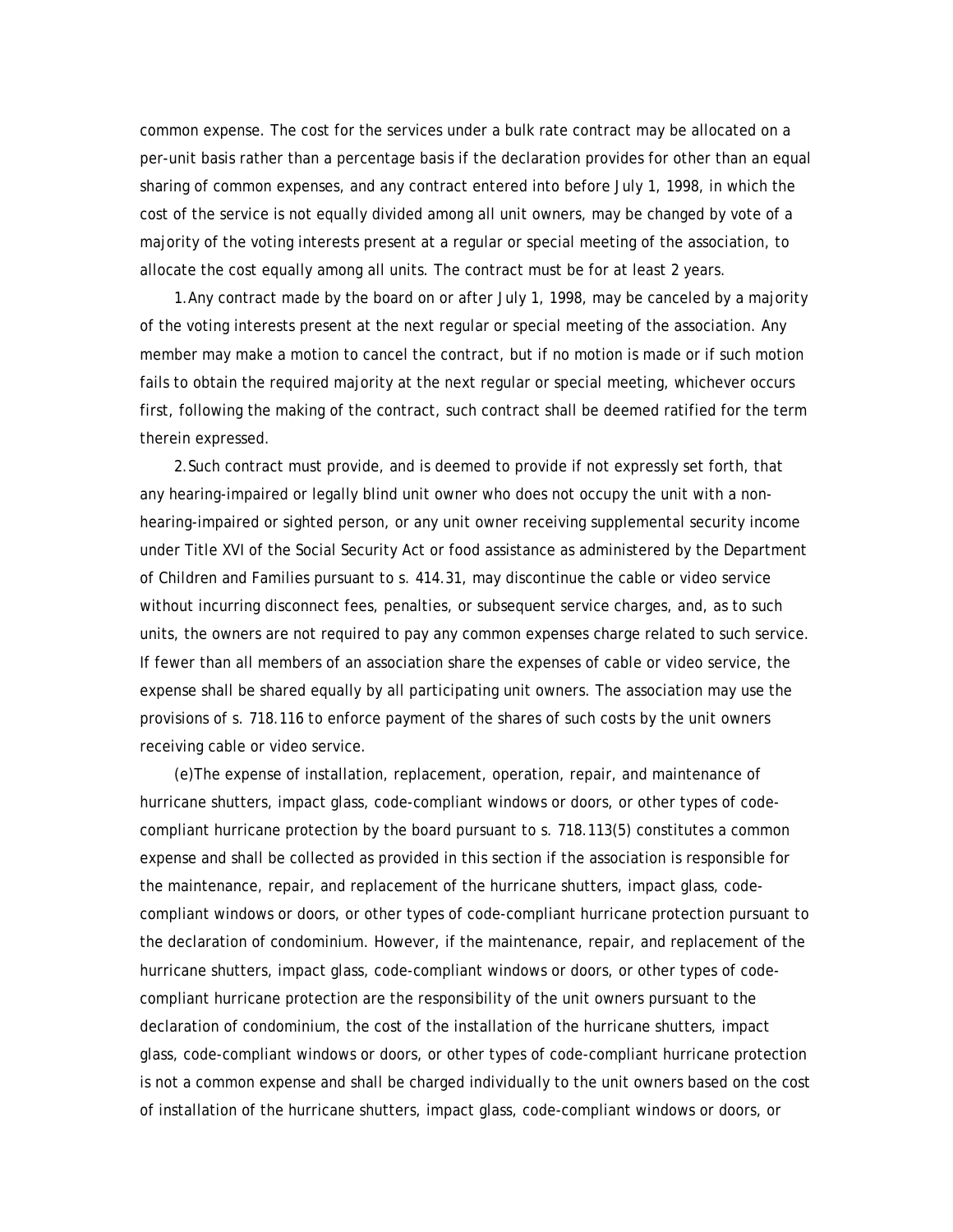other types of code-compliant hurricane protection appurtenant to the unit. Notwithstanding s. 718.116(9), and regardless of whether or not the declaration requires the association or unit owners to maintain, repair, or replace hurricane shutters, impact glass, code-compliant windows or doors, or other types of code-compliant hurricane protection, a unit owner who has previously installed hurricane shutters in accordance with s. 718.113(5) that comply with the current applicable building code shall receive a credit when the shutters are installed; a unit owner who has previously installed impact glass or code-compliant windows or doors that comply with the current applicable building code shall receive a credit when the impact glass or code-compliant windows or doors are installed; and a unit owner who has installed other types of code-compliant hurricane protection that comply with the current applicable building code shall receive a credit when the same type of other code-compliant hurricane protection is installed, and the credit shall be equal to the pro rata portion of the assessed installation cost assigned to each unit. However, such unit owner remains responsible for the pro rata share of expenses for hurricane shutters, impact glass, code-compliant windows or doors, or other types of code-compliant hurricane protection installed on common elements and association property by the board pursuant to s. 718.113(5) and remains responsible for a pro rata share of the expense of the replacement, operation, repair, and maintenance of such shutters, impact glass, code-compliant windows or doors, or other types of code-compliant hurricane protection.

(f)Common expenses include the costs of insurance acquired by the association under the authority of s. 718.111(11), including costs and contingent expenses required to participate in a self-insurance fund authorized and approved pursuant to s. 624.462.

(g)If any unpaid share of common expenses or assessments is extinguished by foreclosure of a superior lien or by a deed in lieu of foreclosure thereof, the unpaid share of common expenses or assessments are common expenses collectible from all the unit owners in the condominium in which the unit is located.

(2)Except as otherwise provided by this chapter, funds for payment of the common expenses of a condominium shall be collected by assessments against the units in that condominium in the proportions or percentages provided in that condominium's declaration. In a residential condominium, or mixed-use condominium created after January 1, 1996, each unit's share of the common expenses of the condominium and common surplus of the condominium shall be the same as the unit's appurtenant ownership interest in the common elements.

(3)Common surplus is owned by unit owners in the same shares as their ownership interest in the common elements.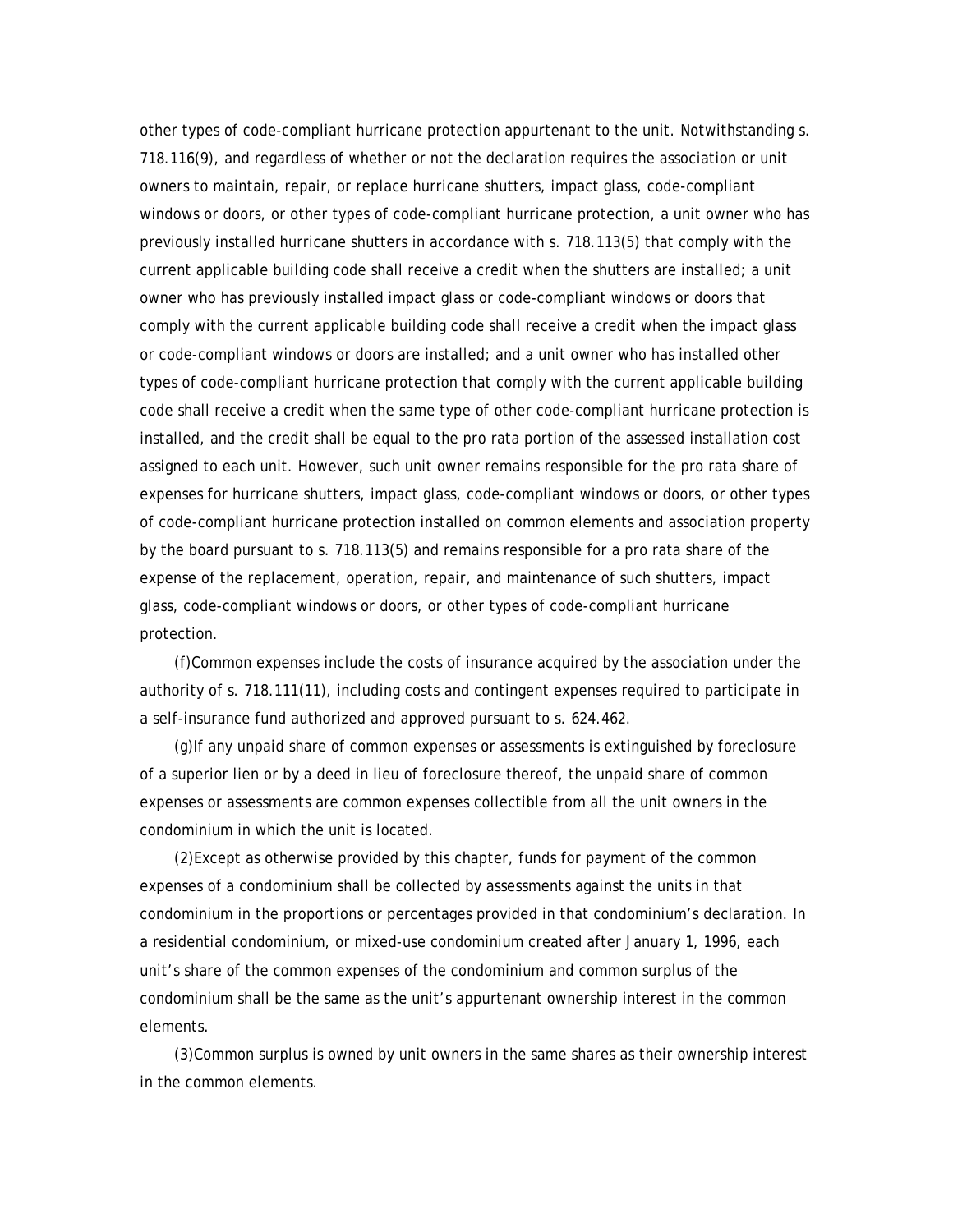(4)(a)Funds for payment of the common expenses of a condominium within a multicondominium shall be collected as provided in subsection (2). Common expenses of a multicondominium association shall be funded by assessments against all unit owners in the association in the proportion or percentage set forth in the declaration as required by s. 718.104(4)(h) or s. 718.110(12), as applicable.

(b)In a multicondominium association, the total common surplus owned by a unit owner consists of that owner's share of the common surplus of the association plus that owner's share of the common surplus of the condominium in which the owner's unit is located, in the proportion or percentage set forth in the declaration as required by s. 718.104(4)(h) or s. 718.110(12), as applicable.

**History.**—s. 1, ch. 76-222; s. 1, ch. 77-174; s. 7, ch. 84-368; s. 1, ch. 88-148; s. 11, ch. 90-151; s. 8, ch. 91- 103; s. 3, ch. 91-116; ss. 5, 8, ch. 91-426; s. 5, ch. 92-49; s. 9, ch. 94-350; s. 3, ch. 96-396; s. 4, ch. 98-322; s. 55, ch. 2000-302; s. 11, ch. 2002-27; s. 5, ch. 2007-80; s. 10, ch. 2008-28; s. 4, ch. 2008-240; s. 11, ch. 2010- 174; s. 40, ch. 2010-209; s. 5, ch. 2013-188; s. 283, ch. 2014-19.

### **718.116Assessments; liability; lien and priority; interest; collection.**—

(1)(a)A unit owner, regardless of how his or her title has been acquired, including by purchase at a foreclosure sale or by deed in lieu of foreclosure, is liable for all assessments which come due while he or she is the unit owner. Additionally, a unit owner is jointly and severally liable with the previous owner for all unpaid assessments that came due up to the time of transfer of title. This liability is without prejudice to any right the owner may have to recover from the previous owner the amounts paid by the owner. For the purposes of this paragraph, the term "previous owner" does not include an association that acquires title to a delinquent property through foreclosure or by deed in lieu of foreclosure. A present unit owner's liability for unpaid assessments is limited to any unpaid assessments that accrued before the association acquired title to the delinquent property through foreclosure or by deed in lieu of foreclosure.

(b)1.The liability of a first mortgagee or its successor or assignees who acquire title to a unit by foreclosure or by deed in lieu of foreclosure for the unpaid assessments that became due before the mortgagee's acquisition of title is limited to the lesser of:

a.The unit's unpaid common expenses and regular periodic assessments which accrued or came due during the 12 months immediately preceding the acquisition of title and for which payment in full has not been received by the association; or

b.One percent of the original mortgage debt. The provisions of this paragraph apply only if the first mortgagee joined the association as a defendant in the foreclosure action. Joinder of the association is not required if, on the date the complaint is filed, the association was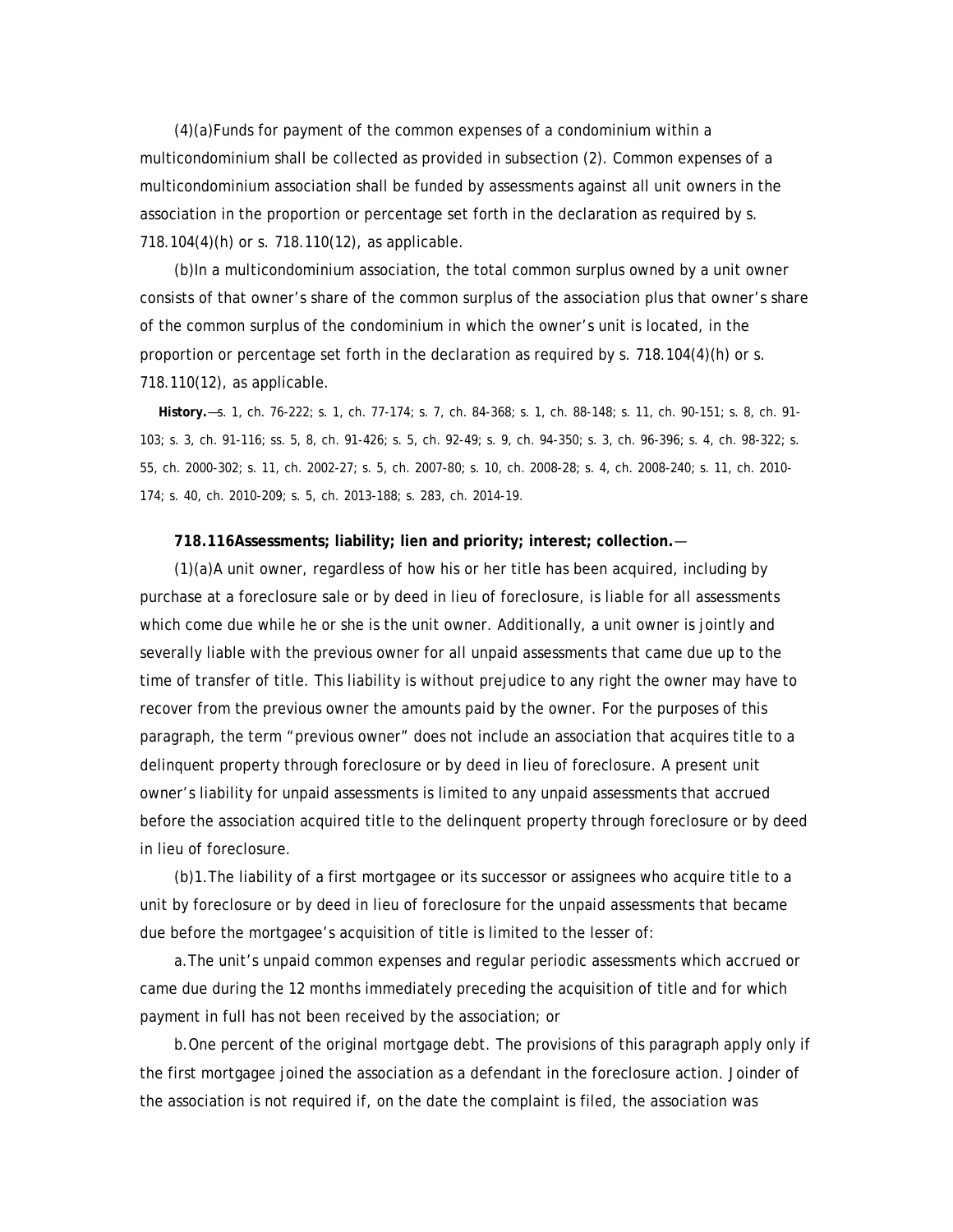dissolved or did not maintain an office or agent for service of process at a location which was known to or reasonably discoverable by the mortgagee.

2.An association, or its successor or assignee, that acquires title to a unit through the foreclosure of its lien for assessments is not liable for any unpaid assessments, late fees, interest, or reasonable attorney's fees and costs that came due before the association's acquisition of title in favor of any other association, as defined in s. 718.103(2) or s. 720.301(9), which holds a superior lien interest on the unit. This subparagraph is intended to clarify existing law.

(c)The person acquiring title shall pay the amount owed to the association within 30 days after transfer of title. Failure to pay the full amount when due shall entitle the association to record a claim of lien against the parcel and proceed in the same manner as provided in this section for the collection of unpaid assessments.

(d)With respect to each timeshare unit, each owner of a timeshare estate therein is jointly and severally liable for the payment of all assessments and other charges levied against or with respect to that unit pursuant to the declaration or bylaws, except to the extent that the declaration or bylaws may provide to the contrary.

(e)Notwithstanding the provisions of paragraph (b), a first mortgagee or its successor or assignees who acquire title to a condominium unit as a result of the foreclosure of the mortgage or by deed in lieu of foreclosure of the mortgage shall be exempt from liability for all unpaid assessments attributable to the parcel or chargeable to the previous owner which came due prior to acquisition of title if the first mortgage was recorded prior to April 1, 1992. If, however, the first mortgage was recorded on or after April 1, 1992, or on the date the mortgage was recorded, the declaration included language incorporating by reference future amendments to this chapter, the provisions of paragraph (b) shall apply.

(f)The provisions of this subsection are intended to clarify existing law, and shall not be available in any case where the unpaid assessments sought to be recovered by the association are secured by a lien recorded prior to the recording of the mortgage. Notwithstanding the provisions of chapter 48, the association shall be a proper party to intervene in any foreclosure proceeding to seek equitable relief.

(g)For purposes of this subsection, the term "successor or assignee" as used with respect to a first mortgagee includes only a subsequent holder of the first mortgage.

(2)The liability for assessments may not be avoided by waiver of the use or enjoyment of any common element or by abandonment of the unit for which the assessments are made.

(3)Assessments and installments on assessments which are not paid when due bear interest at the rate provided in the declaration, from the due date until paid. The rate may not exceed the rate allowed by law, and, if no rate is provided in the declaration, interest accrues at the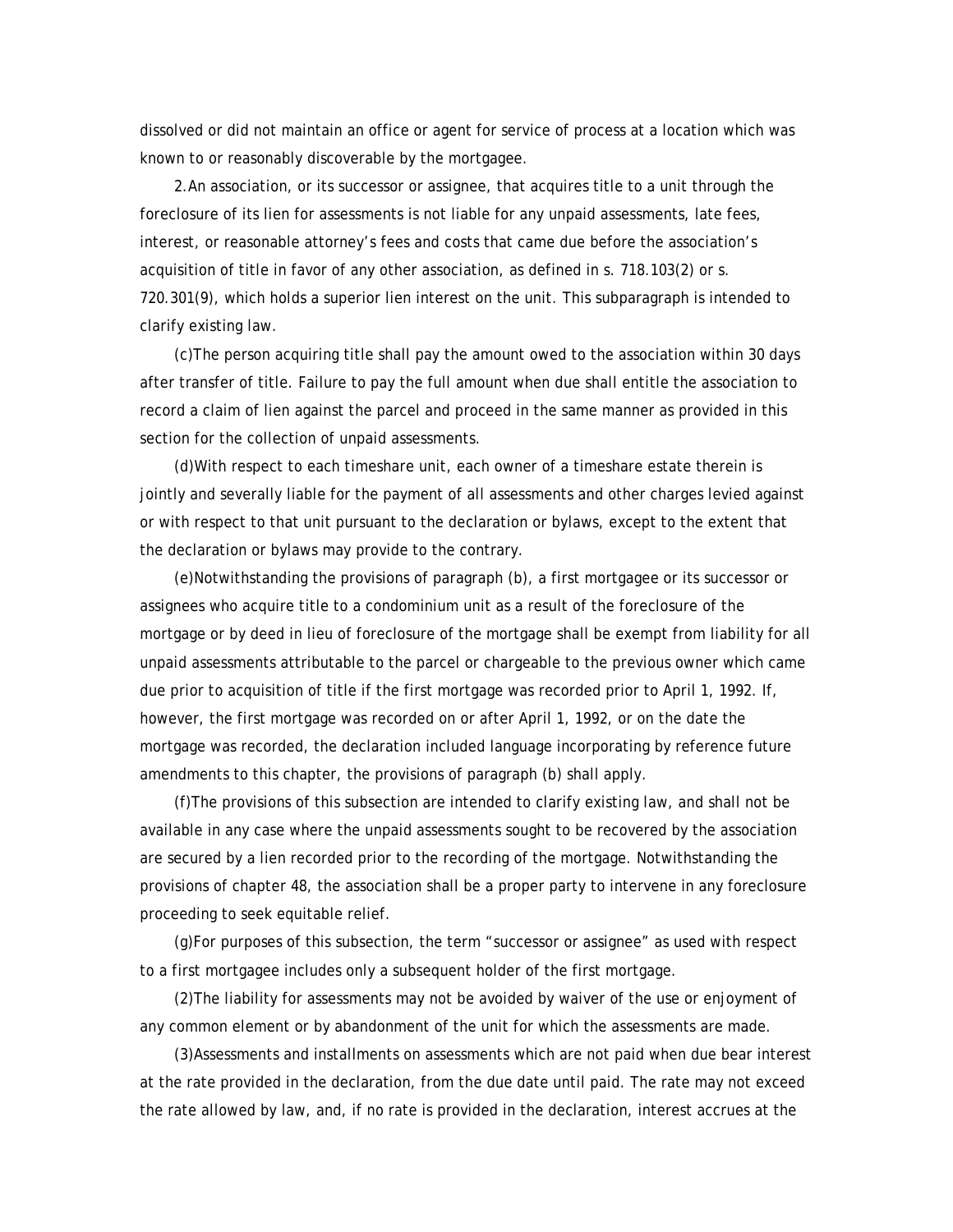rate of 18 percent per year. If provided by the declaration or bylaws, the association may, in addition to such interest, charge an administrative late fee of up to the greater of \$25 or 5 percent of each delinquent installment for which the payment is late. Any payment received by an association must be applied first to any interest accrued by the association, then to any administrative late fee, then to any costs and reasonable attorney fees incurred in collection, and then to the delinquent assessment. The foregoing is applicable notwithstanding s. 673.3111, any purported accord and satisfaction, or any restrictive endorsement, designation, or instruction placed on or accompanying a payment. The preceding sentence is intended to clarify existing law. A late fee is not subject to chapter 687 or s. 718.303(4).

(4)If the association is authorized by the declaration or bylaws to approve or disapprove a proposed lease of a unit, the grounds for disapproval may include, but are not limited to, a unit owner being delinquent in the payment of an assessment at the time approval is sought.

(5)(a)The association has a lien on each condominium parcel to secure the payment of assessments. Except as otherwise provided in subsection (1) and as set forth below, the lien is effective from and shall relate back to the recording of the original declaration of condominium, or, in the case of lien on a parcel located in a phase condominium, the last to occur of the recording of the original declaration or amendment thereto creating the parcel. However, as to first mortgages of record, the lien is effective from and after recording of a claim of lien in the public records of the county in which the condominium parcel is located. Nothing in this subsection shall be construed to bestow upon any lien, mortgage, or certified judgment of record on April 1, 1992, including the lien for unpaid assessments created herein, a priority which, by law, the lien, mortgage, or judgment did not have before that date.

(b)To be valid, a claim of lien must state the description of the condominium parcel, the name of the record owner, the name and address of the association, the amount due, and the due dates. It must be executed and acknowledged by an officer or authorized agent of the association. The lien is not effective 1 year after the claim of lien was recorded unless, within that time, an action to enforce the lien is commenced. The 1-year period is automatically extended for any length of time during which the association is prevented from filing a foreclosure action by an automatic stay resulting from a bankruptcy petition filed by the parcel owner or any other person claiming an interest in the parcel. The claim of lien secures all unpaid assessments that are due and that may accrue after the claim of lien is recorded and through the entry of a final judgment, as well as interest, administrative late fees, and all reasonable costs and attorney fees incurred by the association incident to the collection process. Upon payment in full, the person making the payment is entitled to a satisfaction of the lien.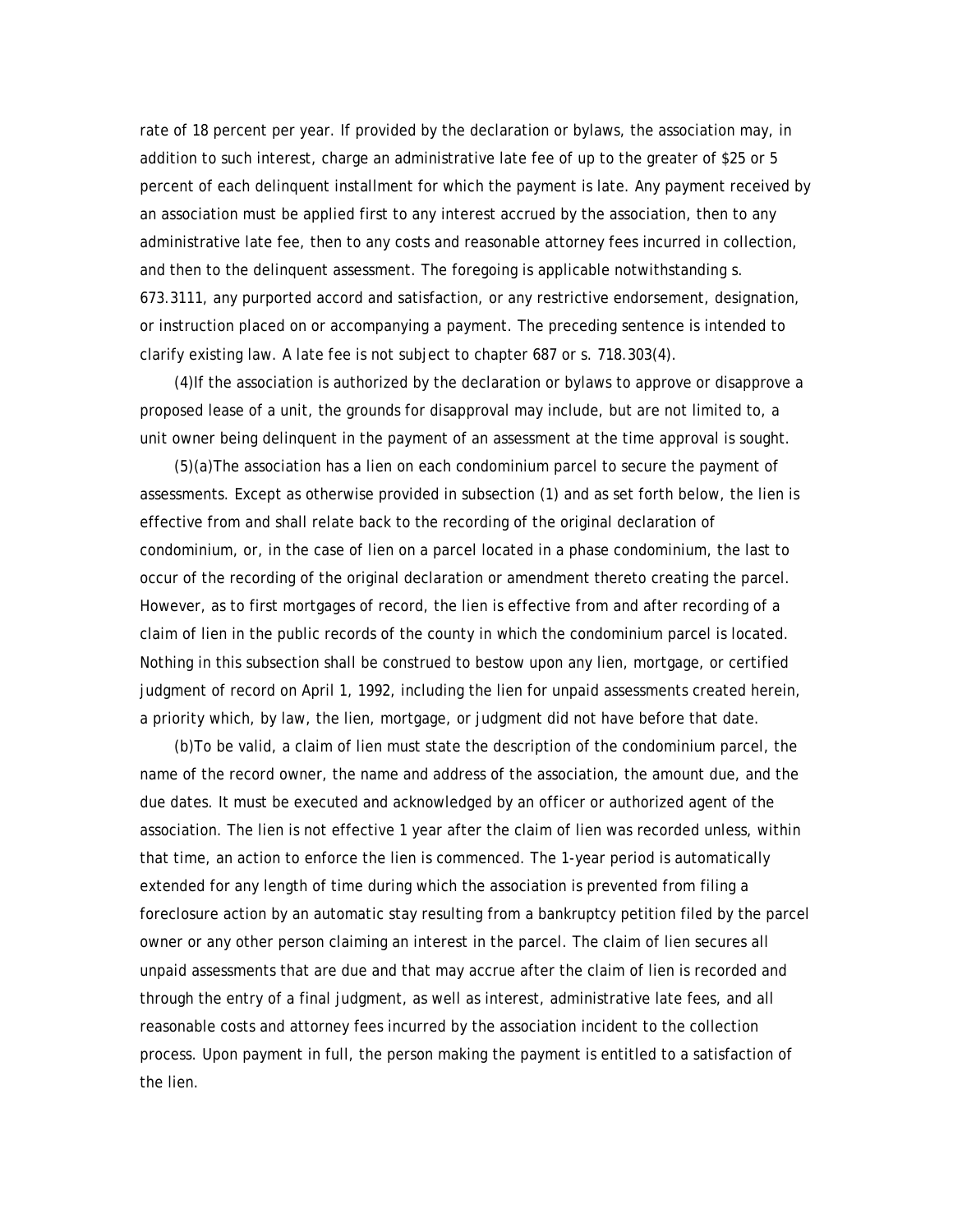(c)By recording a notice in substantially the following form, a unit owner or the unit owner's agent or attorney may require the association to enforce a recorded claim of lien against his or her condominium parcel:

## NOTICE OF CONTEST OF LIEN

TO: (Name and address of association) You are notified that the undersigned contests the claim of lien filed by you on , (year) , and recorded in Official Records Book at Page , of the public records of County, Florida, and that the time within which you may file suit to enforce your lien is limited to 90 days from the date of service of this notice. Executed this day of , (year) .

### Signed: (Owner or Attorney)

After notice of contest of lien has been recorded, the clerk of the circuit court shall mail a copy of the recorded notice to the association by certified mail, return receipt requested, at the address shown in the claim of lien or most recent amendment to it and shall certify to the service on the face of the notice. Service is complete upon mailing. After service, the association has 90 days in which to file an action to enforce the lien; and, if the action is not filed within the 90-day period, the lien is void. However, the 90-day period shall be extended for any length of time during which the association is prevented from filing its action because of an automatic stay resulting from the filing of a bankruptcy petition by the unit owner or by any other person claiming an interest in the parcel.

(d)A release of lien must be in substantially the following form:

### RELEASE OF LIEN

The undersigned lienor, in consideration of the final payment in the amount of \$ , hereby waives and releases its lien and right to claim a lien for unpaid assessments through , (year) , recorded in the Official Records Book at Page , of the public records of County, Florida, for the following described real property:

UNIT NO. OF (NAME OF CONDOMINIUM) , A CONDOMINIUM AS SET FORTH IN THE DECLARATION OF CONDOMINIUM AND THE EXHIBITS ANNEXED THERETO AND FORMING A PART THEREOF, RECORDED IN OFFICIAL RECORDS BOOK , PAGE , OF THE PUBLIC RECORDS OF COUNTY, FLORIDA. THE ABOVE DESCRIPTION INCLUDES, BUT IS NOT LIMITED TO, ALL APPURTENANCES TO THE CONDOMINIUM UNIT ABOVE DESCRIBED, INCLUDING THE UNDIVIDED INTEREST IN THE COMMON ELEMENTS OF SAID CONDOMINIUM. (Signature of Authorized Agent) (Signature of Witness)

(Print Name) (Print Name)

(Signature of Witness)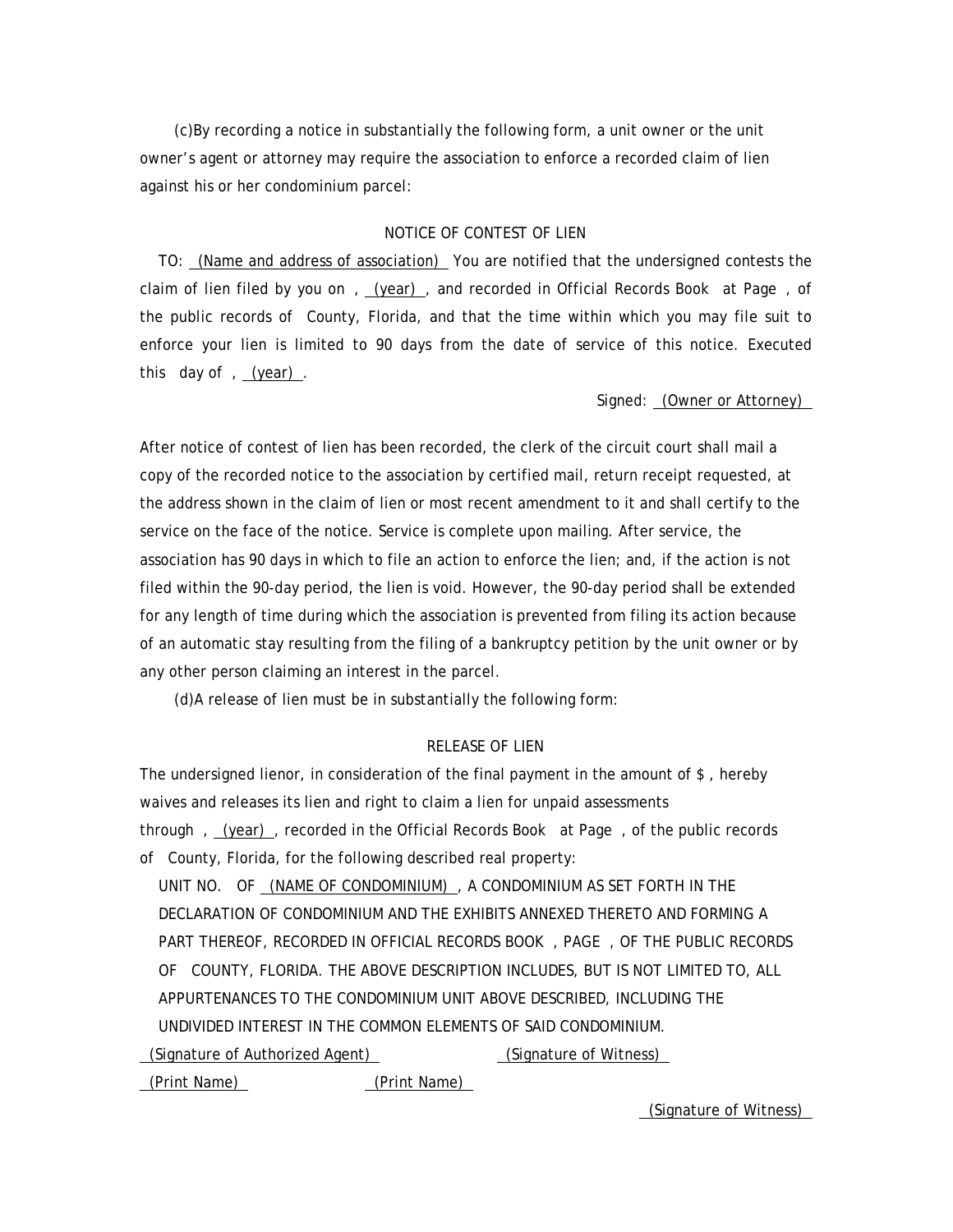Sworn to (or affirmed) and subscribed before me this day of , (year) , by (name of person making statement) .

(Signature of Notary Public)

 (Print, type, or stamp commissioned name of Notary Public) Personally Known OR Produced as identification.

(6)(a)The association may bring an action in its name to foreclose a lien for assessments in the manner a mortgage of real property is foreclosed and may also bring an action to recover a money judgment for the unpaid assessments without waiving any claim of lien. The association is entitled to recover its reasonable attorney's fees incurred in either a lien foreclosure action or an action to recover a money judgment for unpaid assessments.

(b)No foreclosure judgment may be entered until at least 30 days after the association gives written notice to the unit owner of its intention to foreclose its lien to collect the unpaid assessments. The notice must be in substantially the following form:

## DELINQUENT ASSESSMENT

This letter is to inform you a Claim of Lien has been filed against your property because you have not paid the (type of assessment) assessment to (name of association) . The association intends to foreclose the lien and collect the unpaid amount within 30 days of this letter being provided to you.

You owe the interest accruing from (month/year) to the present. As of the date of this letter, the total amount due with interest is \$ . All costs of any action and interest from this day forward will also be charged to your account.

Any questions concerning this matter should be directed to (insert name, addresses, and telephone numbers of association representative) .

If this notice is not given at least 30 days before the foreclosure action is filed, and if the unpaid assessments, including those coming due after the claim of lien is recorded, are paid before the entry of a final judgment of foreclosure, the association shall not recover attorney's fees or costs. The notice must be given by delivery of a copy of it to the unit owner or by certified or registered mail, return receipt requested, addressed to the unit owner at his or her last known address; and, upon such mailing, the notice shall be deemed to have been given, and the court shall proceed with the foreclosure action and may award attorney's fees and costs as permitted by law. The notice requirements of this subsection are satisfied if the unit owner records a notice of contest of lien as provided in subsection (5). The notice requirements of this subsection do not apply if an action to foreclose a mortgage on the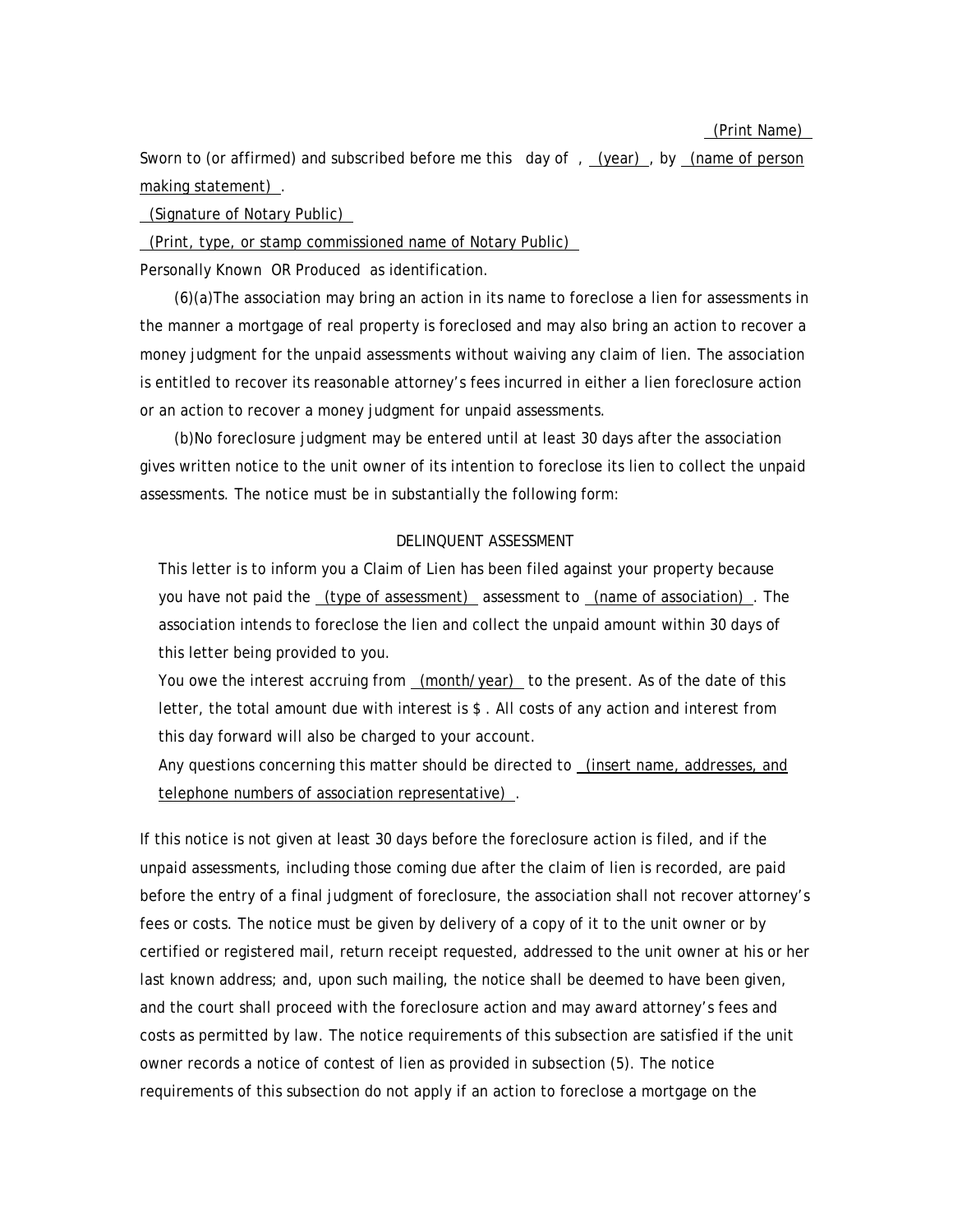condominium unit is pending before any court; if the rights of the association would be affected by such foreclosure; and if actual, constructive, or substitute service of process has been made on the unit owner.

(c)If the unit owner remains in possession of the unit after a foreclosure judgment has been entered, the court, in its discretion, may require the unit owner to pay a reasonable rental for the unit. If the unit is rented or leased during the pendency of the foreclosure action, the association is entitled to the appointment of a receiver to collect the rent. The expenses of the receiver shall be paid by the party which does not prevail in the foreclosure action.

(d)The association has the power to purchase the condominium parcel at the foreclosure sale and to hold, lease, mortgage, or convey it.

(7)A first mortgagee acquiring title to a condominium parcel as a result of foreclosure, or a deed in lieu of foreclosure, may not, during the period of its ownership of such parcel, whether or not such parcel is unoccupied, be excused from the payment of some or all of the common expenses coming due during the period of such ownership.

(8)Within 10 business days after receiving a written or electronic request therefor from a unit owner or the unit owner's designee, or a unit mortgagee or the unit mortgagee's designee, the association shall issue the estoppel certificate. Each association shall designate on its website a person or entity with a street or e-mail address for receipt of a request for an estoppel certificate issued pursuant to this section. The estoppel certificate must be provided by hand delivery, regular mail, or e-mail to the requestor on the date of issuance of the estoppel certificate.

(a)An estoppel certificate may be completed by any board member, authorized agent, or authorized representative of the association, including any authorized agent, authorized representative, or employee of a management company authorized to complete this form on behalf of the board or association. The estoppel certificate must contain all of the following information and must be substantially in the following form:

Date of issuance: 1

Name(s) of the unit owner(s) as reflected in the books and records of the association: 2. Unit designation and address: 3.

Parking or garage space number, as reflected in the books and records of the association: 4.

Attorney's name and contact information if the account is delinquent and has been turned over to an attorney for collection. No fee may be charged for this information. 5.

Fee for the preparation and delivery of the estoppel certificate: 6.

Name of the requestor: 7.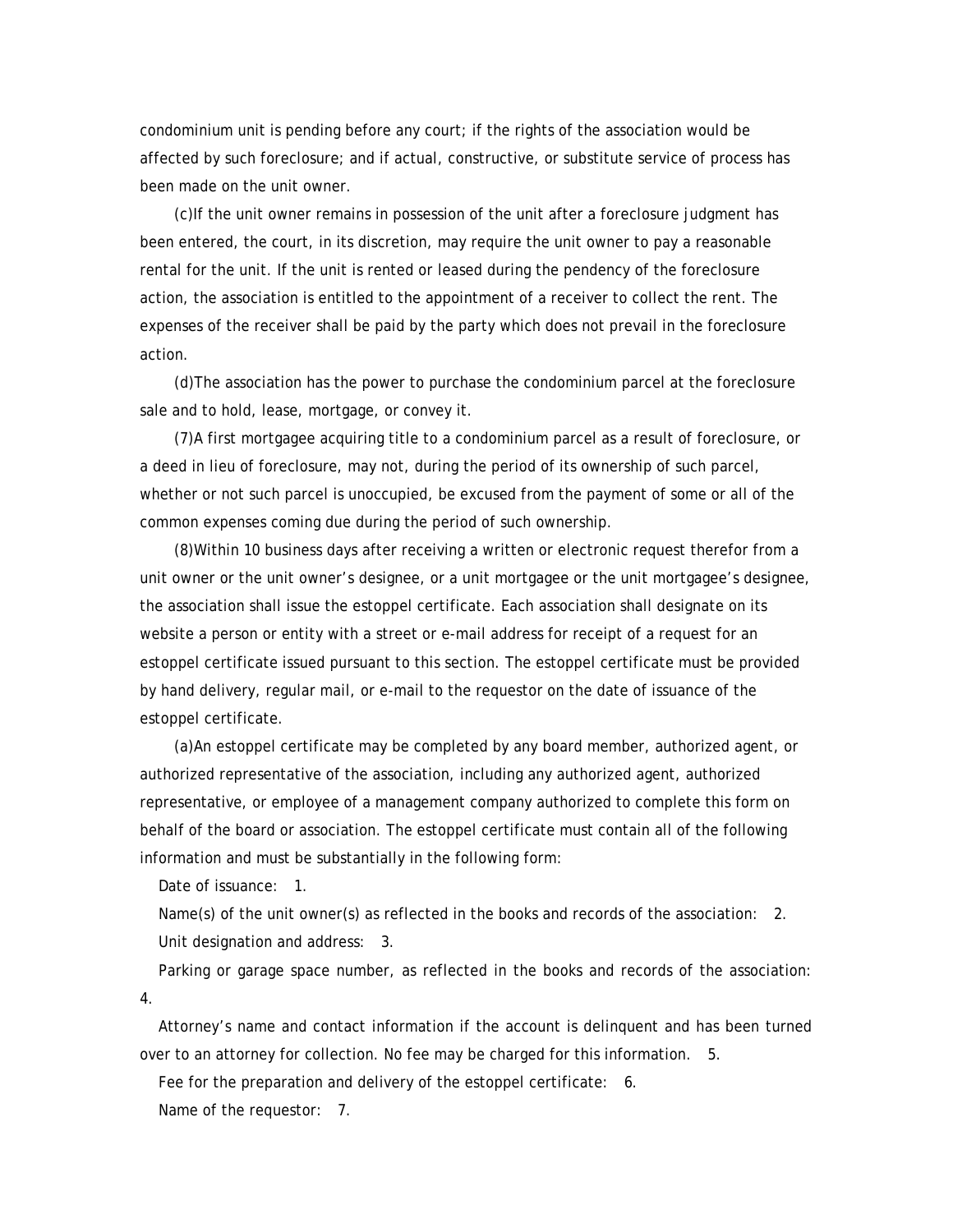Assessment information and other information: 8.

#### ASSESSMENT INFORMATION:

The regular periodic assessment levied against the unit is  $\$  a. per (insert frequency of payment) .

The regular periodic assessment is paid through b. (insert date paid through).

The next installment of the regular periodic assessment is due c. (insert due date) in the amount of \$ .

An itemized list of all assessments, special assessments, and other moneys owed on the date of issuance to the association by the unit owner for a specific unit is provided. d.

An itemized list of any additional assessments, special assessments, and other moneys that are scheduled to become due for each day after the date of issuance for the effective period of the estoppel certificate is provided. In calculating the amounts that are scheduled to become due, the association may assume that any delinquent amounts will remain delinquent during the effective period of the estoppel certificate. e.

### OTHER INFORMATION:

Is there a capital contribution fee, resale fee, transfer fee, or other fee due? f. (Yes) (No) . If yes, specify the type and the amount of the fee.

Is there any open violation of rule or regulation noticed to the unit owner in the association official records? g. (Yes) (No).

Do the rules and regulations of the association applicable to the unit require approval by the board of directors of the association for the transfer of the unit? h. (Yes) (No) . If yes, has the board approved the transfer of the unit? (Yes) (No) .

Is there a right of first refusal provided to the members or the association? i. (Yes) (No) . If yes, have the members or the association exercised that right of first refusal? (Yes) (No) .

Provide a list of, and contact information for, all other associations of which the unit is a member. j.

Provide contact information for all insurance maintained by the association. k.

Provide the signature of an officer or authorized agent of the association. l.

The association, at its option, may include additional information in the estoppel certificate.

(b)An estoppel certificate that is hand delivered or sent by electronic means has a 30-day effective period. An estoppel certificate that is sent by regular mail has a 35-day effective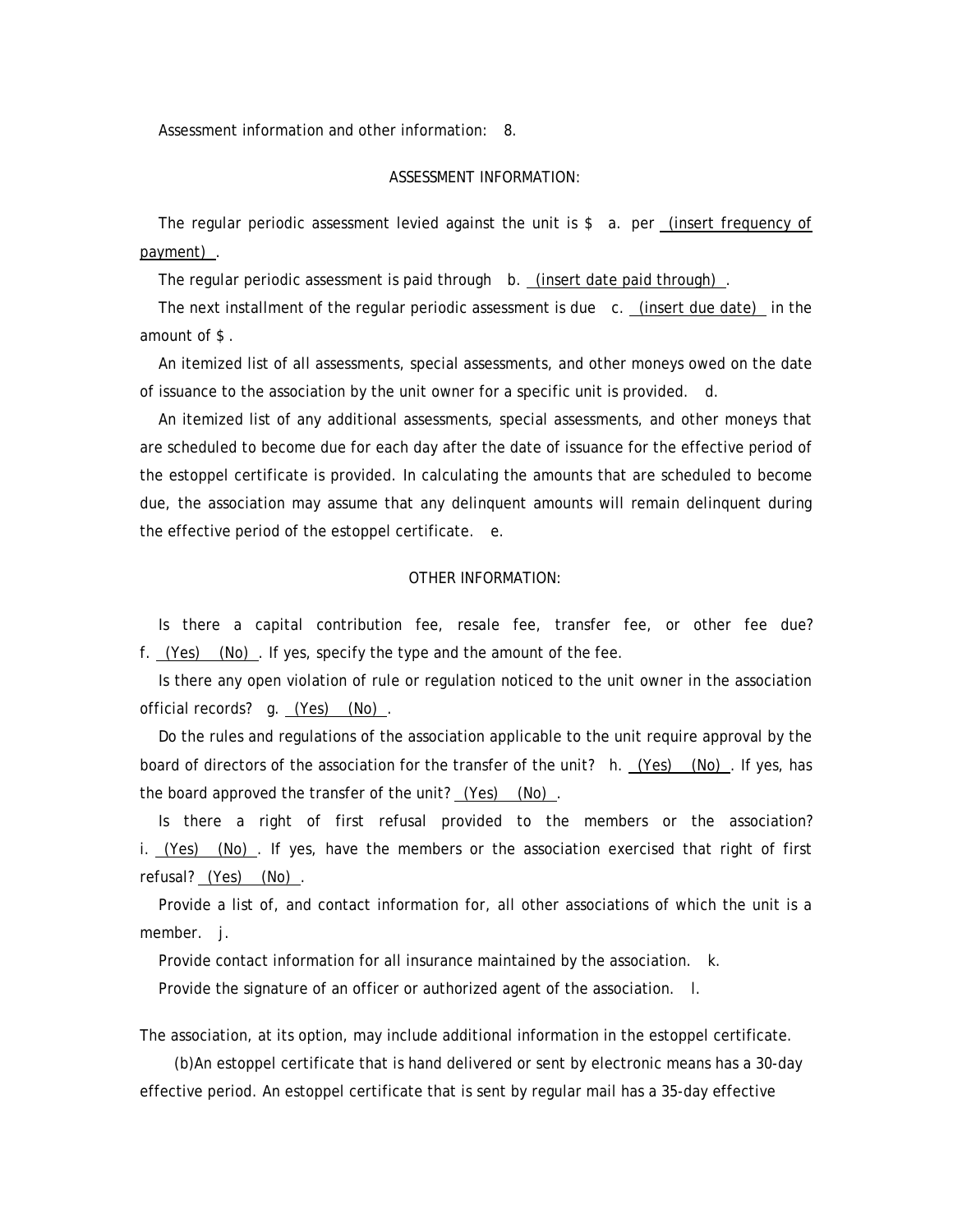period. If additional information or a mistake related to the estoppel certificate becomes known to the association within the effective period, an amended estoppel certificate may be delivered and becomes effective if a sale or refinancing of the unit has not been completed during the effective period. A fee may not be charged for an amended estoppel certificate. An amended estoppel certificate must be delivered on the date of issuance, and a new 30-day or 35-day effective period begins on such date.

(c)An association waives the right to collect any moneys owed in excess of the amounts specified in the estoppel certificate from any person who in good faith relies upon the estoppel certificate and from the person's successors and assigns.

(d)If an association receives a request for an estoppel certificate from a unit owner or the unit owner's designee, or a unit mortgagee or the unit mortgagee's designee, and fails to deliver the estoppel certificate within 10 business days, a fee may not be charged for the preparation and delivery of that estoppel certificate.

(e)A summary proceeding pursuant to s. 51.011 may be brought to compel compliance with this subsection, and in any such action the prevailing party is entitled to recover reasonable attorney fees.

(f)Notwithstanding any limitation on transfer fees contained in s. 718.112(2)(i), an association or its authorized agent may charge a reasonable fee for the preparation and delivery of an estoppel certificate, which may not exceed \$250, if, on the date the certificate is issued, no delinquent amounts are owed to the association for the applicable unit. If an estoppel certificate is requested on an expedited basis and delivered within 3 business days after the request, the association may charge an additional fee of \$100. If a delinquent amount is owed to the association for the applicable unit, an additional fee for the estoppel certificate may not exceed \$150.

(g)If estoppel certificates for multiple units owned by the same owner are simultaneously requested from the same association and there are no past due monetary obligations owed to the association, the statement of moneys due for those units may be delivered in one or more estoppel certificates, and, even though the fee for each unit shall be computed as set forth in paragraph (f), the total fee that the association may charge for the preparation and delivery of the estoppel certificates may not exceed, in the aggregate:

1.For 25 or fewer units, \$750.

2.For 26 to 50 units, \$1,000.

3.For 51 to 100 units, \$1,500.

4.For more than 100 units, \$2,500.

(h)The authority to charge a fee for the preparation and delivery of the estoppel certificate must be established by a written resolution adopted by the board or provided by a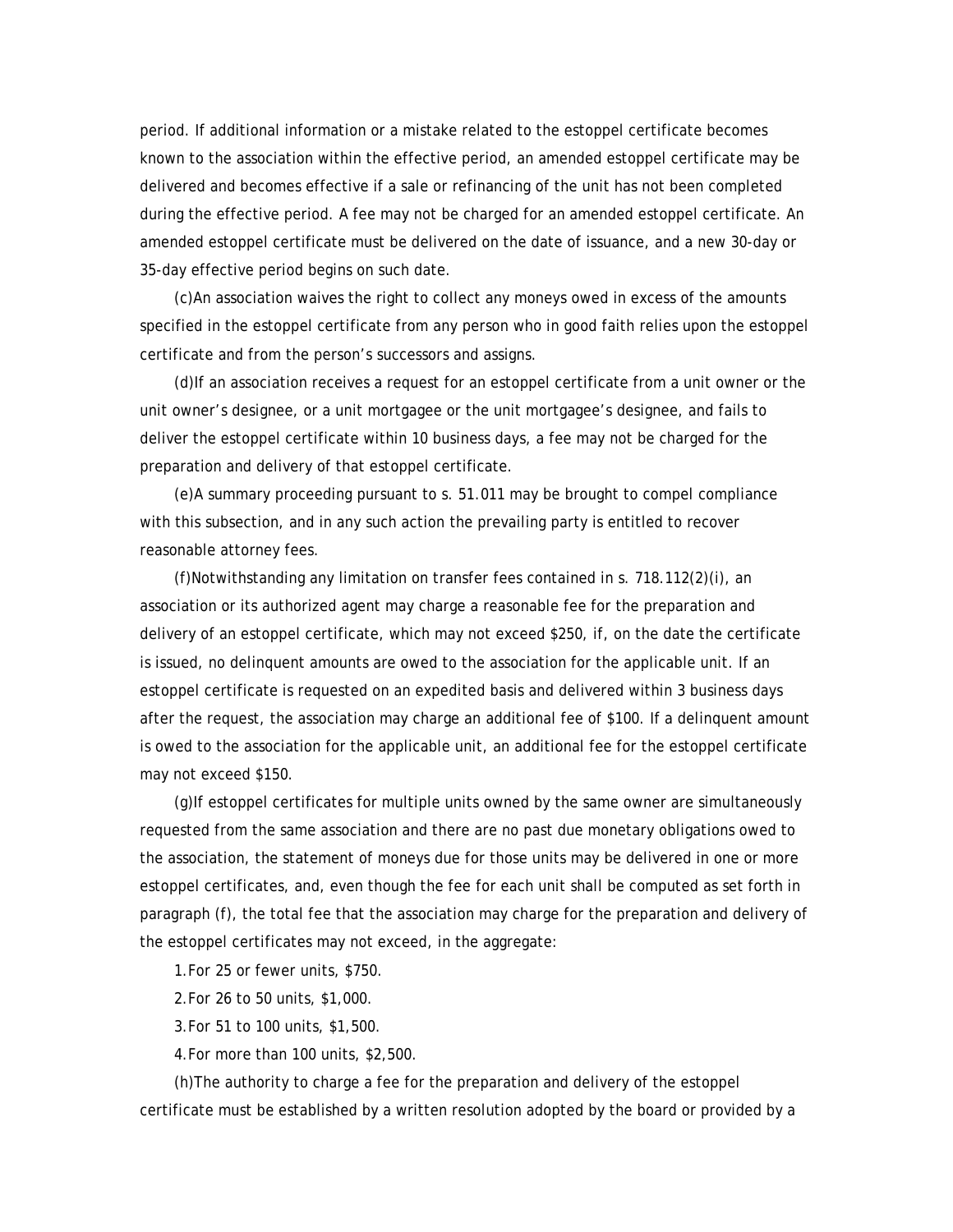written management, bookkeeping, or maintenance contract and is payable upon the preparation of the certificate. If the certificate is requested in conjunction with the sale or mortgage of a unit but the closing does not occur and no later than 30 days after the closing date for which the certificate was sought the preparer receives a written request, accompanied by reasonable documentation, that the sale did not occur from a payor that is not the unit owner, the fee shall be refunded to that payor within 30 days after receipt of the request. The refund is the obligation of the unit owner, and the association may collect it from that owner in the same manner as an assessment as provided in this section. The right to reimbursement may not be waived or modified by any contract or agreement. The prevailing party in any action brought to enforce a right of reimbursement shall be awarded damages and all applicable attorney fees and costs.

(i)The fees specified in this subsection shall be adjusted every 5 years in an amount equal to the total of the annual increases for that 5-year period in the Consumer Price Index for All Urban Consumers, U.S. City Average, All Items. The Department of Business and Professional Regulation shall periodically calculate the fees, rounded to the nearest dollar, and publish the amounts, as adjusted, on its website.

(9)(a)A unit owner may not be excused from payment of the unit owner's share of common expenses unless all other unit owners are likewise proportionately excluded from payment, except as provided in subsection (1) and in the following cases:

1.If authorized by the declaration, a developer who is offering units for sale may elect to be excused from payment of assessments against those unsold units for a stated period of time after the declaration is recorded. However, the developer must pay common expenses incurred during such period which exceed regular periodic assessments against other unit owners in the same condominium. The stated period must terminate no later than the first day of the fourth calendar month following the month in which the first closing occurs of a purchase contract for a unit in that condominium. If a developer-controlled association has maintained all insurance coverage required by s. 718.111(11)(a), common expenses incurred during the stated period resulting from a natural disaster or an act of God occurring during the stated period, which are not covered by proceeds from insurance maintained by the association, may be assessed against all unit owners owning units on the date of such natural disaster or act of God, and their respective successors and assigns, including the developer with respect to units owned by the developer. In the event of such an assessment, all units shall be assessed in accordance with s. 718.115(2).

2.A developer who owns condominium units, and who is offering the units for sale, may be excused from payment of assessments against those unsold units for the period of time the developer has guaranteed to all purchasers or other unit owners in the same condominium that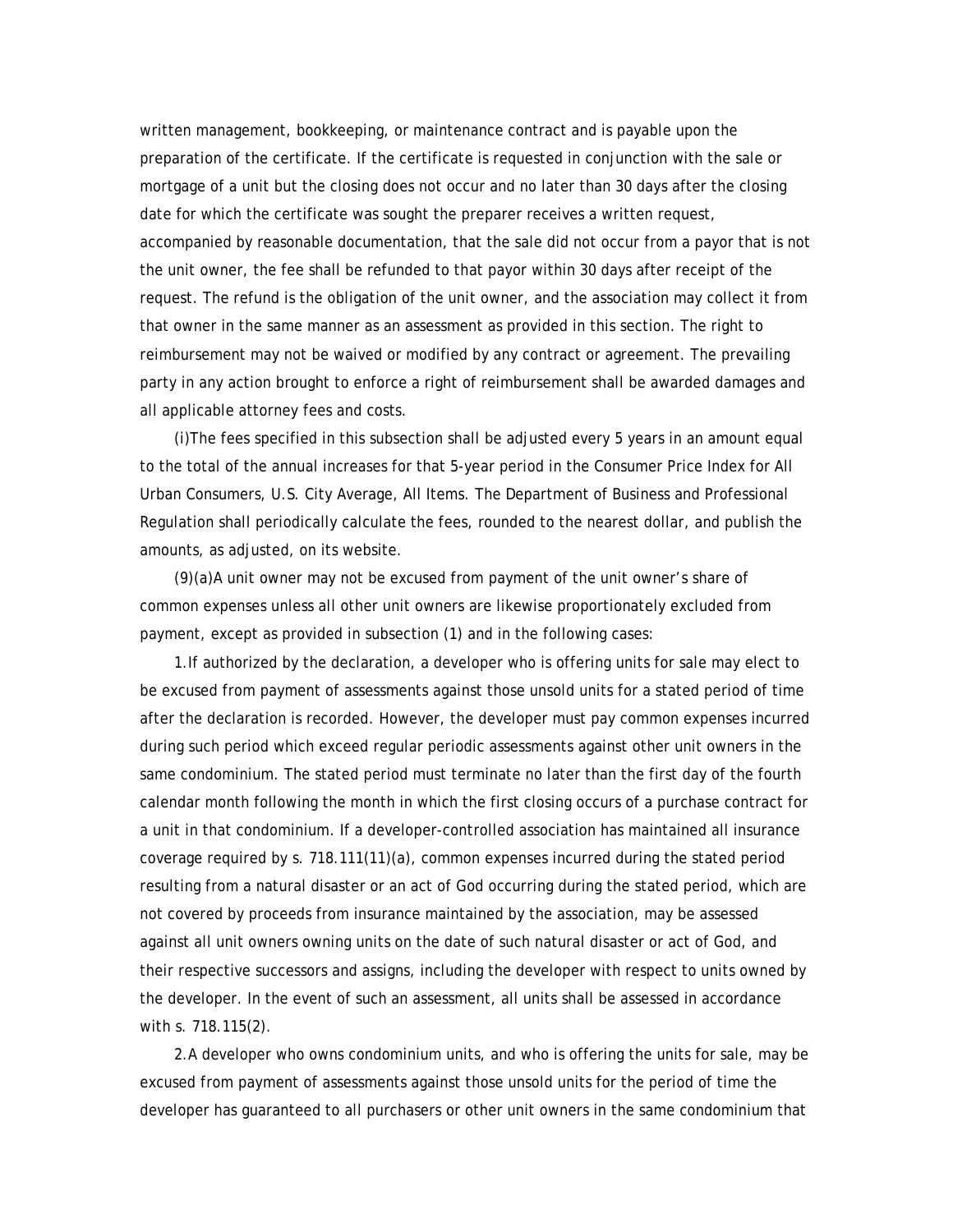assessments will not exceed a stated dollar amount and that the developer will pay any common expenses that exceed the guaranteed amount. Such guarantee may be stated in the purchase contract, declaration, prospectus, or written agreement between the developer and a majority of the unit owners other than the developer and may provide that, after the initial guarantee period, the developer may extend the guarantee for one or more stated periods. If a developer-controlled association has maintained all insurance coverage required by s. 718.111(11)(a), common expenses incurred during a guarantee period, as a result of a natural disaster or an act of God occurring during the same guarantee period, which are not covered by the proceeds from such insurance, may be assessed against all unit owners owning units on the date of such natural disaster or act of God, and their successors and assigns, including the developer with respect to units owned by the developer. Any such assessment shall be in accordance with s. 718.115(2) or (4), as applicable.

(b)If the purchase contract, declaration, prospectus, or written agreement between the developer and a majority of unit owners other than the developer provides for the developer to be excused from payment of assessments under paragraph (a), only regular periodic assessments for common expenses as provided for in the declaration and prospectus and disclosed in the estimated operating budget shall be used for payment of common expenses during any period in which the developer is excused. Accordingly, no funds which are receivable from unit purchasers or unit owners and payable to the association, including capital contributions or startup funds collected from unit purchasers at closing, may be used for payment of such common expenses.

(c)If a developer of a multicondominium is excused from payment of assessments under paragraph (a), the developer's financial obligation to the multicondominium association during any period in which the developer is excused from payment of assessments is as follows:

1.The developer shall pay the common expenses of a condominium affected by a guarantee, including the funding of reserves as provided in the adopted annual budget of that condominium, which exceed the regular periodic assessments at the guaranteed level against all other unit owners within that condominium.

2.The developer shall pay the common expenses of a multicondominium association, including the funding of reserves as provided in the adopted annual budget of the association, which are allocated to units within a condominium affected by a guarantee and which exceed the regular periodic assessments against all other unit owners within that condominium.

(10)The specific purpose or purposes of any special assessment, including any contingent special assessment levied in conjunction with the purchase of an insurance policy authorized by s. 718.111(11), approved in accordance with the condominium documents shall be set forth in a written notice of such assessment sent or delivered to each unit owner. The funds collected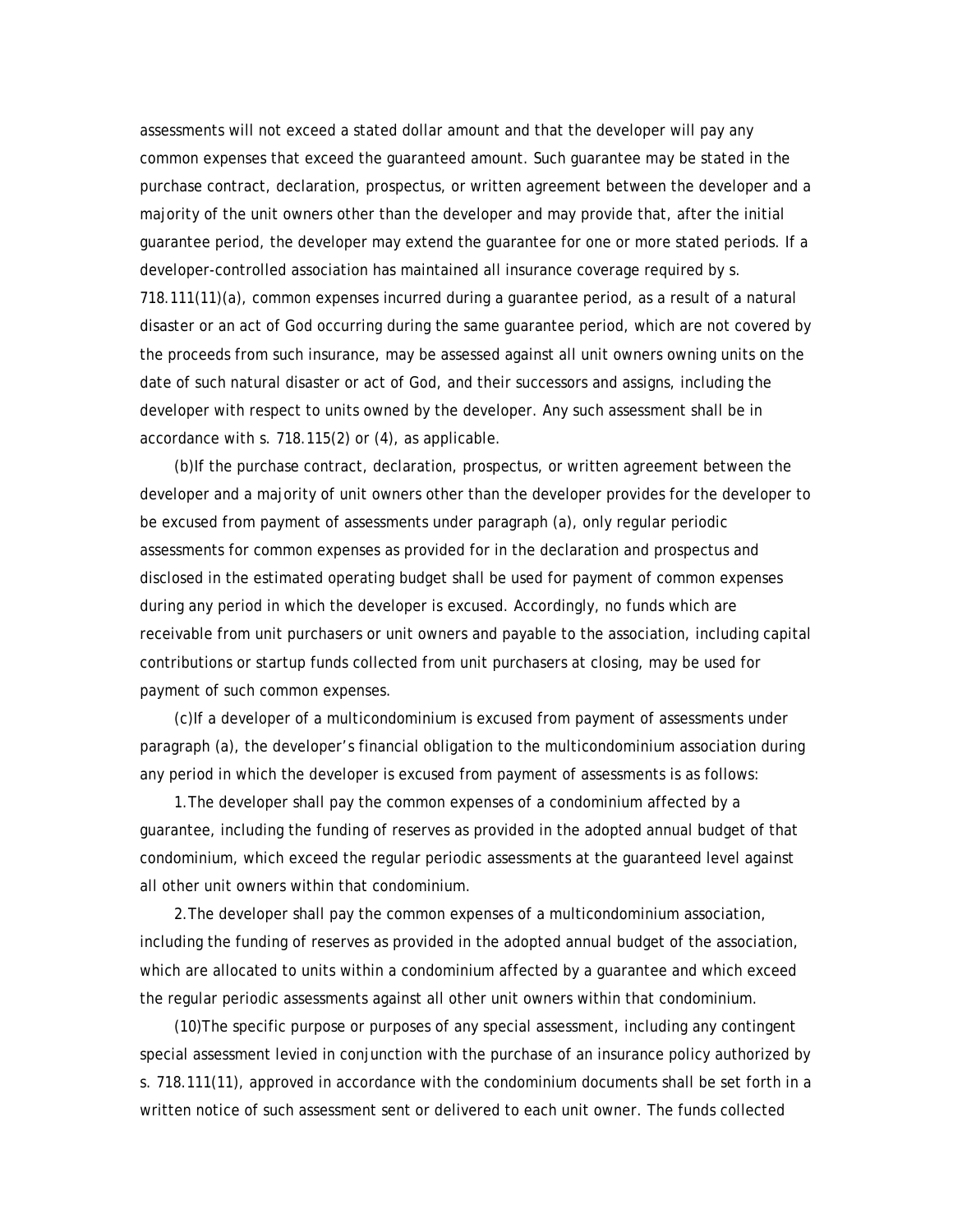pursuant to a special assessment shall be used only for the specific purpose or purposes set forth in such notice. However, upon completion of such specific purpose or purposes, any excess funds will be considered common surplus, and may, at the discretion of the board, either be returned to the unit owners or applied as a credit toward future assessments.

(11)(a)If the unit is occupied by a tenant and the unit owner is delinquent in paying any monetary obligation due to the association, the association may make a written demand that the tenant pay to the association the subsequent rental payments and continue to make such payments until all monetary obligations of the unit owner related to the unit have been paid in full to the association. The tenant must pay the monetary obligations to the association until the association releases the tenant or the tenant discontinues tenancy in the unit.

1.The association must provide the tenant a notice, by hand delivery or United States mail, in substantially the following form:

Pursuant to section 718.116(11), Florida Statutes, the association demands that you pay your rent directly to the condominium association and continue doing so until the association notifies you otherwise.

Payment due the condominium association may be in the same form as you paid your landlord and must be sent by United States mail or hand delivery to (full address) , payable to (name) .

Your obligation to pay your rent to the association begins immediately, unless you have already paid rent to your landlord for the current period before receiving this notice. In that case, you must provide the association written proof of your payment within 14 days after receiving this notice and your obligation to pay rent to the association would then begin with the next rental period.

Pursuant to section 718.116(11), Florida Statutes, your payment of rent to the association gives you complete immunity from any claim for the rent by your landlord for all amounts timely paid to the association.

2.The association must mail written notice to the unit owner of the association's demand that the tenant make payments to the association.

3.The association shall, upon request, provide the tenant with written receipts for payments made.

4.A tenant is immune from any claim by the landlord or unit owner related to the rent timely paid to the association after the association has made written demand.

(b)If the tenant paid rent to the landlord or unit owner for a given rental period before receiving the demand from the association and provides written evidence to the association of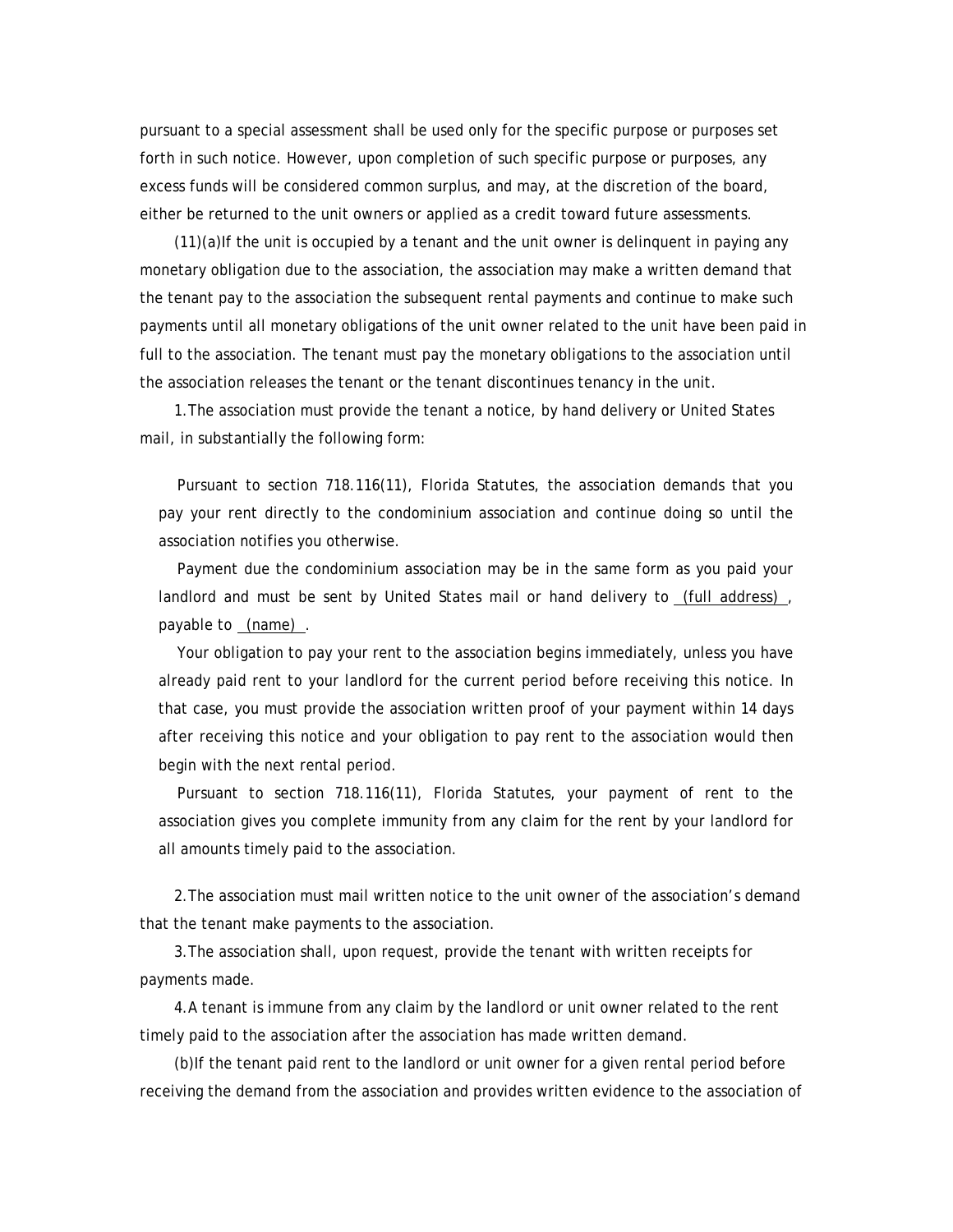having paid the rent within 14 days after receiving the demand, the tenant shall begin making rental payments to the association for the following rental period and shall continue making rental payments to the association to be credited against the monetary obligations of the unit owner until the association releases the tenant or the tenant discontinues tenancy in the unit.

(c)The liability of the tenant may not exceed the amount due from the tenant to the tenant's landlord. The tenant's landlord shall provide the tenant a credit against rents due to the landlord in the amount of moneys paid to the association.

(d)The association may issue notice under s. 83.56 and sue for eviction under ss. 83.59- 83.625 as if the association were a landlord under part II of chapter 83 if the tenant fails to pay a required payment to the association after written demand has been made to the tenant. However, the association is not otherwise considered a landlord under chapter 83 and specifically has no obligations under s. 83.51.

(e)The tenant does not, by virtue of payment of monetary obligations to the association, have any of the rights of a unit owner to vote in any election or to examine the books and records of the association.

(f)A court may supersede the effect of this subsection by appointing a receiver.

**History.**—s. 1, ch. 76-222; s. 1, ch. 77-174; s. 9, ch. 77-221; s. 7, ch. 77-222; s. 6, ch. 78-328; s. 8, ch. 84- 368; s. 12, ch. 90-151; s. 9, ch. 91-103; ss. 4, 5, ch. 91-426; s. 6, ch. 92-49; s. 10, ch. 94-350; s. 87, ch. 95-211; s. 856, ch. 97-102; s. 7, ch. 98-322; s. 33, ch. 99-6; s. 1, ch. 2000-201; s. 56, ch. 2000-302; s. 7, ch. 2003-14; s. 6, ch. 2007-80; s. 5, ch. 2008-240; s. 12, ch. 2010-174; s. 6, ch. 2011-196; s. 10, ch. 2014-133; s. 3, ch. 2014- 146; s. 89, ch. 2015-2; s. 9, ch. 2015-97; s. 1, ch. 2017-93.

# **718.117Termination of condominium.**—

(1)LEGISLATIVE FINDINGS.—The Legislature finds that:

(a)Condominiums are created as authorized by statute and are subject to covenants that encumber the land and restrict the use of real property.

(b)In some circumstances, the continued enforcement of those covenants may create economic waste and areas of disrepair which threaten the safety and welfare of the public or cause obsolescence of the property for its intended use and thereby lower property tax values, and it is the public policy of this state to provide by statute a method to preserve the value of the property interests and the rights of alienation thereof that owners have in the condominium property before and after termination.

(c)It is contrary to the public policy of this state to require the continued operation of a condominium when to do so constitutes economic waste or when the ability to do so is made impossible by law or regulation.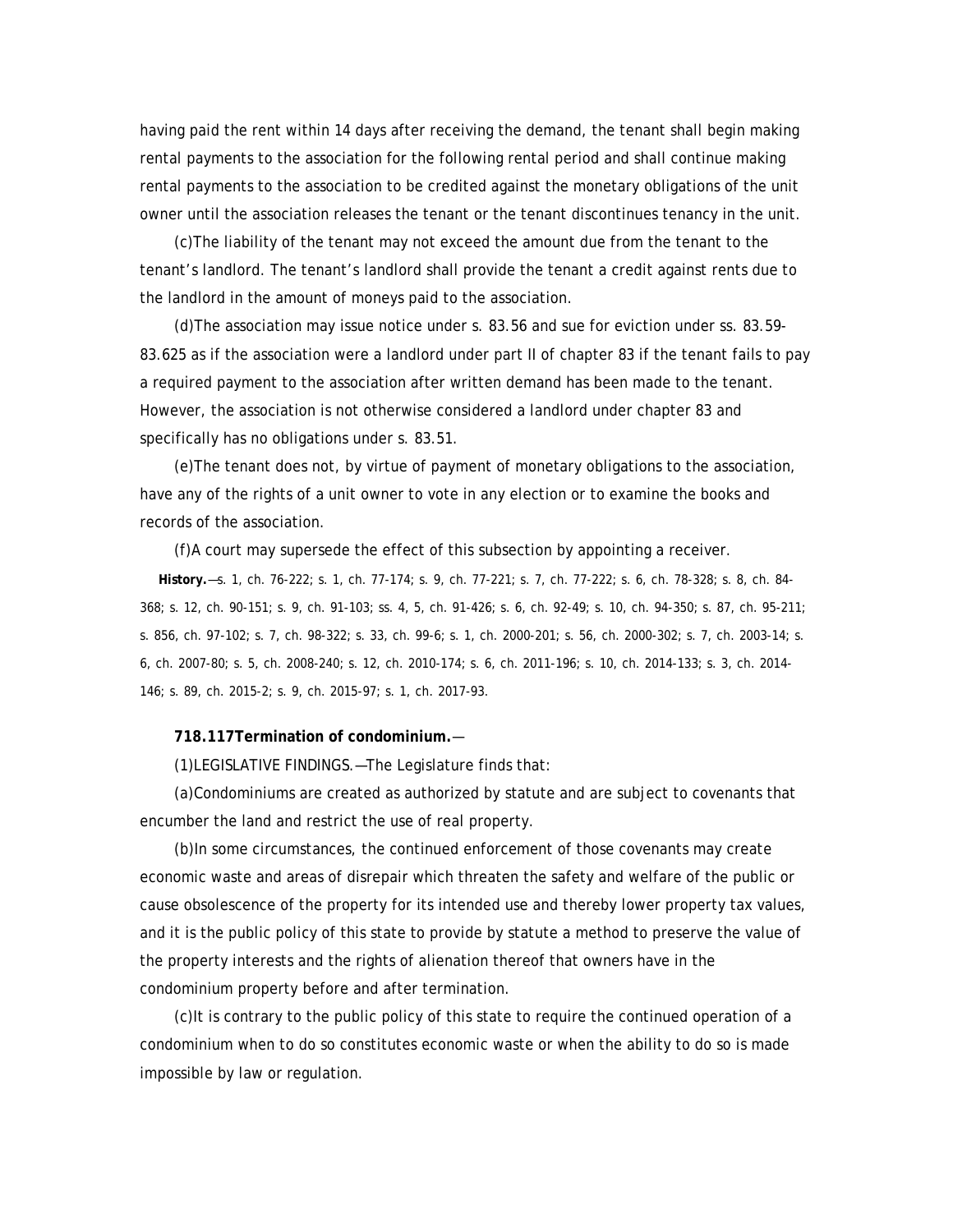(d)It is in the best interest of the state to provide for termination of the covenants of a declaration of condominium in certain circumstances in order to:

1.Ensure the continued maintenance, management, and repair of stormwater management systems, conservation areas, and conservation easements.

2.Avoid transferring the expense of maintaining infrastructure serving the condominium property, including, but not limited to, stormwater systems and conservation areas, to the general tax bases of the state and local governments.

3.Prevent covenants from impairing the continued productive use of the property.

4.Protect state residents from health and safety hazards created by derelict, damaged, obsolete, or abandoned condominium properties.

5.Provide fair treatment and just compensation for individuals and preserve property values and the local property tax base.

6.Preserve the state's long history of protecting homestead property and homestead property rights by ensuring that such protection is extended to homestead property owners in the context of a termination of the covenants of a declaration of condominium.

(2)TERMINATION BECAUSE OF ECONOMIC WASTE OR IMPOSSIBILITY.—

(a)Notwithstanding any provision in the declaration, the condominium form of ownership of a property may be terminated by a plan of termination approved by the lesser of the lowest percentage of voting interests necessary to amend the declaration or as otherwise provided in the declaration for approval of termination if:

1.The total estimated cost of construction or repairs necessary to construct the intended improvements or restore the improvements to their former condition or bring them into compliance with applicable laws or regulations exceeds the combined fair market value of the units in the condominium after completion of the construction or repairs; or

2.It becomes impossible to operate or reconstruct a condominium to its prior physical configuration because of land use laws or regulations.

(b)Notwithstanding paragraph (a), a condominium in which 75 percent or more of the units are timeshare units may be terminated only pursuant to a plan of termination approved by 80 percent of the total voting interests of the association and the holders of 80 percent of the original principal amount of outstanding recorded mortgage liens of timeshare estates in the condominium, unless the declaration provides for a lower voting percentage.

(c)Notwithstanding paragraph (a), a condominium that includes units and timeshare estates where the improvements have been totally destroyed or demolished may be terminated pursuant to a plan of termination proposed by a unit owner upon the filing of a petition in court seeking equitable relief. Within 10 days after the filing of a petition as provided in this paragraph and in lieu of the requirements of paragraph (15)(a), the petitioner shall record the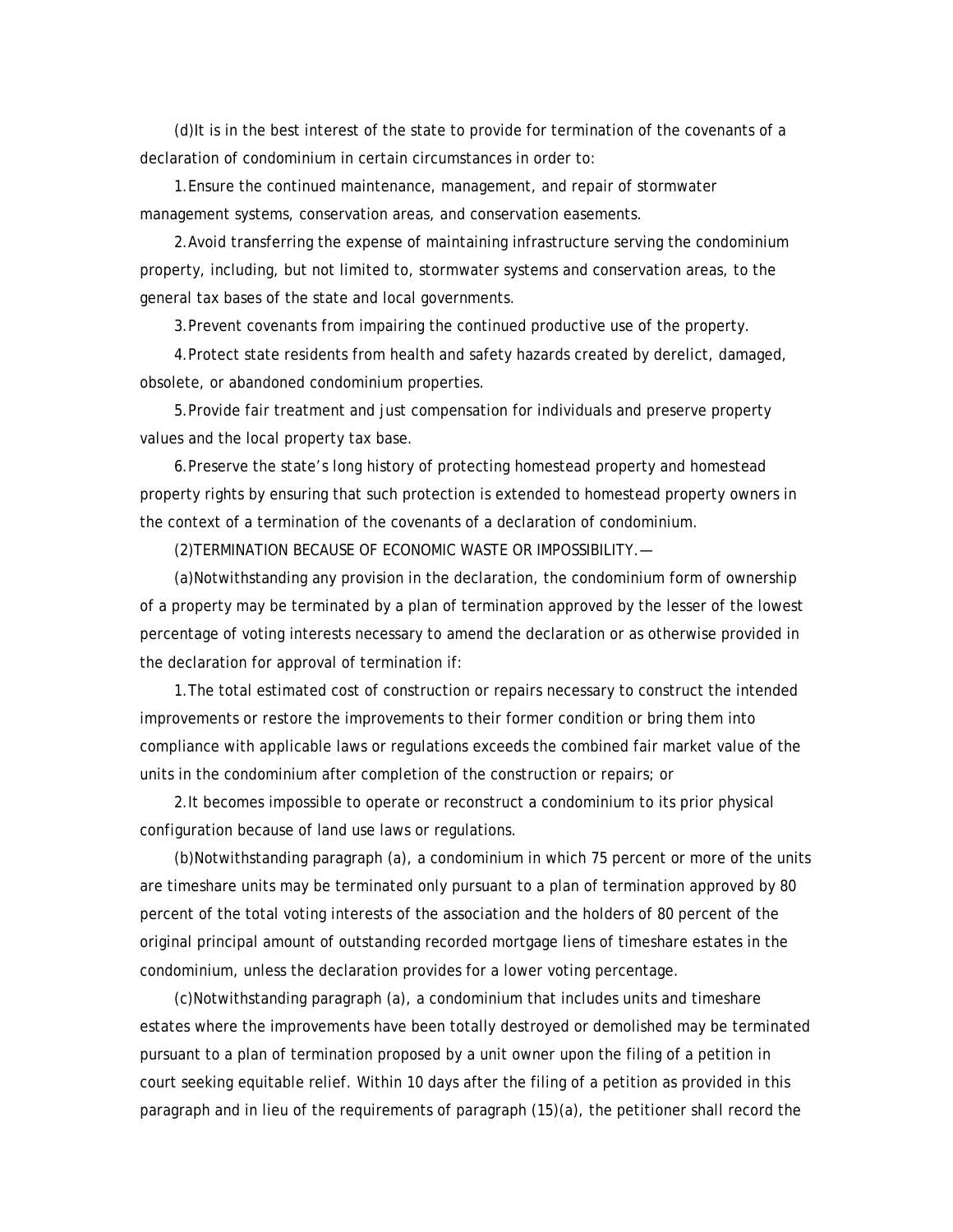proposed plan of termination and mail a copy of the proposed plan and a copy of the petition to:

1.If the association has not been dissolved as a matter of law, each member of the board of directors of the association identified in the most recent annual report filed with the Department of State and the registered agent of the association;

2.The managing entity as defined in s. 721.05(22);

3.Each unit owner and each timeshare estate owner at the address reflected in the official records of the association, or, if the association records cannot be obtained by the petitioner, each unit owner and each timeshare estate owner at the address listed in the office of the tax collector for tax notices; and

4.Each holder of a recorded mortgage lien affecting a unit or timeshare estate at the address appearing on the recorded mortgage or any recorded assignment thereof.

The association, if it has not been dissolved as a matter of law, acting as class representative, or the managing entity as defined in s. 721.05(22), any unit owner, any timeshare estate owner, or any holder of a recorded mortgage lien affecting a unit or timeshare estate may intervene in the proceedings to contest the proposed plan of termination brought pursuant to this paragraph. The provisions of subsection (9), to the extent inconsistent with this paragraph, and subsection (16) are not applicable to a party contesting a plan of termination under this paragraph. If no party intervenes to contest the proposed plan within 45 days after the filing of the petition, the petitioner may move the court to enter a final judgment to authorize implementation of the plan of termination. If a party timely intervenes to contest the proposed plan, the plan may not be implemented until a final judgment has been entered by the court finding that the proposed plan of termination is fair and reasonable and authorizing implementation of the plan.

(3)OPTIONAL TERMINATION.—The condominium form of ownership may be terminated for all or a portion of the condominium property pursuant to a plan of termination meeting the requirements of this section and approved by the division. Before a residential association submits a plan to the division, the plan must be approved by at least 80 percent of the total voting interests of the condominium. However, if 5 percent or more of the total voting interests of the condominium have rejected the plan of termination by negative vote or by providing written objections, the plan of termination may not proceed.

(a)The termination of the condominium form of ownership is subject to the following conditions: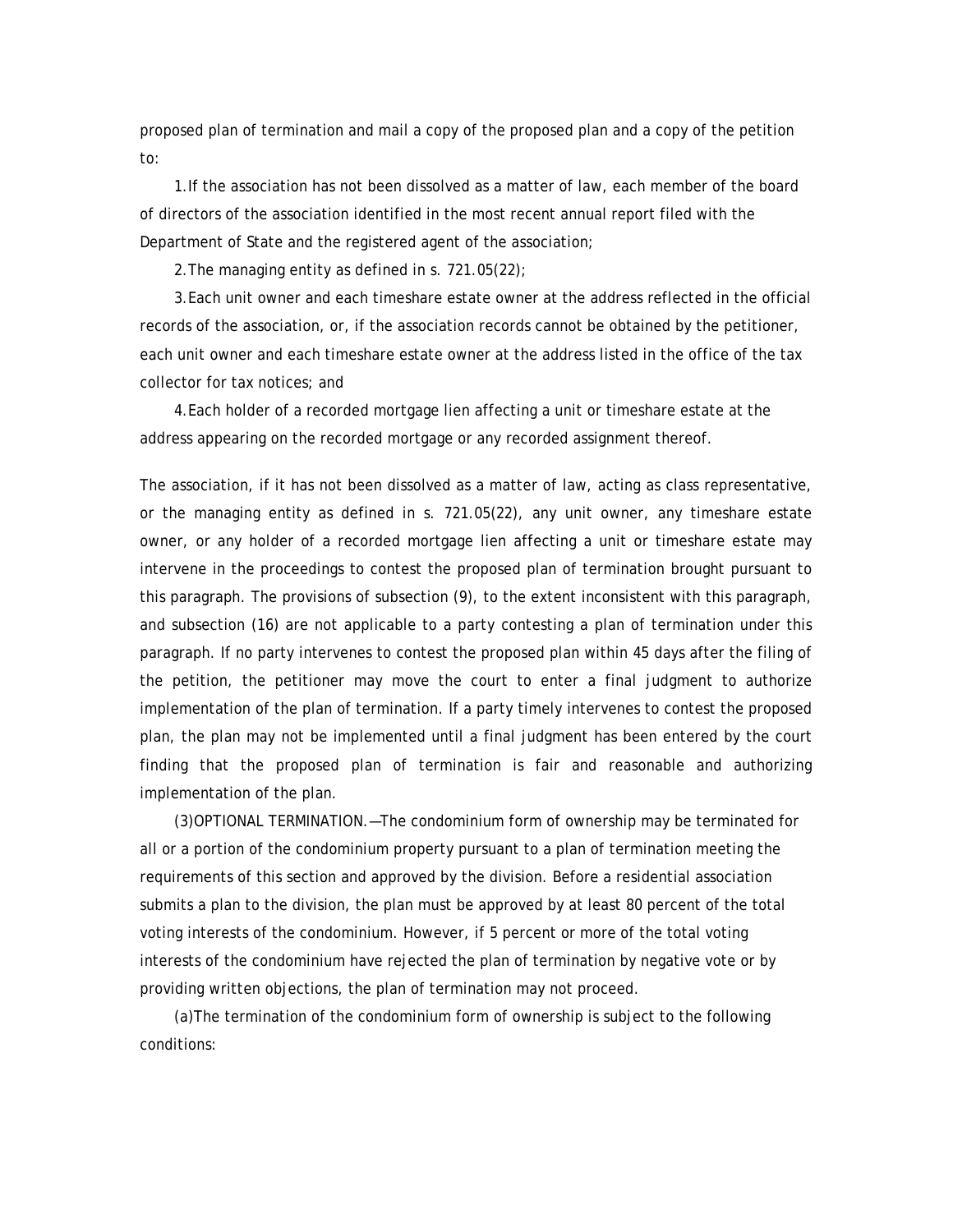1.The total voting interests of the condominium must include all voting interests for the purpose of considering a plan of termination. A voting interest of the condominium may not be suspended for any reason when voting on termination pursuant to this subsection.

2.If 5 percent or more of the total voting interests of the condominium reject a plan of termination, a subsequent plan of termination pursuant to this subsection may not be considered for 24 months after the date of the rejection.

(b)This subsection does not apply to any condominium created pursuant to part VI of this chapter until 5 years after the recording of the declaration of condominium, unless there is no objection to the plan of termination.

(c)For purposes of this subsection, the term "bulk owner" means the single holder of such voting interests or an owner together with a related entity or entities that would be considered an insider, as defined in s. 726.102, holding such voting interests. If the condominium association is a residential association proposed for termination pursuant to this section and, at the time of recording the plan of termination, at least 80 percent of the total voting interests are owned by a bulk owner, the plan of termination is subject to the following conditions and limitations:

1.If the former condominium units are offered for lease to the public after the termination, each unit owner in occupancy immediately before the date of recording of the plan of termination may lease his or her former unit and remain in possession of the unit for 12 months after the effective date of the termination on the same terms as similar unit types within the property are being offered to the public. In order to obtain a lease and exercise the right to retain exclusive possession of the unit owner's former unit, the unit owner must make a written request to the termination trustee to rent the former unit within 90 days after the date the plan of termination is recorded. Any unit owner who fails to timely make such written request and sign a lease within 15 days after being presented with a lease is deemed to have waived his or her right to retain possession of his or her former unit and shall be required to vacate the former unit upon the effective date of the termination, unless otherwise provided in the plan of termination.

2.Any former unit owner whose unit was granted homestead exemption status by the applicable county property appraiser as of the date of the recording of the plan of termination shall be paid a relocation payment in an amount equal to 1 percent of the termination proceeds allocated to the owner's former unit. Any relocation payment payable under this subparagraph shall be paid by the single entity or related entities owning at least 80 percent of the total voting interests. Such relocation payment shall be in addition to the termination proceeds for such owner's former unit and shall be paid no later than 10 days after the former unit owner vacates his or her former unit.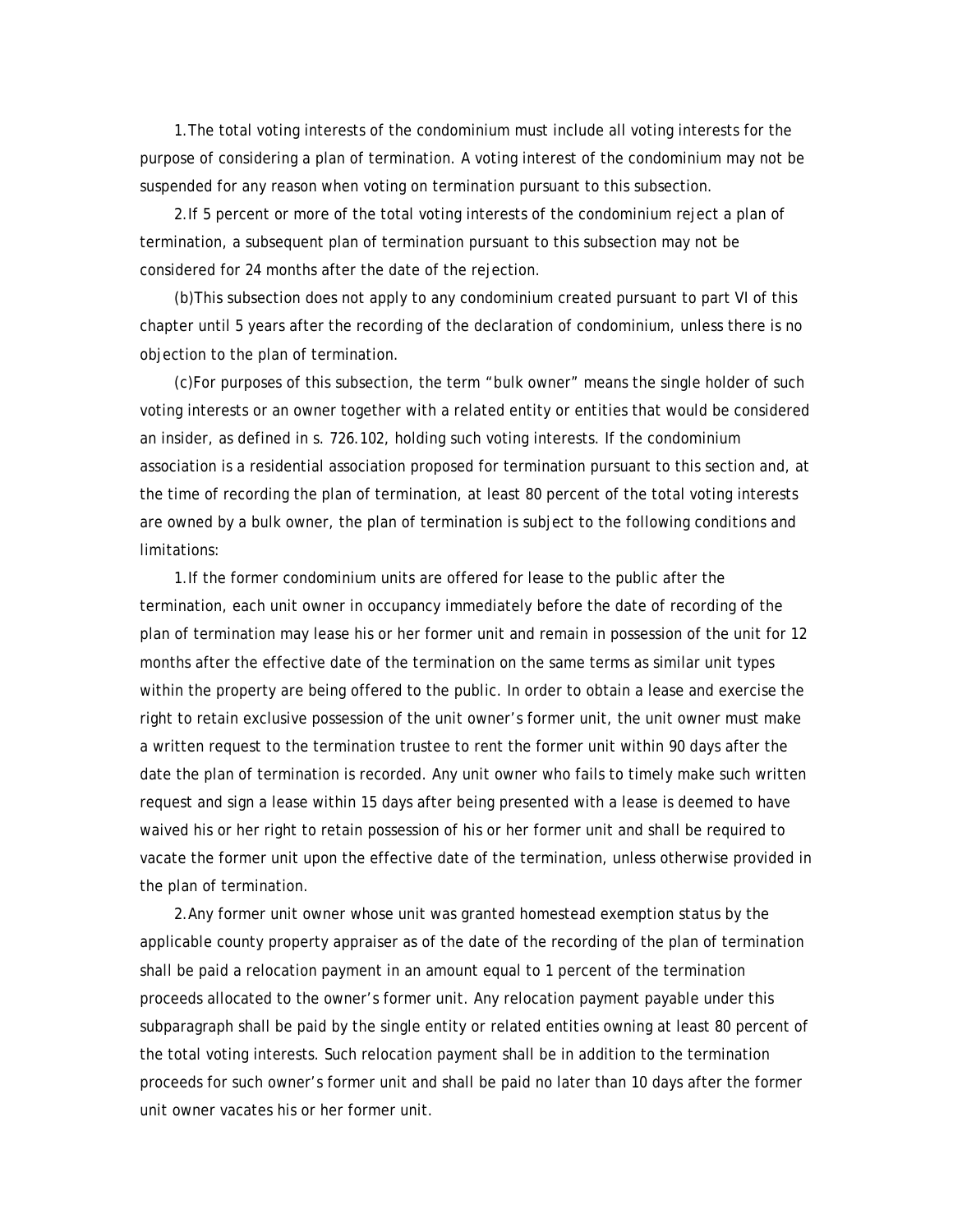3.For their respective units, all unit owners other than the bulk owner must be compensated at least 100 percent of the fair market value of their units. The fair market value shall be determined as of a date that is no earlier than 90 days before the date that the plan of termination is recorded and shall be determined by an independent appraiser selected by the termination trustee. For a person whose unit was granted homestead exemption status by the applicable county property appraiser, or was an owner-occupied operating business, as of the date that the plan of termination is recorded and who is current in payment of both assessments and other monetary obligations to the association as of the date the plan of termination is recorded, the fair market value shall be at least the original purchase price paid for the unit. For purposes of this subparagraph, the term "fair market value" means the price of a unit that a seller is willing to accept and a buyer is willing to pay on the open market in an arms-length transaction based on similar units sold in other condominiums, including units sold in bulk purchases but excluding units sold at wholesale or distressed prices. The purchase price of units acquired in bulk following a bankruptcy or foreclosure shall not be considered for purposes of determining fair market value.

4.The plan of termination must provide for payment of a first mortgage encumbering a unit to the extent necessary to satisfy the lien, but the payment may not exceed the unit's share of the proceeds of termination under the plan. If the unit owner is current in payment of both assessments and other monetary obligations to the association and any mortgage encumbering the unit as of the date the plan of termination is recorded, the receipt by the holder of the unit's share of the proceeds of termination under the plan or the outstanding balance of the mortgage, whichever is less, shall be deemed to have satisfied the first mortgage in full.

5.Before a plan of termination is presented to the unit owners for consideration pursuant to this paragraph, the plan must include the following written disclosures in a sworn statement:

a.The identity of any person or entity that owns or controls 25 percent or more of the units in the condominium and, if the units are owned by an artificial entity or entities, a disclosure of the natural person or persons who, directly or indirectly, manage or control the entity or entities and the natural person or persons who, directly or indirectly, own or control 10 percent or more of the artificial entity or entities that constitute the bulk owner.

b.The units acquired by any bulk owner, the date each unit was acquired, and the total amount of compensation paid to each prior unit owner by the bulk owner, regardless of whether attributed to the purchase price of the unit.

c.The relationship of any board member to the bulk owner or any person or entity affiliated with the bulk owner subject to disclosure pursuant to this subparagraph.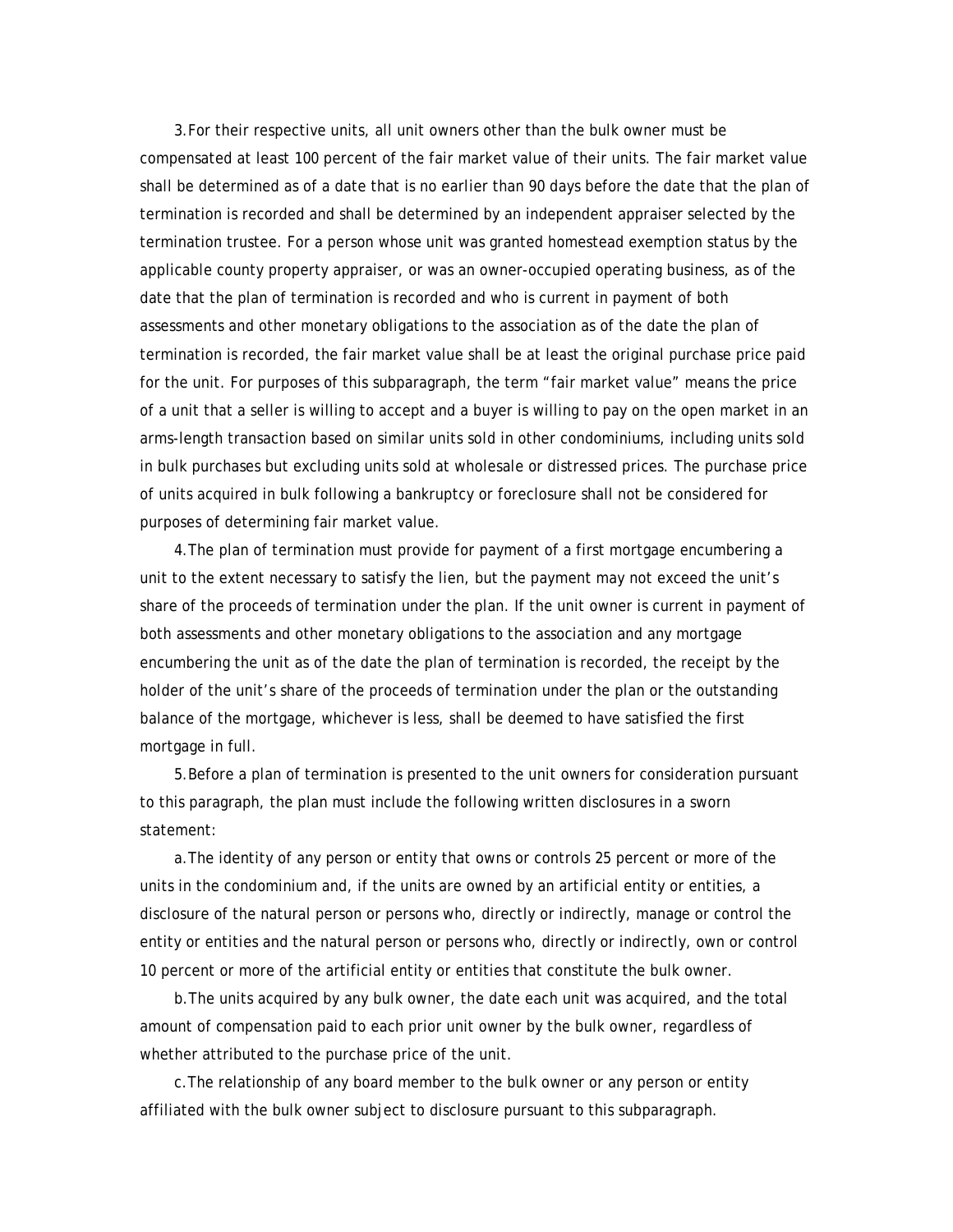d.The factual circumstances that show that the plan complies with the requirements of this section and that the plan supports the expressed public policies of this section.

(d)If the members of the board of administration are elected by the bulk owner, unit owners other than the bulk owner may elect at least one-third of the members of the board of administration before the approval of any plan of termination.

(e)The division shall examine the plan of termination to determine its procedural sufficiency and, within 45 days after receipt of the initial filing, the division shall notify the association by mail of any procedural deficiencies or that the filing is accepted. If the notice is not given within 45 days after the receipt of the filing, the plan of termination is presumed to be accepted. If the division determines that the conditions required by this section have been met and that the plan complies with the procedural requirements of this section, the division shall authorize the termination, and the termination may proceed pursuant to this section.

(f)Subsection (2) does not apply to optional termination pursuant to this subsection.

(4)EXEMPTION.—A plan of termination is not an amendment subject to s. 718.110(4). In a partial termination, a plan of termination is not an amendment subject to s. 718.110(4) if the ownership share of the common elements of a surviving unit in the condominium remains in the same proportion to the surviving units as it was before the partial termination.

(5)MORTGAGE LIENHOLDERS.—Notwithstanding any provision to the contrary in the declaration or this chapter, approval of a plan of termination by the holder of a recorded mortgage lien affecting a condominium parcel in which fewer than 75 percent of the units are timeshare units is not required unless the plan of termination will result in less than the full satisfaction of the mortgage lien affecting the condominium parcel. If such approval is required and not given, a holder of a recorded mortgage lien who objects to the plan of termination may contest the plan as provided in subsection (16). At the time of sale, the lien shall be transferred to the proportionate share of the proceeds assigned to the condominium parcel in the plan of termination or as subsequently modified by the court.

(6)POWERS IN CONNECTION WITH TERMINATION.—The approval of the plan of termination does not terminate the association. It shall continue in existence following approval of the plan of termination with all powers and duties it had before approval of the plan. Notwithstanding any provision to the contrary in the declaration or bylaws, after approval of the plan the board shall:

(a)Employ directors, agents, attorneys, and other professionals to liquidate or conclude its affairs.

(b)Conduct the affairs of the association as necessary for the liquidation or termination.

(c)Carry out contracts and collect, pay, and settle debts and claims for and against the association.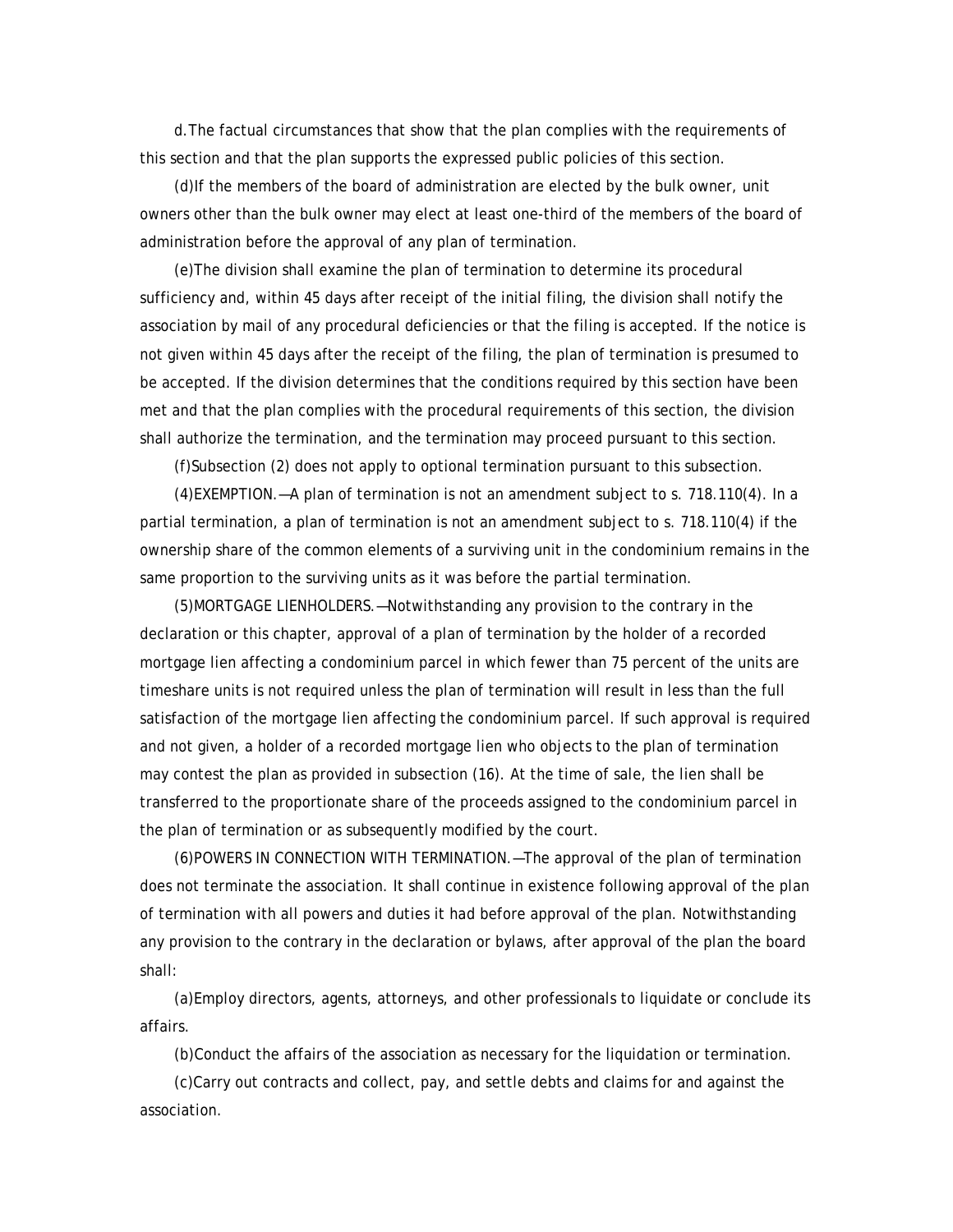(d)Defend suits brought against the association.

(e)Sue in the name of the association for all sums due or owed to the association or to recover any of its property.

(f)Perform any act necessary to maintain, repair, or demolish unsafe or uninhabitable improvements or other condominium property in compliance with applicable codes.

(g)Sell at public or private sale or exchange, convey, or otherwise dispose of assets of the association for an amount deemed to be in the best interests of the association, and execute bills of sale and deeds of conveyance in the name of the association.

(h)Collect and receive rents, profits, accounts receivable, income, maintenance fees, special assessments, or insurance proceeds for the association.

(i)Contract and do anything in the name of the association which is proper or convenient to terminate the affairs of the association.

(7)NATURAL DISASTERS.—

(a)If, after a natural disaster, the identity of the directors or their right to hold office is in doubt, if they are deceased or unable to act, if they fail or refuse to act, or if they cannot be located, any interested person may petition the circuit court to determine the identity of the directors or, if found to be in the best interests of the unit owners, to appoint a receiver to conclude the affairs of the association after a hearing following notice to such persons as the court directs. Lienholders shall be given notice of the petition and have the right to propose persons for the consideration by the court as receiver. If a receiver is appointed, the court shall direct the receiver to provide to all unit owners written notice of his or her appointment as receiver. Such notice shall be mailed or delivered within 10 days after the appointment. Notice by mail to a unit owner shall be sent to the address used by the county property appraiser for notice to the unit owner.

(b)The receiver shall have all powers given to the board pursuant to the declaration, bylaws, and subsection (6), and any other powers that are necessary to conclude the affairs of the association and are set forth in the order of appointment. The appointment of the receiver is subject to the bonding requirements of such order. The order shall also provide for the payment of a reasonable fee to the receiver from the sources identified in the order, which may include rents, profits, incomes, maintenance fees, or special assessments collected from the condominium property.

(8)REPORTS AND REPLACEMENT OF RECEIVER.—

(a)The association, receiver, or termination trustee shall prepare reports each quarter following the approval of the plan of termination setting forth the status and progress of the termination, costs and fees incurred, the date the termination is expected to be completed, and the current financial condition of the association, receivership, or trusteeship and provide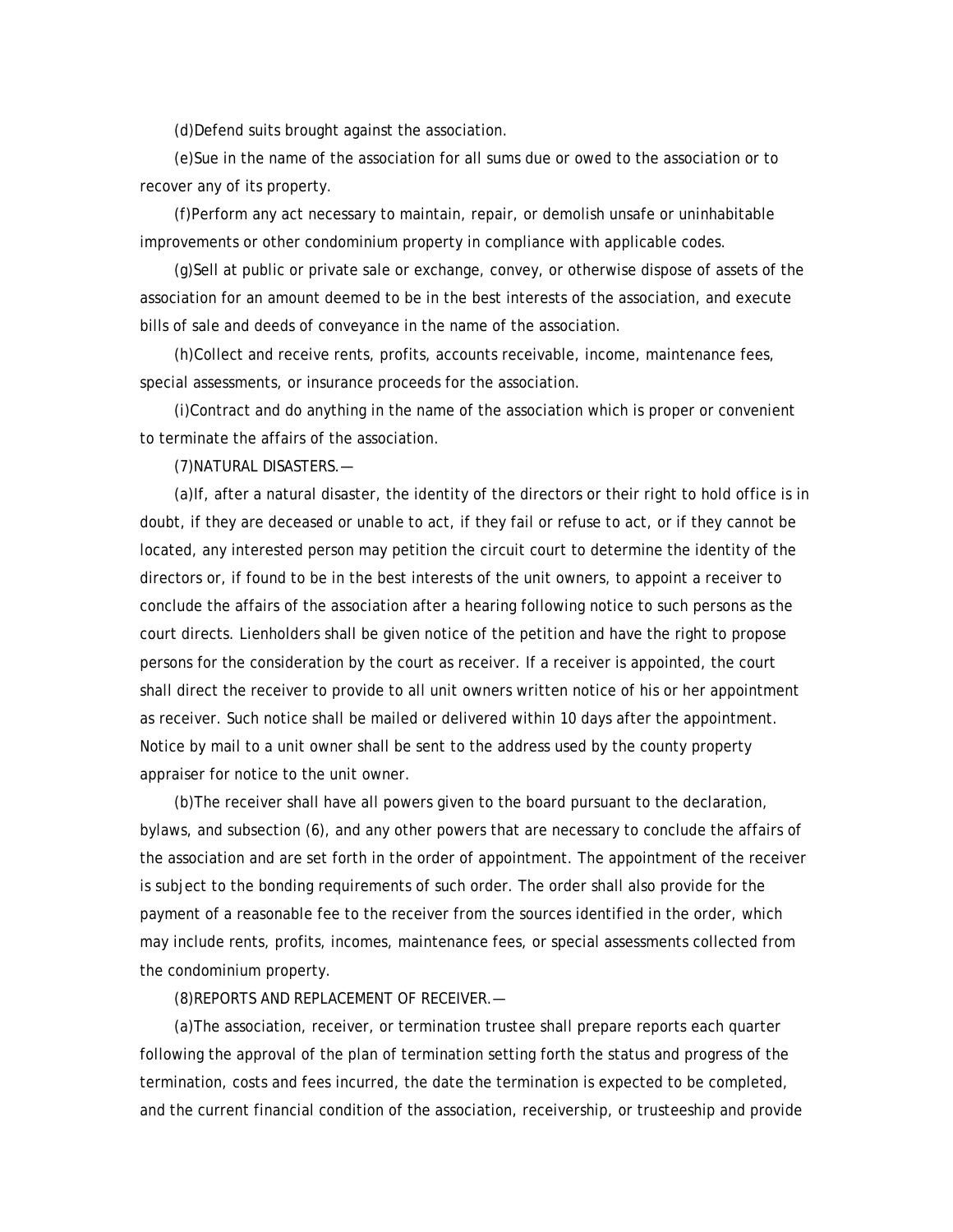copies of the report by regular mail to the unit owners and lienors at the mailing address provided to the association by the unit owners and the lienors.

(b)The unit owners of an association in termination may recall or remove members of the board of administration with or without cause at any time as provided in s. 718.112(2)(j).

(c)The lienors of an association in termination representing at least 50 percent of the outstanding amount of liens may petition the court for the appointment of a termination trustee, which shall be granted upon good cause shown.

(9)PLAN OF TERMINATION.—The plan of termination must be a written document executed in the same manner as a deed by unit owners having the requisite percentage of voting interests to approve the plan and by the termination trustee. A copy of the proposed plan of termination shall be given to all unit owners, in the same manner as for notice of an annual meeting, at least 14 days prior to the meeting at which the plan of termination is to be voted upon or prior to or simultaneously with the distribution of the solicitation seeking execution of the plan of termination or written consent to or joinder in the plan. A unit owner may document assent to the plan by executing the plan or by consent to or joinder in the plan in the manner of a deed. A plan of termination and the consents or joinders of unit owners must be recorded in the public records of each county in which any portion of the condominium is located. The plan is effective only upon recordation or at a later date specified in the plan. If the plan of termination fails to receive the required approval, the plan shall not be recorded and a new attempt to terminate the condominium may not be proposed at a meeting or by solicitation for joinder and consent for 18 months after the date that such failed plan of termination was first given to all unit owners in the manner as provided in this subsection.

(a)If the plan of termination is voted on at a meeting of the unit owners called in accordance with this subsection, any unit owner desiring to reject the plan must do so by either voting to reject the plan in person or by proxy, or by delivering a written rejection to the association before or at the meeting.

(b)If the plan of termination is approved by written consent or joinder without a meeting of the unit owners, any unit owner desiring to object to the plan must deliver a written objection to the association within 20 days after the date that the association notifies the nonconsenting owners, in the manner provided in paragraph (15)(a), that the plan of termination has been approved by written action in lieu of a unit owner meeting.

(10)PLAN OF TERMINATION; REQUIRED PROVISIONS.—The plan of termination must specify:

(a)The name, address, and powers of the termination trustee.

(b)A date after which the plan of termination is void if it has not been recorded.

(c)The interests of the respective unit owners in the association property, common surplus, and other assets of the association, which shall be the same as the respective interests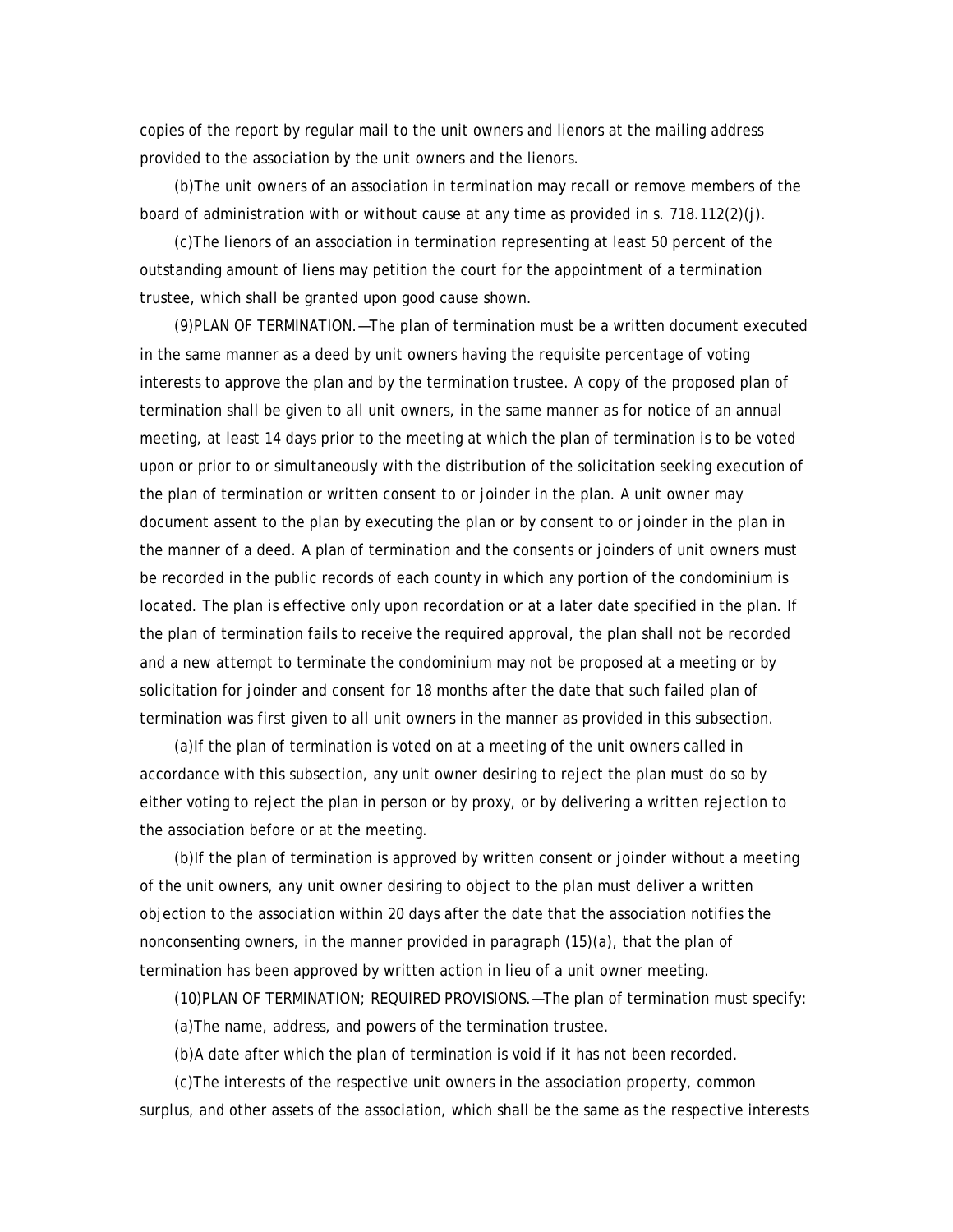of the unit owners in the common elements immediately before the termination, unless otherwise provided in the declaration.

(d)The interests of the respective unit owners in any proceeds from the sale of the condominium property. The plan of termination may apportion those proceeds pursuant to any method prescribed in subsection (12). If, pursuant to the plan of termination, condominium property or real property owned by the association is to be sold following termination, the plan must provide for the sale and may establish any minimum sale terms.

(e)Any interests of the respective unit owners in insurance proceeds or condemnation proceeds that are not used for repair or reconstruction at the time of termination. Unless the declaration expressly addresses the distribution of insurance proceeds or condemnation proceeds, the plan of termination may apportion those proceeds pursuant to any method prescribed in subsection (12).

(11)PLAN OF TERMINATION; OPTIONAL PROVISIONS; CONDITIONAL TERMINATION; WITHDRAWAL; ERRORS.—

(a)Unless the plan of termination expressly authorizes a unit owner or other person to retain the exclusive right to possess that portion of the real estate which formerly constituted the unit after termination or to use the common elements of the condominium after termination, all such rights in the unit and common elements automatically terminate on the effective date of termination. Unless the plan expressly provides otherwise, all leases, occupancy agreements, subleases, licenses, or other agreements for the use or occupancy of any unit or common elements of the condominium automatically terminate on the effective date of termination. If the plan expressly authorizes a unit owner or other person to retain exclusive right of possession for that portion of the real estate that formerly constituted the unit or to use the common elements of the condominium after termination, the plan must specify the terms and conditions of possession. In a partial termination, the plan of termination as specified in subsection (10) must also identify the units that survive the partial termination and provide that such units remain in the condominium form of ownership pursuant to an amendment to the declaration of condominium or an amended and restated declaration. In a partial termination, title to the surviving units and common elements that remain part of the condominium property specified in the plan of termination remain vested in the ownership shown in the public records and do not vest in the termination trustee.

(b)In a conditional termination, the plan must specify the conditions for termination. A conditional plan does not vest title in the termination trustee until the plan and a certificate executed by the association with the formalities of a deed, confirming that the conditions in the conditional plan have been satisfied or waived by the requisite percentage of the voting interests, have been recorded. In a partial termination, the plan does not vest title to the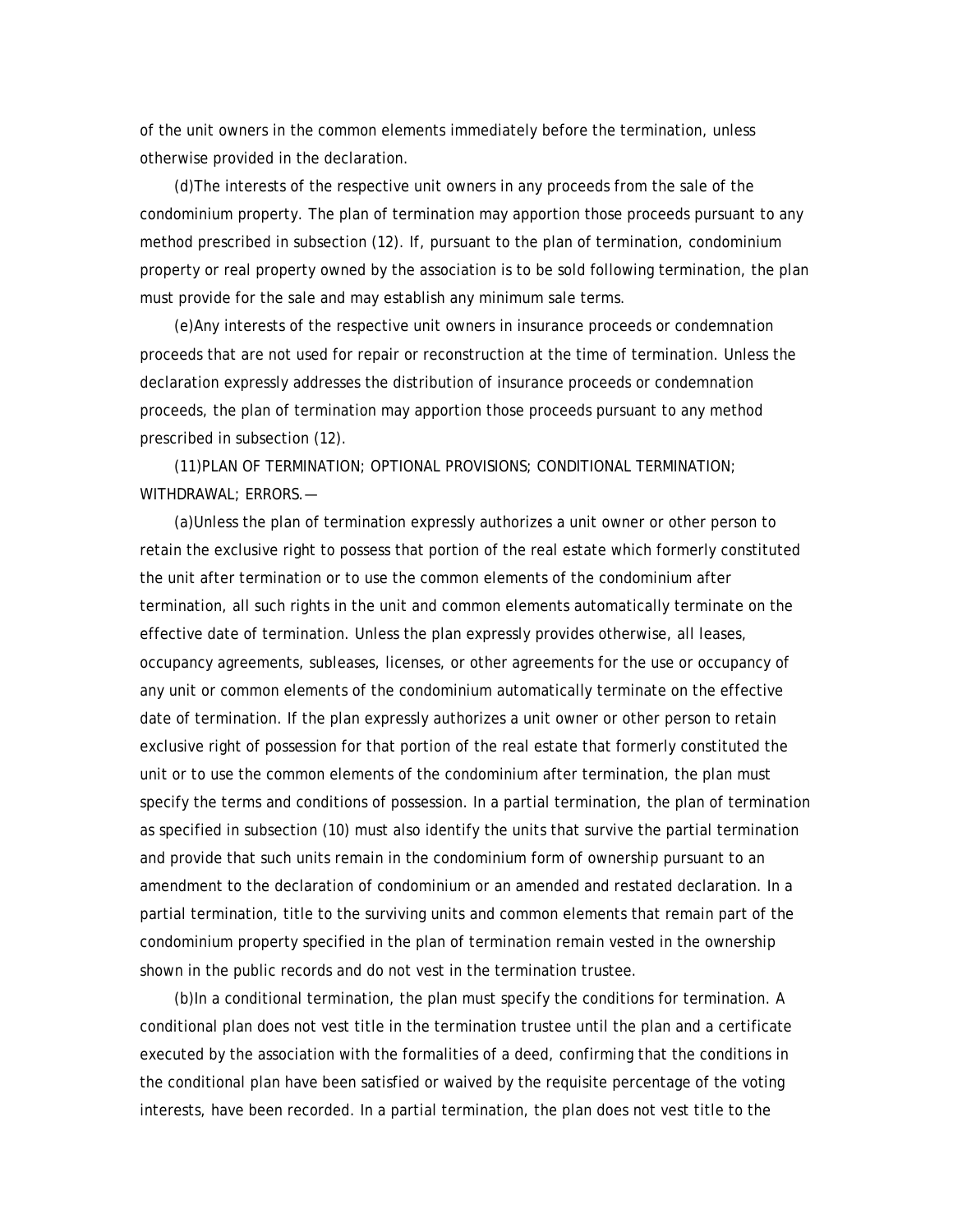surviving units or common elements that remain part of the condominium property in the termination trustee.

(c)Unless otherwise provided in the plan of termination, at any time before the sale of the condominium property, a plan may be withdrawn or modified by the affirmative vote or written agreement of at least the same percentage of voting interests in the condominium as that which was required for the initial approval of the plan.

(d)Upon the discovery of a scrivener's error in the plan of termination, the termination trustee may record an amended plan or an amendment to the plan for the purpose of correcting the error, and the amended plan or amendment to the plan must be executed by the termination trustee in the same manner as required for the execution of a deed.

(12)ALLOCATION OF PROCEEDS OF SALE OF CONDOMINIUM PROPERTY.—

(a)Unless the declaration expressly provides for the allocation of the proceeds of sale of condominium property, the plan of termination may require separate valuations for the common elements. However, in the absence of such provision, it is presumed that the common elements have no independent value but rather that their value is incorporated into the valuation of the units. In a partial termination, the aggregate values of the units and common elements that are being terminated must be separately determined, and the plan of termination must specify the allocation of the proceeds of sale for the units and common elements being terminated.

(b)The portion of proceeds allocated to the units shall be apportioned among the individual units. The apportionment is deemed fair and reasonable if it is determined by any of the following methods:

1.The respective values of the units based on the fair market values of the units immediately before the termination, as determined by one or more independent appraisers selected by the association or termination trustee;

2.The respective values of the units based on the most recent market value of the units before the termination, as provided in the county property appraiser's records; or

3.The respective interests of the units in the common elements specified in the declaration immediately before the termination.

(c)The methods of apportionment in paragraph (b) do not prohibit any other method of apportioning the proceeds of sale allocated to the units or any other method of valuing the units agreed upon in the plan of termination. Any portion of the proceeds separately allocated to the common elements shall be apportioned among the units based upon their respective interests in the common elements as provided in the declaration.

(d)Liens that encumber a unit shall, unless otherwise provided in the plan of termination, be transferred to the proceeds of sale of the condominium property and the proceeds of sale or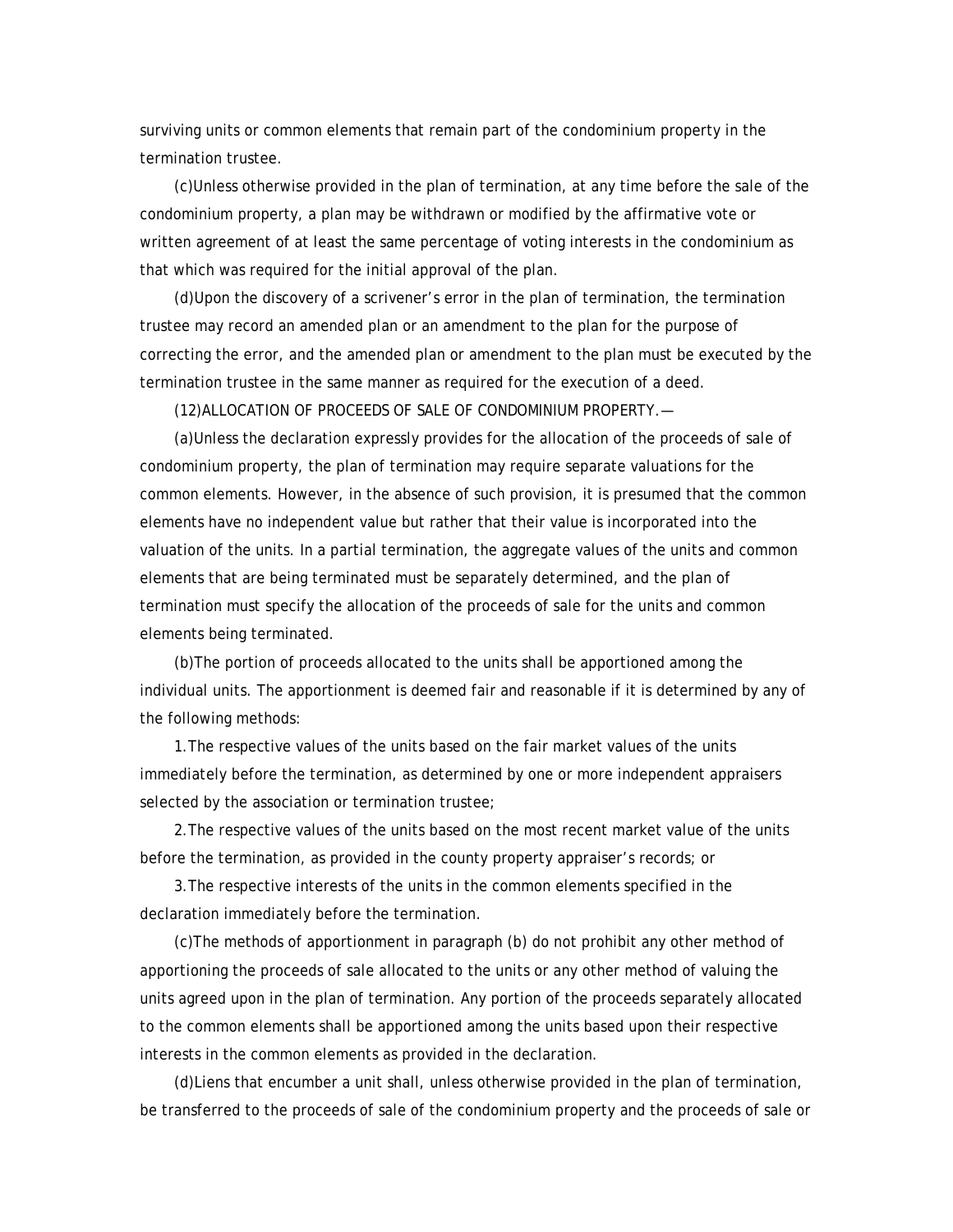other distribution of association property, common surplus, or other association assets attributable to such unit in their same priority. In a partial termination, liens that encumber a unit being terminated must be transferred to the proceeds of sale of that portion of the condominium property being terminated which are attributable to such unit. The proceeds of any sale of condominium property pursuant to a plan of termination may not be deemed to be common surplus or association property. The holder of a lien that encumbers a unit at the time of recording a plan must, within 30 days after the written request from the termination trustee, deliver a statement to the termination trustee confirming the outstanding amount of any obligations of the unit owner secured by the lien.

(e)The termination trustee may setoff against, and reduce the share of, the termination proceeds allocated to a unit by the following amounts, which may include attorney fees and costs:

1.All unpaid assessments, taxes, late fees, interest, fines, charges, and other amounts due and owing to the association associated with the unit, its owner, or the owner's family members, guests, tenants, occupants, licensees, invitees, or other persons.

2.All costs of clearing title to the owner's unit, including, but not limited to, locating lienors, obtaining statements from such lienors confirming the outstanding amount of any obligations of the unit owner, and paying all mortgages and other liens, judgments, and encumbrances and filing suit to quiet title or remove title defects.

3.All costs of removing the owner or the owner's family members, guests, tenants, occupants, licensees, invitees, or other persons from the unit in the event such persons fail to vacate a unit as required by the plan.

4.All costs arising from, or related to, any breach of the plan by the owner or the owner's family members, guests, tenants, occupants, licensees, invitees, or other persons.

5.All costs arising out of, or related to, the removal and storage of all personal property remaining in a unit, other than personal property owned by the association, so that the unit may be delivered vacant and clear of the owner or the owner's family members, guests, tenants, occupants, licensees, invitees, or other persons as required by the plan.

6.All costs arising out of, or related to, the appointment and activities of a receiver or attorney ad litem acting for the owner in the event that the owner is unable to be located.

(13)TERMINATION TRUSTEE.—The association shall serve as termination trustee unless another person is appointed in the plan of termination. If the association is unable, unwilling, or fails to act as trustee, any unit owner may petition the court to appoint a trustee. Upon the date of the recording or at a later date specified in the plan, title to the condominium property vests in the trustee. Unless prohibited by the plan, the termination trustee shall be vested with the powers given to the board pursuant to the declaration, bylaws, and subsection (6). If the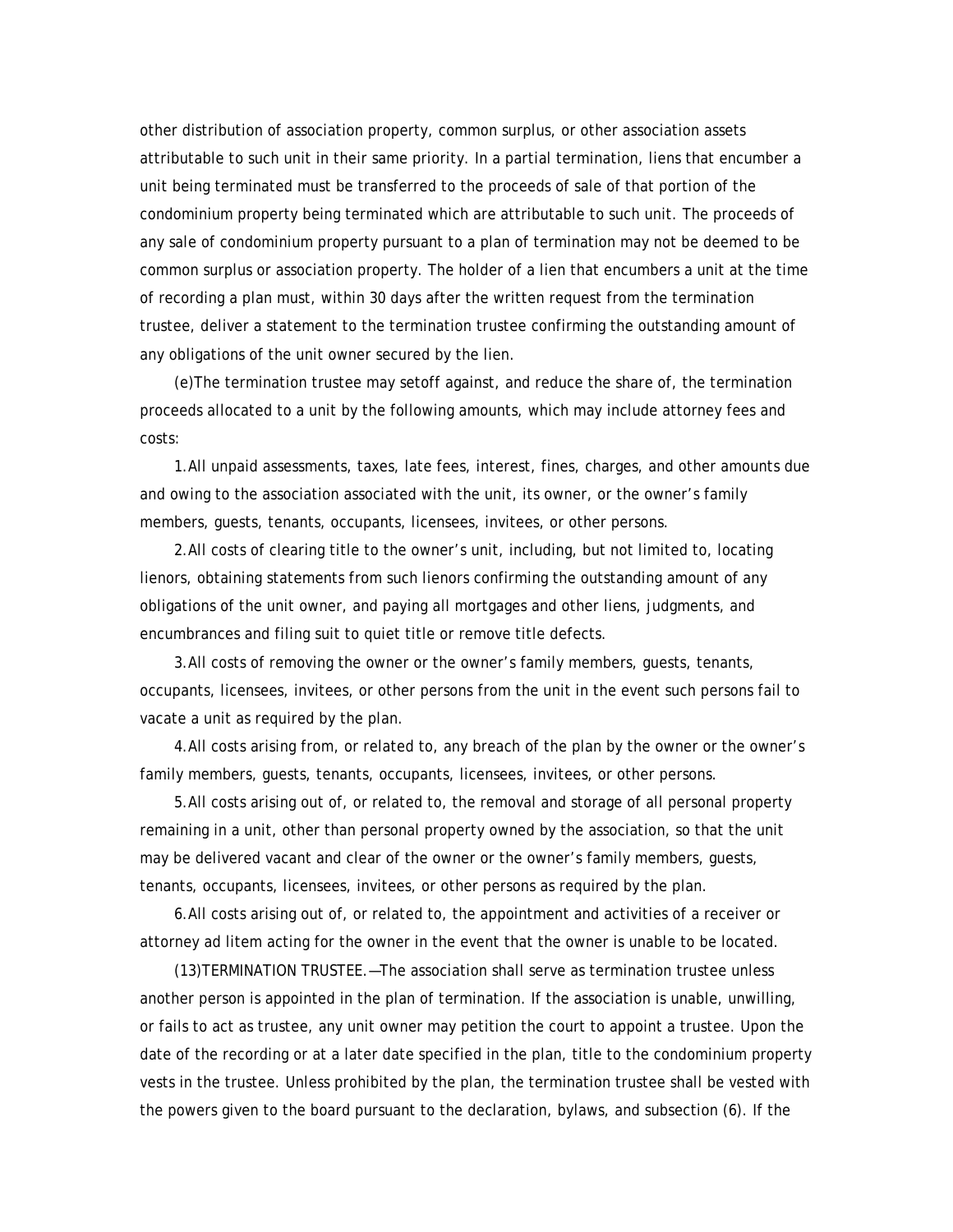association is not the termination trustee, the trustee's powers shall be coextensive with those of the association to the extent not prohibited in the plan of termination or the order of appointment. If the association is not the termination trustee, the association shall transfer any association property to the trustee. If the association is dissolved, the trustee shall also have such other powers necessary to conclude the affairs of the association.

(14)TITLE VESTED IN TERMINATION TRUSTEE.—If termination is pursuant to a plan of termination under subsection (2) or subsection (3), title to the condominium property being terminated vests in the termination trustee when the plan is recorded or at a later date specified in the plan. The unit owners thereafter become the beneficiaries of the proceeds realized from the plan of termination as set forth in the plan. The termination trustee may deal with the condominium property being terminated or any interest therein if the plan confers on the trustee the authority to protect, conserve, manage, sell, or dispose of the condominium property. The trustee, on behalf of the unit owners, may contract for the sale of real property being terminated, but the contract is not binding on the unit owners until the plan is approved pursuant to subsection (2) or subsection (3).

### $(15)$ NOTICE. $-$

(a)Within 30 days after a plan of termination has been recorded, the termination trustee shall deliver by certified mail, return receipt requested, notice to all unit owners, lienors of the condominium property, and lienors of all units at their last known addresses that a plan of termination has been recorded. The notice must include the book and page number of the public records in which the plan was recorded, notice that a copy of the plan shall be furnished upon written request, and notice that the unit owner or lienor has the right to contest the fairness of the plan.

(b)The trustee, within 90 days after the effective date of the plan, shall provide to the division a certified copy of the recorded plan, the date the plan was recorded, and the county, book, and page number of the public records in which the plan is recorded.

(16)RIGHT TO CONTEST.—A unit owner or lienor may contest a plan of termination by initiating a petition for mandatory nonbinding arbitration pursuant to s. 718.1255 within 90 days after the date the plan is recorded. A unit owner or lienor may only contest the fairness and reasonableness of the apportionment of the proceeds from the sale among the unit owners, that the liens of the first mortgages of unit owners other than the bulk owner have not or will not be satisfied to the extent required by subsection (3), or that the required vote to approve the plan was not obtained. A unit owner or lienor who does not contest the plan within the 90-day period is barred from asserting or prosecuting a claim against the association, the termination trustee, any unit owner, or any successor in interest to the condominium property. In an action contesting a plan of termination, the person contesting the plan has the burden of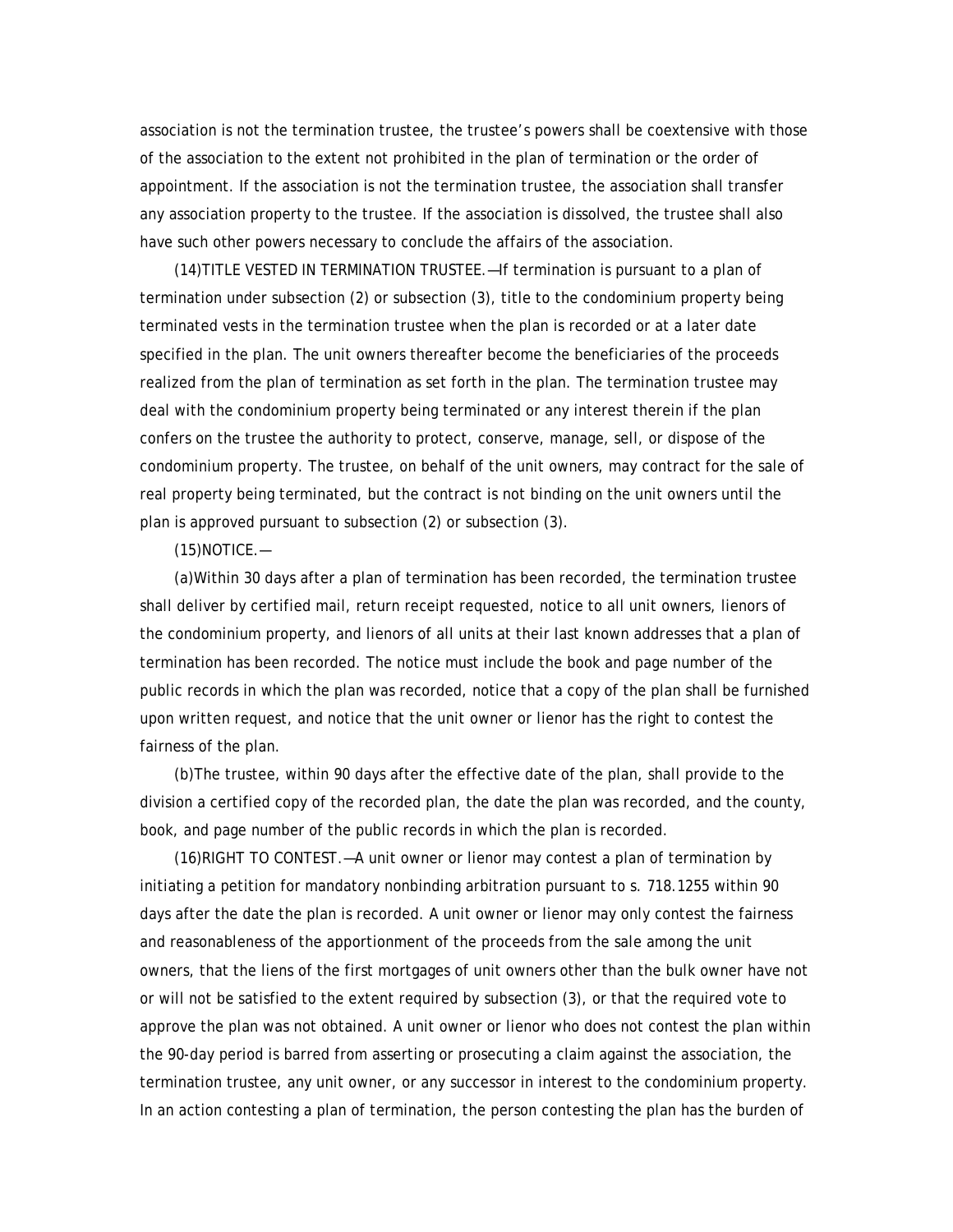pleading and proving that the apportionment of the proceeds from the sale among the unit owners was not fair and reasonable or that the required vote was not obtained. The apportionment of sale proceeds is presumed fair and reasonable if it was determined pursuant to the methods prescribed in subsection (12). The arbitrator shall determine the rights and interests of the parties in the apportionment of the sale proceeds. If the arbitrator determines that the apportionment of sales proceeds is not fair and reasonable, the arbitrator may void the plan or may modify the plan to apportion the proceeds in a fair and reasonable manner pursuant to this section based upon the proceedings and order the modified plan of termination to be implemented. If the arbitrator determines that the plan was not properly approved, or that the procedures to adopt the plan were not properly followed, the arbitrator may void the plan or grant other relief it deems just and proper. The arbitrator shall automatically void the plan upon a finding that any of the disclosures required in subparagraph (3)(c)5. are omitted, misleading, incomplete, or inaccurate. Any challenge to a plan, other than a challenge that the required vote was not obtained, does not affect title to the condominium property or the vesting of the condominium property in the trustee, but shall only be a claim against the proceeds of the plan. In any such action, the prevailing party shall recover reasonable attorney fees and costs.

#### (17)DISTRIBUTION.—

(a)Following termination of the condominium, the condominium property, association property, common surplus, and other assets of the association shall be held by the termination trustee pursuant to the plan of termination, as trustee for unit owners and holders of liens on the units, in their order of priority unless otherwise set forth in the plan of termination.

(b)Not less than 30 days before the first distribution, the termination trustee shall deliver by certified mail, return receipt requested, a notice of the estimated distribution to all unit owners, lienors of the condominium property, and lienors of each unit at their last known addresses stating a good faith estimate of the amount of the distributions to each class and the procedures and deadline for notifying the termination trustee of any objections to the amount. The deadline must be at least 15 days after the date the notice was mailed. The notice may be sent with or after the notice required by subsection (15). If a unit owner or lienor files a timely objection with the termination trustee, the trustee need not distribute the funds and property allocated to the respective unit owner or lienor until the trustee has had a reasonable time to determine the validity of the adverse claim. In the alternative, the trustee may interplead the unit owner, lienor, and any other person claiming an interest in the unit and deposit the funds allocated to the unit in the court registry, at which time the condominium property, association property, common surplus, and other assets of the association are free of all claims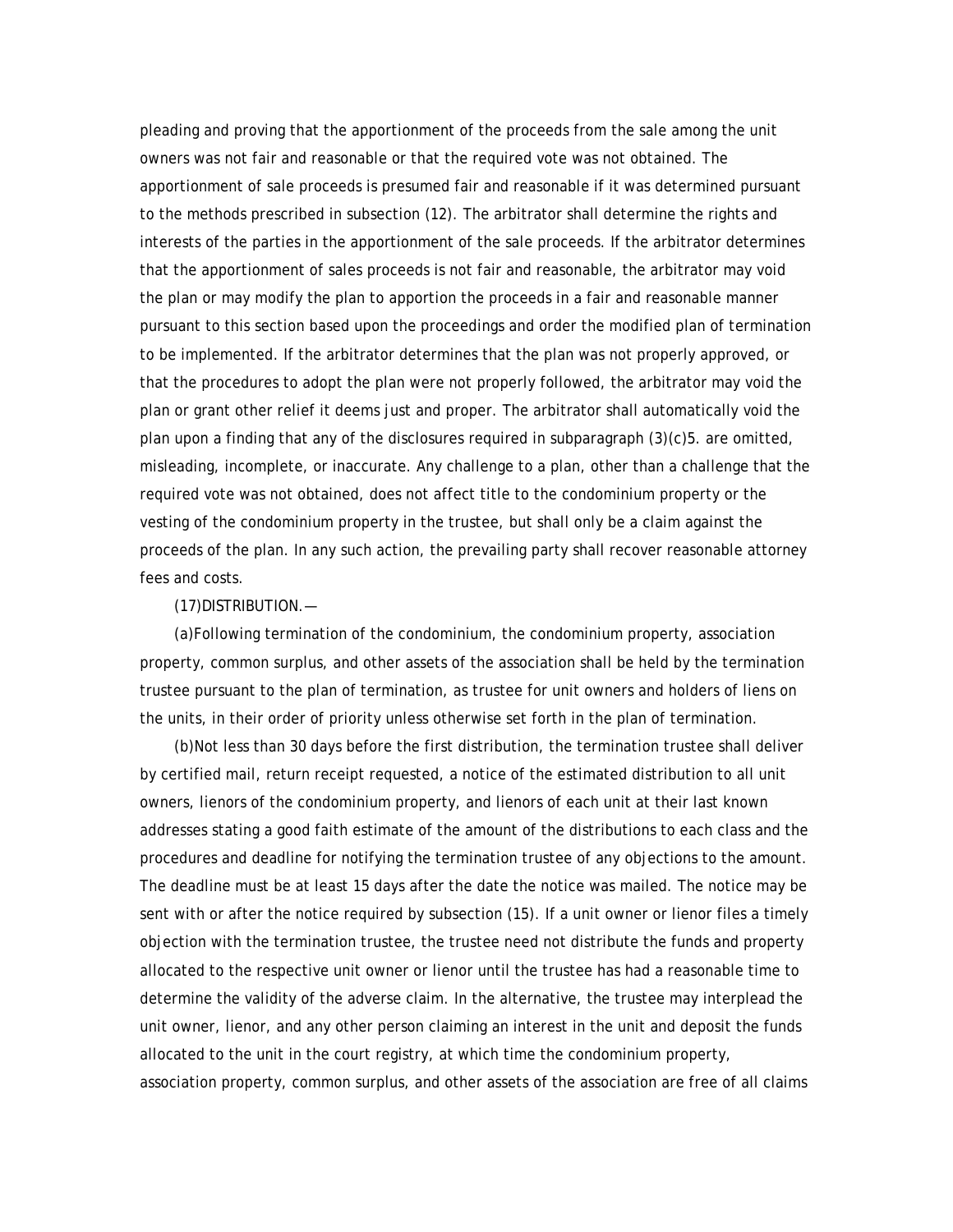and liens of the parties to the suit. In an interpleader action, the trustee and prevailing party may recover reasonable attorney's fees and costs.

(c)The proceeds from any sale of condominium property or association property and any remaining condominium property or association property, common surplus, and other assets shall be distributed in the following priority:

1.To pay the reasonable termination trustee's fees and costs and accounting fees and costs.

2.To lienholders of liens recorded prior to the recording of the declaration.

3.To purchase-money lienholders on units to the extent necessary to satisfy their liens; however, the distribution may not exceed a unit owner's share of the proceeds.

4.To lienholders of liens of the association which have been consented to under s. 718.121(1).

5.To creditors of the association, as their interests appear.

6.To unit owners, the proceeds of any sale of condominium property subject to satisfaction of liens on each unit in their order of priority, in shares specified in the plan of termination, unless objected to by a unit owner or lienor as provided in paragraph (b).

7.To unit owners, the remaining condominium property, subject to satisfaction of liens on each unit in their order of priority, in shares specified in the plan of termination, unless objected to by a unit owner or a lienor as provided in paragraph (b).

8.To unit owners, the proceeds of any sale of association property, the remaining association property, common surplus, and other assets of the association, subject to satisfaction of liens on each unit in their order of priority, in shares specified in the plan of termination, unless objected to by a unit owner or a lienor as provided in paragraph (b).

(d)After determining that all known debts and liabilities of an association in the process of termination have been paid or adequately provided for, the termination trustee shall distribute the remaining assets pursuant to the plan of termination. If the termination is by court proceeding or subject to court supervision, the distribution may not be made until any period for the presentation of claims ordered by the court has elapsed.

(e)Assets held by an association upon a valid condition requiring return, transfer, or conveyance, which condition has occurred or will occur, shall be returned, transferred, or conveyed in accordance with the condition. The remaining association assets shall be distributed pursuant to paragraph (c).

(f)Distribution may be made in money, property, or securities and in installments or as a lump sum, if it can be done fairly and ratably and in conformity with the plan of termination. Distribution shall be made as soon as is reasonably consistent with the beneficial liquidation of the assets.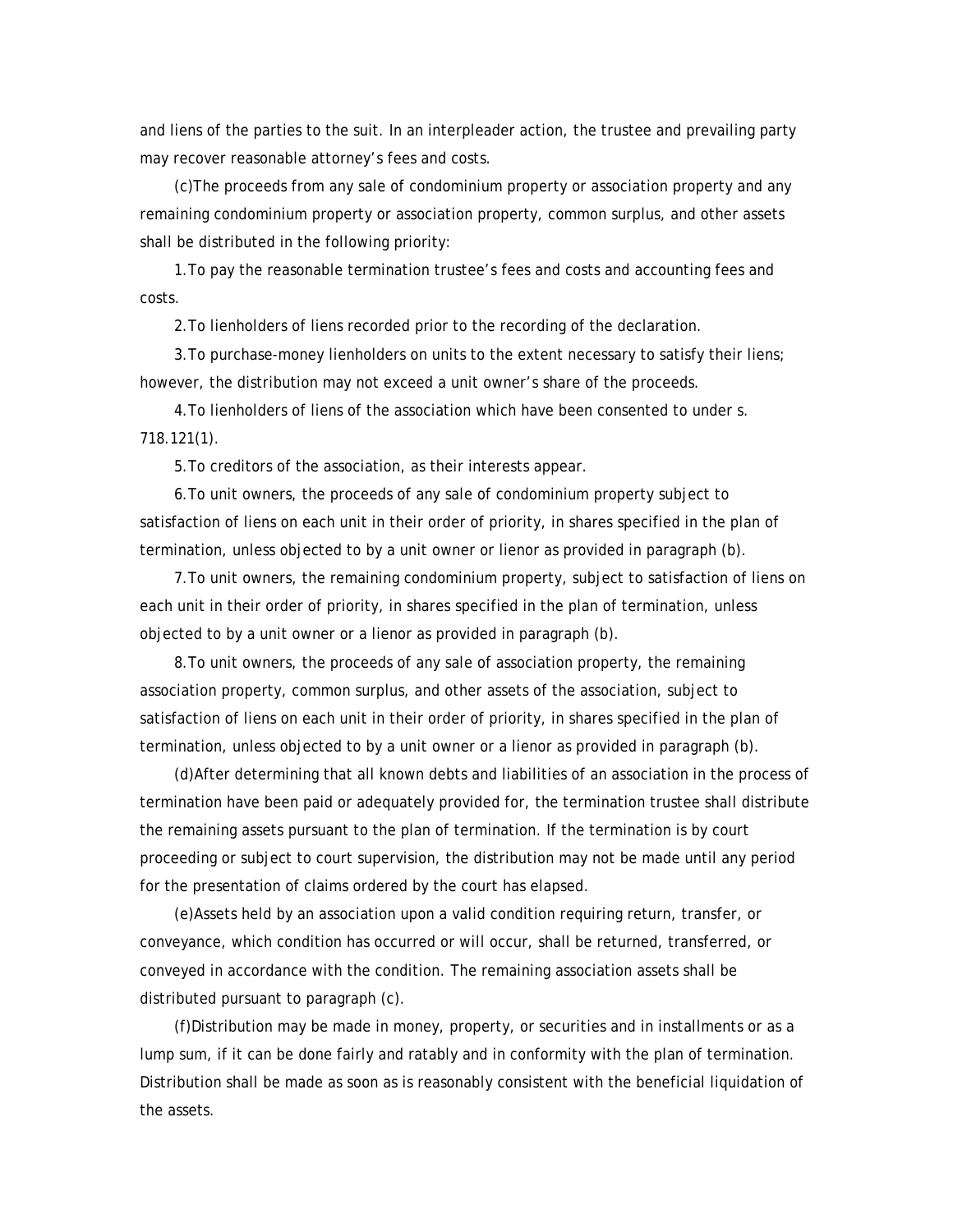(18)ASSOCIATION STATUS.—The termination of a condominium does not change the corporate status of the association that operated the condominium property. The association continues to exist to conclude its affairs, prosecute and defend actions by or against it, collect and discharge obligations, dispose of and convey its property, and collect and divide its assets, but not to act except as necessary to conclude its affairs. In a partial termination, the association may continue as the condominium association for the property that remains subject to the declaration of condominium.

(19)CREATION OF ANOTHER CONDOMINIUM.—The termination or partial termination of a condominium does not bar the filing of a new declaration of condominium by the termination trustee, or the trustee's successor in interest, for the terminated property or any portion thereof. The partial termination of a condominium may provide for the simultaneous filing of an amendment to the declaration of condominium or an amended and restated declaration of condominium by the condominium association for any portion of the property not terminated from the condominium form of ownership.

(20)EXCLUSION.—This section does not apply to the termination of a condominium incident to a merger of that condominium with one or more other condominiums under s. 718.110(7).

(21)APPLICABILITY.—This section applies to all condominiums in this state in existence on or after July 1, 2007.

**History.**—s. 1, ch. 76-222; s. 4, ch. 88-148; s. 47, ch. 95-274; s. 3, ch. 98-195; s. 57, ch. 2000-302; s. 1, ch. 2007-226; s. 11, ch. 2008-28; s. 2, ch. 2008-202; s. 6, ch. 2008-240; s. 13, ch. 2010-174; s. 7, ch. 2011-196; s. 11, ch. 2014-133; s. 1, ch. 2015-175; s. 1, ch. 2017-122.

**718.118Equitable relief.**—In the event of substantial damage to or destruction of all or a substantial part of the condominium property, and if the property is not repaired, reconstructed, or rebuilt within a reasonable period of time, any unit owner may petition a court for equitable relief, which may include a termination of the condominium and a partition.

**History.**—s. 1, ch. 76-222.

## **718.119Limitation of liability.**—

(1)The liability of the owner of a unit for common expenses is limited to the amounts for which he or she is assessed for common expenses from time to time in accordance with this chapter, the declaration, and bylaws.

(2)The owner of a unit may be personally liable for the acts or omissions of the association in relation to the use of the common elements, but only to the extent of his or her pro rata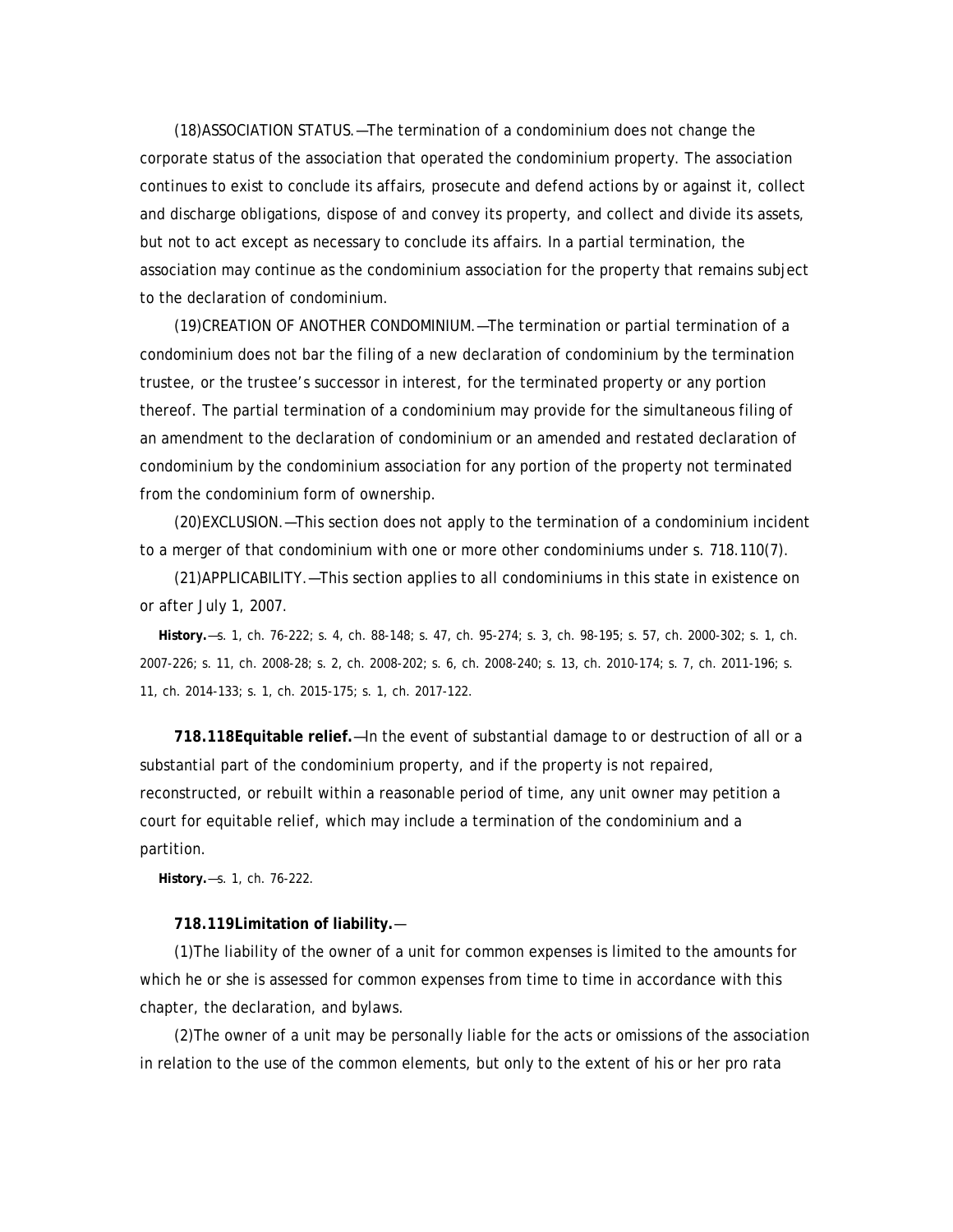share of that liability in the same percentage as his or her interest in the common elements, and then in no case shall that liability exceed the value of his or her unit.

(3)In any legal action in which the association may be exposed to liability in excess of insurance coverage protecting it and the unit owners, the association shall give notice of the exposure within a reasonable time to all unit owners, and they shall have the right to intervene and defend.

**History.**—s. 1, ch. 76-222; s. 6, ch. 77-221; s. 5, ch. 77-222; s. 857, ch. 97-102.

**718.120Separate taxation of condominium parcels; survival of declaration after tax sale; assessment of timeshare estates.**—

(1)Ad valorem taxes, benefit taxes, and special assessments by taxing authorities shall be assessed against the condominium parcels and not upon the condominium property as a whole. No ad valorem tax, benefit tax, or special assessment, including those made by special districts, drainage districts, or water management districts, may be separately assessed against recreational facilities or other common elements if such facilities or common elements are owned by the condominium association or are owned jointly by the owners of the condominium parcels. Each condominium parcel shall be separately assessed for ad valorem taxes and special assessments as a single parcel. The taxes and special assessments levied against each condominium parcel shall constitute a lien only upon the condominium parcel assessed and upon no other portion of the condominium property.

(2)All provisions of a declaration relating to a condominium parcel which has been sold for taxes or special assessments survive and are enforceable after the issuance of a tax deed or master's deed, upon foreclosure of an assessment, a certificate or lien, a tax deed, tax certificate, or tax lien, to the same extent that they would be enforceable against a voluntary grantee of the title immediately prior to the delivery of the tax deed, master's deed, or clerk's certificate of title as provided in s. 197.573.

(3)Condominium property divided into fee timeshare real property shall be assessed for purposes of ad valorem taxes and special assessments as provided in s. 192.037.

**History.**—s. 1, ch. 76-222; s. 58, ch. 82-226; s. 1, ch. 84-261; s. 217, ch. 85-342; s. 4, ch. 91-116.

### **718.121Liens.**—

(1)Subsequent to recording the declaration and while the property remains subject to the declaration, no liens of any nature are valid against the condominium property as a whole except with the unanimous consent of the unit owners. During this period, liens may arise or be created only against individual condominium parcels.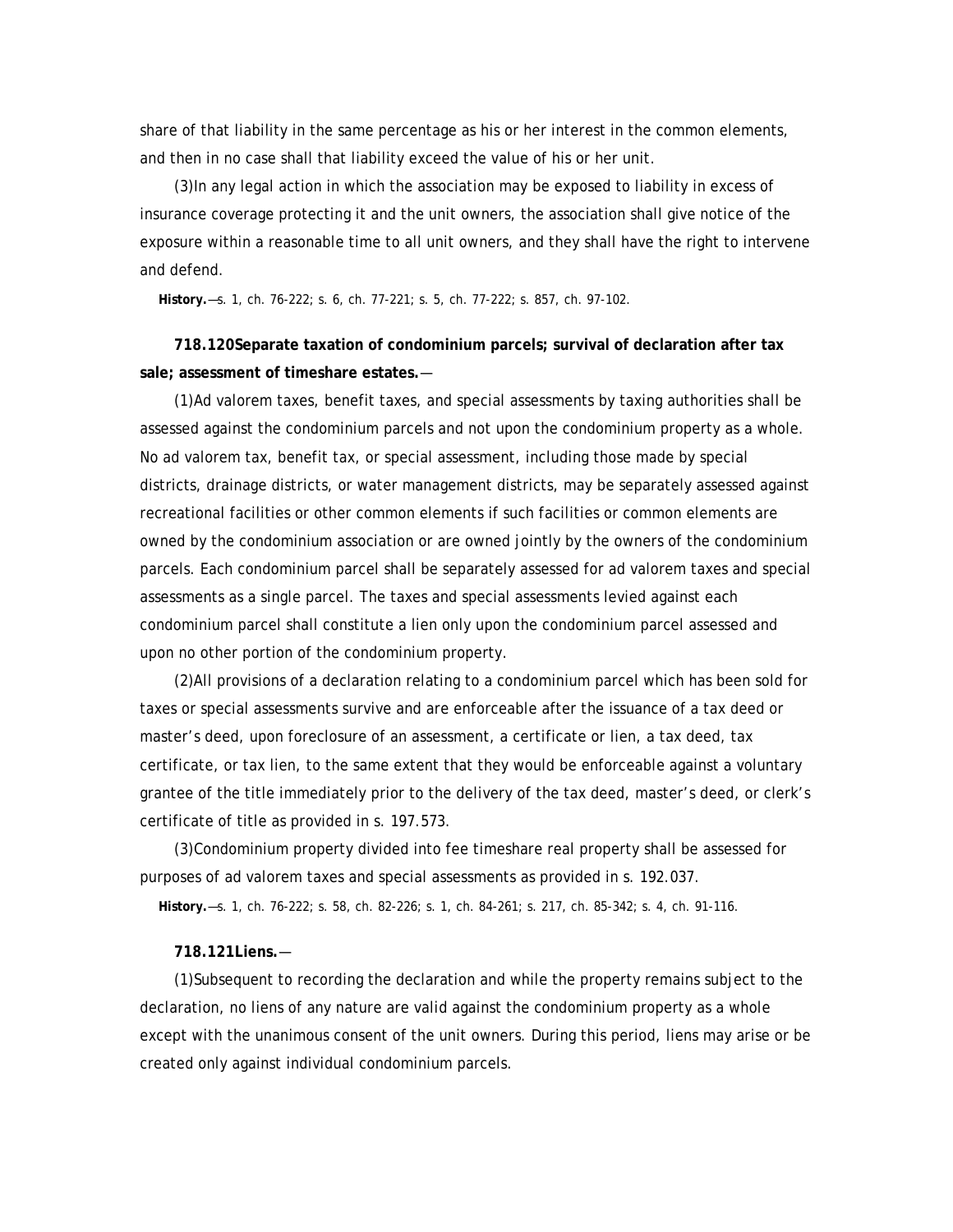(2)Labor performed on or materials furnished to a unit shall not be the basis for the filing of a lien pursuant to part I of chapter 713, the Construction Lien Law, against the unit or condominium parcel of any unit owner not expressly consenting to or requesting the labor or materials. Labor performed on or materials furnished for the installation of an electronic vehicle charging station pursuant to s. 718.113(8) may not be the basis for filing a lien under part I of chapter 713 against the association, but such a lien may be filed against the unit owner. Labor performed on or materials furnished to the common elements are not the basis for a lien on the common elements, but if authorized by the association, the labor or materials are deemed to be performed or furnished with the express consent of each unit owner and may be the basis for the filing of a lien against all condominium parcels in the proportions for which the owners are liable for common expenses.

(3)If a lien against two or more condominium parcels becomes effective, each owner may relieve his or her condominium parcel of the lien by exercising any of the rights of a property owner under chapter 713, or by payment of the proportionate amount attributable to his or her condominium parcel. Upon the payment, the lienor shall release the lien of record for that condominium parcel.

(4)Except as otherwise provided in this chapter, no lien may be filed by the association against a condominium unit until 30 days after the date on which a notice of intent to file a lien has been delivered to the owner by registered or certified mail, return receipt requested, and by first-class United States mail to the owner at his or her last address as reflected in the records of the association, if the address is within the United States, and delivered to the owner at the address of the unit if the owner's address as reflected in the records of the association is not the unit address. If the address reflected in the records is outside the United States, sending the notice to that address and to the unit address by first-class United States mail is sufficient. Delivery of the notice shall be deemed given upon mailing as required by this subsection. The notice must be in substantially the following form:

#### NOTICE OF INTENT

### TO RECORD A CLAIM OF LIEN

RE: Unit of (name of association)

The following amounts are currently due on your account to (name of association) , and must be paid within 30 days after your receipt of this letter. This letter shall serve as the association's notice of intent to record a Claim of Lien against your property no sooner than 30 days after your receipt of this letter, unless you pay in full the amounts set forth below:

Maintenance due (dates) \$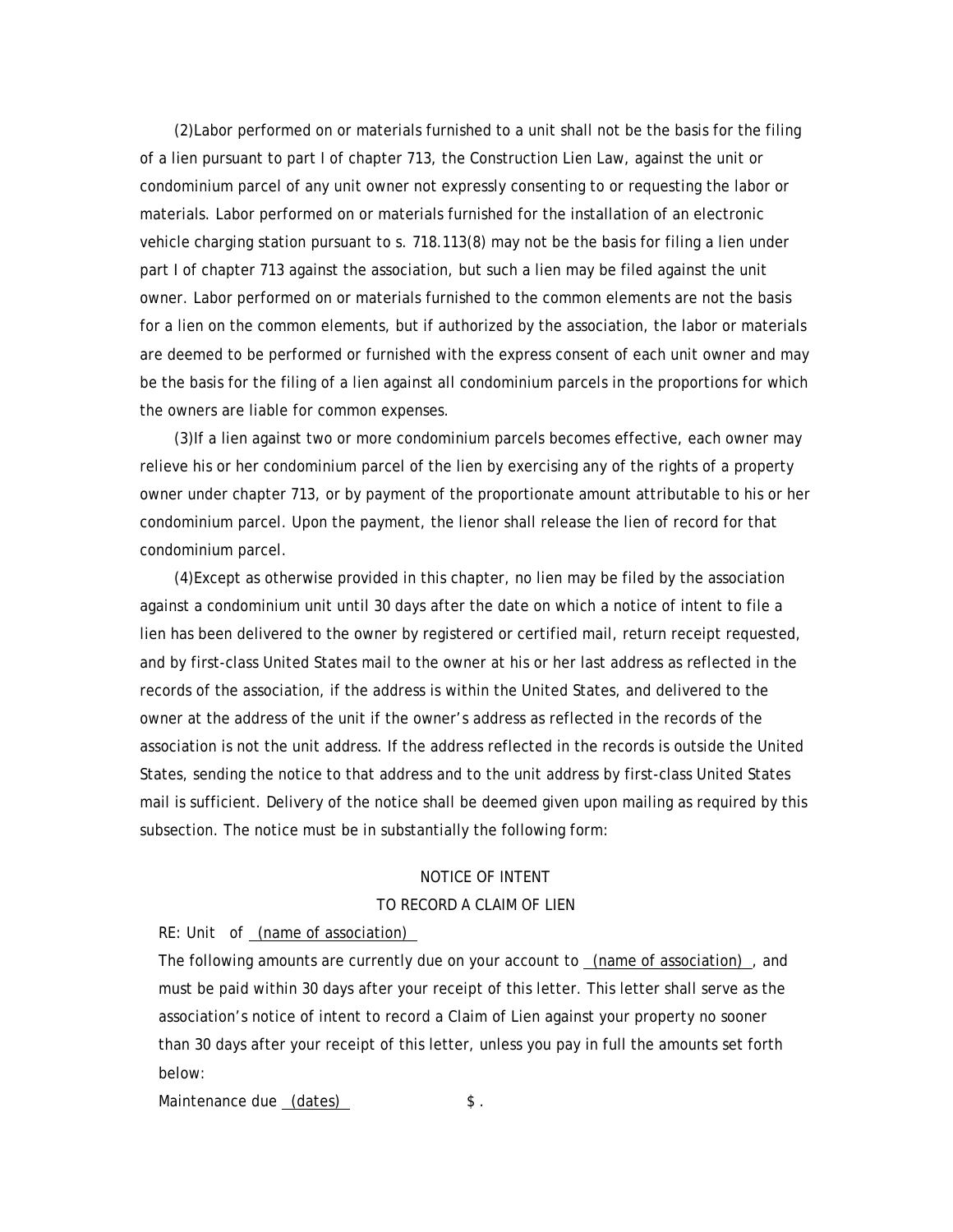Late fee, if applicable  $\sim$  \$. Interest through  $(datas)$   $*$   $$ .$  $C$ ertified mail charges  $\sim$  \$. Other costs \$ TOTAL OUTSTANDING \$ \*Interest accrues at the rate of percent per annum.

**History.**—s. 1, ch. 76-222; s. 26, ch. 90-109; s. 858, ch. 97-102; s. 12, ch. 2008-28; s. 3, ch. 2008-202; s. 4, ch. 2014-146; s. 4, ch. 2018-96; s. 102, ch. 2019-3.

#### **718.122Unconscionability of certain leases; rebuttable presumption.**—

(1)A lease pertaining to use by condominium unit owners of recreational or other common facilities, irrespective of the date on which such lease was entered into, is presumptively unconscionable if all of the following elements exist:

(a)The lease was executed by persons none of whom at the time of the execution of the lease were elected by condominium unit owners, other than the developer, to represent their interests;

(b)The lease requires either the condominium association or the condominium unit owners to pay real estate taxes on the subject real property;

(c)The lease requires either the condominium association or the condominium unit owners to insure buildings or other facilities on the subject real property against fire or any other hazard;

(d)The lease requires either the condominium association or the condominium unit owners to perform some or all maintenance obligations pertaining to the subject real property or facilities located upon the subject real property;

(e)The lease requires either the condominium association or the condominium unit owners to pay rents to the lessor for a period of 21 years or more;

(f)The lease provides that failure of the lessee to make payments of rents due under the lease either creates, establishes, or permits establishment of a lien upon individual condominium units of the condominium to secure claims for rent;

(g)The lease requires an annual rental which exceeds 25 percent of the appraised value of the leased property as improved, provided that, for purposes of this paragraph, "annual rental" means the amount due during the first 12 months of the lease for all units, regardless of whether such units were in fact occupied or sold during that period, and "appraised value" means the appraised value placed upon the leased property the first tax year after the sale of a unit in the condominium;

(h)The lease provides for a periodic rental increase; and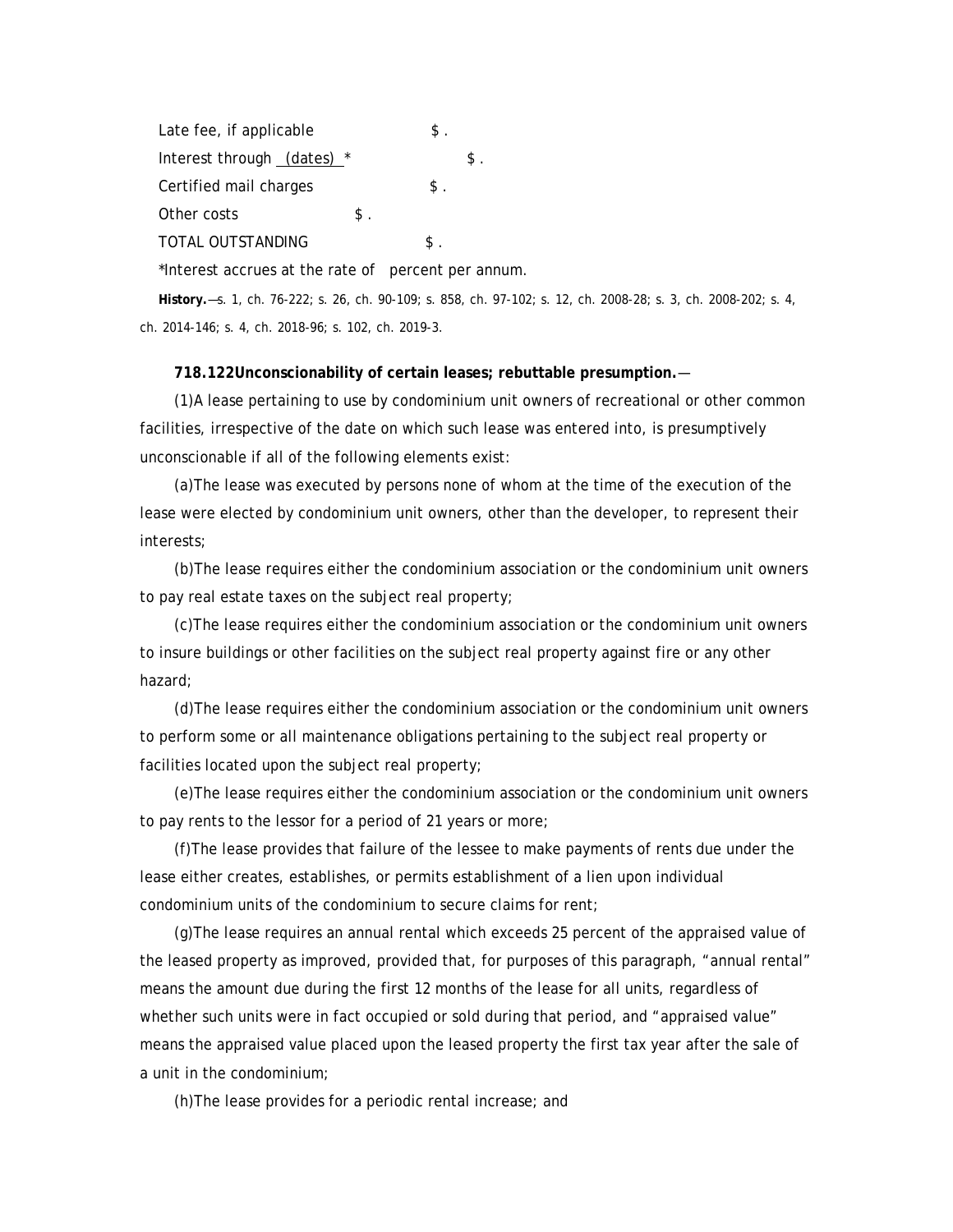(i)The lease or other condominium documents require that every transferee of a condominium unit must assume obligations under the lease.

(2)The Legislature expressly finds that many leases involving use of recreational or other common facilities by residents of condominiums were entered into by parties wholly representative of the interests of a condominium developer at a time when the condominium unit owners not only did not control the administration of their condominium, but also had little or no voice in such administration. Such leases often contain numerous obligations on the part of either or both a condominium association and condominium unit owners with relatively few obligations on the part of the lessor. Such leases may or may not be unconscionable in any given case. Nevertheless, the Legislature finds that a combination of certain onerous obligations and circumstances warrants the establishment of a rebuttable presumption of unconscionability of certain leases, as specified in subsection (1). The presumption may be rebutted by a lessor upon the showing of additional facts and circumstances to justify and validate what otherwise appears to be an unconscionable lease under this section. Failure of a lease to contain all the enumerated elements shall neither preclude a determination of unconscionability of the lease nor raise a presumption as to its conscionability. It is the intent of the Legislature that this section is remedial and does not create any new cause of action to invalidate any condominium lease, but shall operate as a statutory prescription on procedural matters in actions brought on one or more causes of action existing at the time of the execution of such lease.

(3)Any provision of the Florida Statutes to the contrary notwithstanding, neither the statute of limitations nor laches shall prohibit unit owners from maintaining a cause of action under the provisions of this section.

**History.**—s. 3, ch. 77-221; s. 11, ch. 94-350.

#### **718.1224Prohibition against SLAPP suits.**—

(1)It is the intent of the Legislature to protect the right of condominium unit owners to exercise their rights to instruct their representatives and petition for redress of grievances before the various governmental entities of this state as protected by the First Amendment to the United States Constitution and s. 5, Art. I of the State Constitution. The Legislature recognizes that strategic lawsuits against public participation, or "SLAPP suits," as they are typically referred to, have occurred when association members are sued by individuals, business entities, or governmental entities arising out of a condominium unit owner's appearance and presentation before a governmental entity on matters related to the condominium association. However, it is the public policy of this state that governmental entities, business organizations, and individuals not engage in SLAPP suits, because such actions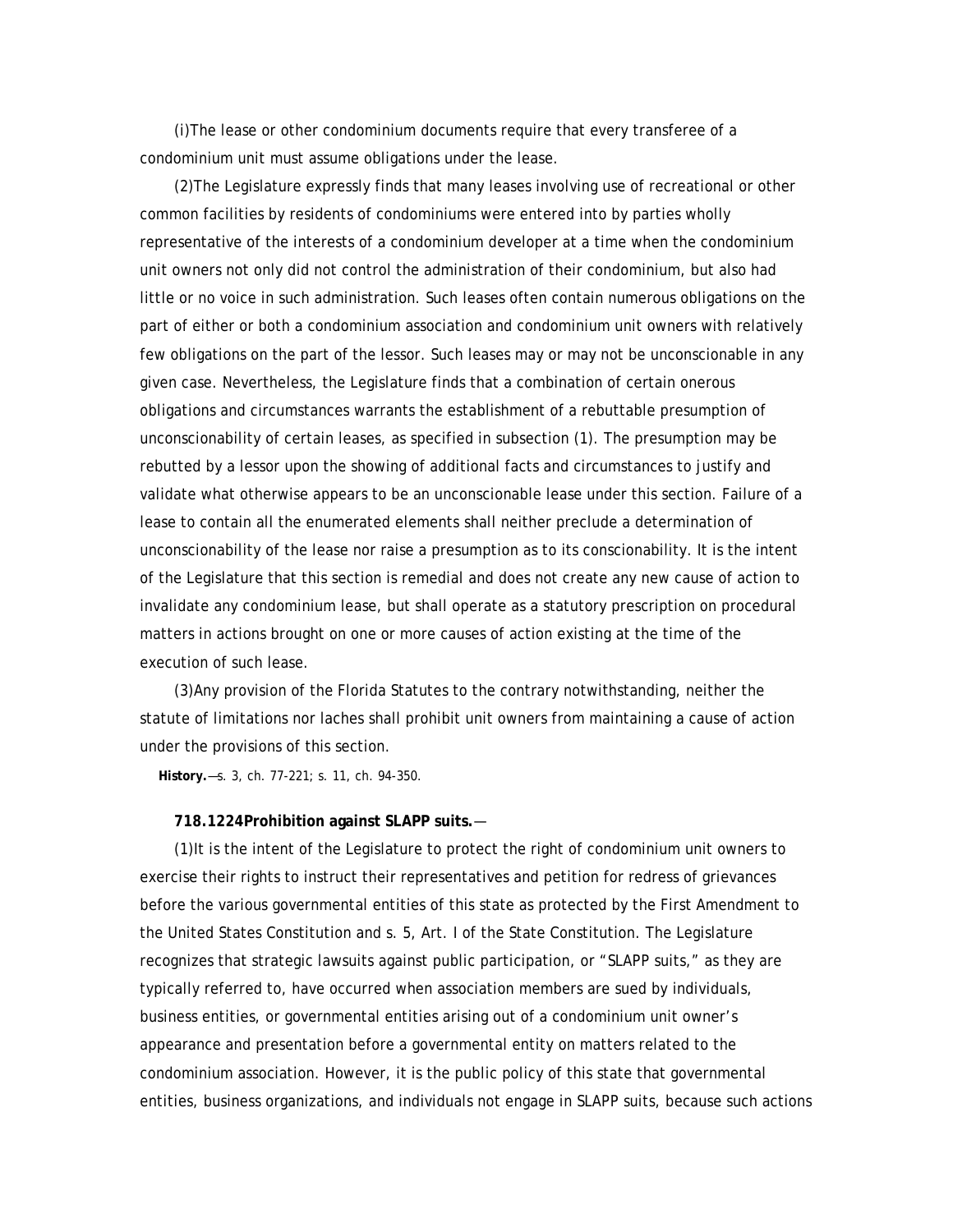are inconsistent with the right of condominium unit owners to participate in the state's institutions of government. Therefore, the Legislature finds and declares that prohibiting such lawsuits by governmental entities, business entities, and individuals against condominium unit owners who address matters concerning their condominium association will preserve this fundamental state policy, preserve the constitutional rights of condominium unit owners, and ensure the continuation of representative government in this state. It is the intent of the Legislature that such lawsuits be expeditiously disposed of by the courts. As used in this subsection, the term "governmental entity" means the state, including the executive, legislative, and judicial branches of government; the independent establishments of the state, counties, municipalities, districts, authorities, boards, or commissions; or any agencies of these branches that are subject to chapter 286.

(2)A governmental entity, business organization, or individual in this state may not file or cause to be filed through its employees or agents any lawsuit, cause of action, claim, crossclaim, or counterclaim against a condominium unit owner without merit and solely because such condominium unit owner has exercised the right to instruct his or her representatives or the right to petition for redress of grievances before the various governmental entities of this state, as protected by the First Amendment to the United States Constitution and s. 5, Art. I of the State Constitution.

(3)A condominium unit owner sued by a governmental entity, business organization, or individual in violation of this section has a right to an expeditious resolution of a claim that the suit is in violation of this section. A condominium unit owner may petition the court for an order dismissing the action or granting final judgment in favor of that condominium unit owner. The petitioner may file a motion for summary judgment, together with supplemental affidavits, seeking a determination that the governmental entity's, business organization's, or individual's lawsuit has been brought in violation of this section. The governmental entity, business organization, or individual shall thereafter file its response and any supplemental affidavits. As soon as practicable, the court shall set a hearing on the petitioner's motion, which shall be held at the earliest possible time after the filing of the governmental entity's, business organization's, or individual's response. The court may award the condominium unit owner sued by the governmental entity, business organization, or individual actual damages arising from the governmental entity's, individual's, or business organization's violation of this section. A court may treble the damages awarded to a prevailing condominium unit owner and shall state the basis for the treble damages award in its judgment. The court shall award the prevailing party reasonable attorney's fees and costs incurred in connection with a claim that an action was filed in violation of this section.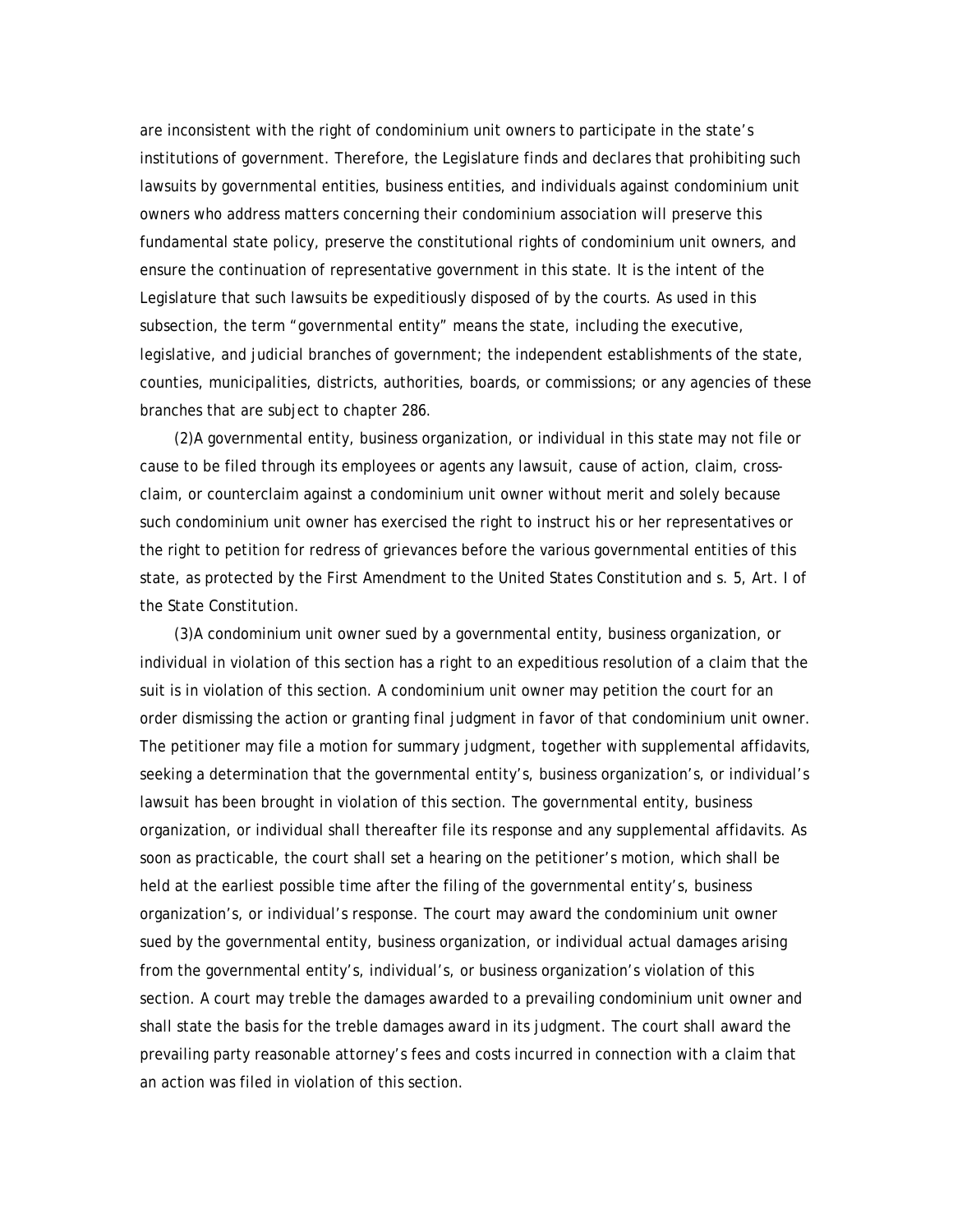(4)Condominium associations may not expend association funds in prosecuting a SLAPP suit against a condominium unit owner.

**History.**—s. 13, ch. 2008-28.

**718.1225Federal Condominium and Cooperative Abuse Relief Act of 1980; applicability.**—It is the intent of the Legislature that the provisions of Title VI of Pub. L. No. 96-399, other than the exceptions stated in s. 611 of that act, shall not apply in this state. **History.**—s. 6, ch. 82-199.

### **718.123Right of owners to peaceably assemble.**—

(1)All common elements, common areas, and recreational facilities serving any condominium shall be available to unit owners in the condominium or condominiums served thereby and their invited guests for the use intended for such common elements, common areas, and recreational facilities, subject to the provisions of s. 718.106(4). The entity or entities responsible for the operation of the common elements, common areas, and recreational facilities may adopt reasonable rules and regulations pertaining to the use of such common elements, common areas, and recreational facilities. No entity or entities shall unreasonably restrict any unit owner's right to peaceably assemble or right to invite public officers or candidates for public office to appear and speak in common elements, common areas, and recreational facilities.

(2)Any owner prevented from exercising rights guaranteed by subsection (1) may bring an action in the appropriate court of the county in which the alleged infringement occurred, and, upon favorable adjudication, the court shall enjoin the enforcement of any provision contained in any condominium document or rule which operates to deprive the owner of such rights.

**History.**—s. 1, ch. 77-222; s. 262, ch. 79-400; s. 2, ch. 81-185; s. 13, ch. 90-151.

**718.1232Cable television service; resident's right to access without extra charge.**—No resident of any condominium dwelling unit, whether tenant or owner, shall be denied access to any available franchised or licensed cable television service, nor shall such resident or cable television service be required to pay anything of value in order to obtain or provide such service except those charges normally paid for like services by residents of, or providers of such services to, single-family homes within the same franchised or licensed area and except for installation charges as such charges may be agreed to between such resident and the provider of such services.

**History.**—s. 16, ch. 81-185.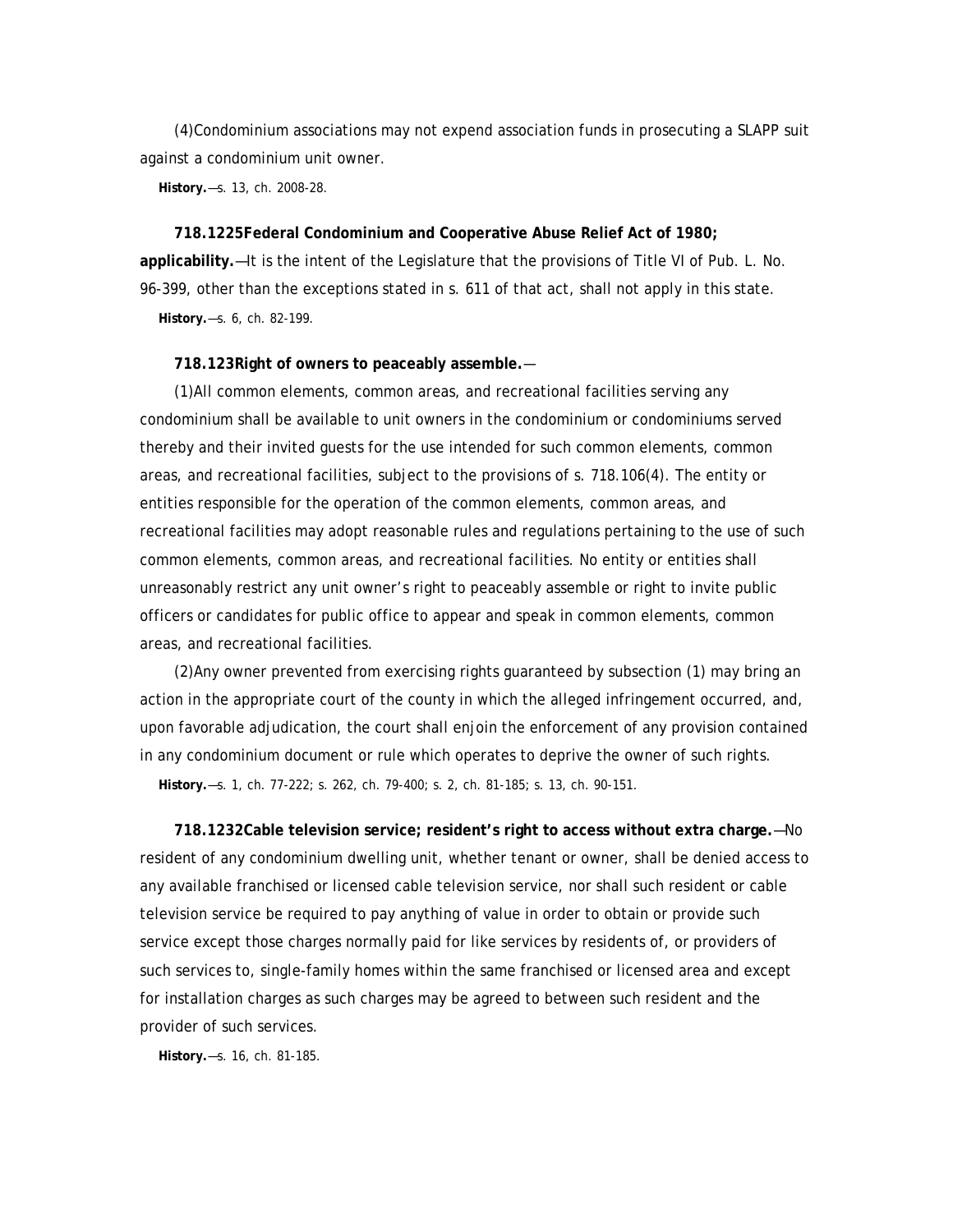**718.124Limitation on actions by association.**—The statute of limitations for any actions in law or equity which a condominium association or a cooperative association may have shall not begin to run until the unit owners have elected a majority of the members of the board of administration.

**History.**—s. 9, ch. 77-222; s. 263, ch. 79-400.

**718.125Attorney's fees.**—If a contract or lease between a condominium unit owner or association and a developer contains a provision allowing attorney's fees to the developer, should any litigation arise under the provisions of the contract or lease, the court shall also allow reasonable attorney's fees to the unit owner or association when the unit owner or association prevails in any action by or against the unit owner or association with respect to the contract or lease.

**History.**—s. 9, ch. 78-340.

**718.1255Alternative dispute resolution; voluntary mediation; mandatory nonbinding arbitration; legislative findings.**—

(1)DEFINITIONS.—As used in this section, the term "dispute" means any disagreement between two or more parties that involves:

(a)The authority of the board of directors, under this chapter or association document to:

1.Require any owner to take any action, or not to take any action, involving that owner's unit or the appurtenances thereto.

2.Alter or add to a common area or element.

(b)The failure of a governing body, when required by this chapter or an association document, to:

1.Properly conduct elections.

2.Give adequate notice of meetings or other actions.

3.Properly conduct meetings.

4.Allow inspection of books and records.

(c)A plan of termination pursuant to s. 718.117.

"Dispute" does not include any disagreement that primarily involves: title to any unit or common element; the interpretation or enforcement of any warranty; the levy of a fee or assessment, or the collection of an assessment levied against a party; the eviction or other removal of a tenant from a unit; alleged breaches of fiduciary duty by one or more directors; or claims for damages to a unit based upon the alleged failure of the association to maintain the common elements or condominium property.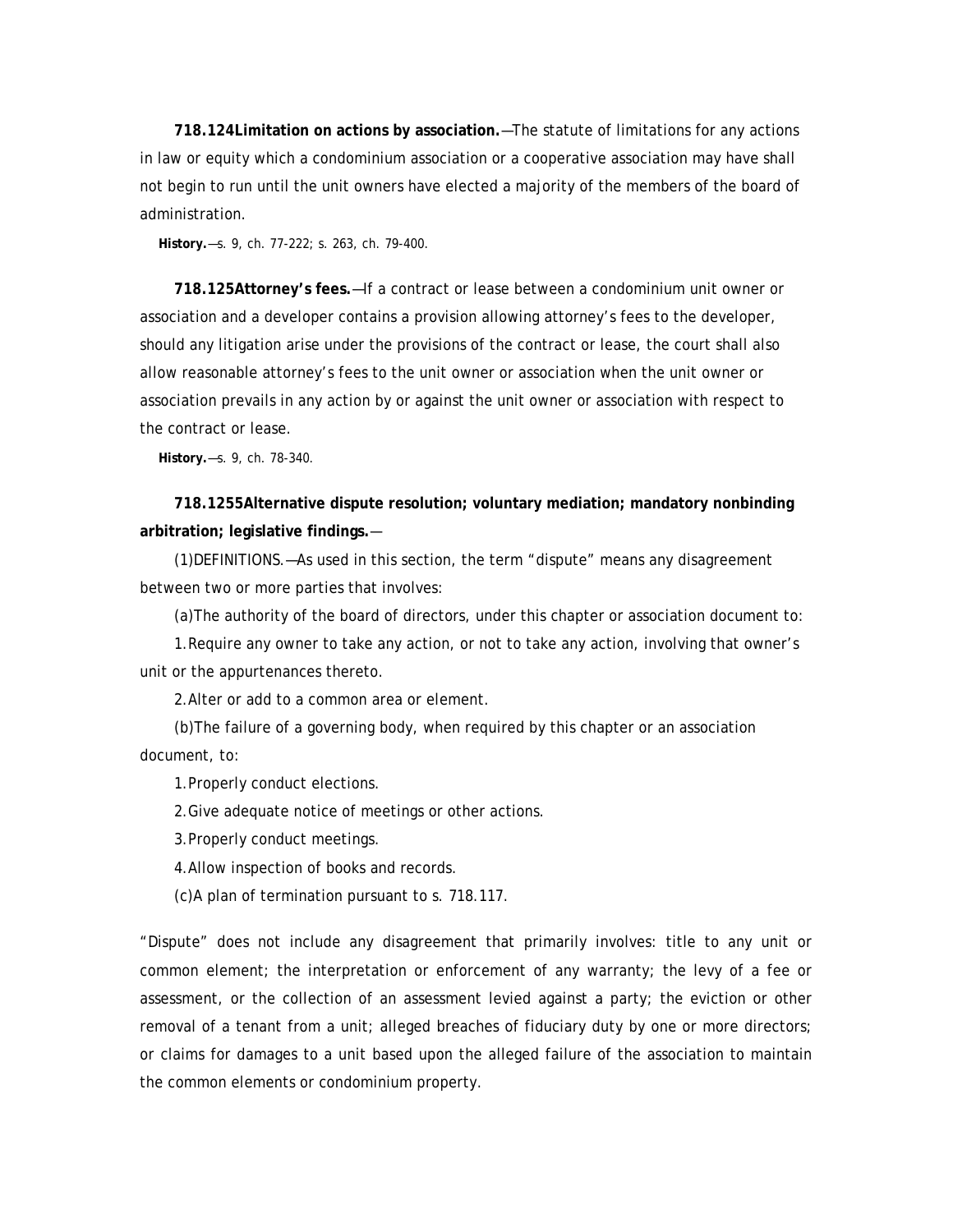(2)VOLUNTARY MEDIATION.—Voluntary mediation through Citizen Dispute Settlement Centers as provided for in s. 44.201 is encouraged.

(3)LEGISLATIVE FINDINGS.—

(a)The Legislature finds that unit owners are frequently at a disadvantage when litigating against an association. Specifically, a condominium association, with its statutory assessment authority, is often more able to bear the costs and expenses of litigation than the unit owner who must rely on his or her own financial resources to satisfy the costs of litigation against the association.

(b)The Legislature finds that alternative dispute resolution has been making progress in reducing court dockets and trials and in offering a more efficient, cost-effective option to court litigation. However, the Legislature also finds that alternative dispute resolution should not be used as a mechanism to encourage the filing of frivolous or nuisance suits.

(c)There exists a need to develop a flexible means of alternative dispute resolution that directs disputes to the most efficient means of resolution.

(d)The high cost and significant delay of circuit court litigation faced by unit owners in the state can be alleviated by requiring nonbinding arbitration and mediation in appropriate cases, thereby reducing delay and attorney's fees while preserving the right of either party to have its case heard by a jury, if applicable, in a court of law.

(4)MANDATORY NONBINDING ARBITRATION AND MEDIATION OF DISPUTES.—The Division of Florida Condominiums, Timeshares, and Mobile Homes of the Department of Business and Professional Regulation may employ full-time attorneys to act as arbitrators to conduct the arbitration hearings provided by this chapter. The division may also certify attorneys who are not employed by the division to act as arbitrators to conduct the arbitration hearings provided by this chapter. No person may be employed by the department as a full-time arbitrator unless he or she is a member in good standing of The Florida Bar. A person may only be certified by the division to act as an arbitrator if he or she has been a member in good standing of The Florida Bar for at least 5 years and has mediated or arbitrated at least 10 disputes involving condominiums in this state during the 3 years immediately preceding the date of application, mediated or arbitrated at least 30 disputes in any subject area in this state during the 3 years immediately preceding the date of application, or attained board certification in real estate law or condominium and planned development law from The Florida Bar. Arbitrator certification is valid for 1 year. An arbitrator who does not maintain the minimum qualifications for initial certification may not have his or her certification renewed. The department may not enter into a legal services contract for an arbitration hearing under this chapter with an attorney who is not a certified arbitrator unless a certified arbitrator is not available within 50 miles of the dispute. The department shall adopt rules of procedure to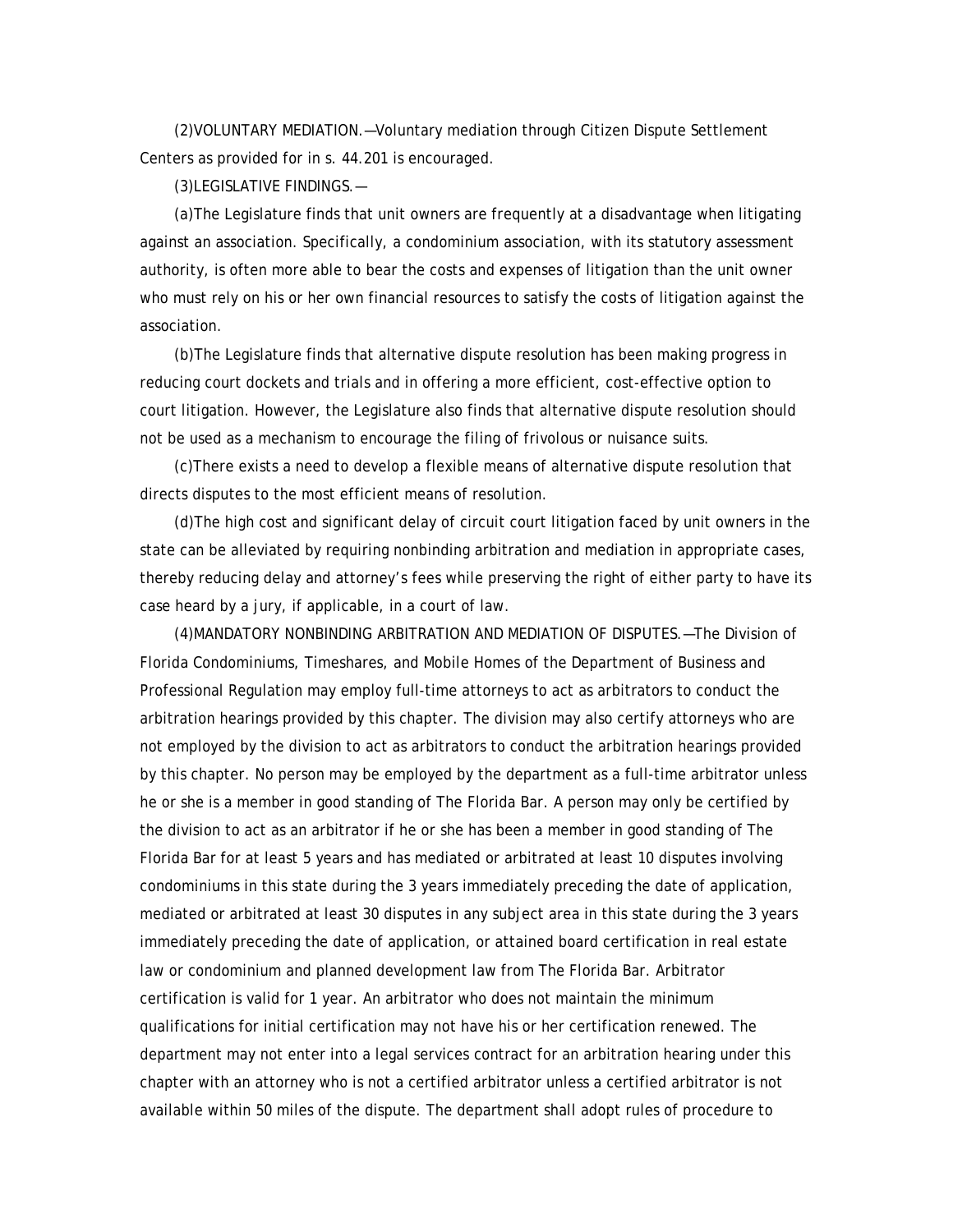govern such arbitration hearings including mediation incident thereto. The decision of an arbitrator shall be final; however, a decision shall not be deemed final agency action. Nothing in this provision shall be construed to foreclose parties from proceeding in a trial de novo unless the parties have agreed that the arbitration is binding. If judicial proceedings are initiated, the final decision of the arbitrator shall be admissible in evidence in the trial de novo.

(a)Prior to the institution of court litigation, a party to a dispute shall petition the division for nonbinding arbitration. The petition must be accompanied by a filing fee in the amount of \$50. Filing fees collected under this section must be used to defray the expenses of the alternative dispute resolution program.

(b)The petition must recite, and have attached thereto, supporting proof that the petitioner gave the respondents:

1.Advance written notice of the specific nature of the dispute;

2.A demand for relief, and a reasonable opportunity to comply or to provide the relief; and

3.Notice of the intention to file an arbitration petition or other legal action in the absence of a resolution of the dispute.

Failure to include the allegations or proof of compliance with these prerequisites requires dismissal of the petition without prejudice.

(c)Upon receipt, the petition shall be promptly reviewed by the division to determine the existence of a dispute and compliance with the requirements of paragraphs (a) and (b). If emergency relief is required and is not available through arbitration, a motion to stay the arbitration may be filed. The motion must be accompanied by a verified petition alleging facts that, if proven, would support entry of a temporary injunction, and if an appropriate motion and supporting papers are filed, the division may abate the arbitration pending a court hearing and disposition of a motion for temporary injunction.

(d)Upon determination by the division that a dispute exists and that the petition substantially meets the requirements of paragraphs (a) and (b) and any other applicable rules, the division shall assign or enter into a contract with an arbitrator and serve a copy of the petition upon all respondents. The arbitrator shall conduct a hearing within 30 days after being assigned or entering into a contract unless the petition is withdrawn or a continuance is granted for good cause shown.

(e)Before or after the filing of the respondents' answer to the petition, any party may request that the arbitrator refer the case to mediation under this section and any rules adopted by the division. Upon receipt of a request for mediation, the division shall promptly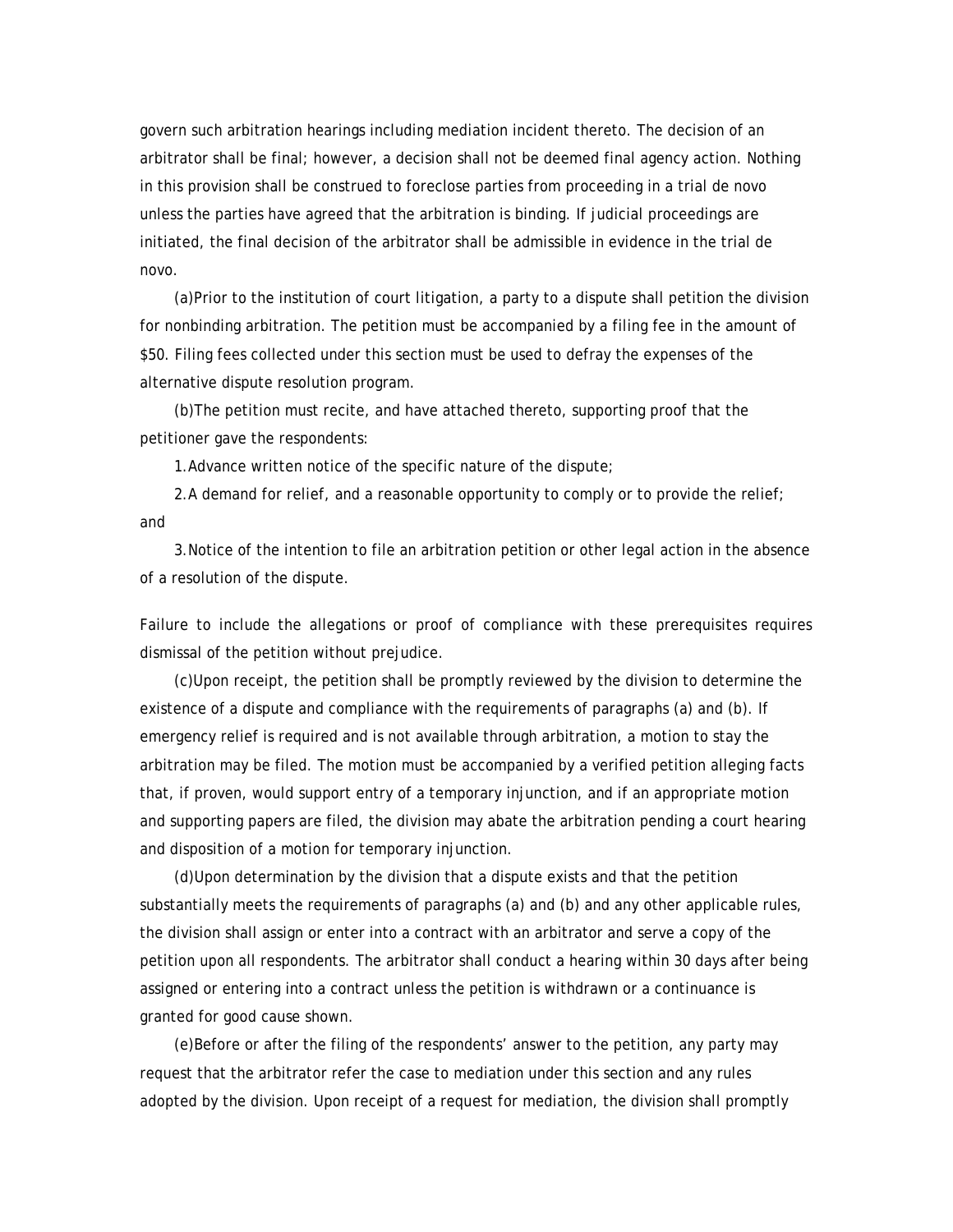contact the parties to determine if there is agreement that mediation would be appropriate. If all parties agree, the dispute must be referred to mediation. Notwithstanding a lack of an agreement by all parties, the arbitrator may refer a dispute to mediation at any time.

(f)Upon referral of a case to mediation, the parties must select a mutually acceptable mediator. To assist in the selection, the arbitrator shall provide the parties with a list of both volunteer and paid mediators that have been certified by the division under s. 718.501. If the parties are unable to agree on a mediator within the time allowed by the arbitrator, the arbitrator shall appoint a mediator from the list of certified mediators. If a case is referred to mediation, the parties shall attend a mediation conference, as scheduled by the parties and the mediator. If any party fails to attend a duly noticed mediation conference, without the permission or approval of the arbitrator or mediator, the arbitrator must impose sanctions against the party, including the striking of any pleadings filed, the entry of an order of dismissal or default if appropriate, and the award of costs and attorney fees incurred by the other parties. Unless otherwise agreed to by the parties or as provided by order of the arbitrator, a party is deemed to have appeared at a mediation conference by the physical presence of the party or its representative having full authority to settle without further consultation, provided that an association may comply by having one or more representatives present with full authority to negotiate a settlement and recommend that the board of administration ratify and approve such a settlement within 5 days from the date of the mediation conference. The parties shall share equally the expense of mediation, unless they agree otherwise.

(g)The purpose of mediation as provided for by this section is to present the parties with an opportunity to resolve the underlying dispute in good faith, and with a minimum expenditure of time and resources.

(h)Mediation proceedings must generally be conducted in accordance with the Florida Rules of Civil Procedure, and these proceedings are privileged and confidential to the same extent as court-ordered mediation. Persons who are not parties to the dispute are not allowed to attend the mediation conference without the consent of all parties, with the exception of counsel for the parties and corporate representatives designated to appear for a party. If the mediator declares an impasse after a mediation conference has been held, the arbitration proceeding terminates, unless all parties agree in writing to continue the arbitration proceeding, in which case the arbitrator's decision shall be binding or nonbinding, as agreed upon by the parties; in the arbitration proceeding, the arbitrator shall not consider any evidence relating to the unsuccessful mediation except in a proceeding to impose sanctions for failure to appear at the mediation conference. If the parties do not agree to continue arbitration, the arbitrator shall enter an order of dismissal, and either party may institute a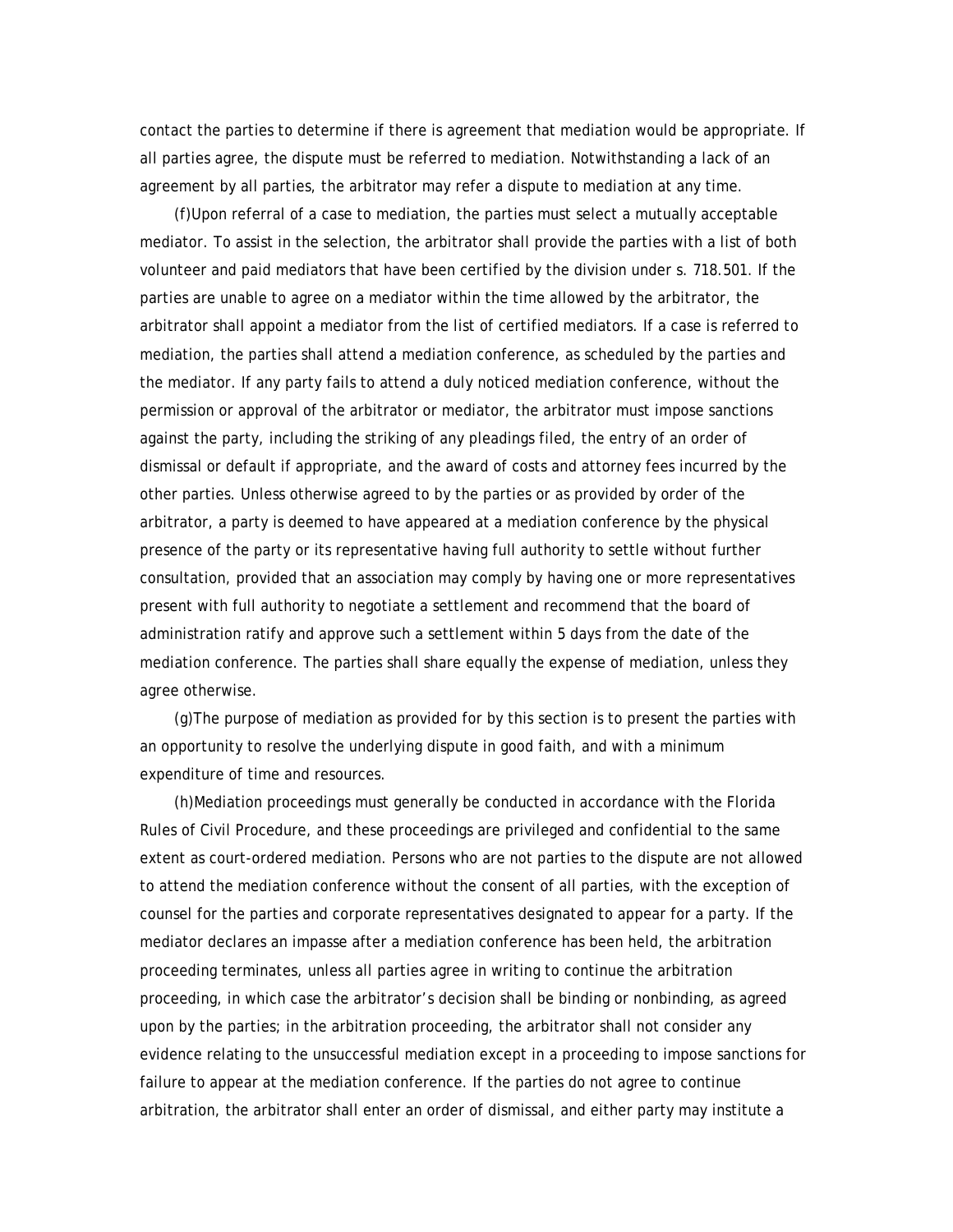suit in a court of competent jurisdiction. The parties may seek to recover any costs and attorney fees incurred in connection with arbitration and mediation proceedings under this section as part of the costs and fees that may be recovered by the prevailing party in any subsequent litigation.

(i)Arbitration shall be conducted according to rules adopted by the division. The filing of a petition for arbitration shall toll the applicable statute of limitations.

(j)At the request of any party to the arbitration, the arbitrator shall issue subpoenas for the attendance of witnesses and the production of books, records, documents, and other evidence and any party on whose behalf a subpoena is issued may apply to the court for orders compelling such attendance and production. Subpoenas shall be served and shall be enforceable in the manner provided by the Florida Rules of Civil Procedure. Discovery may, in the discretion of the arbitrator, be permitted in the manner provided by the Florida Rules of Civil Procedure. Rules adopted by the division may authorize any reasonable sanctions except contempt for a violation of the arbitration procedural rules of the division or for the failure of a party to comply with a reasonable nonfinal order issued by an arbitrator which is not under judicial review.

(k)The arbitration decision shall be rendered within 30 days after the hearing and presented to the parties in writing. An arbitration decision is final in those disputes in which the parties have agreed to be bound. An arbitration decision is also final if a complaint for a trial de novo is not filed in a court of competent jurisdiction in which the condominium is located within 30 days. The right to file for a trial de novo entitles the parties to file a complaint in the appropriate trial court for a judicial resolution of the dispute. The prevailing party in an arbitration proceeding shall be awarded the costs of the arbitration and reasonable attorney fees in an amount determined by the arbitrator. Such an award shall include the costs and reasonable attorney fees incurred in the arbitration proceeding as well as the costs and reasonable attorney fees incurred in preparing for and attending any scheduled mediation. An arbitrator's failure to render a written decision within 30 days after the hearing may result in the cancellation of his or her arbitration certification.

(l)The party who files a complaint for a trial de novo shall be assessed the other party's arbitration costs, court costs, and other reasonable costs, including attorney fees, investigation expenses, and expenses for expert or other testimony or evidence incurred after the arbitration hearing if the judgment upon the trial de novo is not more favorable than the arbitration decision. If the judgment is more favorable, the party who filed a complaint for trial de novo shall be awarded reasonable court costs and attorney fees.

(m)Any party to an arbitration proceeding may enforce an arbitration award by filing a petition in a court of competent jurisdiction in which the condominium is located. A petition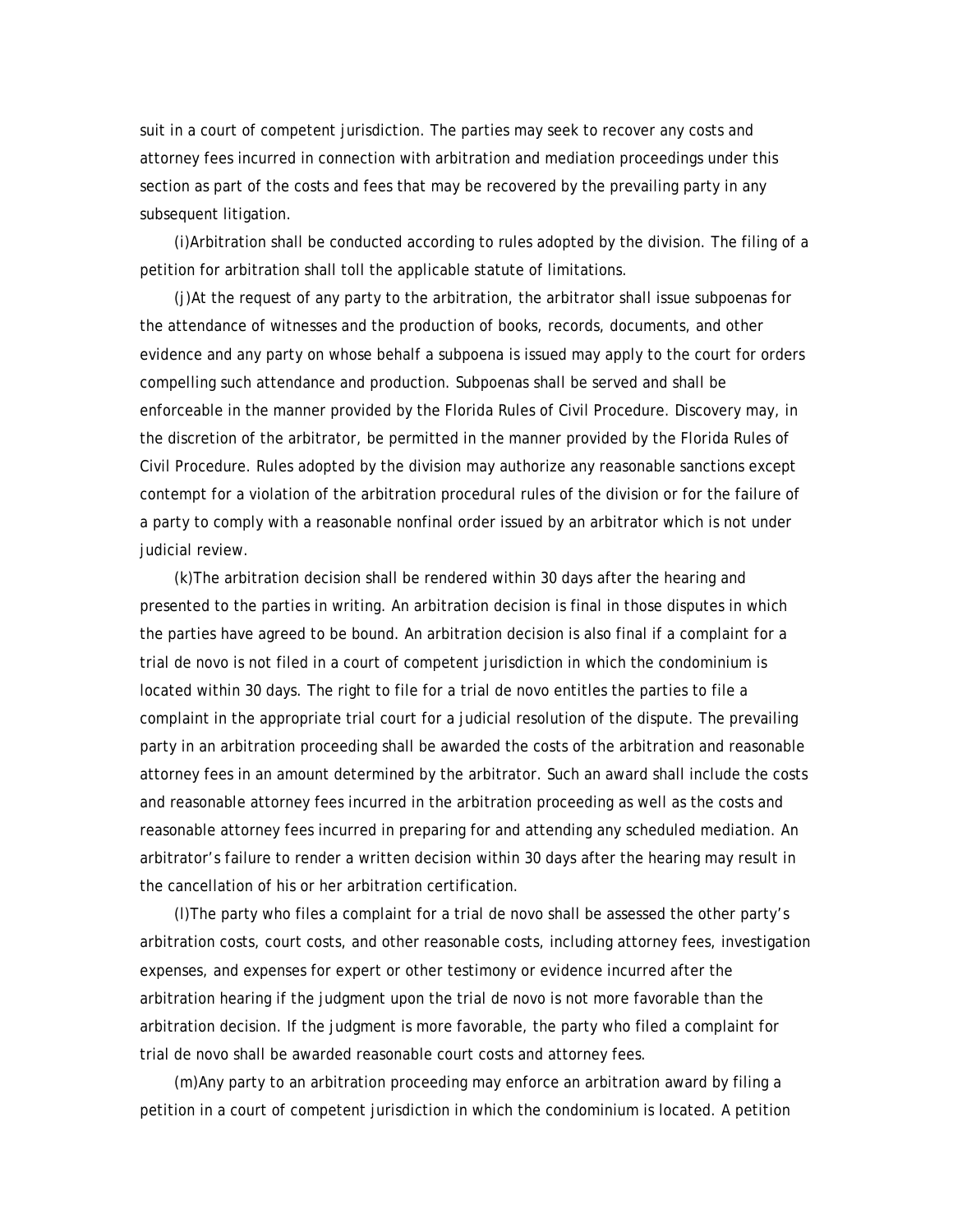may not be granted unless the time for appeal by the filing of a complaint for trial de novo has expired. If a complaint for a trial de novo has been filed, a petition may not be granted with respect to an arbitration award that has been stayed. If the petition for enforcement is granted, the petitioner shall recover reasonable attorney fees and costs incurred in enforcing the arbitration award. A mediation settlement may also be enforced through the county or circuit court, as applicable, and any costs and fees incurred in the enforcement of a settlement agreement reached at mediation must be awarded to the prevailing party in any enforcement action.

(5)DISPUTES INVOLVING ELECTION IRREGULARITIES.—Every arbitration petition received by the division and required to be filed under this section challenging the legality of the election of any director of the board of administration must be handled on an expedited basis in the manner provided by the division's rules for recall arbitration disputes.

(6)APPLICABILITY.—This section does not apply to a nonresidential condominium unless otherwise specifically provided for in the declaration of the nonresidential condominium.

**History.**—s. 4, ch. 82-199; s. 4, ch. 85-60; s. 10, ch. 91-103; s. 5, ch. 91-426; s. 7, ch. 92-49; s. 232, ch. 94- 218; s. 12, ch. 94-350; s. 37, ch. 95-274; s. 859, ch. 97-102; s. 2, ch. 97-301; s. 12, ch. 2002-27; s. 14, ch. 2008- 28; s. 47, ch. 2008-240; s. 3, ch. 2014-74; s. 2, ch. 2015-175; s. 4, ch. 2017-188.

**718.1256Condominiums as residential property.**—For the purpose of property and casualty insurance risk classification, condominiums shall be classed as residential property. **History.**—s. 23, ch. 94-350.

### **718.1265Association emergency powers.**—

(1)To the extent allowed by law and unless specifically prohibited by the declaration of condominium, the articles, or the bylaws of an association, and consistent with the provisions of s. 617.0830, the board of administration, in response to damage caused by an event for which a state of emergency is declared pursuant to s. 252.36 in the locale in which the condominium is located, may, but is not required to, exercise the following powers:

(a)Conduct board meetings and membership meetings with notice given as is practicable. Such notice may be given in any practicable manner, including publication, radio, United States mail, the Internet, public service announcements, and conspicuous posting on the condominium property or any other means the board deems reasonable under the circumstances. Notice of board decisions may be communicated as provided in this paragraph.

(b)Cancel and reschedule any association meeting.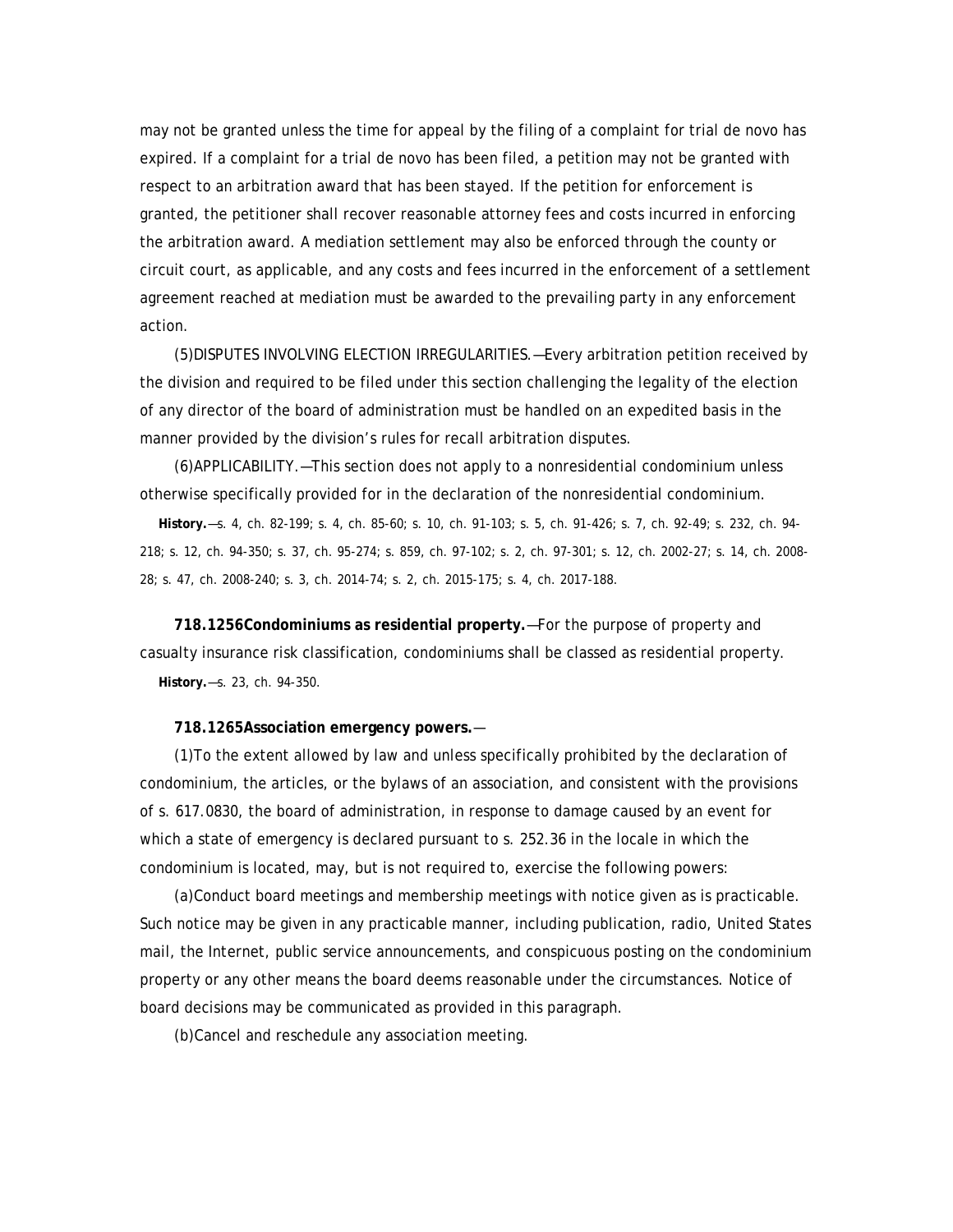(c)Name as assistant officers persons who are not directors, which assistant officers shall have the same authority as the executive officers to whom they are assistants during the state of emergency to accommodate the incapacity or unavailability of any officer of the association.

(d)Relocate the association's principal office or designate alternative principal offices.

(e)Enter into agreements with local counties and municipalities to assist counties and municipalities with debris removal.

(f)Implement a disaster plan before or immediately following the event for which a state of emergency is declared which may include, but is not limited to, shutting down or off elevators; electricity; water, sewer, or security systems; or air conditioners.

(g)Based upon advice of emergency management officials or upon the advice of licensed professionals retained by the board, determine any portion of the condominium property unavailable for entry or occupancy by unit owners, family members, tenants, guests, agents, or invitees to protect the health, safety, or welfare of such persons.

(h)Require the evacuation of the condominium property in the event of a mandatory evacuation order in the locale in which the condominium is located. Should any unit owner or other occupant of a condominium fail or refuse to evacuate the condominium property where the board has required evacuation, the association shall be immune from liability or injury to persons or property arising from such failure or refusal.

(i)Based upon advice of emergency management officials or upon the advice of licensed professionals retained by the board, determine whether the condominium property can be safely inhabited or occupied. However, such determination is not conclusive as to any determination of habitability pursuant to the declaration.

(j)Mitigate further damage, including taking action to contract for the removal of debris and to prevent or mitigate the spread of fungus, including, but not limited to, mold or mildew, by removing and disposing of wet drywall, insulation, carpet, cabinetry, or other fixtures on or within the condominium property, even if the unit owner is obligated by the declaration or law to insure or replace those fixtures and to remove personal property from a unit.

(k)Contract, on behalf of any unit owner or owners, for items or services for which the owners are otherwise individually responsible, but which are necessary to prevent further damage to the condominium property. In such event, the unit owner or owners on whose behalf the board has contracted are responsible for reimbursing the association for the actual costs of the items or services, and the association may use its lien authority provided by s. 718.116 to enforce collection of the charges. Without limitation, such items or services may include the drying of units, the boarding of broken windows or doors, and the replacement of damaged air conditioners or air handlers to provide climate control in the units or other portions of the property.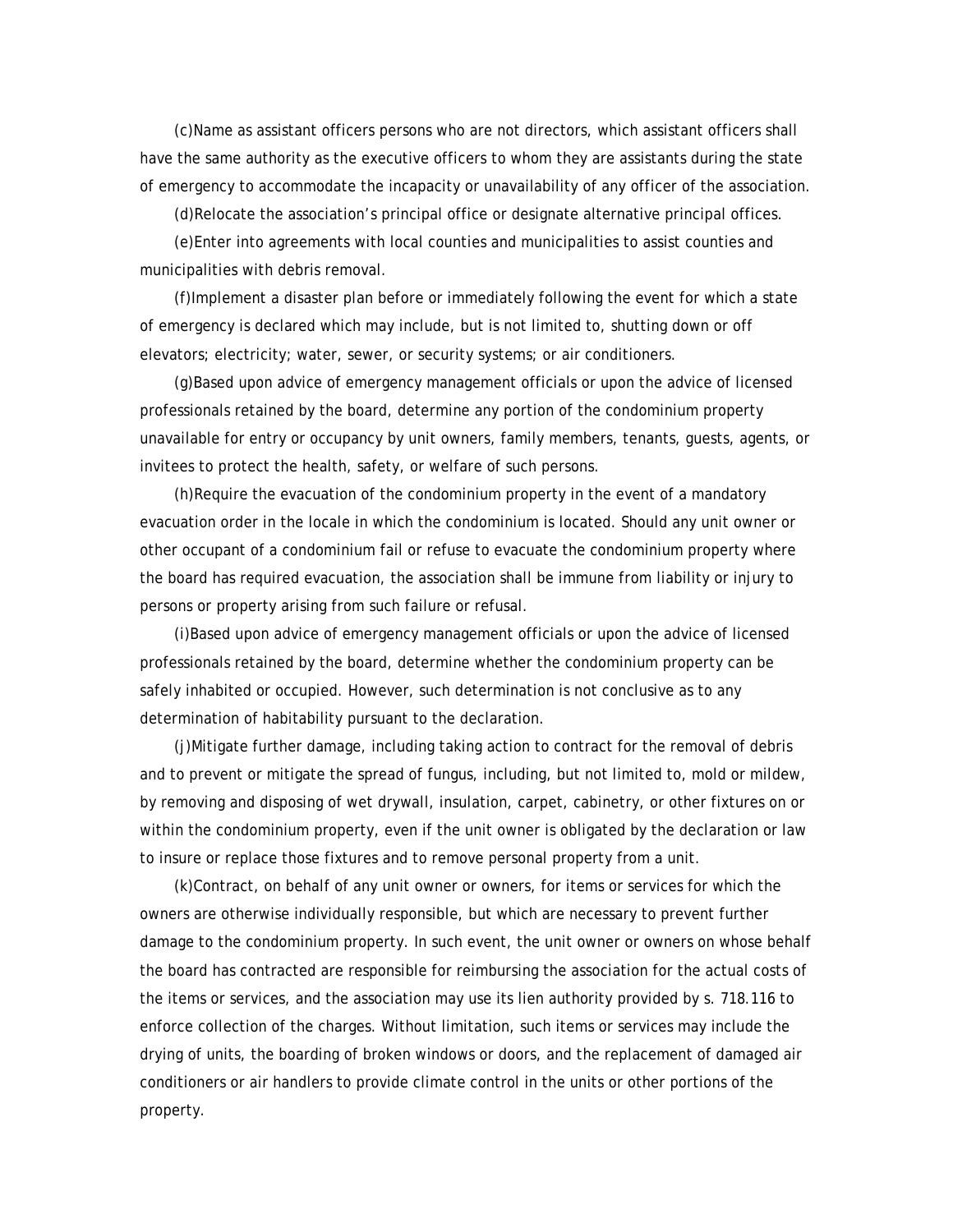(l)Regardless of any provision to the contrary and even if such authority does not specifically appear in the declaration of condominium, articles, or bylaws of the association, levy special assessments without a vote of the owners.

(m)Without unit owners' approval, borrow money and pledge association assets as collateral to fund emergency repairs and carry out the duties of the association when operating funds are insufficient. This paragraph does not limit the general authority of the association to borrow money, subject to such restrictions as are contained in the declaration of condominium, articles, or bylaws of the association.

(2)The special powers authorized under subsection (1) shall be limited to that time reasonably necessary to protect the health, safety, and welfare of the association and the unit owners and the unit owners' family members, tenants, guests, agents, or invitees and shall be reasonably necessary to mitigate further damage and make emergency repairs.

**History.**—s. 15, ch. 2008-28.

**718.127Receivership notification.**—Upon the appointment of a receiver by a court for any reason relating to a condominium association, the court shall direct the receiver to provide to all unit owners written notice of his or her appointment as receiver. Such notice shall be mailed or delivered within 10 days after the appointment. Notice by mail to a unit owner shall be sent to the address used by the county property appraiser for notice to the unit owner.

**History.**—s. 16, ch. 2008-28; s. 4, ch. 2008-202.

**718.128Electronic voting.**—The association may conduct elections and other unit owner votes through an Internet-based online voting system if a unit owner consents, in writing, to online voting and if the following requirements are met:

(1)The association provides each unit owner with:

(a)A method to authenticate the unit owner's identity to the online voting system.

(b)For elections of the board, a method to transmit an electronic ballot to the online voting system that ensures the secrecy and integrity of each ballot.

(c)A method to confirm, at least 14 days before the voting deadline, that the unit owner's electronic device can successfully communicate with the online voting system.

(2)The association uses an online voting system that is:

(a)Able to authenticate the unit owner's identity.

(b)Able to authenticate the validity of each electronic vote to ensure that the vote is not altered in transit.

(c)Able to transmit a receipt from the online voting system to each unit owner who casts an electronic vote.